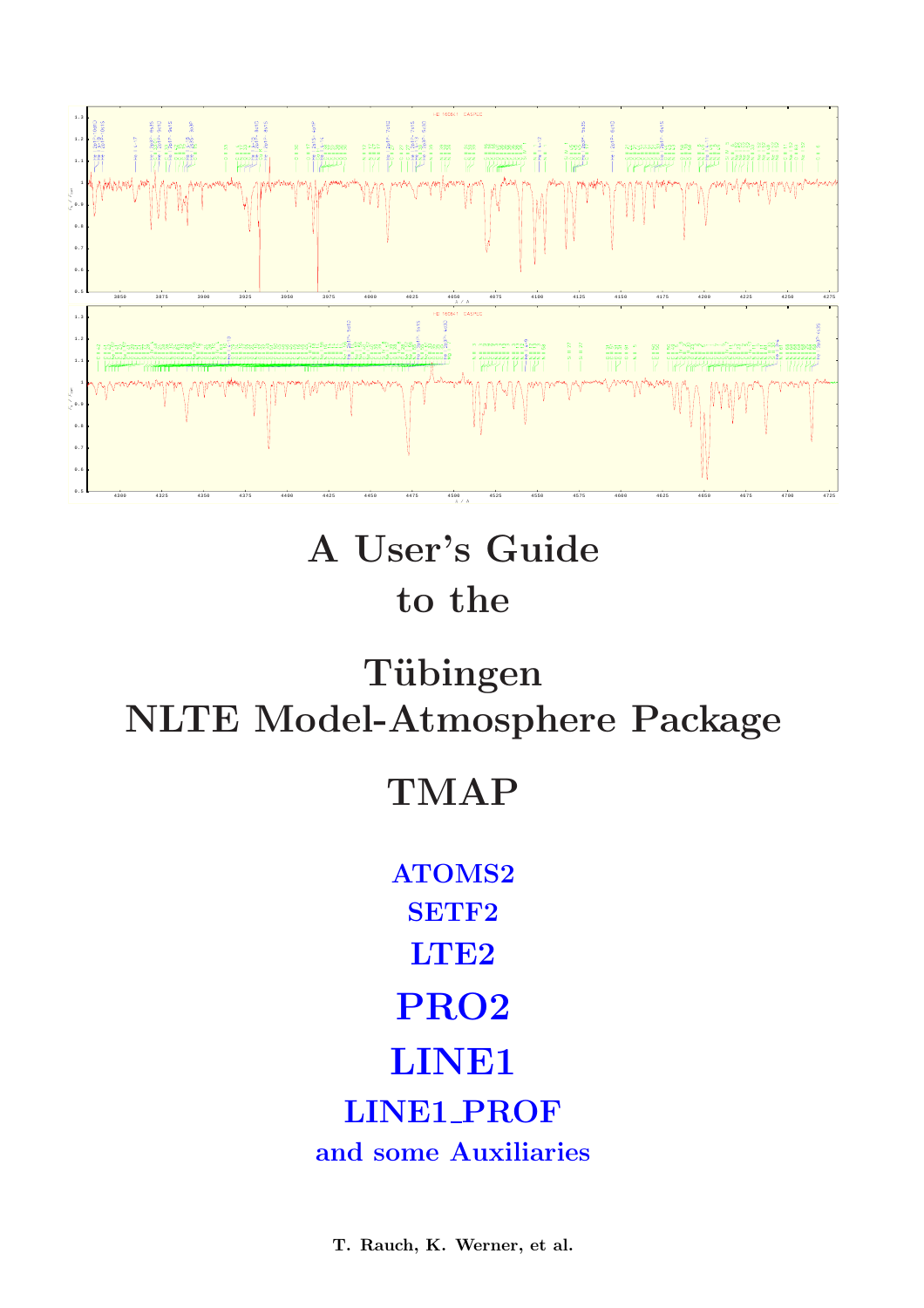# A User's Guide to the

# Tübingen NLTE Model-Atmosphere Package

# TMAP

Institute for Astronomy and Astrophysics Department Astronomy Kepler Center for Astro and Particle Physics Eberhard Karls University Sand 1 D-72076 Tübingen Germany

E-mail: astro-tmap@listserv.uni-tuebingen.de WWW: http://astro.uni-tuebingen.de/∼TMAP

May 23, 2022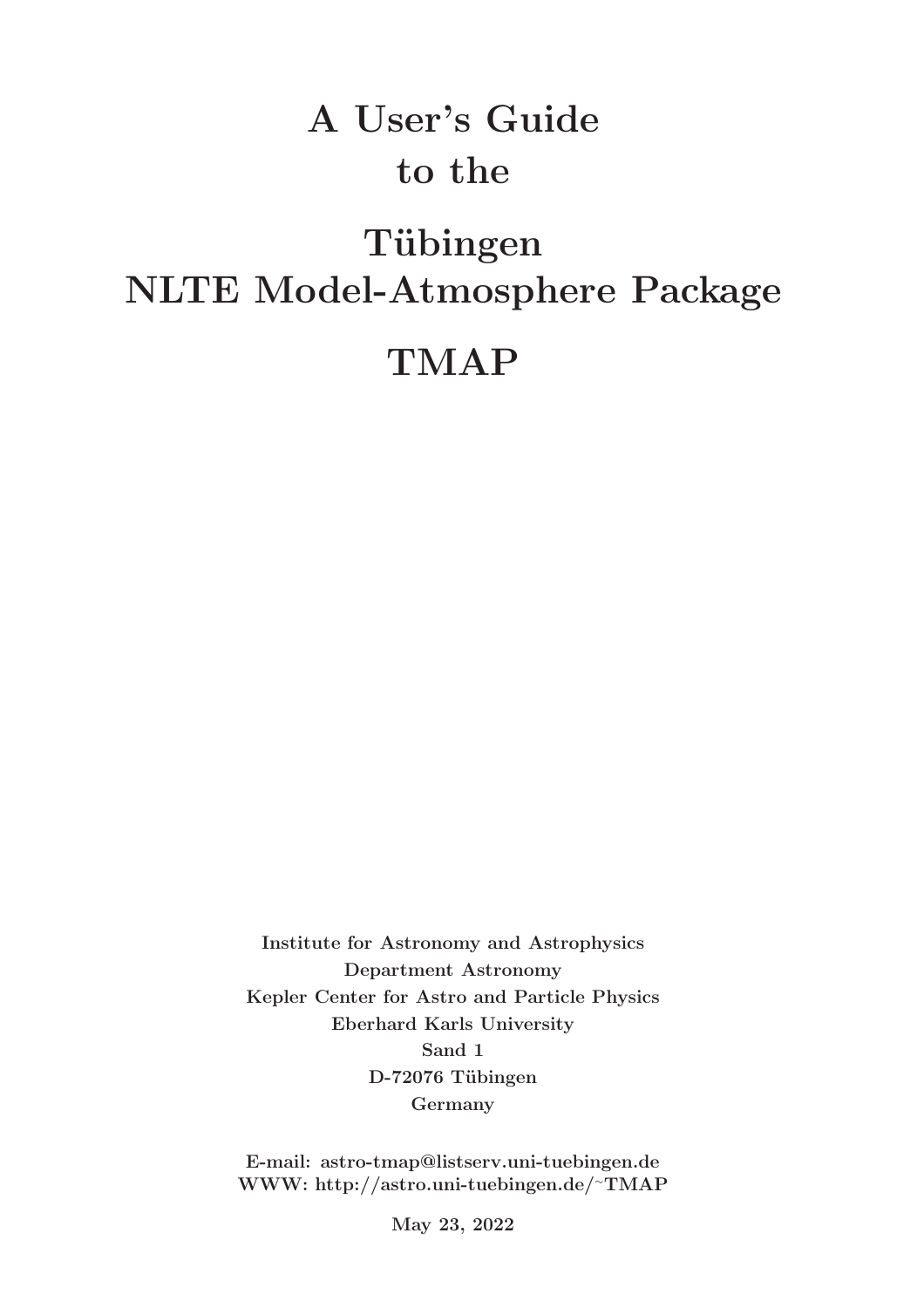# Contents

| $\theta$       | 3<br>Overview                                                                                                                                                                                                                                                                                           |                                                                                                |  |
|----------------|---------------------------------------------------------------------------------------------------------------------------------------------------------------------------------------------------------------------------------------------------------------------------------------------------------|------------------------------------------------------------------------------------------------|--|
| 1              | <b>Creation of the Executables</b><br>$\overline{\mathbf{4}}$                                                                                                                                                                                                                                           |                                                                                                |  |
| $\overline{2}$ | <b>Creation of Atomic Data Files</b><br>2.1<br>2.2<br>2.3<br>2.4<br>2.4.1<br>2.4.2<br>Spectra calculations $(LINE1\_PROF) \dots \dots \dots \dots \dots \dots \dots \dots$<br>2.4.3<br>2.5<br>2.6<br><b>TIRO</b><br>2.7<br>2.7.1<br>2.7.2<br>LEVEL<br>2.7.3<br>2.7.4<br>2.7.5<br><b>SEATON</b><br>2.7.6 | 6<br>6<br>6<br>6<br>10<br>10<br>10<br>10<br>10<br>12<br>13<br>13<br>14<br>14<br>14<br>14<br>15 |  |
| 3              | <b>Creation of Frequency Grids</b><br>16                                                                                                                                                                                                                                                                |                                                                                                |  |
| $\mathbf 4$    | <b>Start Models</b><br>4.1<br>4.2<br>4.3<br>4.3.1<br>4.3.2                                                                                                                                                                                                                                              | 21<br>21<br>21<br>21<br>21<br>22                                                               |  |
| $\overline{5}$ | <b>NLTE Models: PRO2</b><br>5.1<br>5.2<br>5.3<br>5.4<br>5.5<br>5.5.1<br>5.5.2                                                                                                                                                                                                                           | 25<br>25<br>25<br>26<br>27<br>34<br>34<br>36                                                   |  |
| 6              | Adjust the log m Intervals of Existing Models: CUTM and NDSCALE<br>6.1<br>6.1.1<br>Extend a Model Atmosphere to the Outside: EXTEND<br>6.1.2<br>Interpolate Models for a New Depth-Point Number: NDSCALE<br>6.1.3                                                                                       | 37<br>37<br>37<br>37<br>38                                                                     |  |
| 7              | Interpolate between Existing Models: INTER<br>7.1                                                                                                                                                                                                                                                       | 39<br>39                                                                                       |  |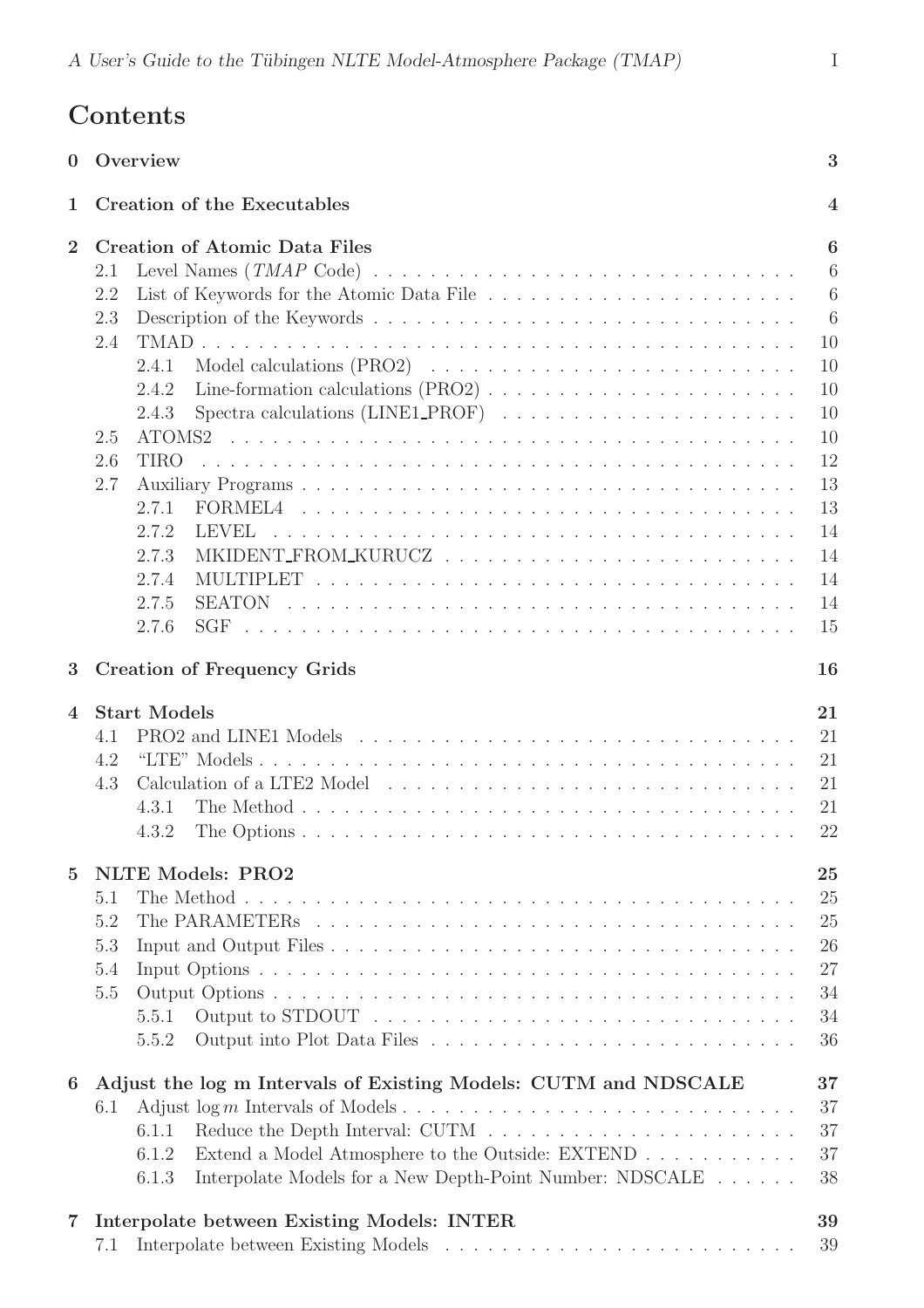| 8               | <b>NLTE Line Formation and Models: LINE1</b><br>40 |                                                                                                                                                                                                                                               |  |  |  |
|-----------------|----------------------------------------------------|-----------------------------------------------------------------------------------------------------------------------------------------------------------------------------------------------------------------------------------------------|--|--|--|
|                 | 8.1                                                | 40                                                                                                                                                                                                                                            |  |  |  |
|                 | 8.2                                                | 43                                                                                                                                                                                                                                            |  |  |  |
|                 | 8.3                                                | 44                                                                                                                                                                                                                                            |  |  |  |
| $9\phantom{.0}$ | Synthetic Spectra: LINE1_PROF                      |                                                                                                                                                                                                                                               |  |  |  |
|                 |                                                    |                                                                                                                                                                                                                                               |  |  |  |
|                 |                                                    | 10 Clean Up<br>51<br>51                                                                                                                                                                                                                       |  |  |  |
|                 |                                                    |                                                                                                                                                                                                                                               |  |  |  |
|                 |                                                    | 51                                                                                                                                                                                                                                            |  |  |  |
|                 |                                                    | 11 Auxiliaries<br>52                                                                                                                                                                                                                          |  |  |  |
|                 |                                                    | 52                                                                                                                                                                                                                                            |  |  |  |
|                 |                                                    | 53<br>11.2 PROF1                                                                                                                                                                                                                              |  |  |  |
|                 |                                                    | 53                                                                                                                                                                                                                                            |  |  |  |
|                 |                                                    | 54                                                                                                                                                                                                                                            |  |  |  |
|                 |                                                    | 54                                                                                                                                                                                                                                            |  |  |  |
|                 |                                                    | 55                                                                                                                                                                                                                                            |  |  |  |
|                 |                                                    | 11.3.1 Keywords for Commands in Plot Data Files<br>56                                                                                                                                                                                         |  |  |  |
|                 |                                                    | 57                                                                                                                                                                                                                                            |  |  |  |
|                 |                                                    | 57                                                                                                                                                                                                                                            |  |  |  |
|                 |                                                    | 57                                                                                                                                                                                                                                            |  |  |  |
|                 |                                                    | 58                                                                                                                                                                                                                                            |  |  |  |
|                 |                                                    |                                                                                                                                                                                                                                               |  |  |  |
|                 |                                                    | 59<br>A Formula Collection                                                                                                                                                                                                                    |  |  |  |
|                 |                                                    | 59                                                                                                                                                                                                                                            |  |  |  |
|                 |                                                    | 59<br>van-Regemorter Formula (Allowed Dipole Transitions)<br>A.1.1                                                                                                                                                                            |  |  |  |
|                 |                                                    | Forbidden Transitions (Fig. 2) and (Fig. 2) and (Fig. 2) and (Fig. 2) and (Fig. 2) and (Fig. 2) and (Fig. 2) and (Fig. 2) and (Fig. 2) and (Fig. 2) and (Fig. 2) and (Fig. 2) and (Fig. 2) and (Fig. 2) and (Fig. 2) and (Fig.<br>59<br>A.1.2 |  |  |  |
|                 |                                                    | 59<br>A.1.3                                                                                                                                                                                                                                   |  |  |  |
|                 |                                                    | 59<br>A.1.4                                                                                                                                                                                                                                   |  |  |  |
|                 |                                                    | A.1.5 He I: Allowed Transitions from its Ground State<br>60                                                                                                                                                                                   |  |  |  |
|                 |                                                    | He I: Allowed Transitions but not from its Ground State<br>60                                                                                                                                                                                 |  |  |  |
|                 |                                                    | He I: Forbidden Transitions from its Ground State<br>60<br>A.1.7                                                                                                                                                                              |  |  |  |
|                 |                                                    | 60<br>He $\mu$ : Forbidden Transitions between its $n = 2$ Sublevels<br>A.1.8                                                                                                                                                                 |  |  |  |
|                 |                                                    | 61<br>A.1.9                                                                                                                                                                                                                                   |  |  |  |
|                 |                                                    | 61                                                                                                                                                                                                                                            |  |  |  |
|                 |                                                    | A.1.11 Mg II: Allowed Transitions from its Ground State<br>61                                                                                                                                                                                 |  |  |  |
|                 |                                                    | 61<br>A.1.12 van-Regemorter: Combined Levels of Complex Ions                                                                                                                                                                                  |  |  |  |
|                 |                                                    | 61                                                                                                                                                                                                                                            |  |  |  |
|                 |                                                    | 61                                                                                                                                                                                                                                            |  |  |  |
|                 |                                                    | 61                                                                                                                                                                                                                                            |  |  |  |
|                 | A.2                                                | 62                                                                                                                                                                                                                                            |  |  |  |
|                 |                                                    | 62<br>A.2.1                                                                                                                                                                                                                                   |  |  |  |
|                 |                                                    | 62<br>A.2.2                                                                                                                                                                                                                                   |  |  |  |
|                 |                                                    | 62<br>A.2.3                                                                                                                                                                                                                                   |  |  |  |
|                 |                                                    | 62<br>A.2.4                                                                                                                                                                                                                                   |  |  |  |
|                 |                                                    | 62                                                                                                                                                                                                                                            |  |  |  |
|                 |                                                    | A.2.5                                                                                                                                                                                                                                         |  |  |  |
|                 |                                                    | 62<br>A.2.6                                                                                                                                                                                                                                   |  |  |  |
|                 | A.3                                                | 63                                                                                                                                                                                                                                            |  |  |  |
|                 |                                                    | 63<br>A.3.1                                                                                                                                                                                                                                   |  |  |  |
|                 |                                                    | 63<br>A.3.2                                                                                                                                                                                                                                   |  |  |  |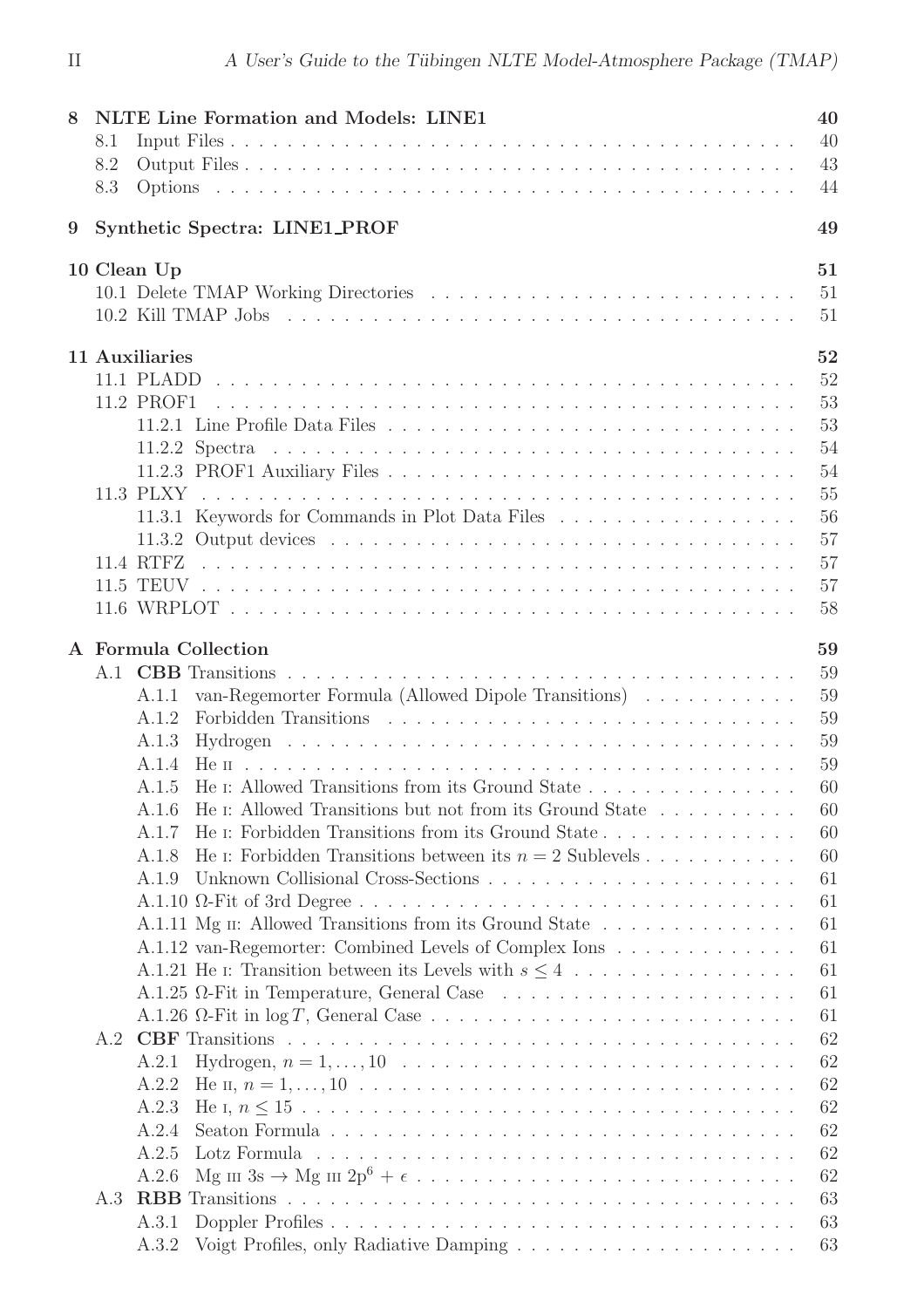|             |                                         | Voigt Profiles, Radiative and Collisional Damping (Electrons)<br>A.3.3                   | 63 |
|-------------|-----------------------------------------|------------------------------------------------------------------------------------------|----|
|             |                                         | Voigt Profiles and "Stark Wings" (Linear Stark Effect)<br>A.3.4                          | 63 |
|             |                                         | Stark Line Broadening following Dimitrijévic<br>A.3.5                                    | 63 |
|             | A.4                                     | RBF                                                                                      | 64 |
|             |                                         | A.4.1                                                                                    | 64 |
|             |                                         | Seaton Formula with Gaunt Factor<br>A.4.2                                                | 64 |
|             |                                         | A.4.3                                                                                    | 64 |
|             |                                         | Opacity-Project Photoionization Cross-Sections, Seaton tails<br>A.4.4                    | 64 |
|             |                                         | A.4.5                                                                                    | 64 |
|             |                                         | A.4.10 Opacity-Project Photoionization Cross-Sections                                    | 64 |
|             |                                         |                                                                                          | 65 |
|             | A.5                                     | <b>RFF</b> Transitions                                                                   | 65 |
|             |                                         | Including Contributions of LTE Levels (Unsöld)<br>A.5.1                                  | 65 |
|             |                                         | Including Contributions of LTE Levels with Gaunt Factors<br>A.5.2                        | 65 |
|             |                                         | A.5.3                                                                                    | 65 |
|             |                                         |                                                                                          |    |
| В           | <b>Fundamental Constants</b>            |                                                                                          |    |
| $\mathbf C$ | <b>Solar Abundances</b><br>67           |                                                                                          |    |
|             | How to calculate a NLTE model with TMAP |                                                                                          |    |
| D           |                                         |                                                                                          | 69 |
|             | D.1                                     | Basics                                                                                   | 69 |
|             | D.2                                     |                                                                                          | 69 |
|             | D.3                                     |                                                                                          | 70 |
|             | D.4                                     |                                                                                          | 70 |
|             | D.5                                     |                                                                                          | 71 |
|             | D.6                                     |                                                                                          | 71 |
|             | D.7                                     | Strategy to calculate a NLTE model with $PRO2 \dots \dots \dots \dots \dots \dots \dots$ | 71 |
|             | D.8                                     |                                                                                          | 74 |
|             |                                         | D.8.1                                                                                    | 74 |
|             |                                         | D.8.2                                                                                    | 76 |
|             |                                         | D.8.3                                                                                    | 77 |
|             |                                         | LTE2<br>D.8.4                                                                            | 78 |
|             |                                         | D.8.5                                                                                    | 80 |
|             |                                         |                                                                                          | 84 |
|             | E Colors                                |                                                                                          | 86 |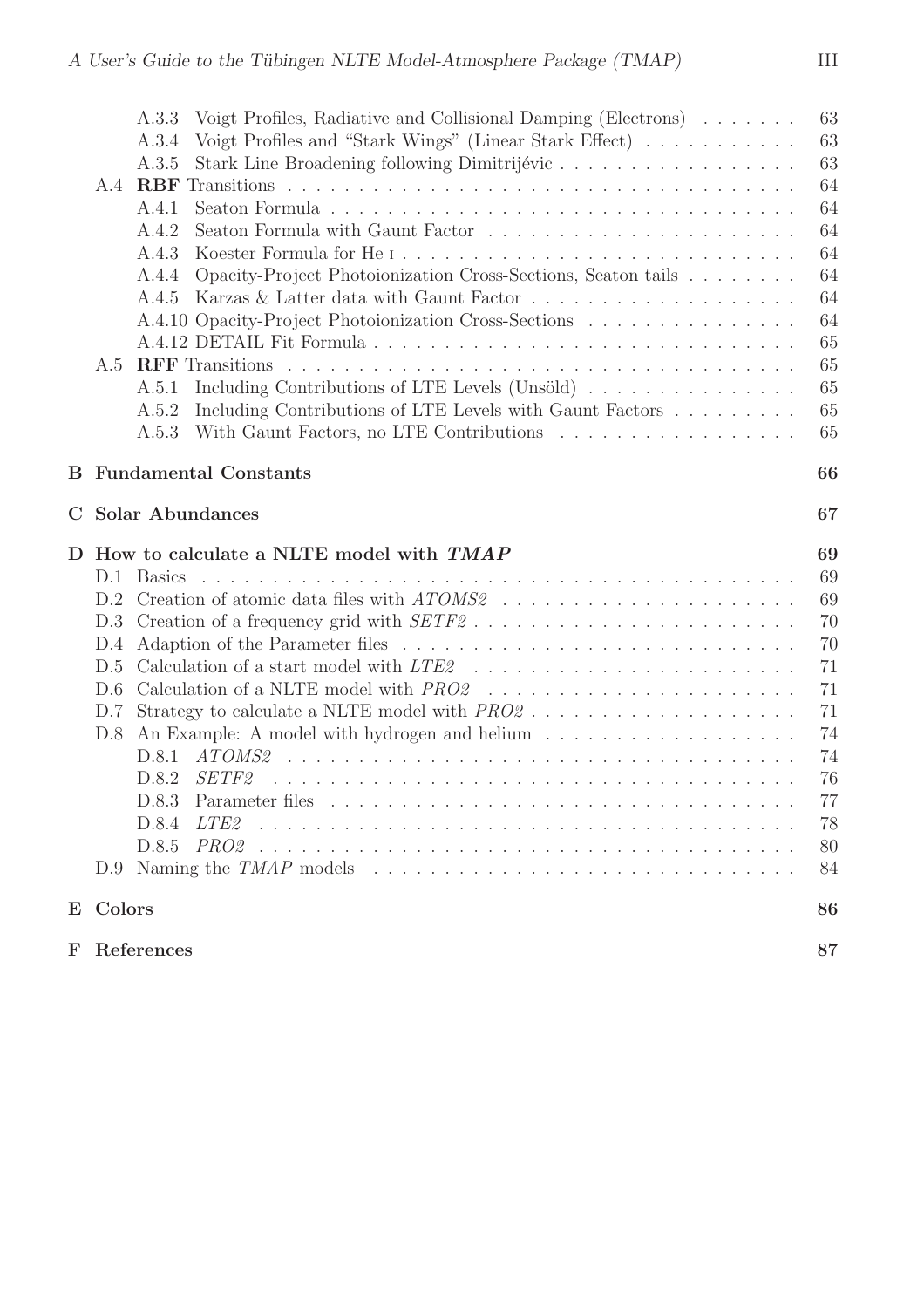# List of Tables

|                | The <i>line parameter</i> and default frequency point arrangements for line transitions.                    | 17 |
|----------------|-------------------------------------------------------------------------------------------------------------|----|
| 2              |                                                                                                             | 57 |
| 3              |                                                                                                             |    |
| $\overline{4}$ | <i>TMAP</i> uses the following values as solar abundances <sup><i>a</i></sup> (Asplund et al. 2009; Maiorca |    |
|                | et al. 2014; Grevesse et al. 2015; Scott et al. 2015b, a). $\dots \dots \dots \dots \dots \dots$ 67         |    |
| $5^{\circ}$    |                                                                                                             |    |
| -6             | Example for <i>ATOMS2</i> jobs in the case of LTE ( <i>LTE2</i> , left) and NLTE ( <i>PRO2</i> ,            |    |
|                |                                                                                                             |    |
| 7              | Example for $SETF2$ jobs in the case of LTE ( $LTE2$ , left) and NLTE ( $PRO2$ , right)                     |    |
|                |                                                                                                             |    |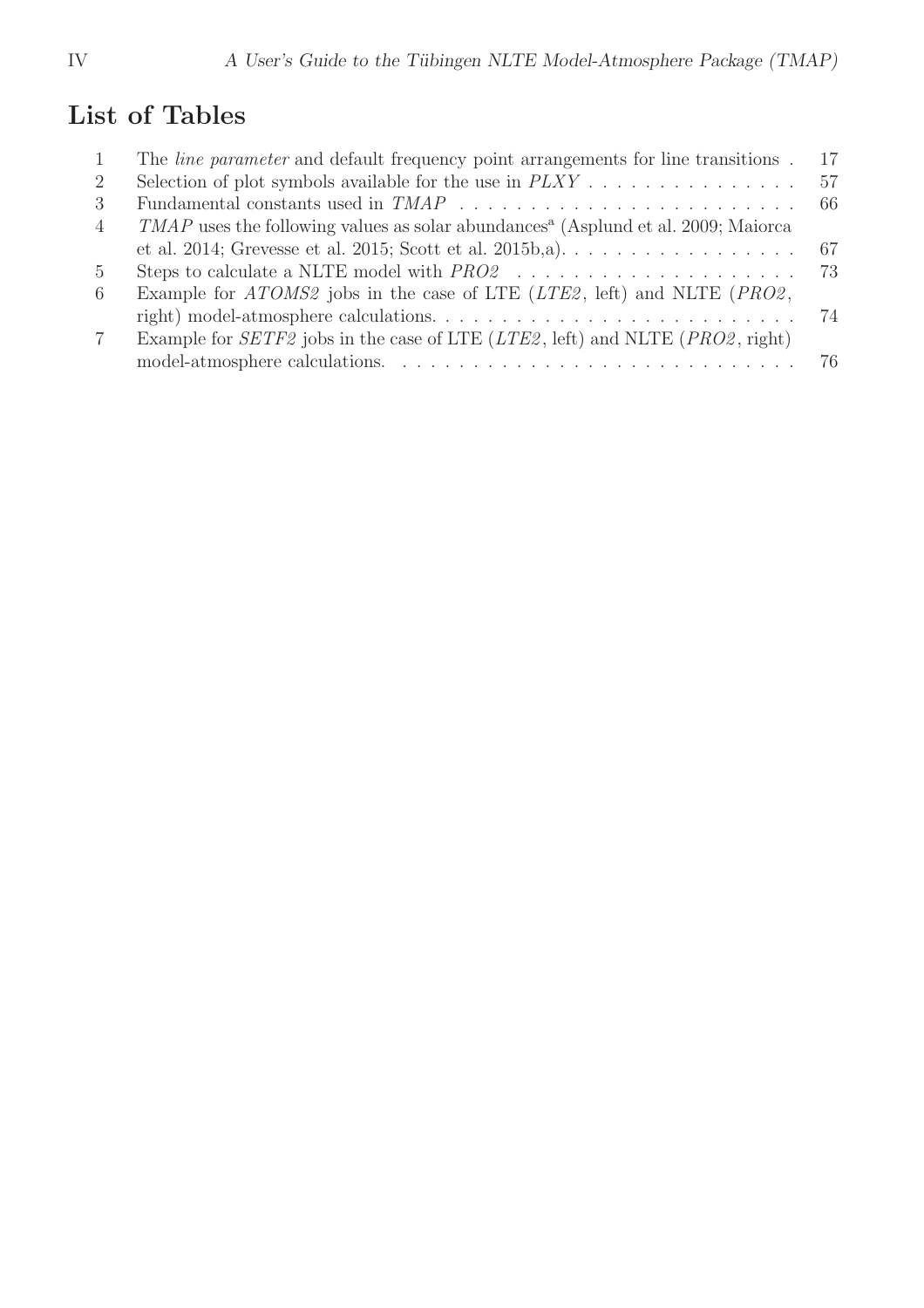# All Users of the Tübingen NLTE Model-Atmosphere Package are reminded to be careful at the creation and / or modification of the atomic data files.

Although *ATOMS2*, *SETF2*, *PRO2*, and *LINE1* check these files partly for consistency, small errors here can have large influence on the resulting model atmospheres.

All programs terminate in the case of fatal errors but can give only warnings when the input is ambiguous. The neglection of these warnings may be fatal!

For PRO2 and LINE1 output options are existing to print the model atoms and atomic data read by these programs. They should be used for  $\chi$  checks — not only at the first time when the program is running with new or modified data!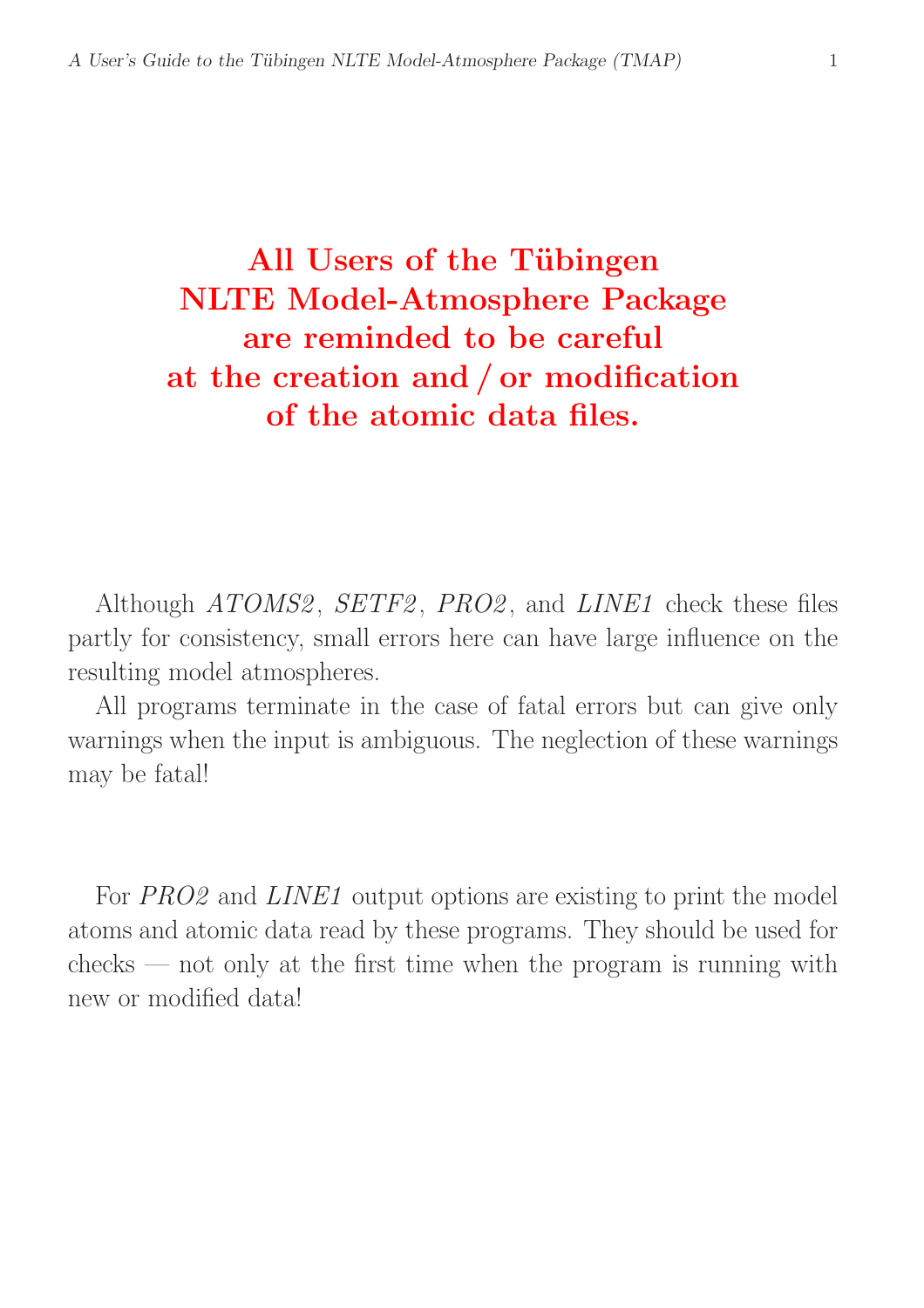# Data flow

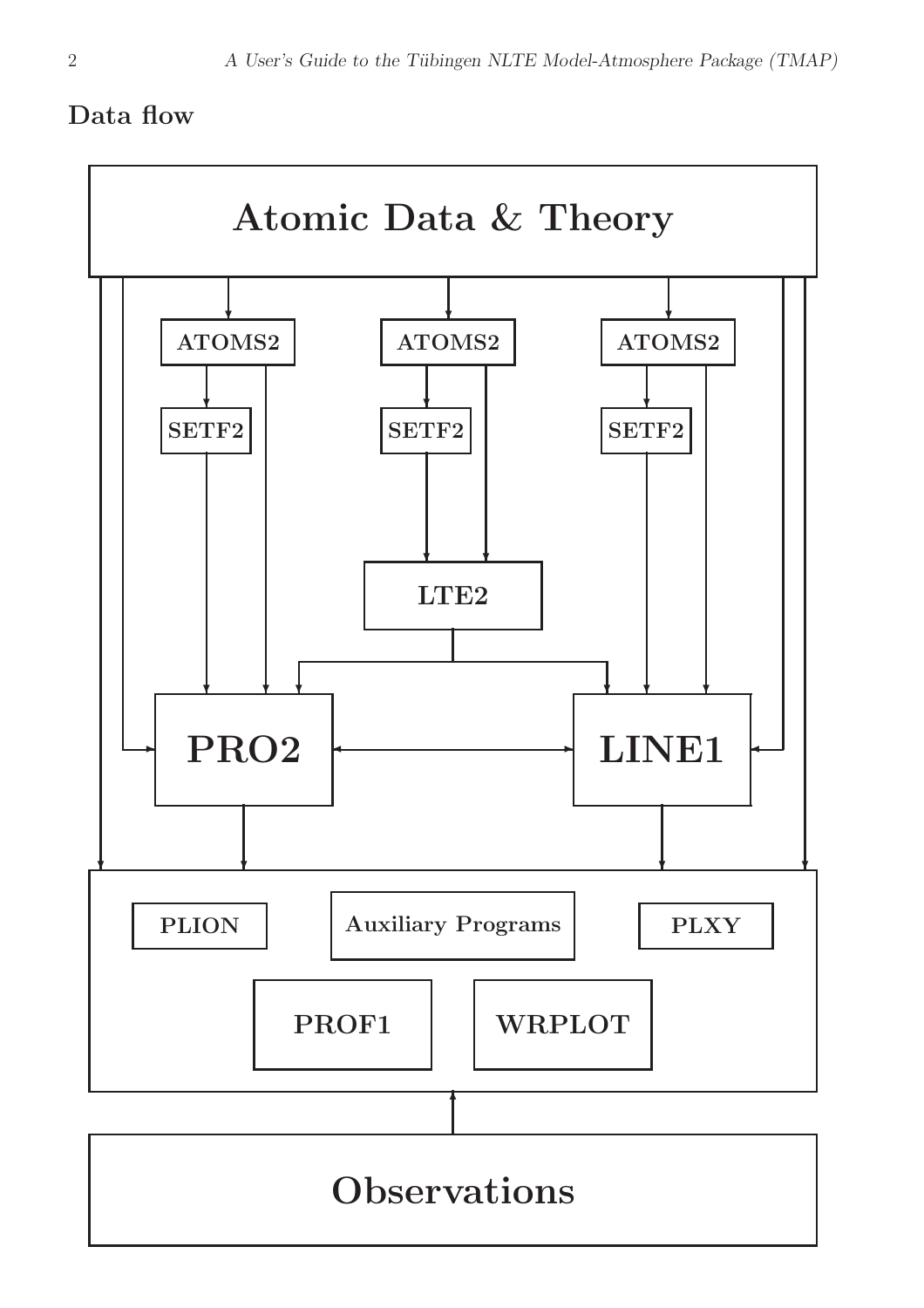# 0 Overview

In the following the Tübingen NLTE Model-Atmosphere Package  $(TMAP)$  is described, which is based on the approximated lambda iteration (ALI) method. It consists mainly out of a "LTE" model atmosphere program  $(LTE2)$  for the calculation of start models, a NLTE program  $(PRO2)$ , a NLTE line formation program  $(LINE1)$  and a plot program  $(PROF1)$ . To start the programs you need the following:

- 1. an executable program of the most recent program version. Details can be found in Sect. 1.
- 2. a model atom file with all model atoms and atomic data. This file is created by the user and partly checked and automatically filled up by the program ATOMS2 (Sect. 2).
- 3. a frequency grid file, which contains the frequency points, the respective quadrature weights, and informations about every frequency point. It is created by the program SETF2. Details can be found in Section 3.
- 4. a start model. It can be either a "LTE" start model or a model which has been created by PRO2 or LINE1. Further informations are summarized in Section 4.
- 5. commands for the program control (Sect. 5.4) and print commands (Sect. 5.5).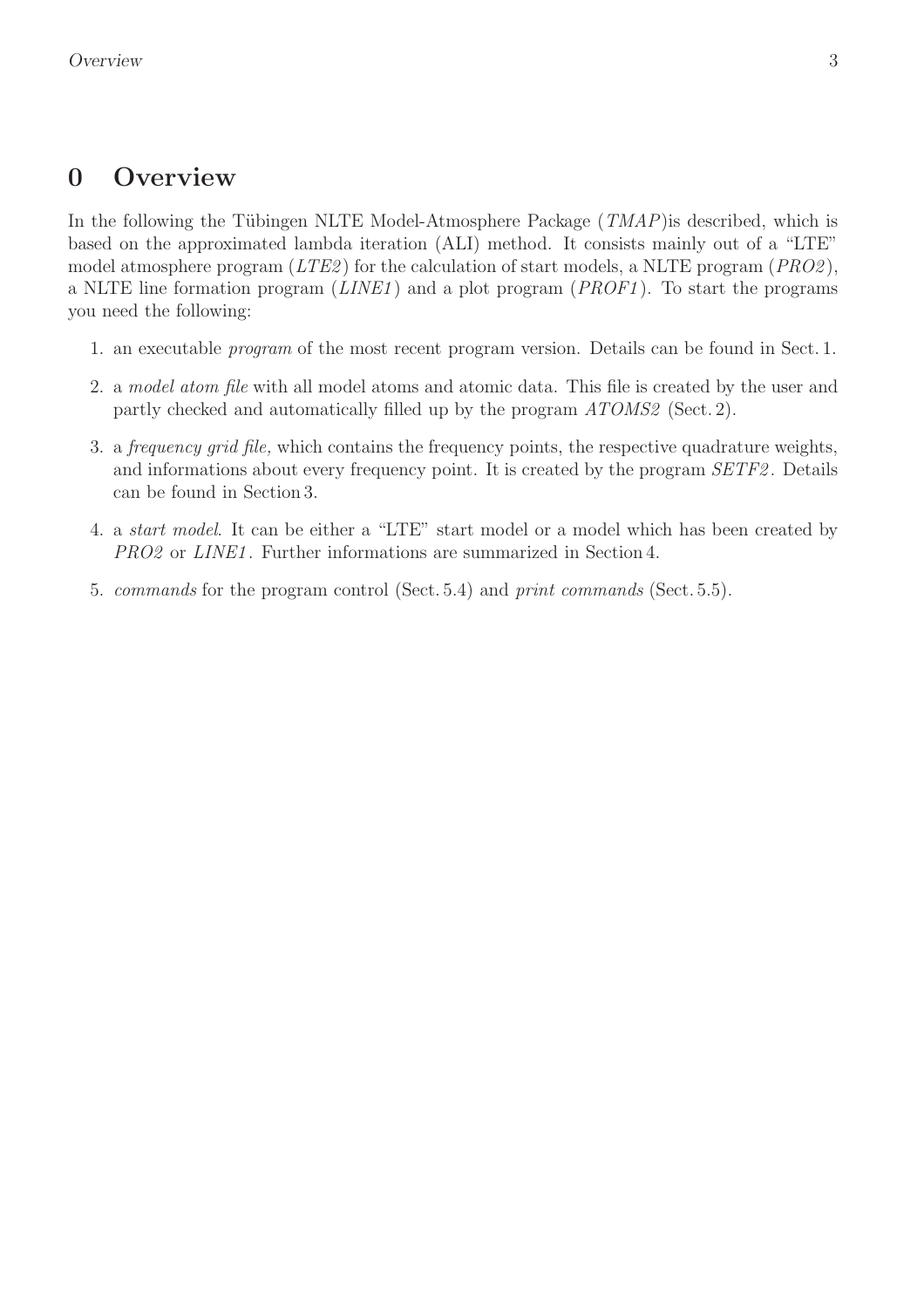# 1 Creation of the Executables

All programs of the Tübingen NLTE Model-Atmosphere Package  $(TMAP)$  were developed on CRAY computers. They can generally be installed on all other computers. For the substitution of CRAY specific parts or system library routines, there exists a collection of own subroutines.

For the use of a new atomic data or frequency grid files it might be necessary to change the PARAMETER statements for the DIMENSION of various arrays. Subsequently the program has to be compiled and loaded. Shell scripts for compilation are available. Please contact rauch@astro.unituebingen.de for further instructions.

All PARAMETER statements are collected in input files which are named PARAND, PARA, PARA1, and PARA3. All PARAMETER signed with "<sup>\*\*</sup>" are used by  $PRO2$  only, all with "\*" by *LINE1* only, the rest is valid for both programs.

#### PARANA

NA quadrature points for angular integration (default 3). PRO2 allows NA  $\in$  [3, 5]. LINE1\_PROF allows NA  $\in$  [3, 4, 5, 6, 7, 8, 9, 10, 12, 16, 20, 24, 32].

#### PARAND

ND depth points (default 90)

An investigation on the necessary number of depth points has shown that the computational time decreases (of course) for ND <sup>&</sup>lt; 90 but the resulting line profiles are more narrow and the line cores are less deep. The line profiles converge at ND  $\geq 70$ . An 1% error is reached at ND ≥ 90. For much higher ND, the computational time increases tremendously and the models a less numerical stable.

#### PARA

| LTEMAX  | LTE levels                                |  |  |
|---------|-------------------------------------------|--|--|
|         | NATOMAX elements                          |  |  |
| NFMAX   | frequency points                          |  |  |
| NIONMAX | ionization stages                         |  |  |
| NLATOMS | non-LTE levels (of one element)           |  |  |
| NLMAX   | non-LTE levels (total of all elements)    |  |  |
| PARA1   |                                           |  |  |
|         | NRBBMAX transitions radiative bound-bound |  |  |
|         | NRBFMAX transitions radiative bound-free  |  |  |
|         |                                           |  |  |

NRFFMAX transitions radiative free-free

- NRLLMAX transitions rbb for "sample" cross-sections within one level band (complex ions) (Sect. 2.2)
- NRLUMAX transitions rbb for "sample" cross-sections (Sect.  $2.2$ )
- NCBBMAX transitions collisional bound-bound, (only electron collisions)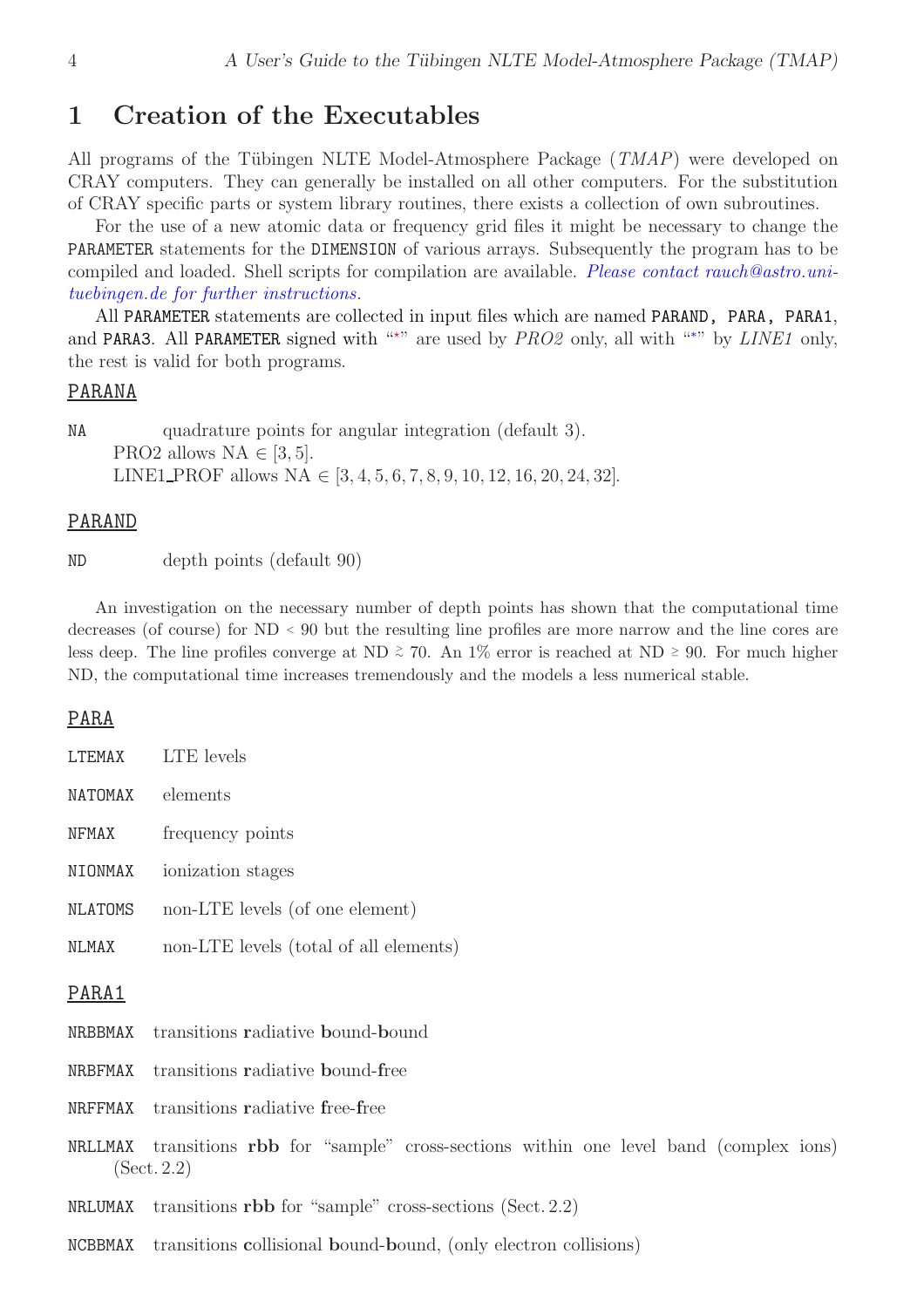- NCBFMAX transitions collisional bound-free, (only electron collisions)
- NCBXMAX transitions collisional bound-extra, (only electron collisions)

as well as the same PARAMETER with a D instead of X at the end (NXXXMAD): maximum number of input values in the atomic data file for the transition XXX (e.g. NCBBMAD)

- **Exception:** NRBBMAD, either like above or  $-$  if larger  $-$  maximum number of frequency points in a line transition
- NRBFMAW<sup>∗</sup> DIMENSION of the array SIGBF
- NRBLMAX<sup>∗</sup> for the selected line, the number blends within its line profile
- NRLFMAX<sup>∗</sup> lines to select in a single job for the calculation of their profile

#### PARA3

- NRDIMAX transitions radiative dielectronic bound-free
- NRDIMAD (analogous PARA1)
- $NSIG^{\star}$  DIMENSION of the array SIGBF (value NRBFMAW (= NSIG) is given by SETF2 and LINE1 PROF)

In the case that the PARAMETER limit is exceeded, e.g. the number of NLTE-levels in the atomicdata file is higher than NLMAX, the programs stop with an error message, partly only in the log file  $(STOP$ , .......). Working with model atoms much below the **PARAMETER** limits is a waste of core memory and I/O time. Take care that the PARAMETER values do not create bank conflicts, i.e. avoid  $2<sup>n</sup>$  values!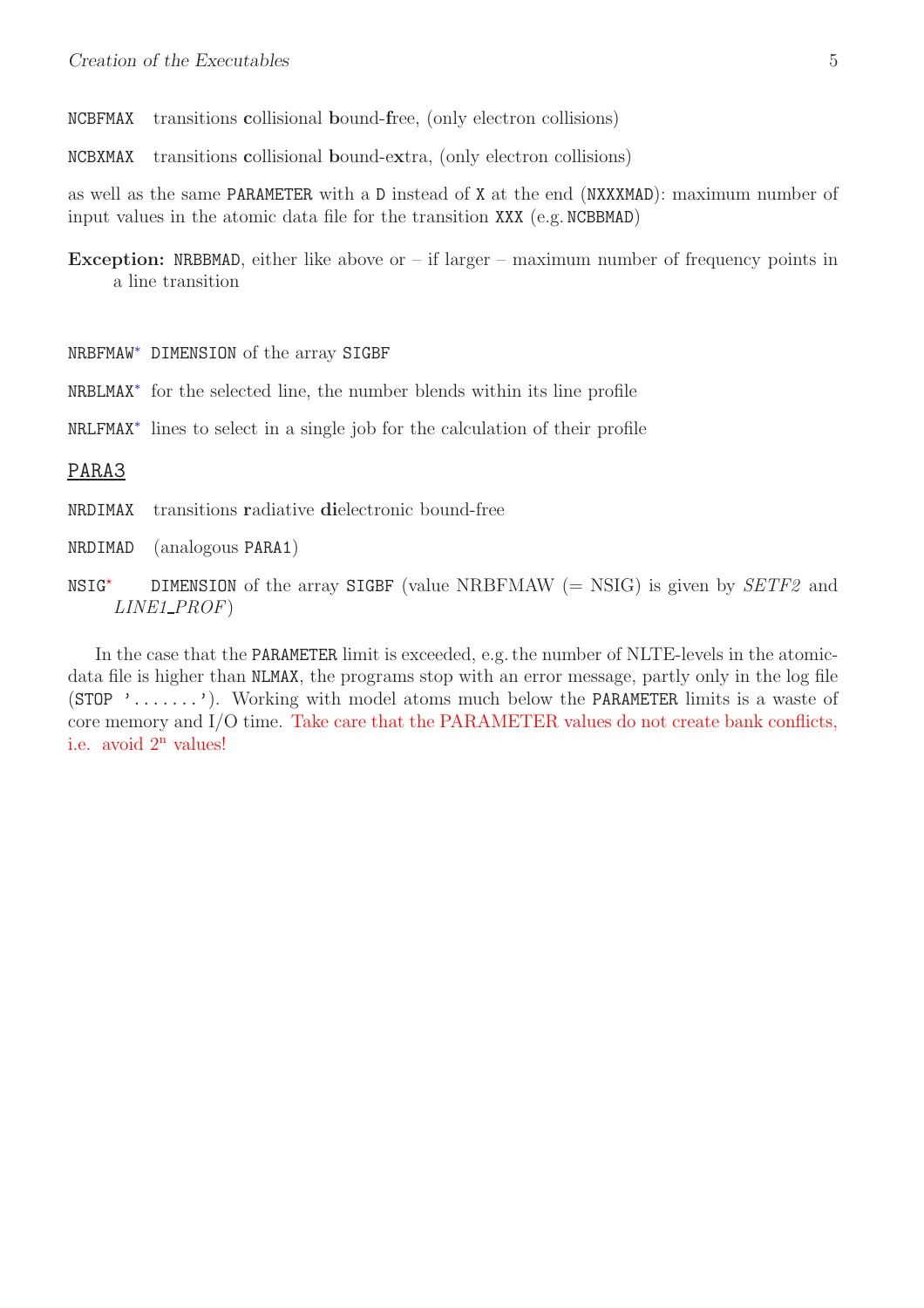# 2 Creation of Atomic Data Files

All programs expect an atomic data file, which contains model atoms and atomic data. It is firstly created by the user (Sect. 2.7) and then processed by the program ATOMS2 .

The model ions of one element have to be inserted in increasing order while any order of elements is accepted.

The processing of the atomic data file is directed by *keywords* which meanings are explained in the following. All keywords as well as all strings have to be inserted flush left (e.g. level names, Sect. 2.1). All numerical data can be written format free. Attention: all input lines have a maximum length of 80 characters!

## 2.1 Level Names (*TMAP* Code)

The levels are named using an A10 string. The element code is at the beginning (e.g. HE) and the following (one or two) numbers indicate the ionization stage (e.g. HE2). This is mandatory. The next numbers indicate the principal quantum number of the level (e.g. HE26). For levels with a complicate configuration, the electron system and the magnetic quantum number may be added (e.g. 042P 2PO). Singly excited levels are marked by a "'", doubly excited by a "'" directly before the electron system indication (e.g. N33S' 2PO). In the case of explicitly considered multiplet splitting the angular momentum is added at the end (e.g. C452D5/2).

# 2.2 List of Keywords for the Atomic Data File

. 0 ATOM L LTE **RBB** RBF RDI RLL R.I.U CBB CBF CBX TL DB

#### 2.3 Description of the Keywords

The expression "card" which is frequently used in the following is a relic from the PUNCH era and is used for historical reasons.

#### keyword .

comment, not written to atomic data file

#### keyword 0 (Null)

necessary to end the validity of some keywords  $(e.g. L, LTE, \ldots)$ 

#### keyword ATOM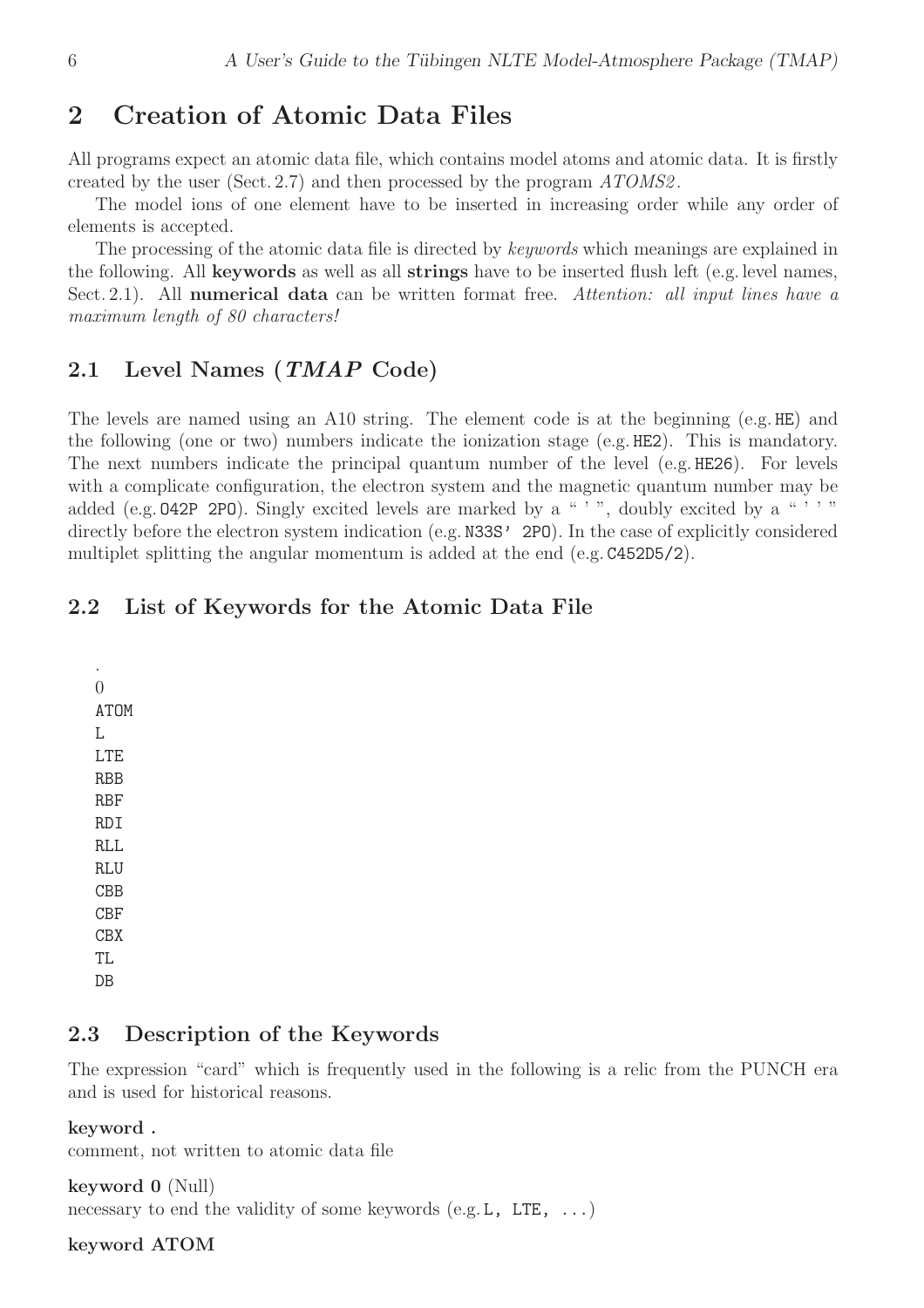introduces a new element. The following card indicates:

- 1. the chemical abbreviation (FORMAT A2),
- 2. charge of the lowest ionization stage (in  $e^-$ ) in model atom,
- 3. atomic weight (in AMU).

#### Example:

#### ATOM

```
HE 0 4.0026
```
means: all following cards describe an helium model atom, starting with neutral helium He <sup>I</sup>, the atomic weight is 4.0026 AMU.

#### keyword L

introduces non-LTE levels. All cards following this keyword indicate:

- 1. level name (FORMAT A10, Sect. 2.1),
- 2. name of ground state of the following ionization stage (FORMAT A10, Sect. 2.1), if no parent exists: NONE,
- 3. energy to the ionization limit in Hz,
- 4. statistical weight, if no parent exists: 1.0.

#### Example:

```
L
```

```
HE26⊔⊔⊔⊔⊔⊔HE31⊔⊔⊔⊔⊔⊔3.6548882425E+14 72
0
```
levels of an ionization stage are expected in increasing energetic order (from the ground state). The keyword 0 completes the list of NLTE levels for this ionization stage.

#### keyword LTE

introduces LTE levels analogously to the keyword L. Do not forget to complete the list with the keyword 0. Important: some formulae for the free-free opacity (Sect. A) expect at least one LTE level in the respective ion. Attention: this is not checked by the program.

Radiative and collisional transitions are introduced by:

RBB radiative bb

RBF radiative bf

- RDI radiative dielectronic bf
- RLL radiative bb for "sample" cross-section within one level band (complex ions)
- RLU radiative bb for "sample" cross-section
- CBB collisional bb
- CBF collisional bf
- CBX collisional from NLTE to LTE levels

All lists following these keywords have to be completed by the keyword 0. A card which follows one of the keywords (except RDI) indicates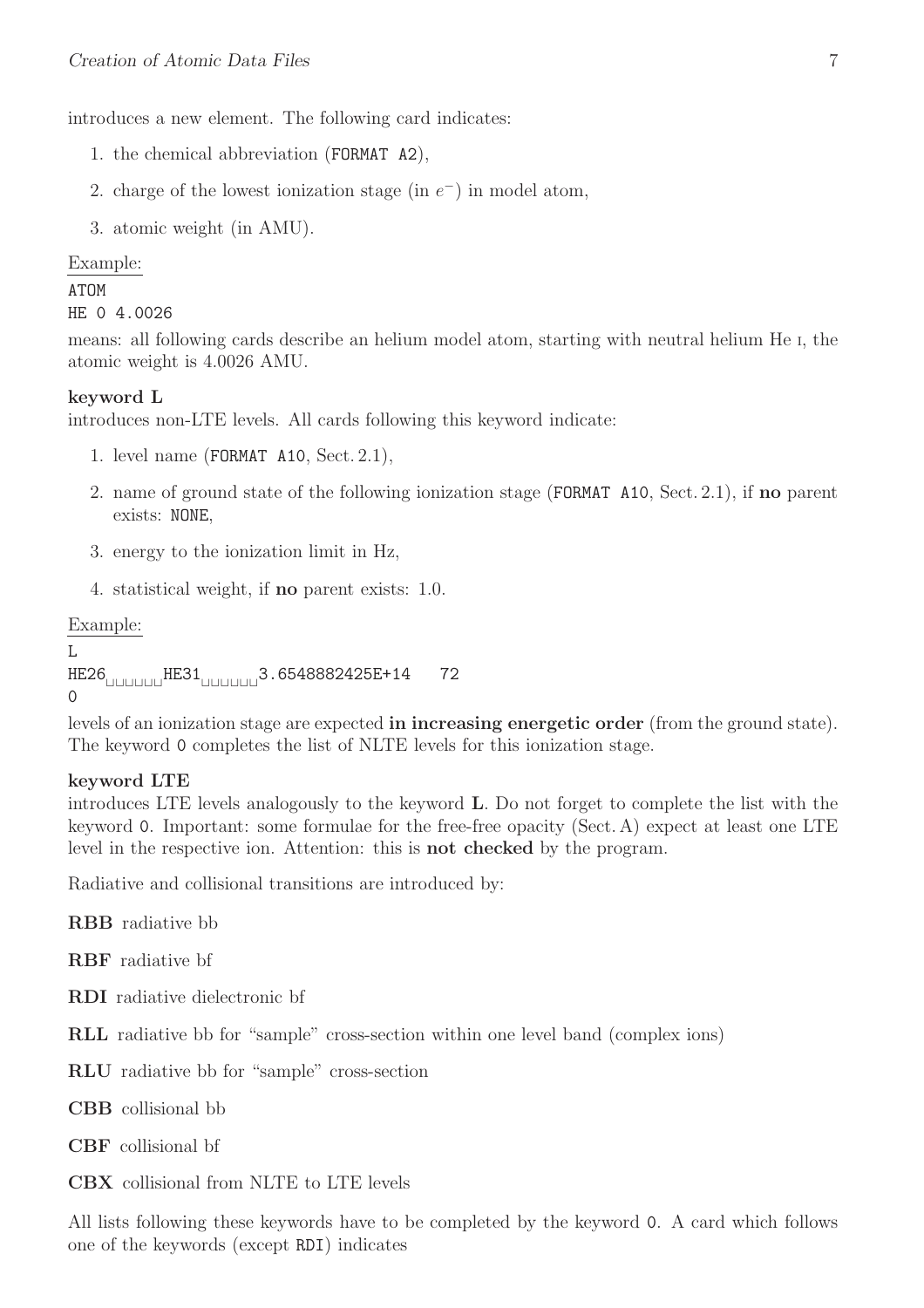- 1. lower level (A10),
- 2. upper level (A10),
- 3. formula number for the calculation of the cross-section (Sect. A),
- 4. number n of following input data,
- 5. n input data for the calculation of the cross-section.

#### Example:

```
RBB
H11⊔⊔⊔⊔⊔⊔⊔H13⊔⊔⊔⊔⊔⊔⊔1 1 0.0791
0
```
This is the line transition  $Ly_{\beta}$ , cross-section calculation with formula No. 1, one input number (0.0791).

For RDI transitions a third level is introduced between lower and upper level which is the upper level of the stabilizing transition and has to be introduced before as a LTE level.

For RLU and RLL transitions the level names are followed by the name of the file which contains the "sample" cross-section.

#### Example:

```
RLU
FE31⊔⊔⊔⊔⊔⊔FE33⊔⊔⊔⊔⊔⊔26 02 01 03
\Omega
```
#### keyword RFF

introduces radiative free-free transitions. The following card indicates:

- 1. the ionization stage  $(A10,$  chemical element abbreviation + ionization stage, e.g. HE2),
- 2. formula number for the calculation of the cross-section (Attention: Def. LTE!)
- 3. number n of the following input data,
- 4. n input data.

#### keyword TL

The card which follows this keyword indicates the "line temperature"  $T_{\text{line}}$  for all following RBB transitions. This is necessary to change the temperature used for the calculation of the Doppler width (default  $T_{\text{line}} = \frac{3}{4}$  $\frac{3}{4}T_{\text{eff}}$ ) in the creation of the frequency grid (Sect. 3). The default is again valid after

#### TL

0

#### keyword DB

introduces an explicit frequency grid for all following RBB transitions. The following card indicate:

- 1. number n of frequency points of the line,
- 2. n frequency points (distance from line center in Doppler widths!).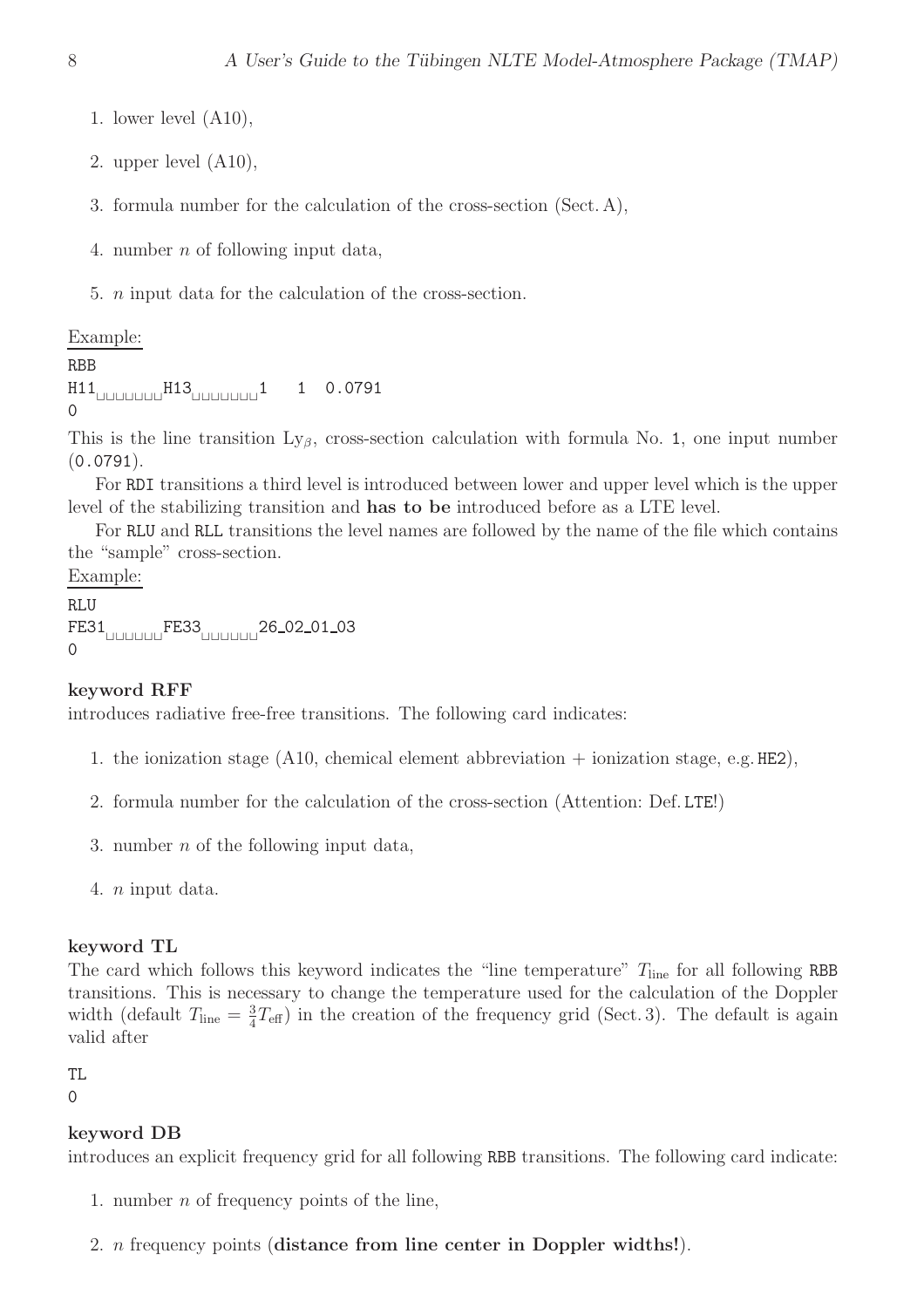Example: DB 7  $-3$   $-2$   $-1$  0 1 2 3

If the first frequency point is 0.0, only "half" lines are created.

This grid is valid until the next keyword DB appears. The default is valid after

DB  $\Omega$ 

Note: In the Tübingen Model-Atom Database (Sect. 2.4), standard DB values are given that are about the maximum needed at low effective temperatures and high surface gravities. These values have to be altered at least for lower surface gravities. A test calculation with *PRO2* will show the line widths. Use, e.g.,  $H \iota \lambda$  1215 Å, and reduce the maximum DB values. In case that they are too low, "steps" in the flux level are prominent in the line wings. (The Doppler width of a specific line can be calculated by /home/rauch/bimod/doppler.Linux x64.)

The DB adjustment results in a lower number of frequency points and, thus, faster model calculation.

A good compromise may also be to replace

| $-256.0$ |
|----------|
|          |
|          |
| $-16.0$  |
| $-1.0$   |
| $-0.1$   |
|          |
| 0.5      |
| 8.0      |
| 128.0    |
| 2048.0   |
|          |

by the insertion of a grid of additional frequency points using, e.g.,

```
/home /rauch /bimod /prep \ _ conts \ _man . Linux \ _ x64 > F \ _BASE << eos
1175 1255 0.5
eos
```
and a reduced DB that represents the line core much finer than the base grid (for F\_BASE see Sect. 3)

DB 15  $-2048.0$  $-2.0 -1.0$  $-0.5$   $-0.3$   $-0.2$   $-0.1$ 0.0 0.1 0.2 0.3 0.5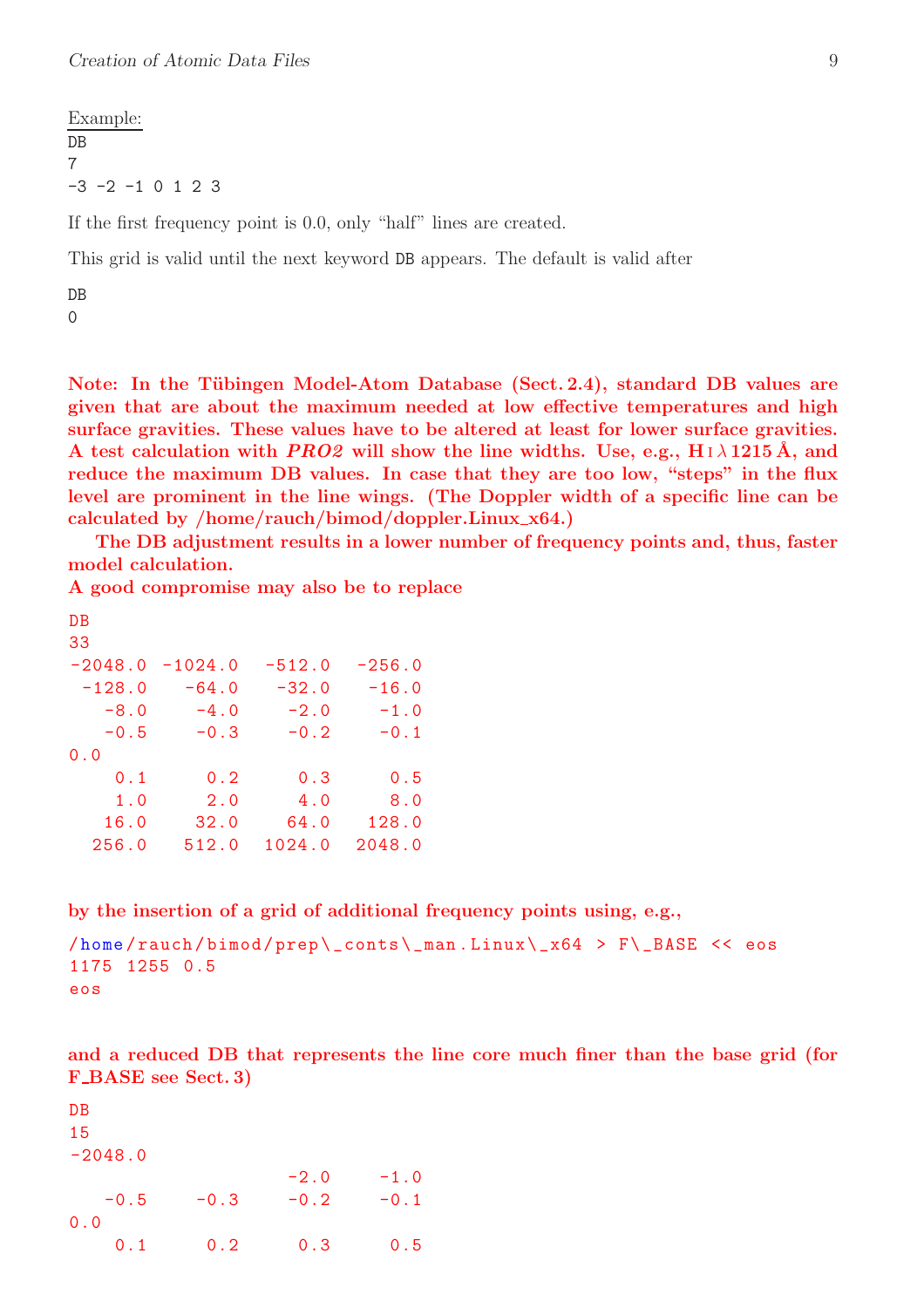1.0 2.0

2048.0

# 2.4 TMAD

The Tübingen model-atom database  $T MAD$  (http://astro.uni-tuebingen.de/~TMAD) provides ready-to-use model atoms in TMAP format.

#### 2.4.1 Model calculations (PRO2)

TMAD provides, in general, model atoms at maximum size, i.e. using all data from standard atomic-data resources. For model calculations, model ions can be reduced typically to 15 to 20 NLTE levels (Sect. 2.5, cf. Jahn et al. 2007) to avoid unreasonable computation times. In addition, the input for the DB keyword (Sect. 2.5) has to be adjusted to avoid calculations of line profile very far off the line centers where the line absorption is negligible. TMAD uses a standard of 2400 Doppler widths which may be necessary only for models with very high surface gravities.

#### 2.4.2 Line-formation calculations (PRO2)

Models from Sect. 2.4.1 may not include all levels, e.g. for C<sub>IV</sub> lines in the optical wavelength range around 4660 Å. Thus, a subsequent line-formation calculation has to be performed with fixed atmospheric structure, i.e. only NLTE occupation numbers for the atomic levels are calculated. It may not be useful to extend all ions and to consider all levels given in TMAD. The cookbook says, "for all ions for which lines are identified, include five more levels than the highest from which strategic lines are arising".

In case of the C<sub>IV</sub>  $\lambda\lambda$ 4660 Å / He<sub>II</sub>  $\lambda$ 4685 Å absorption trough in PG 1159 stars, it is sufficient to extend C iv only for a line-formation calculation, even in models that consider all species from H to Ni.

LINE1 and LINE1\_PROF provide the possibility to collect occupations numbers of newly considered levels from different models Sect. 8.3, e.g. if five line-formation calculations were performed (based on the same model) with individually extended C iv, O v, O vi, Ne vi, and Ar vi. This saves an enormous amount of CPU time.

## 2.4.3 Spectra calculations (LINE1 PROF)

To calculate the emergent synthetic spectrum, a formal solution is performed with *LINE1\_PROF*. TMAD provides model atoms that account for fine-structure splitting of the atomic levels. These have to be the same like the unsplitted levels used for the line-formation calculations. (Sect.2.4.2).

# 2.5 ATOMS2

The interactively created atomic data file is  $-$  if designed following the instructions in Sect. 2 — ready, i.e. it can be used for the creation of a frequency grid as well as for model atmosphere calculations. However, it is highly recommended to process it with the program ATOMS2, which is able to detect a lot of errors and gives warnings. In case of fatal errors it even terminates. There exist options which make ATOMS2 create automatically model ions or fill up them.

The program  $ATOMS2$  is available at Tübingen's PC/Workstation cluster in its latest version: /home/rauch/bimod/atoms2.Linux x64.

An atomic data file (*ATOMS*) created by *ATOMS*2 is unambiguously defined by: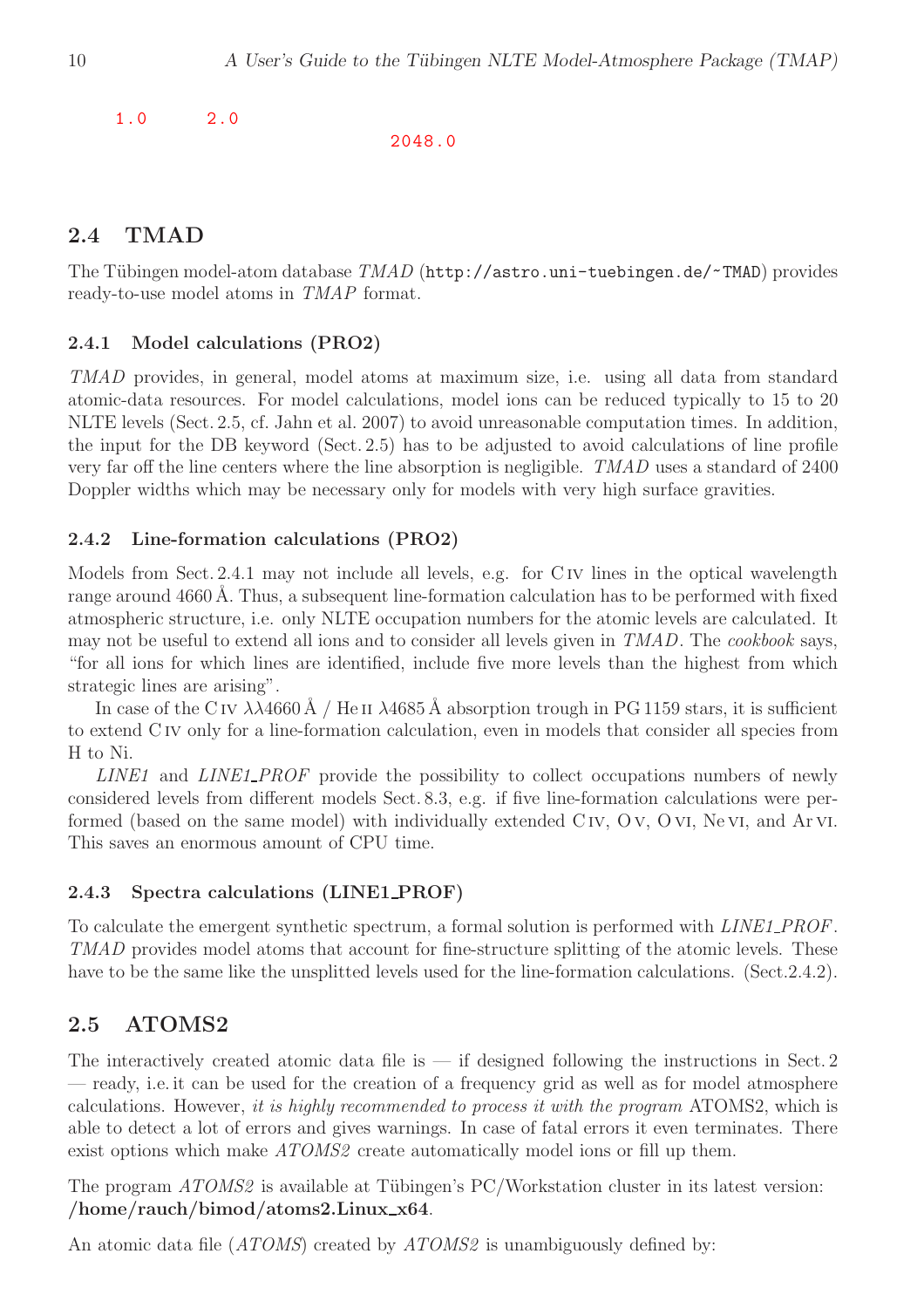- the input file (here: *OPTIONEN*)
- the interactively created atomic data file (here: ATOMIN)

In the input file *OPTIONEN* one can write directives for *ATOMS2*. *ATOMS2* expects *OP*-TIONEN and ATOMIN subsequently as input, OPTIONEN has to be finished in any case with END<sup>⊔</sup> OPTIONS,

even if none of the following options is given:

#### AUTO<sup>⊔</sup> ION<sup>⊔</sup> H ⊔⊔⊔⊔I in il ir

This option creates a complete H model atom. in is the principal quantum number of the highest H I NLTE level, it is the principal quantum number of the highest H I LTE level, ir is the principal quantum number of the highest H <sup>I</sup> NLTE levels up to which all RBB transitions are considered. (The conditions  $il > in$  and  $ir \leq in$  are fulfilled.) In case that ir is negative, only transitions from ATOMIN up to the NLTE level ir are used. (This is necessary if ATOMIN contains information about line broadening, default is Doppler line broadening). In the case that ir is positive, ATOMIN does not need to contain any H model atom.

## AUTO<sub>⊔</sub>ION<sub>⊔</sub>HE<sub>⊔⊔</sub>II in il ir

same like  $\texttt{AUTO}_{\Box} \texttt{ION}_{\Box} \texttt{H}_{\Box \texttt{HIII}}$  (see above) but mandatory; in the case that  $\texttt{ATOMIN}$  contains a He is model ion, ATOMS2 creates He II and He III model ions, otherwise a complete He model atom.

CBB-AUTO-FILL

If this option is given, missing CBB transitions are automatically inserted and possible errors in ATOMIN corrected — as far as ATOMS2 is able to detect them. The output of ATOMS2 has to be checked for respective error messages or warnings.

#### CBB-AUTO-FILL⊔⊔(IGNORE)

same like CBB-AUTO-FILL; possible errors are only reported in the output but not corrected.

# CBB-AUTO-FILL<sub>UU</sub>(<sub>UU</sub>NONE)

If this option is given, all CBB transitions are disregarded. This ...-AUTO-FILL option is only useful for the detailed calculation line profiles. This option is automatically set, if the option LINEFORMATION . . . is given (see below).

Analogously to the CBB-AUTO-FILL ... options, the following options are valid:

CBF-AUTO-FILL

(for unknown cross-sections, hydrogen-like values are automatically inserted)

CBF-AUTO-FILL<sub>ULL</sub>(<sub>UL</sub>NONE)

CBF-AUTO-FILL<sub>LIL</sub>(<sub>ULI</sub>NOOP)

(for OpacityProject cross-sections, hydrogen-like values are automatically inserted)

CBX-AUTO-FILL

CBX-AUTO-FILL⊔⊔(IGNORE)

CBX-AUTO-FILL<sub>UIL</sub>(<sub>ULI</sub>NONE)

RBB-AUTO-FILL<sub>LILL</sub>(<sub>ULL</sub>NONE)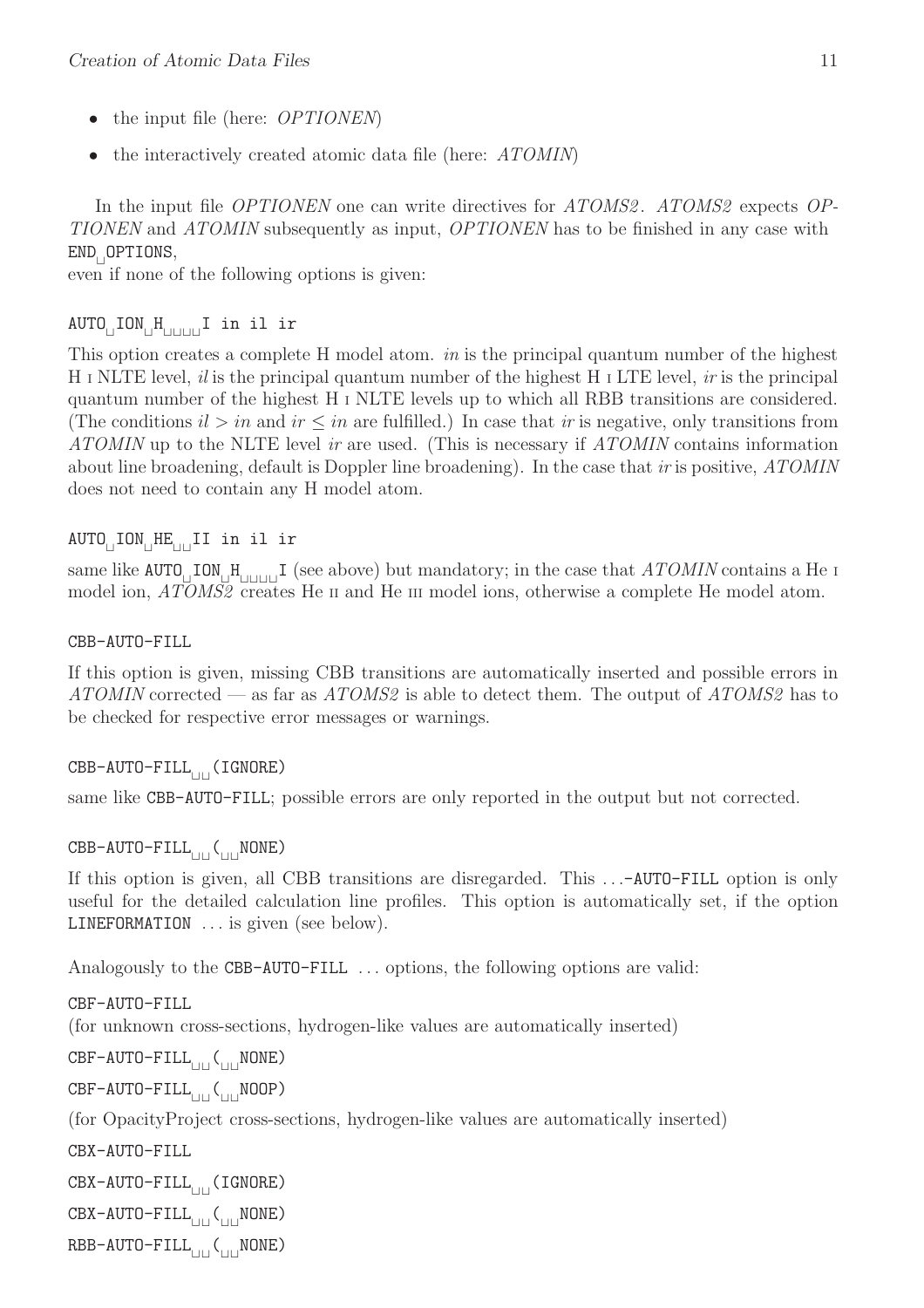$RBB-AUTO-FILL_{\Box\Box}(\Box\Box_{\Box\Box})$ RBB-AUTO-FILL<sub>⊔⊔</sub>(<sub>⊔⊔</sub>HE2<sub>⊔</sub>) RBF-AUTO-FILL RBF-AUTO-FILL<sub>⊔⊔</sub>(<sub>⊔⊔</sub>NOOP) (for OpacityProject cross-sections, hydrogen-like values are automatically inserted) (set CBF-AUTO-FILL<sub>⊔⊔</sub>(<sub>⊔⊔</sub>NOOP) also) RDI-AUTO-FILL<sub>|III</sub>(<sub>III</sub>NONE) RLL-AUTO-FILL<sub>⊔⊔</sub>(<sub>⊔⊔</sub>NONE)

RLU-AUTO-FILL<sub>⊔⊔</sub>(<sub>⊔⊔</sub>NONE)

```
LINEFORMATION<sub>⊔</sub>-<sub>⊔</sub>RBB-INTERVALL=[<sub>UU</sub>1000,<sub>UU</sub>7000],<sub>U</sub>ION=H1
```
This option can be set for line-profile calculations in order to restrict number of line transitions in the atomic data file  $ATOMS$  to a selected interval (here: [1000, 7000] Å). If this shall be valid for all (line profiles), ION=NON has to be inserted. To insert all line transitions — i.e. even outside the given interval — of a selected ion in ATOMS (line formation), the TMAP code (Sect. 2.1, here: H1) has to be given.

If this option is given, all C.. -AUTO-ION<sub>UU</sub>(<sub>U⊔</sub>NONE) options and the RDI<sub>∣I</sub>-AUTO-ION<sub>UII</sub>(<sub>UU</sub>NONE) option are automatically set.

## $\texttt{LIST}_{\sqcup} \texttt{OF}_{\sqcup} \texttt{ALL}_{\sqcup} \texttt{RBB}$  ,  $\lrcorner \texttt{ION}:$   $\lrcorner$

This option creates a table of all line transitions of the selected ion under consideration of a possible LINEFORMATION . . . option with its interval restriction.

# END<sup>⊔</sup> OPTIONS

This option finishes the file *OPTIONEN* and is necessary if one of the other options has been given.

The program  $ATOMS2$  creates a large informative output which includes generally the atomic data file as created by  $ATOMS2$ , informations about wavelengths of levels, thresholds, line transitions, and some statistics. Excited levels are marked in the output with "∗∗", all transitions which were inserted following the ...AUTO-FILL ... options are marked with "AF".

All parameters which are valid for the created atomic data file *ATOMS* (Sect. 1), are summarized in a table at the end of the output. Under unix a

grep para ¡output filename¿

extracts them from the output file.

# 2.6 TIRO

The Tübingen Iron-Group Opacity (*TIRO*) service creates atomic data files and cross-section data for radiative bound-bound and bound-free transitions of iron-group elements (calcium, scandium, titanium, vanadium, chromium, manganese, iron, cobalt, and nickel). It is based on the program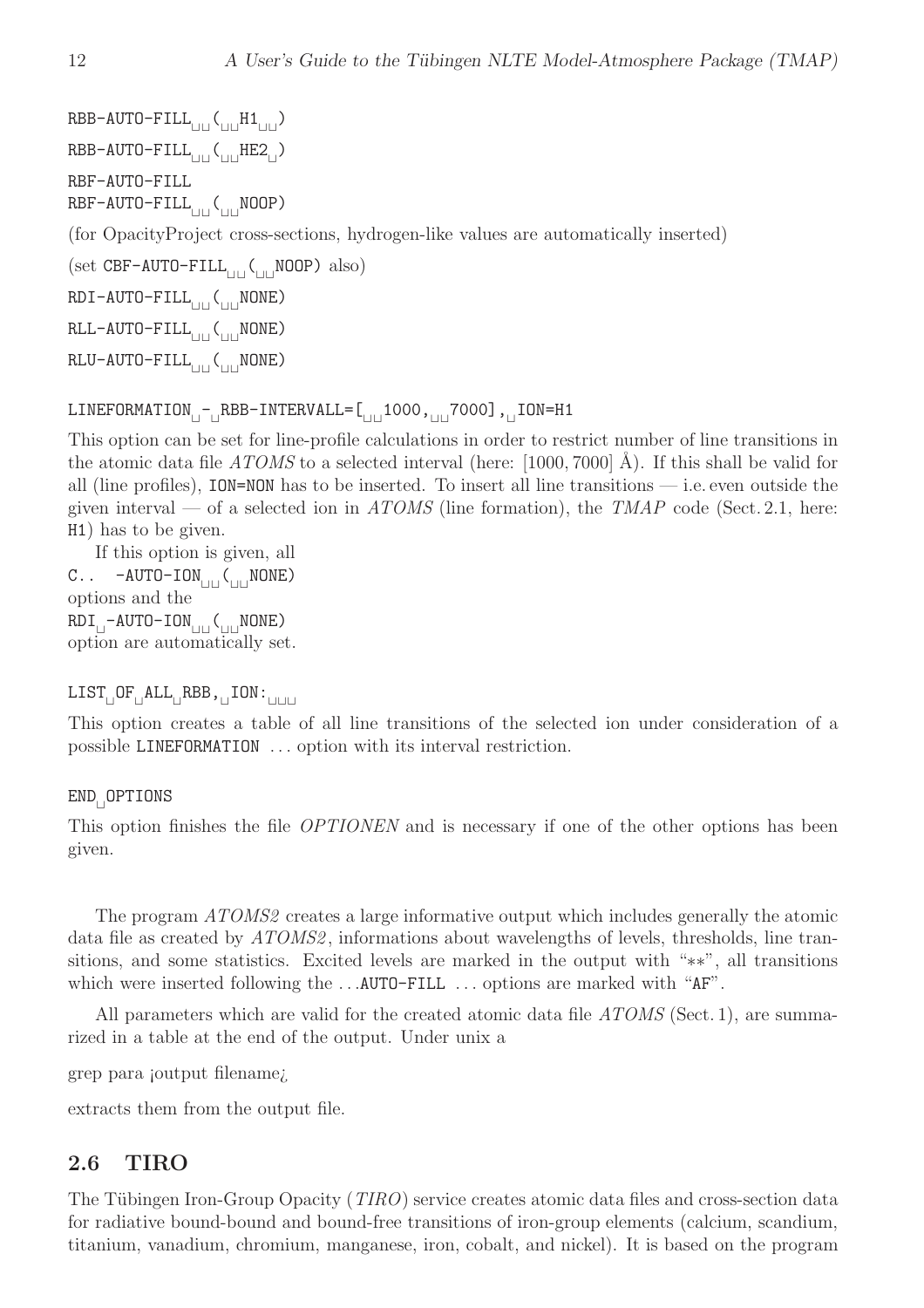IrOnIc that was developed at Tübingen.  $TIRO$  enables the VO user to consider iron-group elements in model-atmosphere calculations easily, in various ways, and without spending own calculation time for the creation of the necessary input data. It is controlled via web interface (http://astro.uni-tuebingen.de/~TIRO) in which the following inputs have to be given.

- The name, institute, and email address of the user have to be given to inform the user about the status of the process and the location of the results.
- The resulting line profiles depend on the line temperature  $T_{\rm L}$ .  $T_{\rm L}$  is  $3/4$   $T_{\rm eff}$  and corresponds to the mean temperature in the lineforming region.
- A frequency grid can be uploaded. The corresponding file has to be written in plain text with monotonically increasing frequency points and must be in  $TMAP$  (http://astro. uni-tuebingen.de/~TMAP) format. Alternatively, a start and end wavelength as well as a spacing or maximum number of points can be chosen. The frequency grid is then created automatically by TIRO. The calculations are performed on this frequency grid or already calculated cross-sections from the database are interpolated to this frequency grid.
- It is possible to retrieve data for all ionization stages up to ix. The requested ionization stages can be chosen.
- Cross-sections for the iron-group elements can be created considering all or some of them individually or generically. When the individual option is chosen, an easy adjustment of the abundances in the model atmosphere calculation is possible. A generic model atom consists of selected iron-group elements. In this case, the given abundance ratios are fixed in the resulting model atom. For both cases the line type of the underlaying atomic data can be selected. They are taken from Kurucz' line lists and can be chosen between lines with measured wavelengths (POS) or measured and calculated wavelengths in addition (LIN).

After submitting the data, the given parameters are stored in a request file. *TIRO* checks regularly if requests are waiting and processes them one after the other. The user is informed via email when the handling of the data starts. The resulting files are stored in a compressed tar archive that is accessible via a wget command. The user is informed via email about its location. The files for bound-bound transitions contain a table with frequencies in the first column, crosssections in the second (calculated for electron density 0) and in the third column (calculated for electron density  $10^{16}/\text{cm}^3$ ). The corresponding files for bound-free transitions include a table with frequencies in the first and cross-sections in the second column.

#### 2.7 Auxiliary Programs

Some programs are currently available which help to design model atoms etc. All these programs work interactive and are (more or less :-(...) self-explaining.

#### 2.7.1 FORMEL4

The programs PRO2 and LINE1 can consider – besides pure Doppler line broadening – the quadratic ("formula 3") and the linear ("formula  $4"$  — this gives the name of the program ...) Stark effect for the line broadening. Both formulas need some input data which has to be includes in the atomic data file ATOMS. (Sect. 2).

The program FORMEL4 (/home/rauch/bin/formel4) calculates these data (mainly the classical damping constant and the effective quantum number) from an existing atomic data file.

The calculated data is saved into the files  $FORMEL4.DAT$  and  $FORMEL4.RBB$ . FORMEL4.RBB can be used the replace the respective section of the atomic data file which was used to calculate the data.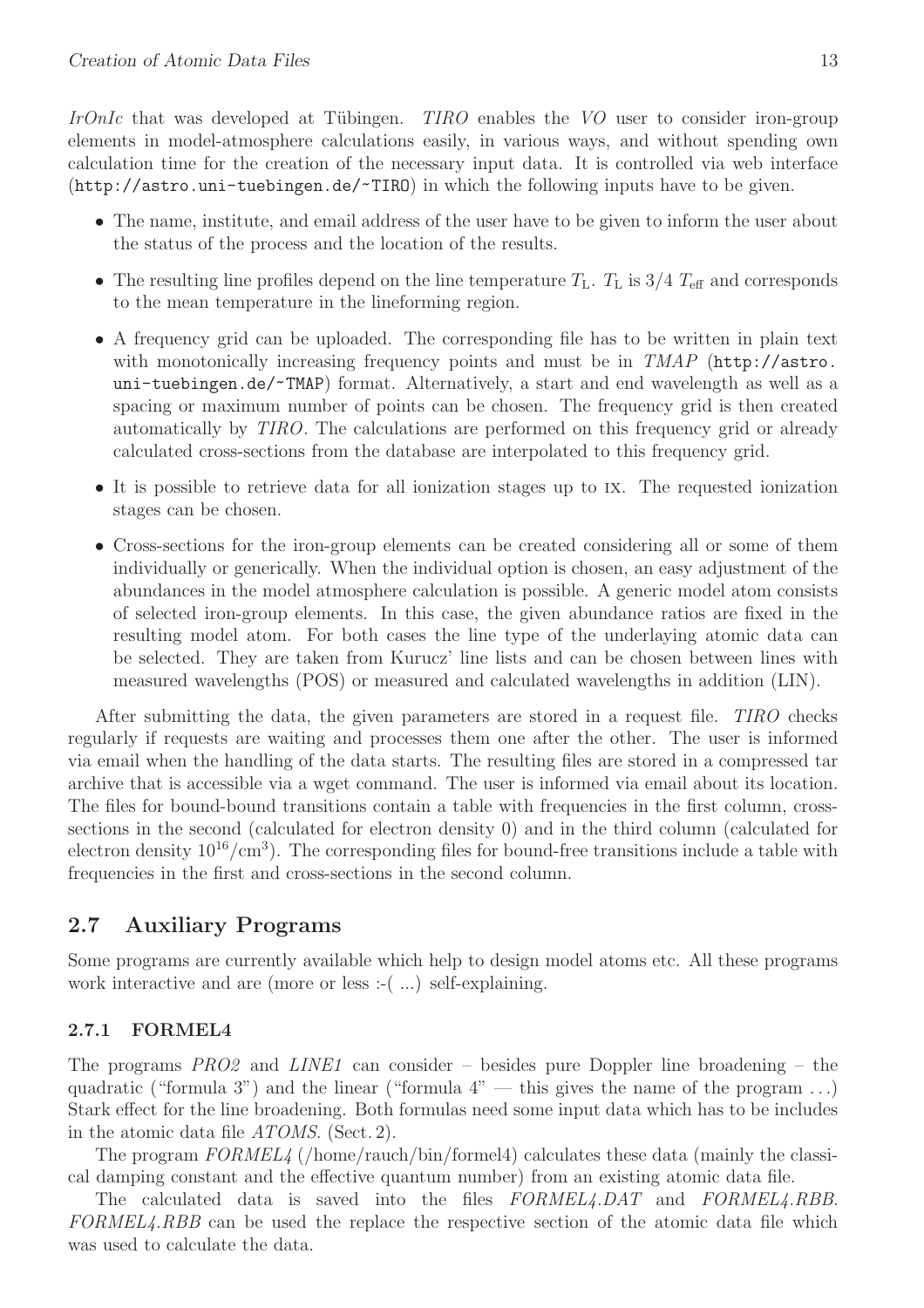FORMEL4 inserts also the vacuum wavelengths, starting with the keyword WAVELENGTH: in columns 81-91. The wavelength values may be the replaced by measured wavelengths in order to shift those lines which arise from levels with uncertain energies to the correct wavelengths. A subsequent run (necessary!) of SETF2 on the modified ATOMS yield a frequency grid with these lines at the correct wavelengths.

#### 2.7.2 LEVEL

The level energies in literature are commonly given in  $cm^{-1}$ , measured from the ground state of their ionization state. In the Tübingen NLTE Model-Atmosphere Package  $(TMAP)$ , the level energies given are the difference to the next ionization limit, i.e. the energy which is necessary to ionize into the ground state of the next ionization stage. The program LEVEL simply transforms these energies.

The program LEVEL (/home/rauch/bin/level) runs interactively. It is possible to calculate

- energies of single levels
- energies of combined levels

Furthermore it is possible to combine

• levels from an existing atomic data file

The data is saved into LEVEL. DAT and (for the combination of levels) into XX. ENTARTET (XX) is the principal quantum number of the combined levels).

#### 2.7.3 MKIDENT FROM KURUCZ

Due to our statistical approach to create atomic data files from Kurucz's data (Kurucz 1991, 2009, 2011) of elements with atomic numbers  $Z \geq 20$ , the wavelengths of individual lines can only be read from Kurucz's data files. The two procedures

/home/rauch/tools/lineidentification LIN.bat and

/home/rauch/tools/lineidentification POS.bat

for Kurucz's data files with theoretical and laboratory measured lines (.LIN) and with positively identified lines (.POS), respectively) may be used to create

#### \IDENT <wavlength> <ion>

cards that can be used by WRPLOT (Sect. 11). An explanation how to use these procedures is found in their headers.

#### 2.7.4 MULTIPLET

During the calculation of the model atmospheres, multiplets are considered with a combined level. For the subsequent detailed line profile calculation, it is necessary to split these multiplets into single components. While (in most cases) the level energies can be taken from literature, there are only rudimentary informations about the oscillator strengths of the single components. The program MULTIPLET (/home/rauch/bin/multiplet) splits up oscillator strengths of doublets, triplets, and quartets under the assumption of LS coupling.

The calculated data is saved into MULTIPLET.DAT.

#### 2.7.5 SEATON

For some RBF cross-sections of levels of the ions He I, C I – C IV, N I – N v, O I – O III, Ne I – Ne II, Mg  $I-Mg$  II, Si  $I-Si$  IV etc., tables have been calculated by Hofs" a"s. These can be evaluated with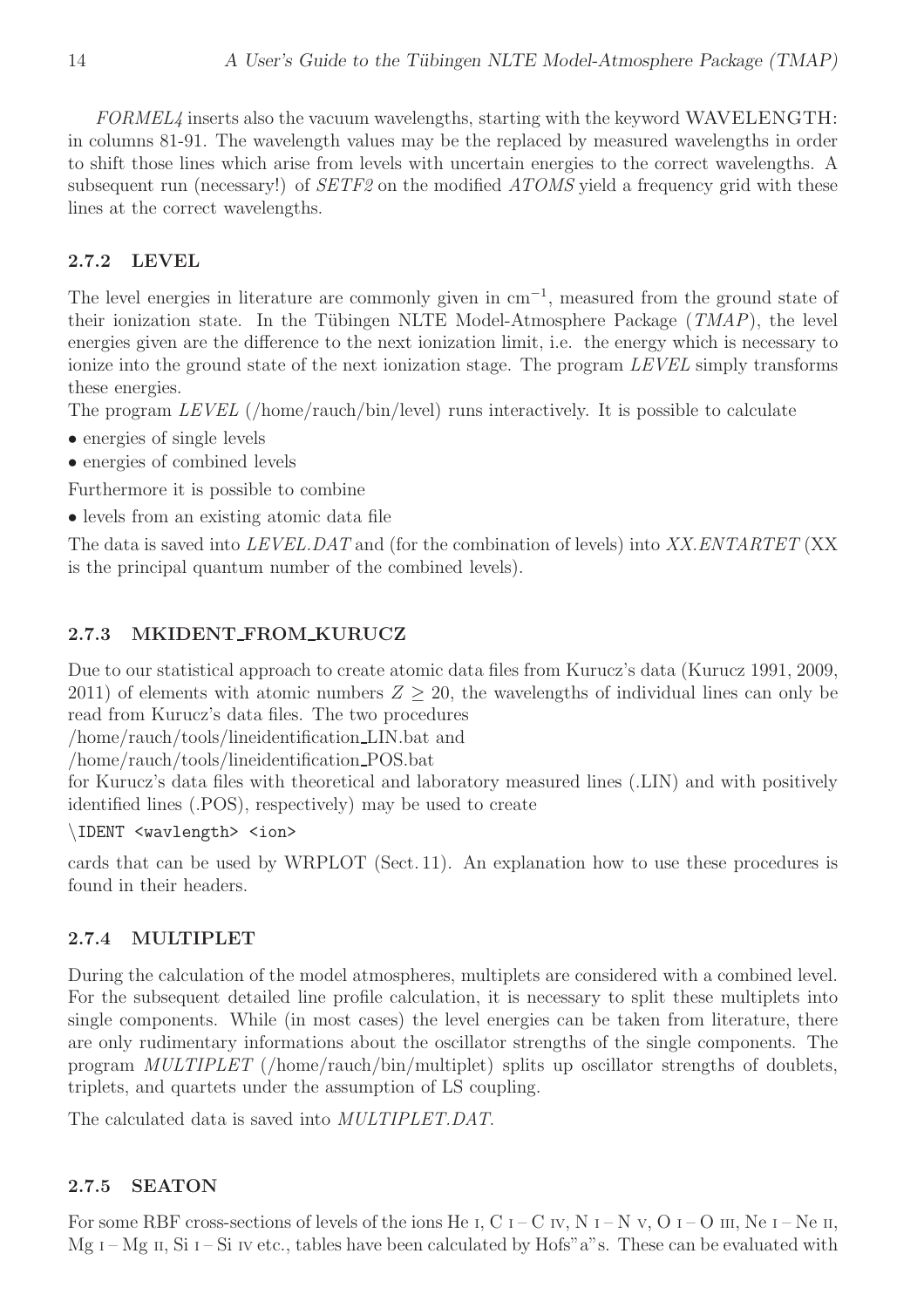the program *SEATON* (). One gets input parameter for the Seaton formula (Sect. A.4). For those levels which are not included in the tables, SEATON can calculate a hydrogen-like cross-section.

# 2.7.6 SGF

To reduce the pixel-to-pixel variation (or the noise) of observations, a low-pass filter may be used. The program SGF (/home/rauch/bin/sgf) processes data following Savitzky & Golay (1964). Two parameters,  $np$  and  $m$  have to be given.  $np$  is the number of a subset of the data which is used for a fit.  $m$  is the degree of the polynomial used in the least-squares fit method.  $m$  has to be carefully chosen - a too-high value smoothes out real spectral features.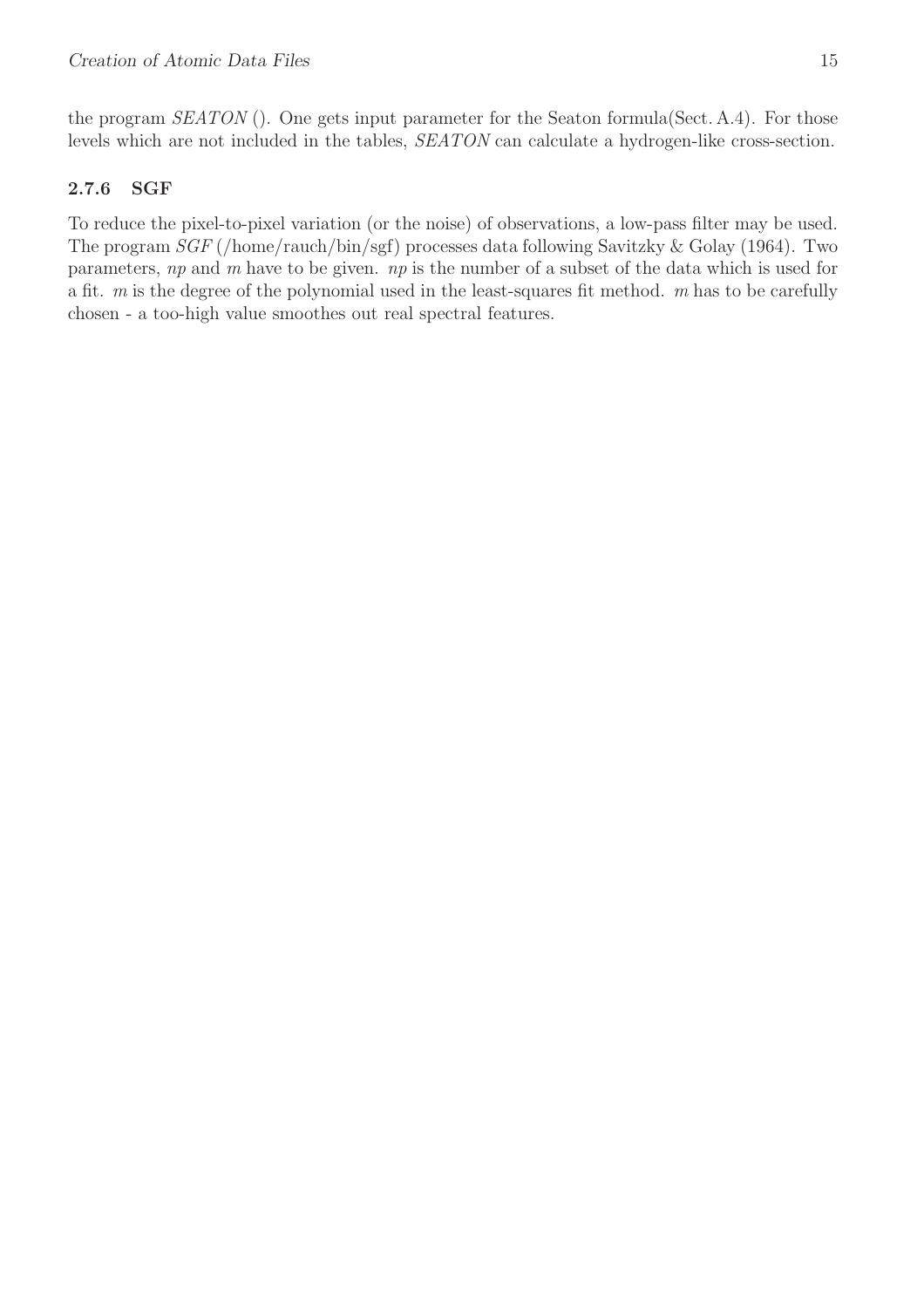# 3 Creation of Frequency Grids

The program *SETF2* creates the binary file *FGRID* which contains the frequency grid used by  $LTE2$ ,  $PRO2$ , and  $LINE1$ .

SETF2 processes data from the atomic data file ATOMS. Attention: SETF2 has not the capabilities to detect errors like ATOMS2! For the creation of a frequency grid SETF2 uses only data which belongs to the keywords L,  $RBF$  und  $RBB$  (Sect. 2.2) and checks these for errors.

Thus, it is indispensable to transform every new or modified, interactively created atomic data file with the program ATOMS2 in order to check for errors and inner consistency.

The program  $SETF2$  is available for all users at Tübingen's PC cluster in its latest version:  $/$ home/rauch/bimod/setf2.Linux\_x64.

A frequency grid is unambiguously defined by its input files ATOMS, DATEN, CONTS\_MAN,  $F\_BASE$ , and  $POS\_LIST$ . All frequency points are clearly named  $(TYP)$  in the frequency grid (see below.).

#### ATOMS

is the atomic data file (Sect. 2).

#### DATEN

This file contains:

- the effective temperature  $T_{\text{eff}}$ ,
- the *output* parameter,
- the weight parameter  $\nu_{\rm W}$ ,
- the *line* parameter,
- the EUV parameters EUV max und EUV number,
- $\bullet$  f-value limit.

The *effective temperature*  $T_{\text{eff}}$  is necessary for the calculation of the frequency discretization within a line transition (central frequency  $\nu_0$ ). The position of the frequency points is depending on the Doppler width  $\Delta \nu_{\text{Doppler}} = \frac{\nu_0}{c}$  $\frac{\sqrt{c}}{c} \sqrt{\frac{2kT}{m_{\text{ATOM}}}}$ . This default value can individually be substituted by the keywords TL in ATOMS.

If the "RBB" record in ATOMS contains the keyword WAVELENGTH: in columns 81-91, SETF2 uses the value directly following this keyword for the central wavelength of the respective line transition. The program  $FORMEL\ell$  can preset this value which may be replaced or inserted (with the keyword!) manually in order to shift the line to the specified wavelength.

Two edge frequency points are inserted for every bound-free transition in ATOMS (keyword RBF): this is necessary because the ionization into excited levels is considered in detail by  $PRO2$ und LINE1. These frequency points are set at the ionization energy  $\nu_0$  of the respective level and at  $\nu_0 + 10^{-12} \cdot \nu_0$ . These points are used to split up the complete frequency grid in single integration intervals.

For all line transitions in ATOMS a particular number of frequency points is inserted. Their order is controlled by the *line parameter*. If nothing else is defined in  $ATOMS$  (keyword DB), the following arrangements are automatically set:

In the case that the frequency points which are inserted for a line transition overlap with those of another line or with edge frequency points, the overlapping lines have to have a symmetric arrangement of their frequency points ("full lines" — like inserted if the *line parameter* is set to 1, Tab.1)

The choice of *line parameter* 0 is generally possible for all other line transitions under the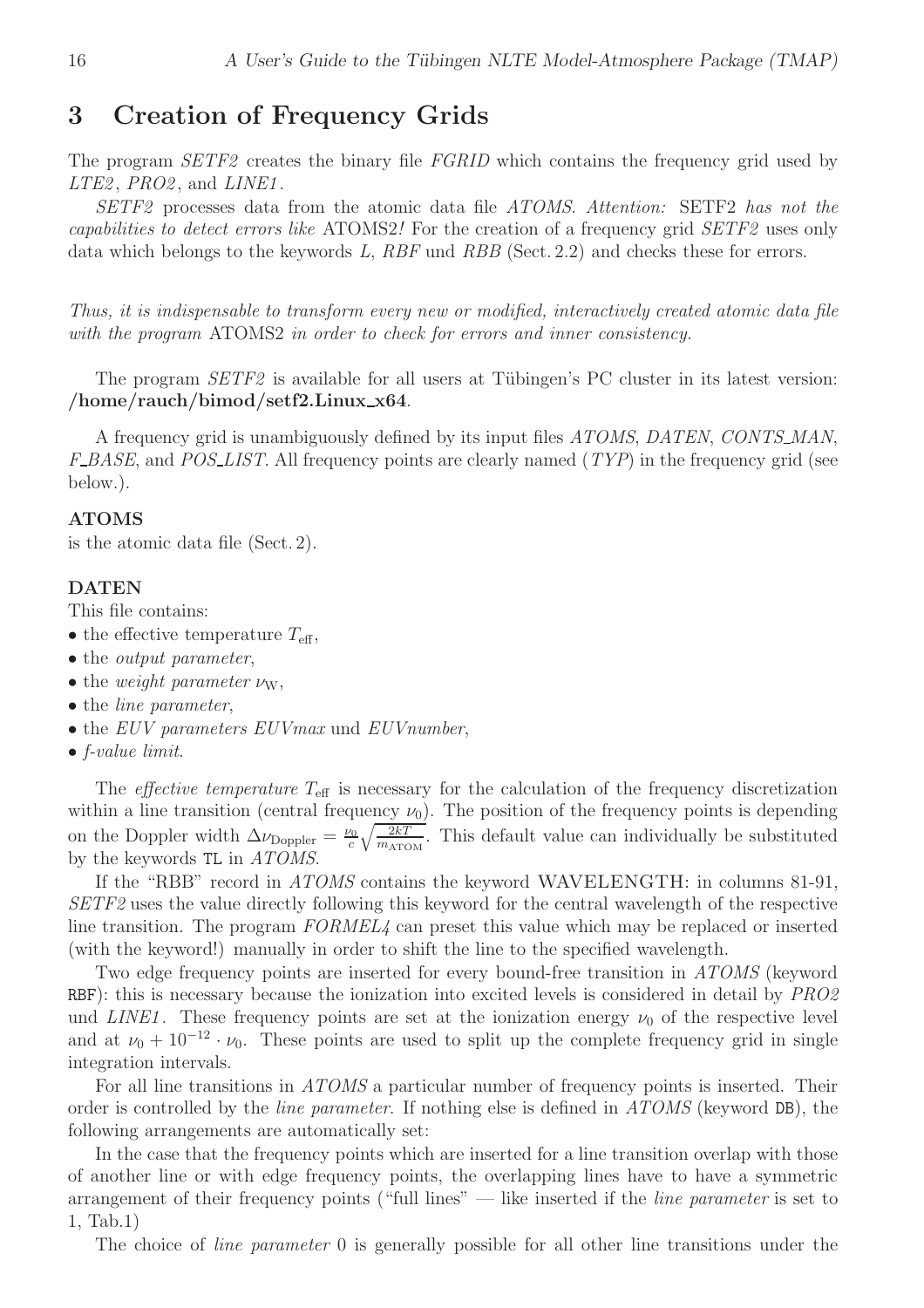|                      | <i>line parameter</i> frequency points $(\nu - \nu_0)/\Delta \nu_{\text{Doppler}}$                                                                                                                                       | comment                                              |
|----------------------|--------------------------------------------------------------------------------------------------------------------------------------------------------------------------------------------------------------------------|------------------------------------------------------|
| $\overline{a}$<br>-3 | $0, \frac{2}{3}, \frac{4}{3}, 2, \frac{8}{3}$<br>$-\frac{8}{3}, -2, -\frac{4}{3}, -\frac{2}{3}, 0, \frac{2}{3}, \frac{4}{3}, 2, \frac{8}{3}$<br>like 0, in case of line overlaps like 1<br>$0, \frac{4}{3}, \frac{8}{3}$ | universal<br>universal<br>universal<br>pre-iteration |

Table 1: The *line parameter* and default frequency point arrangements for line transitions

premise that the flux gradient is almost constant over the full width of the line. This kind of frequency discretization within a line transition is named "half line".

An automatical differentiation is made if the *line parameter* is set to -1. This has the great advantage that fewer frequency points are inserted in the grid, compared to line parameter 1.

The *line parameter* -3 is equivalent to *line parameter* -1 but inserts only three points (five in case of overlap) for a line. This saves memory and computational time but is somewhat unrealistic because the line profile is not well represented by this frequency point arrangement. At least a subsequent iteration with a more detailed frequency grid (e.g. created by  $SETF2$  from the same atomic data file ATOMS but with the line parameter -1) is necessary.

The *f-value limit* can be chosen to represent lines with f-values smaller equal than the *f-value* limit analogously to line parameter -3, independent from DB values in ATOMS. This reduces slightly the number of frequency points in FGRID.

The frequency grid contains by default the interval  $1.0·10^{12} - 2.99792458 \cdot 10^{17}$ Hz (= 1 Å, Tab.3). The optional parameter EUVmax allows to change the maximum: in the case that EUVmax is larger than  $2.99792458 \cdot 10^{17}$  Hz, *EUV number* indicates the number of frequency points which are inserted by SETF2 in the range  $1.0 \cdot 10^{17} - EUV$  max Hz; in the case that  $EUV$  is smaller that  $2.99792458 \cdot 10^{17}$  Hz,  $EUV number$  is disregarded.

#### CONTS\_MAN

This optional file contains additional frequency points (given in  $\ddot{A}$  or  $\rm Hz$ )

In this input file frequency points can be requested to insert which are important for the evaluation of the models, e.g. in the case of the emergent flux and the calculation of specific colors. Doubly requested points are disregarded . . .

CONTS\_MAN can be created using

```
/home/rauch/bimod/prep contsman.Linux x64 > CONTS MAN << eos
min max <step / resolving power>
eos
```
for wavelength or frequency points. In case that the third argument is  $\geq 100$ , prep\_contsman assumes it to be the resolving power. prep contsman accepts more than one input line.

#### F\_BASE

This optional file contains additional frequency points (given in  $\AA$  or Hz)

If the file  $F$ - $BASE$  exists and contains valid input data, all requested points are created as base grid in the interval  $\nu_{\min}^{\text{base}} - \nu_{\text{max}}^{\text{base}}$ . The largest base grid can actually contain 200 000 frequency points. Subsequently, SETF2 creates (like described above) the "normal" frequency grid based on ATOMS and DATEN. The line parameter is automatically set to 1.

In contrast to frequency points requested in CONTS\_MAN which are definitely present in the created FGRID, all base grid points are eliminated if "normal" frequency points (including points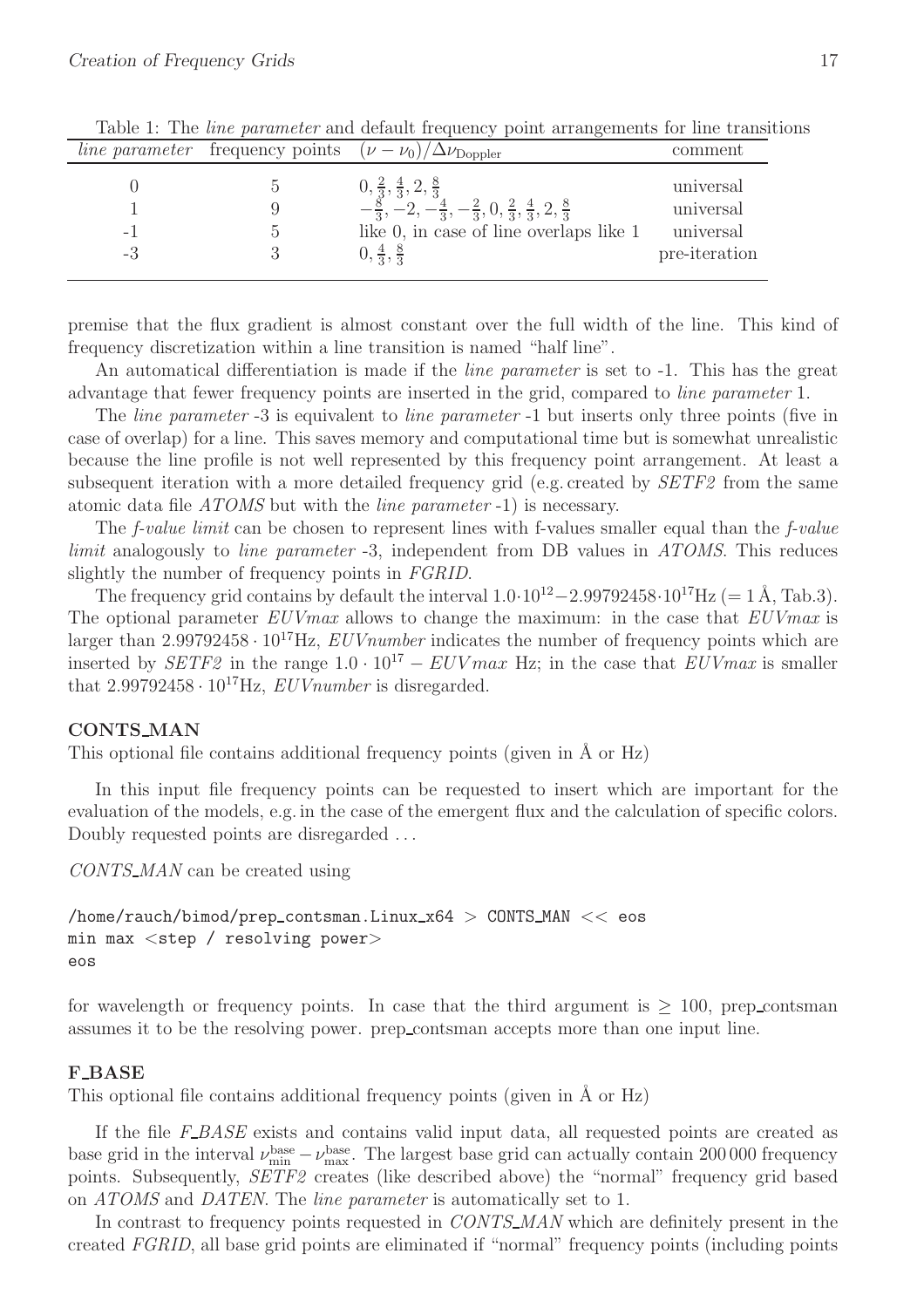requested in CONTS\_MAN) are found in the interval  $\left[\frac{1}{2}\right]$  $\frac{1}{2}\left(\nu_{\mathrm{i-1}}^{\mathrm{base}}+\nu_{\mathrm{i}}^{\mathrm{base}}\right),\frac{1}{2}$  $\frac{1}{2}\left(\nu_i^{\text{base}} + \nu_{i+1}^{\text{base}}\right)$  Hz.

F\_BASE can be created using prep\_contsman, see above.

#### POS LIST

This optional file contains additional frequency points (given in  $\AA$  or Hz)

It should be created by /home/rauch/tools/line identification POS.job (edited for the required elements and ionic species) for Kurucz POS lines only.

SETF2 reads the line centers from **POS\_LIST** and creates for each line nine frequency points  $(\Delta\lambda/\tilde{A} = -0.005, -0.003, -0.002, -0.001, 0.000, 0.001, 0.002, 0.003, 0.005)$ . This is necessary to avoid artificial "fading" of iron-group lines by a later convolution of the synthetic spectrum with a rotational of instrumental profile.

Wavelengths  $> 2000$  Å are given by Kurucz as air wavelengths and are converted into vacuum wavelengths to match the line positions during the model-atmosphere calculations.

After the creation of the frequency grid in accordance with ATOMS, DATEN, CONTS\_MAN, F\_BASE, POS\_LIST the IR, UV, and EUV range and the intervals between the lines and edge are automatically completed.

Every frequency point is unambiguously named in the frequency grid with a CHARACTER∗50 string: In detail the fields have the following meaning:

1 ⊔⊔⊔2 ⊔⊔⊔⊔⊔3 ⊔⊔⊔⊔4 ⊔⊔⊔⊔⊔⊔⊔⊔⊔5 ⊔⊔⊔⊔⊔⊔⊔⊔⊔6 ⊔⊔⊔⊔⊔⊔⊔⊔⊔⊔⊔⊔⊔⊔

field 1:

- CONT for all continuum points, which were set in accordance to ATOMS, DATEN,  $CONTS\_MAN$ , and  $F\_BASE$
- C/ED for all continuum points, which were automatically created, e.g. in order to separate integration intervals
- EDGE for all continuum points, which were inserted to represent the bound-free transitions in ATOMS (see above)
- LINE for all line transition points

#### field 2:

- (HALF) for all line transition points, "half lines" (see above)
- (FULL) for all line transition points, "full lines" (see above)
- ⊔ RED⊔⊔ for all continuum points at the end of integration intervals (in general from one bound-free transition to another)
- <sub>⊔</sub>BLUE<sub>⊔</sub> <sub>⊔</sub>RED<sub>⊔∪</sub> (RED and BLUE indicate the location of the point relatively to the threshold / edge: BLUE is set exactly at the threshold frequency, RED is set at longer wavelength, i.e. "redwards" )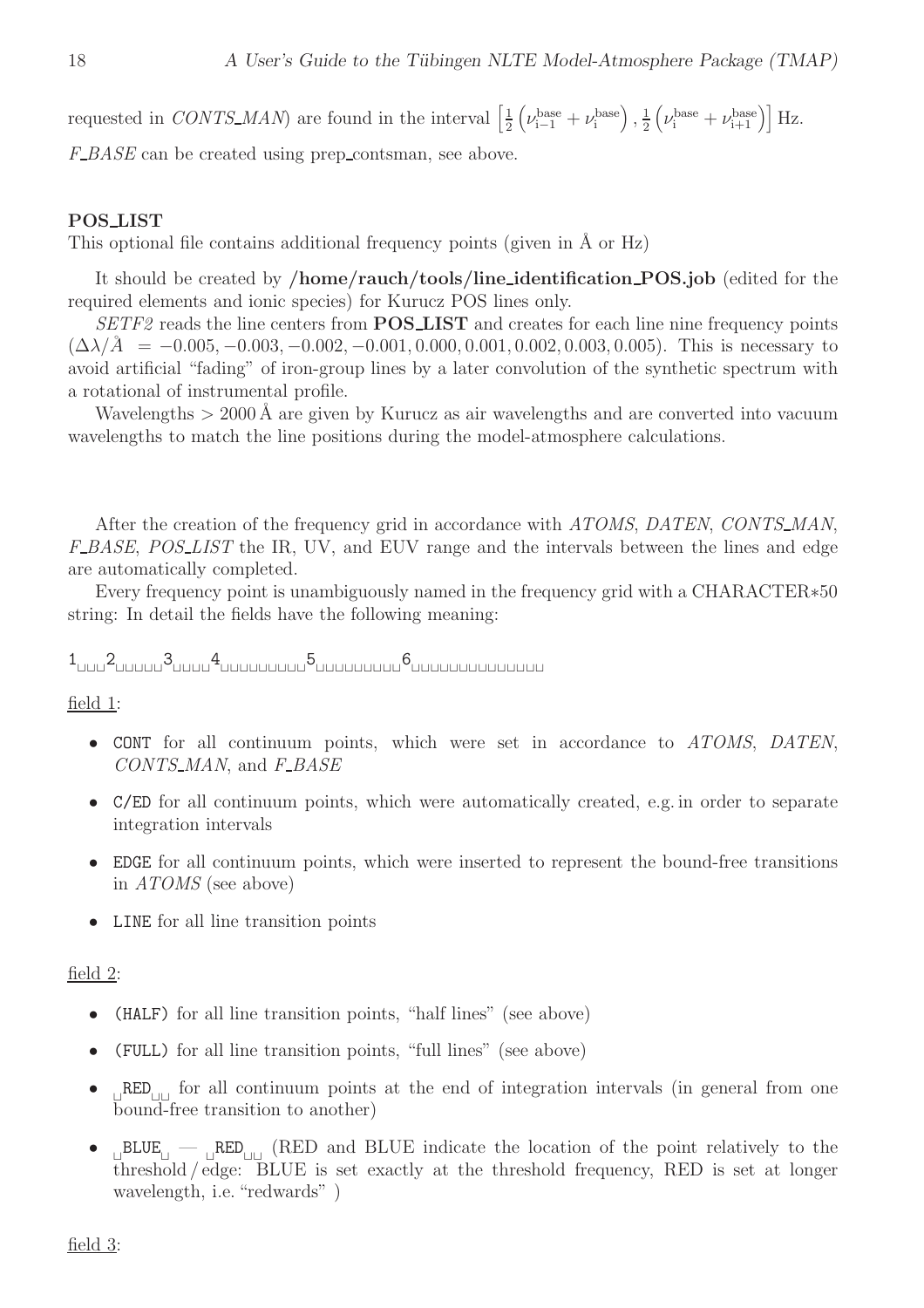• <sub>⊥□□</sub> \*\* for threshold frequency points for levels ionizing into excited levels

## field 4:

- AUTO ADD⊔⊔ for all automatically inserted continuum frequency points (to fill-up too-large intervals)
- AUTO\_IR<sub>⊥□□⊥</sub> for all automatically inserted continuum frequency points (to fill-up to the IR limit of  $\overline{1.0} \cdot 10^{12}$ Hz)
- AUTO\_UV<sub>⊥□□⊥</sub> for all automatically inserted continuum frequency points (to fill-up to the EUV limit of  $2.99792458 \cdot 10^{17}$ Hz)
- BASE⊔⊔⊔⊔⊔⊔ for all inserted (and not eliminated see above) continuum frequency points optionally requested in  $F\_BASE$
- MANUELL⊔⊔⊔ for all inserted continuum frequency points optionally requested in CONTS MAN
- HE26⊔⊔⊔⊔⊔⊔ for all edge and line transition frequency points lower level in the TMAP code (Sect. 2.1, here: He II, level with principal quantum number 6.

#### field 5:

• HE27 $\Box$  for all edge and line transition frequency points upper level in the TMAP code (Sect. 2.1, here: He II, level with principal quantum number 7

#### field 6:

For all line transition points the position of the point in the line is indicated:

- CONT/RED⊔⊔⊔⊔⊔⊔⊔
- $\texttt{CENTER}_{\texttt{[]ULULULUL}}$
- CONT/BLUE⊔⊔⊔⊔⊔⊔

For every frequency point a quadrature weight is calculated corresponding to the weight and the line parameter. The following points are considered:

• integration intervals do not include a complete edge, i.e. EDGE/RED and EDGE/BLUE of the same threshold

• the quadrature weights are calculated following the trapezoidal law for  $\nu < \nu_{\rm W}$  (weight parameter, see above) and following the Simpson law for  $\nu_W < \nu$ . The Simpson law is necessary because the flux is exponentially decreasing for  $\nu > \nu_W$  and the trapezoid law is not sufficient. In principle, all weights can be calculated following the Simpson law  $-$  SETF2 will then insert a few more frequency points.

• "half lines" have corrected weights

• In the case of line overlaps "full lines" have to be considered (automatically: *line parameter* 1 or — better — -1, or keyword DB in  $ATOMS$ 

The output of *SETF2* should be controlled in detail. *SETF2* comments all operations and gives warnings in case of ambiguity. In the case of fatal errors, SETF2 terminates.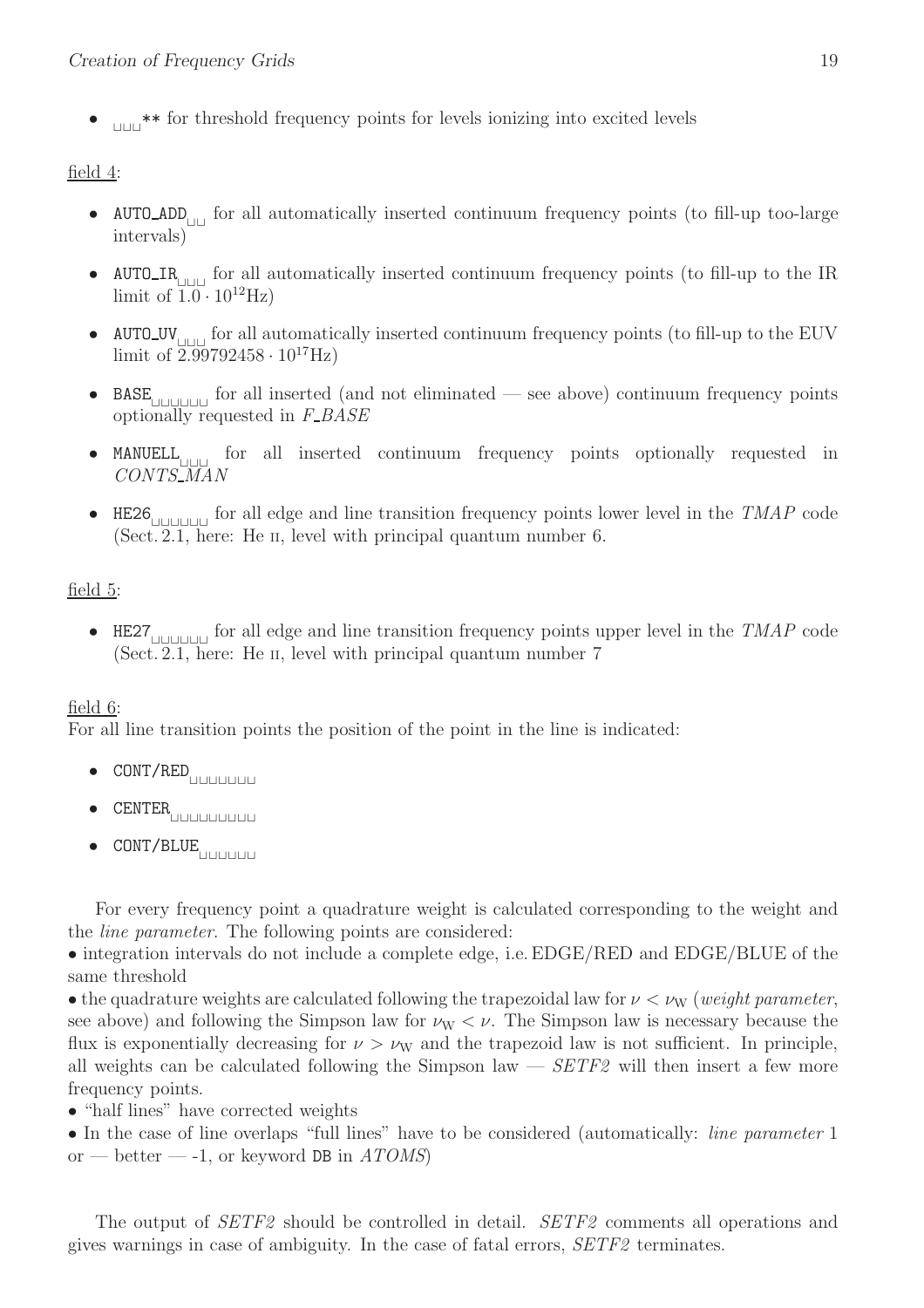The quadrature weights require special attention: the check sums of all single intervals as well as of the complete frequency grid have to be *exactly* 1. If this is not the case, it is possible that negative quadrature weights appear ("half lines" in cases were "full lines" are necessary). In order to correct for this, the atomic data file ATOMS has to be modified (keyword DB) or the line parameter has to be set to -1 (this automatically corrects these cases).

Attention: A frequency grid with wrong quadrature weights will cause an abort in programs like PRO<sub>2</sub> or LINE<sub>1</sub>.

The size of the output is controlled by the *output parameter*:

• PRINT CHECK reduces the output to a minimum, only warnings, fatal errors, and information about the quadrature weights are displayed.

• PRINT gives a complete output, incl. the complete frequency grid.

In both cases the parameter NFMAX, NRBBMAX, NRBBMAD, and NRBFMAW (Sect. 1) are printed, which are valid for ATOMS and FGRID. Under unix a

grep para ¡output filename¿

extracts them from the output file.

• PRINT ASCII FGRID is created formatted.

In case that the input atomic-data file was created by  $ATOMS2$  for line-profile calculations (Sect. 2),  $SETF2$  creates two files, *ION\_USER* and *LINIEN\_USER*, that may be used as input files (ION and LINIEN) for LINE1\_PROF (Sect. 9). LINIEN\_USER contains a line closest to the center of the RBB interval (ATOMS2, Sect. 2) and a respective BLENDRANGE to cover the complete RBB interval. ION\_USER contains the proper ion according to LINIEN\_USER.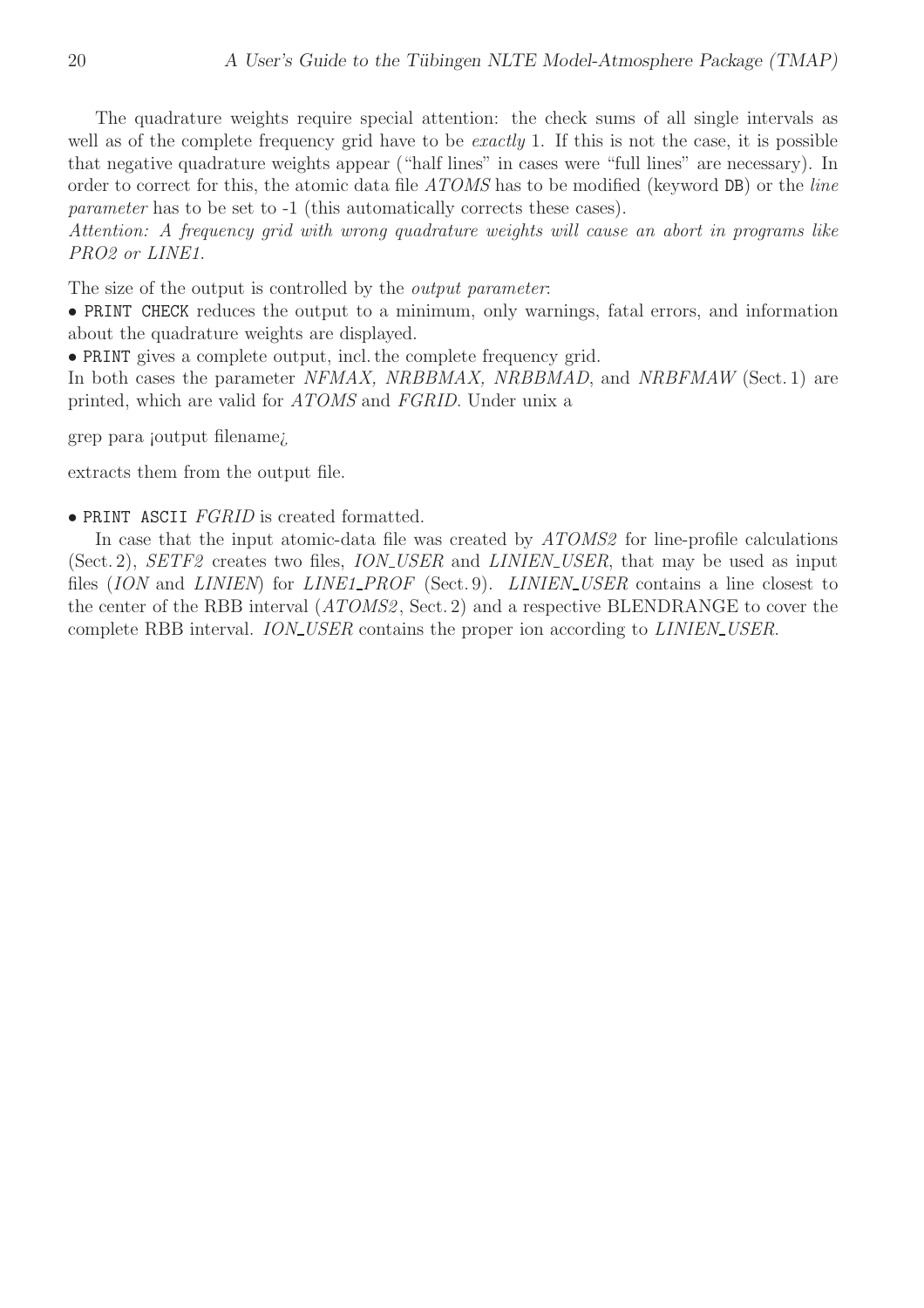# 4 Start Models

Start models are necessary for the programs *PRO2* and *LINE1*. They can come from different sources. Within the Tübingen NLTE Model-Atmosphere Package  $(TMAP)$ all models can be used as start models. It is distinguished between two types of start models.

#### 4.1 PRO2 and LINE1 Models

A model which is calculated by PRO2 or LINE1 can be used as start model. The convergent models (with the same parameters, same ATOMS and FGRID) from both programs should be identical.

New NLTE-levels, i.e. levels that are not found in the start model, are set to LTE occupation numbers. This is valid especially for completely new elements and can be a problem in the case of higher elemental abundances due to the inconsistency in the conservation of particles . . .

For the detailed calculation of line profiles, automatic multiplet splitting is optional in *LINE1* for all C IV, N <sup>V</sup>, O VI levels and a wide variety of C III, N IV, and O <sup>V</sup> levels. The list of multiplets is permanently updated.

#### 4.2 "LTE" Models

The program LTE2 produces "LTE" models (without any consideration of line blanketing) within a large range of photospheric parameters. The created model has PRO2 format and is a start model for *PRO2* or *LINE1*.

#### 4.3 Calculation of a LTE2 Model

The program LTE2 calculates models in gray approximation. It uses the same atomic data  $(ATOMS, Sect. 2)$  and frequency grid files  $(FGRID, Sect. 3)$  like  $PRO2$  and  $LINE1$ . No line blanketing is considered. LTE2 is controlled via the input file DATEN with a number of options (Sect. 4.3.2).

#### 4.3.1 The Method

The program LTE2 calculates a model atmosphere based on the requested effective temperature  $T_{\text{eff}}$ , surface gravity g, chemical composition, and the files ATOMS and FGRID.

An equidistant  $\log \tau$  scale ( $\tau$  is the Rosseland optical depth) with ND depth points (Sect. 1) is created on which start values for the temperature stratification are calculated. This  $\log \tau$  scale can be manipulated by some options (see below).

With the basic assumption of LTE,

$$
S_{\nu}\equiv B_{\nu}(T),
$$

the mean intensity of the radiation field is

$$
J(\tau)=S(\tau)=B\left[T(\tau)\right]=\frac{\pi}{\sigma_R}\cdot T^4
$$

i.e. the flux is constant  $\left(\frac{dH}{d\tau}\right) = J - S \equiv 0$ . Thus, also the 1st moment of the radiation field  $\frac{dK}{d\tau} = H$  is constant and yields the exact integral

$$
K(\tau)=H\cdot \tau+c=\frac{1}{4}F\cdot \tau+c
$$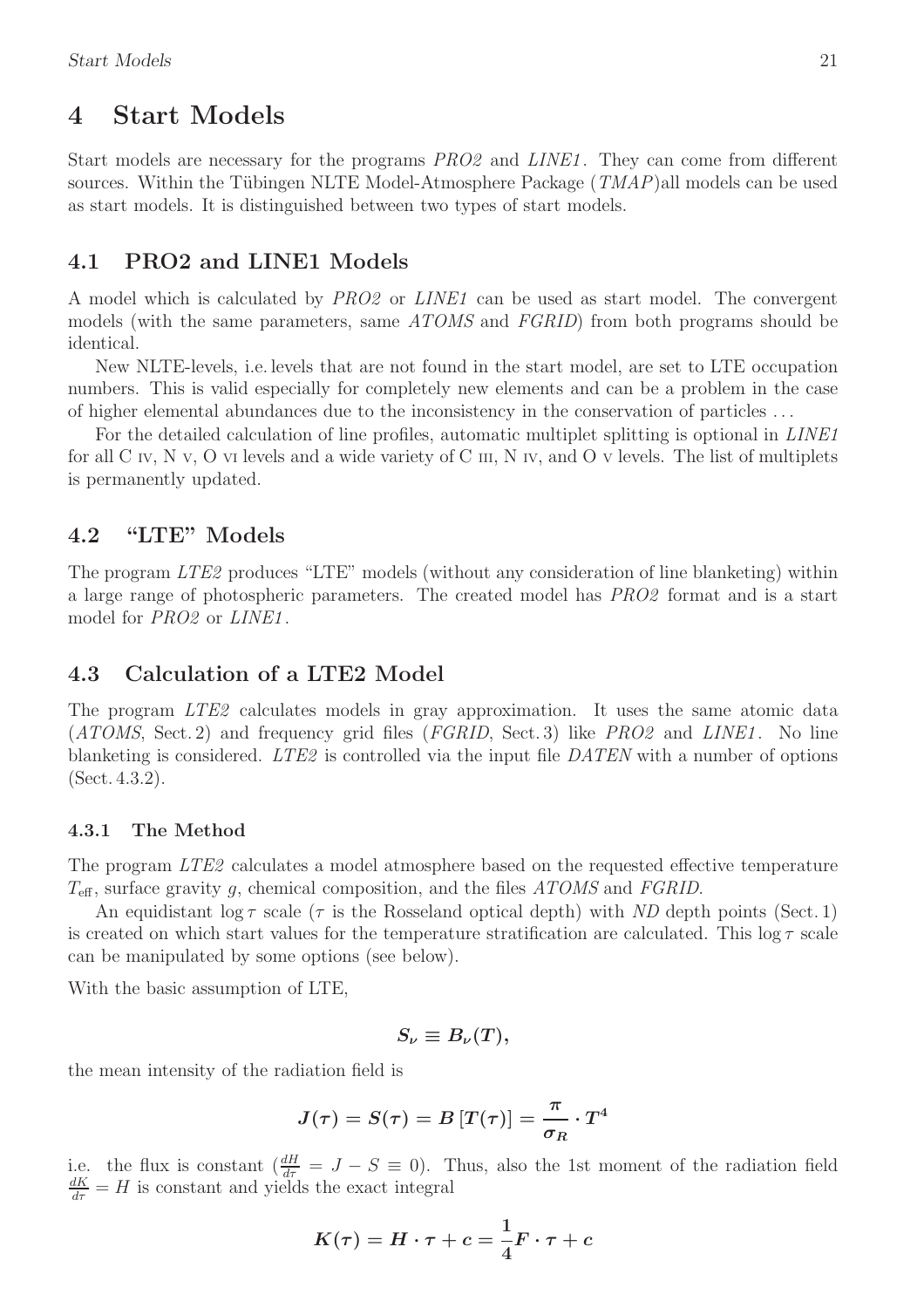From this, we get  $K(\tau) \to \frac{1}{4}F \cdot \tau$  for  $\tau \gg 1$ .  $K(\tau) = \frac{1}{3}J(\tau)$  for  $\tau \gg 1$  is the general solution for the intensity

$$
J(\tau)=\frac{3}{4}F\left[\tau+q(\tau)\right]
$$

The temperature at the depth point l is

$$
T_l = \sqrt[4]{\frac{3}{4} \cdot T_{\text{eff}}{}^4 \cdot [\tau_l + q(\tau)]}
$$

 $q(\tau)$  is called Hopf function.

The hydrostatic equation is solved in inside direction. The first four (outer) depth points are treated following the Runge-Kutta method. Then, the other points are calculated with a predictor-corrector method of Ham. In detail, the electron density at each depth point is calculated for the actual temperature and the given photospheric composition. The iteration method is based on Mihalas, Stellar Atmospheres, Second Edition, 5-2. Subsequently, LTE2 calculates LTE occupation numbers for all levels of all elements using the Saha-Boltzmann equation. From these values, the Rosseland mean opacity  $\bar{\kappa}_R$  is determined.

$$
\frac{1}{\bar{\kappa}_{\mathrm{R}}}\equiv\frac{\pi}{4\sigma_{\mathrm{R}}T^{3}}\int_{0}^{\infty}\kappa_{\nu}^{-1}\cdot\frac{\partial B_{\nu}}{\partial T}d\nu
$$

LTE2 gives as result the electron density as well as the total particle density for the whole atmosphere. The original  $\log \tau$  scale is transformed into a  $\log m$  scale (m is the mass column density, measured from the outer limit of the atmosphere).

In practice, the temperature stratification of the inner atmosphere differs evidently from a "real" LTE or NLTE stratification, even for pure continuum models without consideration of line blanketing. Thus, with these start models, *PRO2* or *LINE1* need a relatively large number of iterations to calculate the right temperature structure. In order to reduce this number of iterations, an Unsöld-Lucy temperature correction can be carried out until the temperature structure is stable. Some option can be given to control the temperature correction method. (Sect. 4.3.2).

#### 4.3.2 The Options

With some directives in the input file DATEN, LTE2 can be controlled. Especially, the photospheric parameters line effective temperature  $T_{\text{eff}}$ , surface gravity g, and photospheric abundances (which are necessary in any case) are selected.

The input file DATEN for the program  $LTE2$  has the following structure (Sect. 5.4):

# DATEN  $T_{\text{H}} EFF_{\text{H}}T$  $\mathtt{LOG}_{\sqcup}\mathtt{G}_{\sqcup}\mathtt{g}$ ABUNDANCE<sub>⊥</sub>xx hh

T has to be given in Kelvin; g in cgs; xx element in TMAP code (Sect.2.1), hh abundance fraction by particle numbers.

Please note that  $\sum_{i=1}^{NATOMS} hh_i = 1!$  LTE2 will check this. In the case that  $\sum = 1$ , LTE2 will adopt the given abundances unchanged; if not, LTE2 will re-normalize the given values! Please check STDOUT for respective information!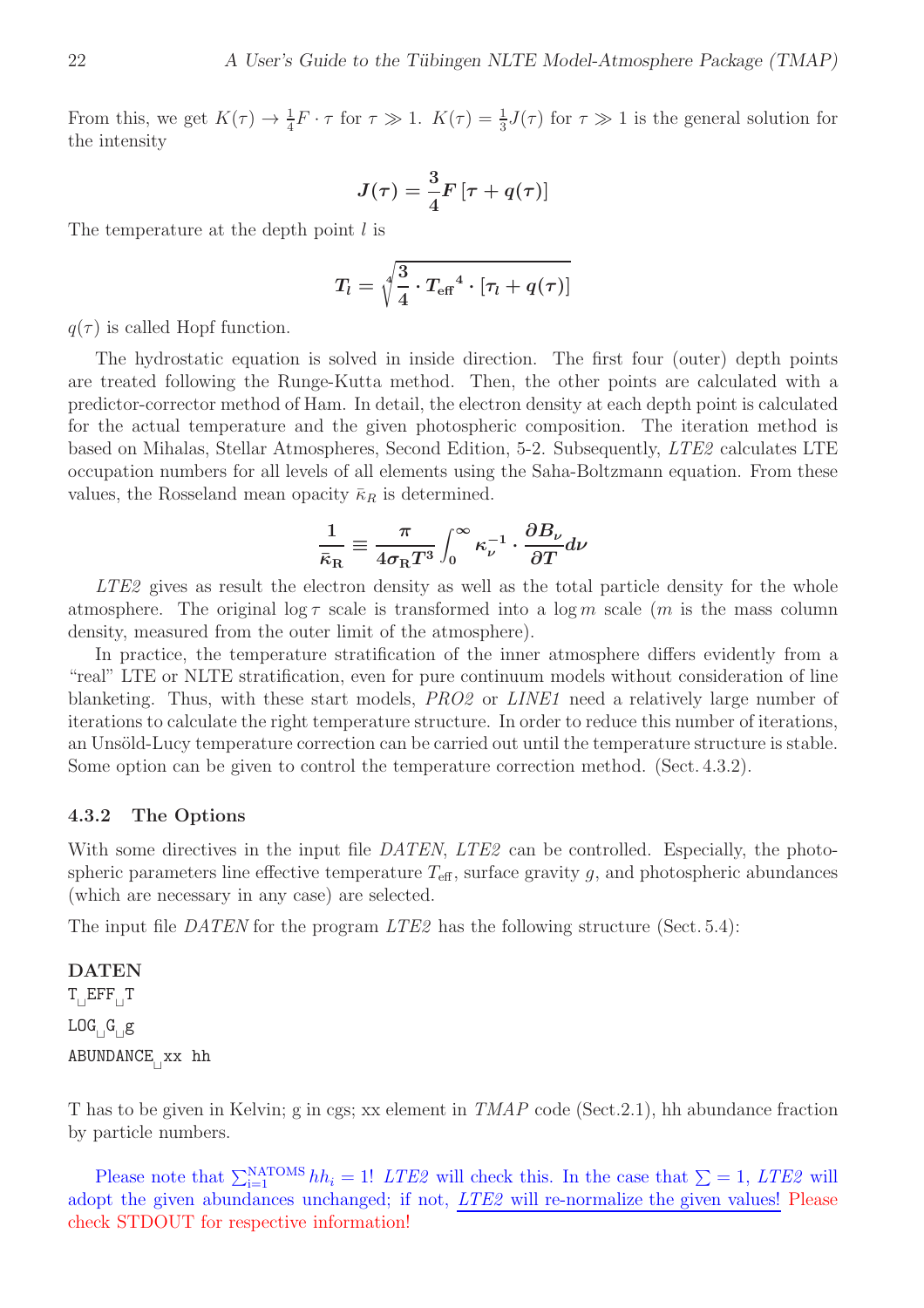# TAU<sub>⊔</sub>SCALE<sub>⊔</sub>MINIMUM<sub>⊔</sub>-8.0<sup>∗</sup>

This option sets the limit  $(\log \tau_1)$  of the outer atmosphere. This limit can be varied under the premise that the atmosphere has to be optically thin over the complete frequency grid at least at the first depth point. (This is one of the basic assumptions of PRO2 and LINE1. Attention: the requested value is only a start value which can be different from that of the finally calculated "LTE" model.

# TAU<sub>⊔</sub>SCALE<sub>⊔</sub>MAXIMUM<sub>⊔</sub>2.6<sup>∗</sup>

This option sets the limit (log  $\tau_{ND}$ ) of the inner atmosphere. This limit can be varied under the premise that the atmosphere has to be optically thick over the complete frequency grid at least at the inner depth point. (This is one of the basic assumptions of PRO2 and LINE1. Attention: the requested value is only a start value which can be differ from that of the finally calculated "LTE" model.

## TAU<sup>⊔</sup> SCALE<sup>⊔</sup> x y z

This option defines the arrangement of the inner depth points.

- $z = 0.0$ : depth points are logarithmically equidistant,  $\Delta \tau = \frac{\tau_{\text{max}} \tau_{\text{min}}}{ND}$  (start values)
- $z > 0.0$ : like  $z = 0.0$ , but the distance (start value) of the innermost depth points (89-90) is z (default is  $z = 1.0E - 05$ )
- $z < 0.0$ : like  $z = 0.0$ , but the distance of the depth points  $(x \rightarrow y)$  decreases logarithmically by the factor z

#### ITMAX=100<sup>∗</sup>

maximum number of iterations of the Unsöld-Lucy temperature correction method In the case that a negative temperature is detected, *LTE2* will stop immediately. The output model contains then the atmospheric structure of the iteration before.

#### DAMP=0.5<sup>\*</sup>

start value of an artificially introduced damping factor within the Unsöld-Lucy temperature correction method. This factor is partly necessary because the method appears to be unstable in most cases. In the course of the iterations, this value is automatically reduced to increase the stability — this might seem to be convergence  $\dots$ 

#### EPS=1.0E-6<sup>∗</sup>

"convergence" (see above) limit (to stop the Unsöld-Lucy temperature correction)

# LTE2<sub>⊔</sub>START<sub>⊔</sub>MODEL

This option is only valid if the file TIN is available which is the original file TOUT of a former LTE2 run and contains the temperature stratification of the previously calculated "LTE" model.

This option is helpful if a model has not reached the "convergence" limit (see above) in the first run and shall be brought to a better "convergence". Moreover, the "fake convergence" due to the automatically reduced damping factor can be checked.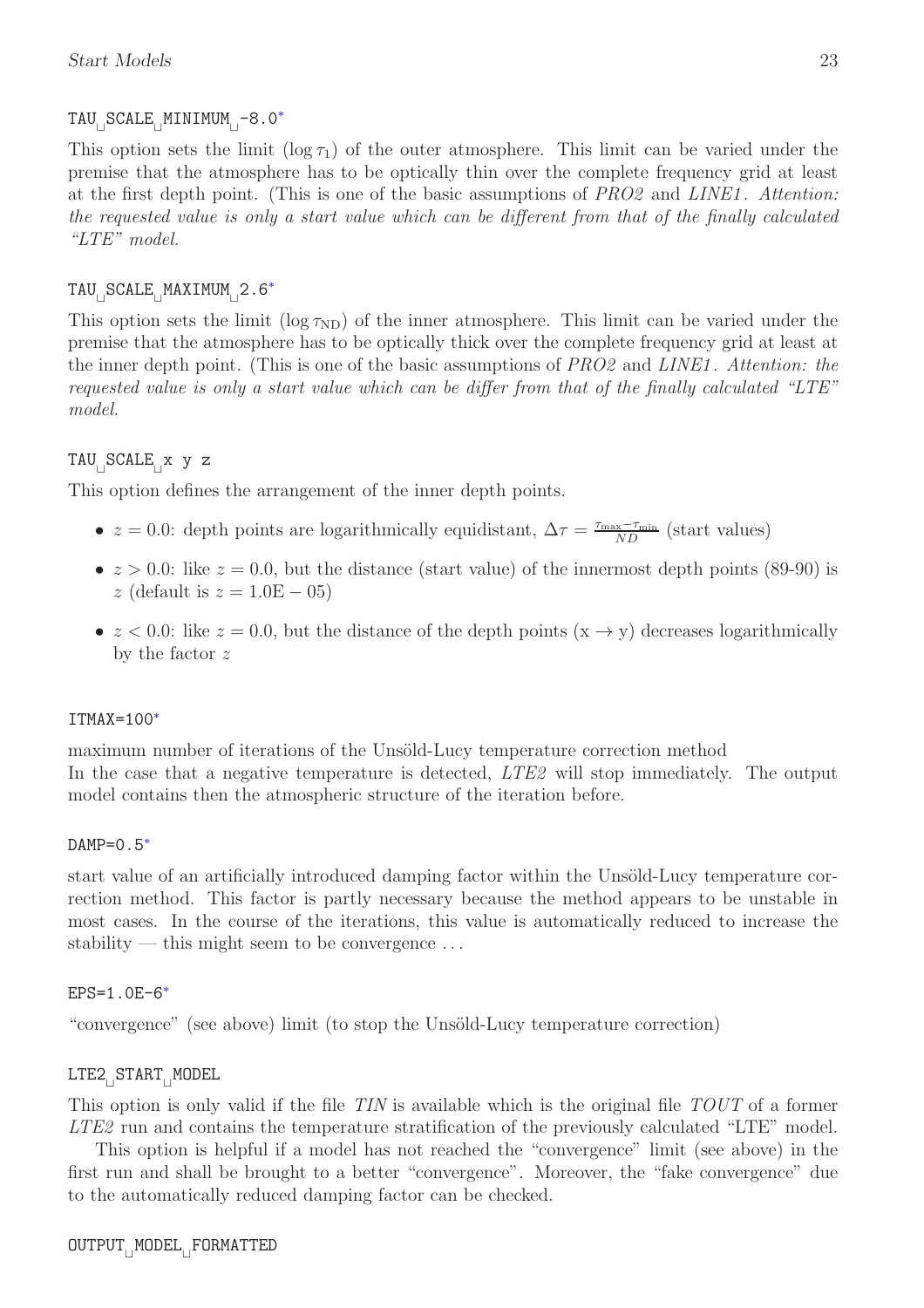The output model is saved formatted.

# PRO2<sub>⊔</sub>START<sub>⊔</sub>MODEL

This option is only valid if a PRO2 or LINE1 model is supplied as start model MIN. This is helpful to introduce new elements or to vary their abundance ratios. The temperature stratification of a convergent NLTE model is used here to calculate LTE occupation numbers (particle conservation) for all levels of *all elements*. With this option, **ITMAX=0** is set automatically, to preserve the temperature structure. A follow-up line formation calculation (i.e. at fixed temperature) with  $PRO2$  or LINE1 supplies a start model with NLTE occupation numbers and a — hopefully – good approximation of the final temperature stratification.

The following options can be given to control the output of LTE2. Their meaning should be clear . . . XXXX can be substituted by EACH or LAST.

```
PRINT⊔
ABUNDANCES
PRINT<sub>⊔</sub>EMERGENT<sub>⊔</sub>FLUX
PRINT<sub>∏</sub>INTEGRATED<sub>□</sub>EDDINGTON<sub>□</sub>FLUX,ITERATION,XXXX
PRINT⊔
OPTIONS
PRINT⊔
MODEL⊔
ATOMS⊔
(OVERVIEW)
PRINT⊔
LEVELS
PRINT<sub>⊔</sub>LTE<sub>⊔</sub>MODEL
PRINT<sub>⊔</sub>TEMPERATURE<sub>⊔</sub>CORRECTIONS,ITERATION,XXXX,ALL<sub>⊔</sub>DEPTHS
PRINT<sub>I</sub>TEMPERATURE<sub>∏</sub>CORRECTIONS,ITERATION,XXXX,MAX.
PRINT<sub>⊔</sub>WARNINGS
```
The final model is saved by *LTE2* into the file *MODELL*. The last record in *MODELL* is:

#### MODPRG,DATE,TIME

(CHARACTER MODPRG∗5,DATE∗8,TIME∗8 with MODPRG='LTE2 ', DATE and TIME with actual creation time) is added in order to identify the model. The temperature structure of the model is saved in the file  $TOUT$  (see above).

The program  $LTE2$  is available at Tübingen's PC/Workstation cluster in its latest version: /home/rauch/bimod/lte2.Linux\_x64.

The actual PARAMETERs are:

- $\bullet$  NATOMAX = 3
- $\bullet$  NIONMAX = 9
- $\bullet$  NLMAX = 139
- $\bullet$  LTEMAX = 109
- $\bullet$  NFMAX = 1299

Other executables of LTE2 with different PARAMETERs have to be created (Sect. 1).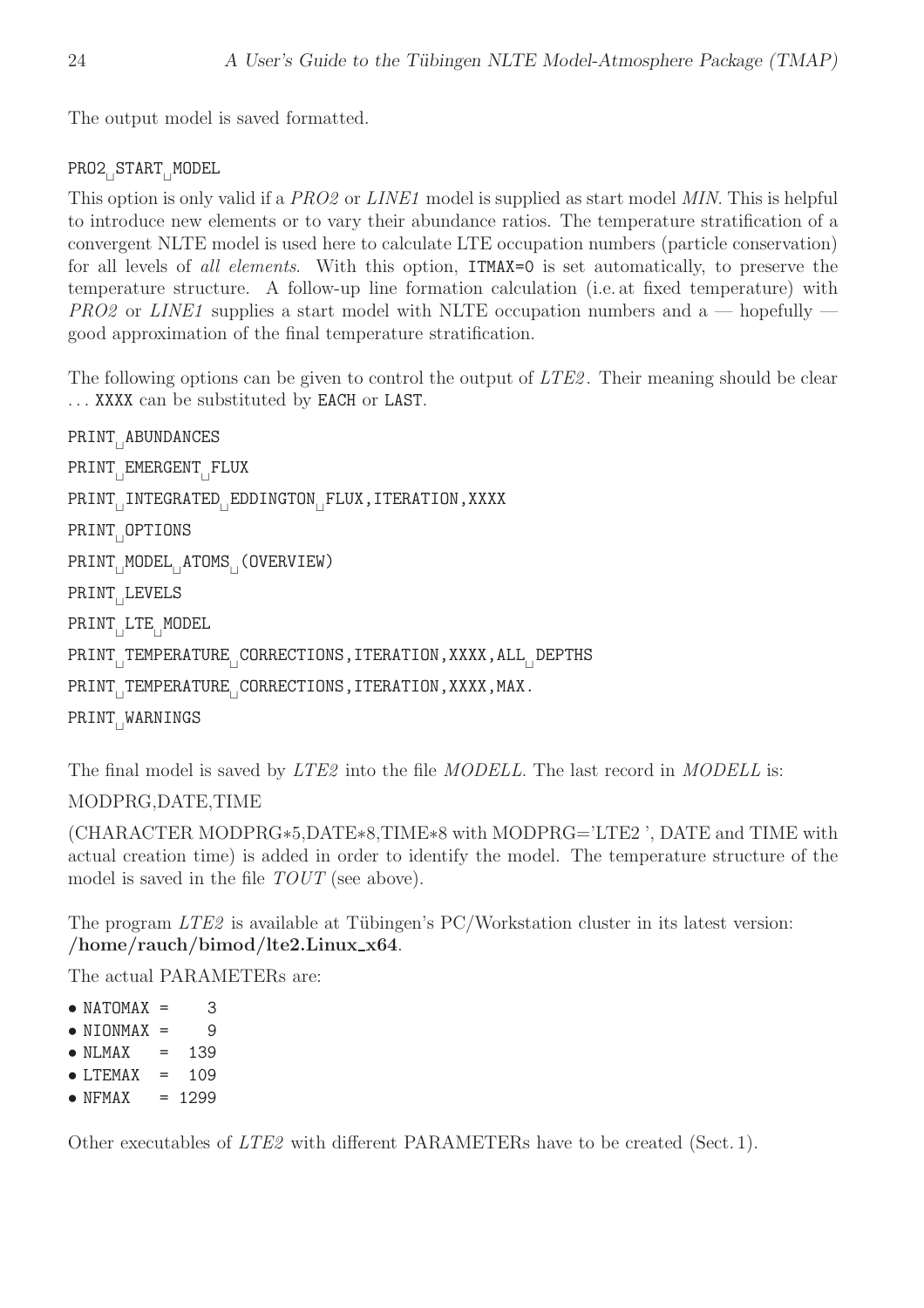# 5 NLTE Models: PRO2

#### 5.1 The Method

The program PRO2 (Werner 1986; Werner et al. 2003; Rauch & Deetjen 2003; Werner et al. 2012) calculates plane parallel NLTE model atmospheres in radiative and hydrostatic equilibrium. It is based on the "Accelerated Lambda Iteration (ALI) method (Werner & Husfeld 1985). It consists mainly out of two iteration cycles. The "outer" cycle is called "Scharmer iteration" (this name is taken from Scharmer 1981 who worked on solutions of radiative transfer problems using approximate lambda operators) and iterates the radiation field according to

$$
J_\nu^n = \Lambda^* S_\nu^n + (\Lambda - \Lambda^*) \cdot S_\nu^{n-1}
$$

The source function  $S_{\nu}$  of the actual iteration n is depending on the radiation field  $J_{\nu}$  which is to be calculated. To calculate  $S_{\nu}$ , the non-linear statistical equations have to be solved under consideration of the radiative and hydrostatic equilibrium. This is done in the "inner" iteration cycle by a [quasi-] Newton-Raphson iteration. In the following this procedure is called "linearizations".

#### 5.2 The PARAMETERs

For the compilation of PRO2 the files PARA.INC, PARA1.INC, and PARA3.INC have to be adjusted to the used atomic data file  $A TOMS$  (Sect. 2) and the frequency grid  $FGRID$ .

Example parameter files look like:

```
PARA.INC
   PARAMETER( NLMAX= 229, NIONMAX= 79, NATOMAX= 17,
> NFMAX=7999, LTEMAX =931, NLATOM =229 )
PARA1.INC
   PARAMETER( NRBBMAX=249, NRBFMAX= 229, NCBBMAX=599, NCBFMAX=229,
> NRFFMAX= 61, NCBXMAX=4999, NRLLMAX= 1, NRLUMAX= 1,
> NRBBMAD=999, NRBFMAD= 6, NCBBMAD= 6, NCBFMAD= 2,
> NRFFMAD= 2, NCBXMAD= 8, NRLLMAD= 1, NRLUMAD= 1 )
PARA3.INC
  PARAMETER( NRDIMAX=1, NRDIMAD=1, NSIG=599999 )
```
The PARAMETER denote maximum numbers of e.g. elements etc. (see below) which can be treated with PRO2 if the files are used for its compilation, respectively.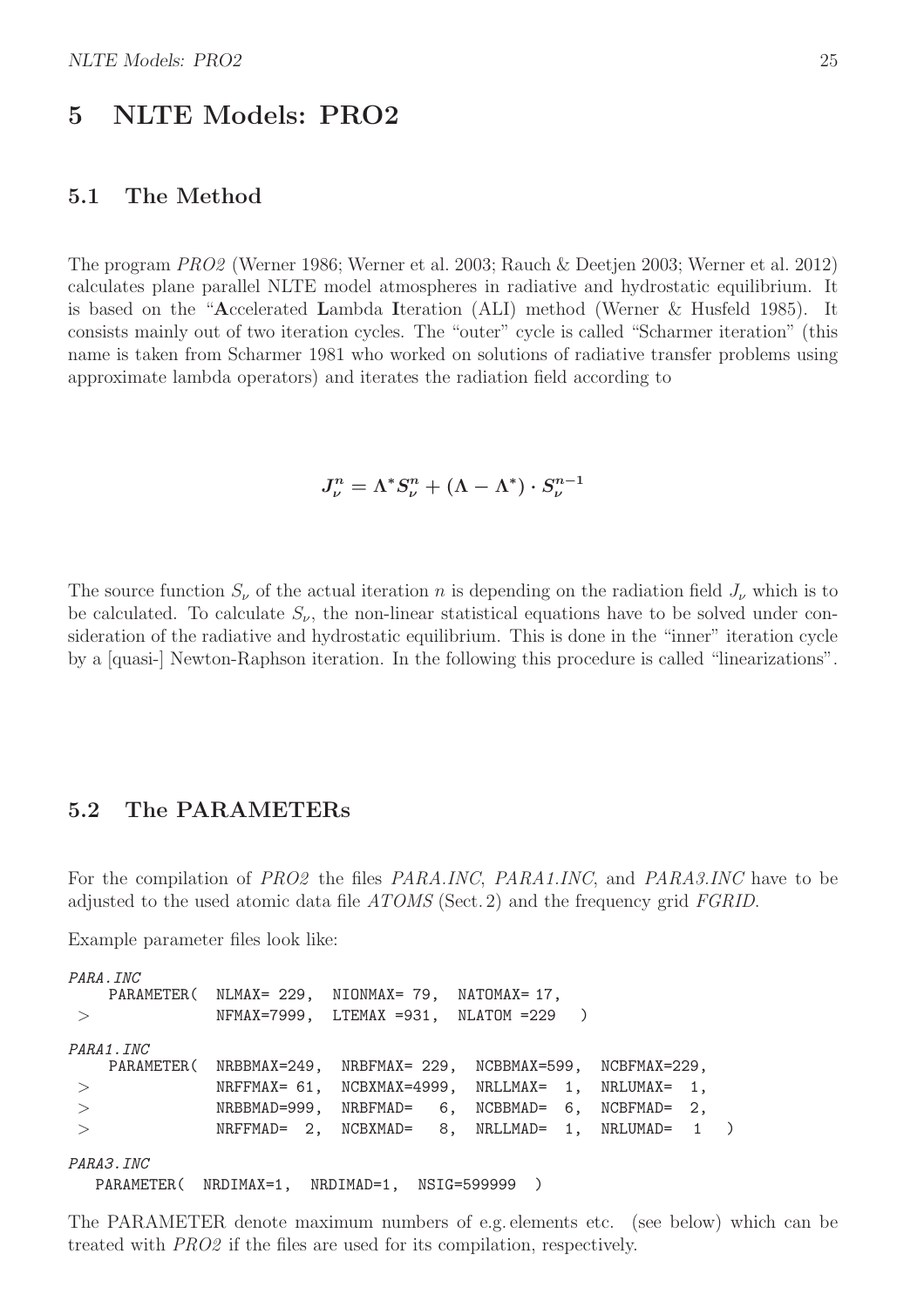| parameter      | maximum numbers of                                                           |
|----------------|------------------------------------------------------------------------------|
| <b>NLMAX</b>   | <b>NLTE</b> levels                                                           |
| NIONMAX        | ions                                                                         |
| <b>NATOMAX</b> | elements                                                                     |
| <b>NFMAX</b>   | frequency points                                                             |
| LTEMAX         | LTE levels                                                                   |
| <b>NLATOM</b>  | NLTE levels (block-matrix method, for one element, set value equal to NLMAX) |
| <b>NRBBMAX</b> | radiative bound-bound transitions                                            |
| <b>NRBFMAX</b> | radiative bound-free transitions                                             |
| <b>NCBBMAX</b> | collisional bound-bound transitions                                          |
| <b>NCBFMAX</b> | collisional bound-free transitions                                           |
| <b>NRFFMAX</b> | radiative free-free transitions                                              |
| NCBXMAX        | collisional bound-bound transitions (to LTE levels)                          |
| NRLLMAX        | radiative transitions within a band of a complex ion                         |
| NRLUMAX        | radiative transitions low $\rightarrow$ up of complex ions                   |
| <b>NRBBMAD</b> | data points in formula used for RBB                                          |
| NRBFMAD        | data points in formula used for RBF                                          |
| <b>NCBBMAD</b> | data points in formula used for CBB                                          |
| NCBFMAD        | data points in formula used for CBF                                          |
| <b>NRFFMAD</b> | data points in formula used for RFF                                          |
| <b>NCBXMAD</b> | data points in formula used for CBX                                          |
| NRLLMAD        | data points in formula used for RLL                                          |
| NRLUMAD        | data points in formula used for RLU                                          |
| NRDIMAX        | radiative di-electronic transitions                                          |
| NRDIMAD        | data points in formula used for RDI                                          |
| NSIG           | size of array SIGBF (NRBF $\times$ frequency points)                         |

NSIG uses the number of frequency points between the thresholds and the maximum energy. This reduces the size of he array SIGBF and saves core memory.

These PARAMETERS are given in the output of ATOMS2 and SETF2 (please use e.g. grep para to extract them for this output). The PARAMETER NSIG is named there NRBFMAW. In the PARAMETER files used for the compilation of *LINE1*, NSIG has to be eliminated from PARA3.INC and NRBFMAW has to be added in PARA1.INC accordingly.

# 5.3 Input and Output Files

The program  $PRO2$  expects the following input files (only those which are marked with " $\star$ " are necessary):

#### ATOMS<sup>∗</sup>

atomic-data file (Sect. 2)

#### DATEN<sup>∗</sup>

contains all input cards, used as a here document for STDIN (file name can be freely chosen)

#### FGRID<sup>∗</sup>

frequency grid (Sect. 3)

#### MODIN<sup>∗</sup>

start model (Sect. 4)

#### RBF CUTOFF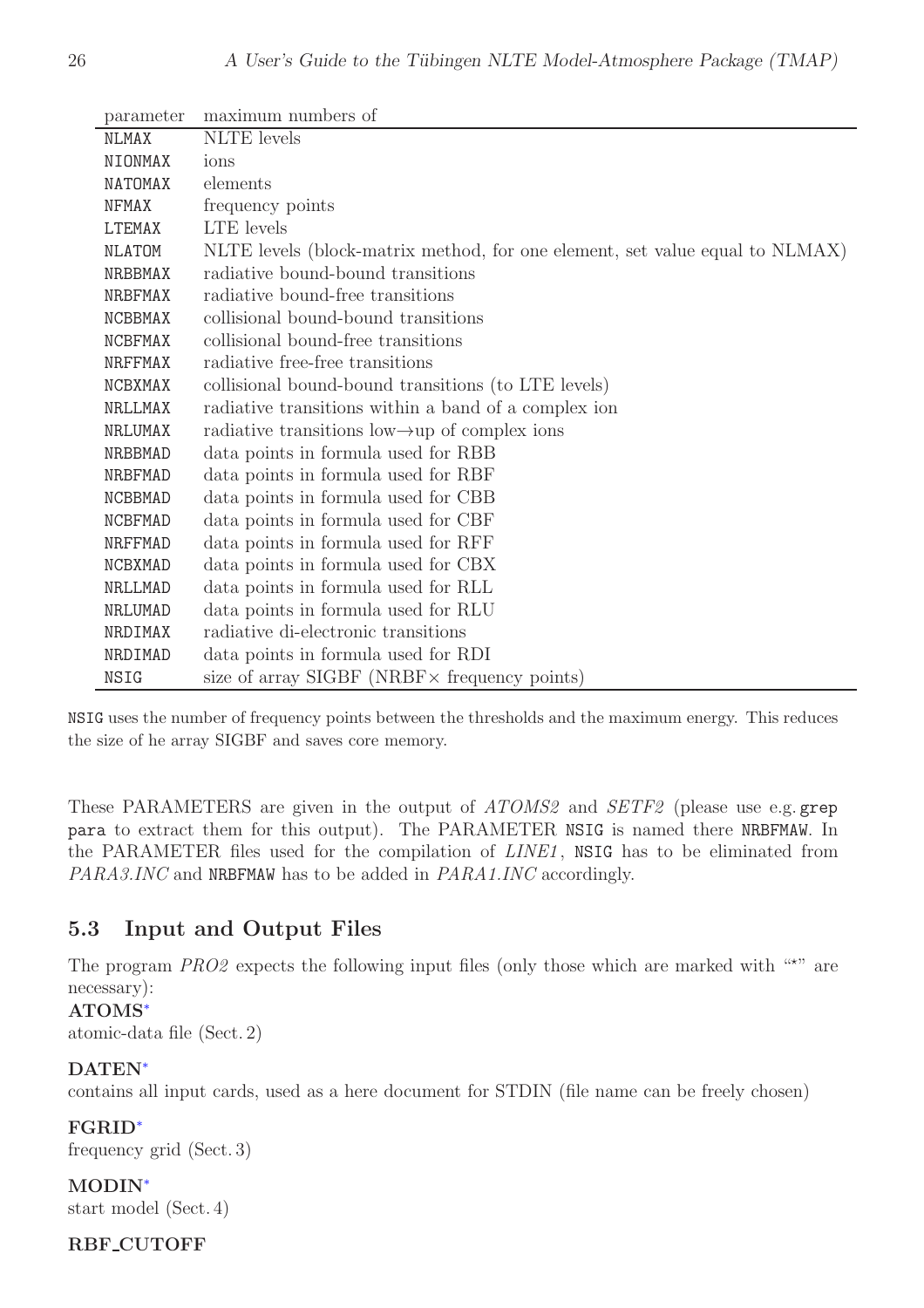optional input file, that can be used to set specific bound-free absorption cross-section equal to 0, starting at a given frequency.

Example:

 $cat$  > RBF\_CUTOFF << eos LOW⊔⊔⊔⊔⊔⊔⊔UP⊔⊔⊔⊔⊔⊔⊔⊔CUTOFF-FREQUENCY C432S⊔⊔⊔⊔⊔C522S⊔⊔⊔⊔⊔1.0E16 HE28⊔⊔⊔⊔⊔⊔HE31⊔⊔⊔⊔⊔⊔1.2E17

The first record in RBF\_CUTOFF (in the above example !) is optional.

The program *PRO2* creates the following output files:

# MODOUT

(output model)

#### NEGDENS

Indicates that negative density values exist in MODOUT. MODOUT can be read by LINE1 and transformed into a formatted version. This model may be edited then.

#### **STOP**

Indicates that a model converged. PRO2 will stop immediately in case that this file exists in the working directory because it assumes convergence then (cf. Sect. 10). This can be used to stop PRO2 calculations (e.g. to restart the jobs with a changed input file DATEN.

# 5.4 Input Options

The program PRO2 can be controlled by a number of input options. Some of them are initialized with a *default* value (indicated by \*) and can be omitted if no other values shall be requested. Indispensable blanks are indicated by  $\mathcal{L}$ . Numerical data can be inserted *format free*.

#### . whatever

commented by "." in the first column, disregarded by PRO2

# ABUNDANCE<sub>∟I</sub>AA x

introduces the abundance of the element AA (flushed to the left). The input x is the number ratio relative to hydrogen. If the start model contains already the element AA, this card is disregarded.

# ABUNDANCE<sup>⊔</sup> AA<sup>⊔</sup> x⊔⊔⊔⊔⊔⊔⊔⊔⊔⊔⊔⊔⊔⊔⊔⊔⊔⊔⊔⊔⊔⊔MASS<sup>⊔</sup> FRACTION

introduces the abundance of the element  $AA$  (flushed to the left). The input x is the mass fraction. If the start model contains already the element AA, this card is disregarded.

# ACCELERATION<sub>U</sub>OF<sub>U</sub>CONVERGENCE<sub>U</sub>FROM<sub>U</sub>ITERATION 999<sup>∗</sup>

the Ng method for acceleration of convergence is used, starting from iteration 999. After every 4th iteration, all photospheric parameters are extrapolated from the previous iterations.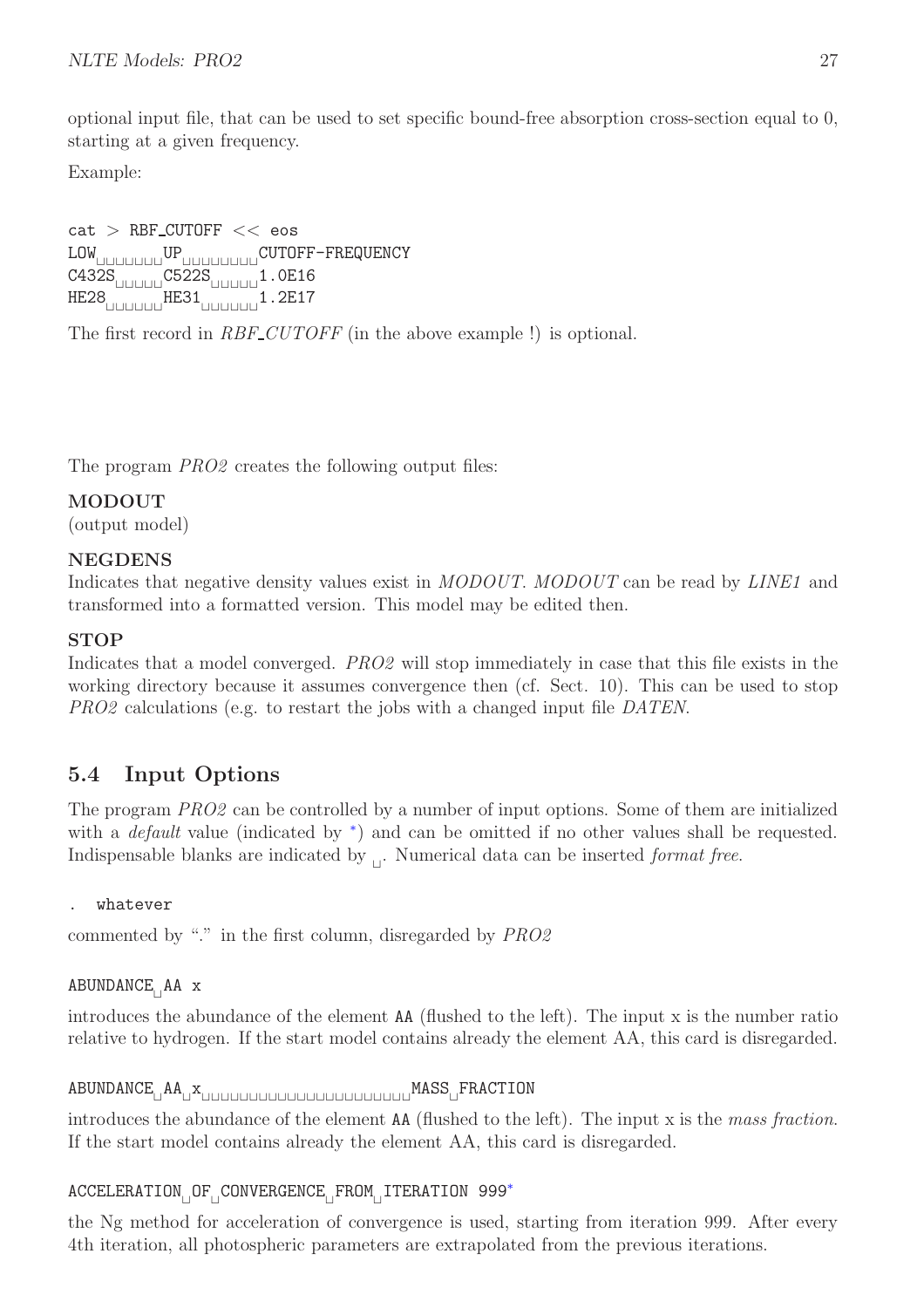# BROYDEN=0<sup>∗</sup>,<sub>⊥⊞ U</sub>SWITCH-LIMITS<sub>UU</sub> 0-->1,<sub>⊥1</sub>1-->2,<sub>⊥2</sub>-->1<sub>⊥</sub>: 1.E-33\* 1.E-33\* 1.E+33\*

This option invokes a quasi-Newton method ("Broyden method") instead of the Newton-Raphson iteration of the linearized equations.

- =0 Newton-Raphson iteration
- $=1$  Broyden method, at the beginning of each Scharmer iteration started by a normal Newton-Raphson iteration step. This is only suitable for diagonal operators  $(\Lambda = 3)$ .
- $=2$  Broyden method, at the beginning of each Scharmer iteration started with the updated matrix of the last Scharmer iteration. This is only suitable for diagonal operators  $(\Lambda = 3)$ .
- $=3$  like BROYDEN=1, but suitable for tridiagonal operators ( $\Lambda = 4$ ).
- $=4$  like BROYDEN=2, but suitable for tridiagonal operators ( $\Lambda = 4$ ).

The three switch-limits  $\epsilon_1$ ,  $\epsilon_2$ ,  $\epsilon_3$  indicate

- $\epsilon_1$  switch from BROYDEN=0  $\rightarrow$  1, if the relative corrections of the Scharmer iteration are smaller than  $\epsilon_1$ . Is ( $\epsilon_1 \geq 1.$ E33) required, the 1st Scharmer iteration immediately starts with the Broyden method.
- $\epsilon_2$  switch from BROYDEN=1  $\rightarrow$  2, if the relative corrections of the Scharmer iteration are smaller than  $\epsilon_2$ .
- $\epsilon_3$  switch back to the next lower BROYDEN stage, if the relative corrections for the temperature or the electron density a higher than  $\epsilon_3$ . This shall avoid divergent iterations.

While in the case of diagonal operator the switches occur locally following local criteria, the tridiagonal operators require global judgement and used the highest relative correction found in the whole atmosphere. Informations about the switches can be printed to STDOUT (see below).

#### CHANGE<sub>∪</sub>EFFECTIVE TEMPERATURE<sub>⊔</sub>x

generally, PRO2 takes the information about  $T_{\text{eff}}$  from the start model (Sect. 4). With this card, the another  $T_{\text{eff}}$  can be chosen. This works in small steps and takes much less time than the calculation of a new model with almost the same parameters.

# $\mathtt{CHANGE}_{\square} \mathtt{LOGG}_{\square} \mathtt{x}$

like CHANGE EFFECTIVE TEMPERATURE, but for a new value of the surface gravity  $q$ 

## CHANGE<sub>⊔</sub>ABUNDANCE<sub>⊔</sub>AA<sub>⊔</sub>x<sub>uuuuuuu</sub>MASS<sub>⊔</sub>FRACTION

like CHANGE EFFECTIVE TEMPERATURE, see ABUNDANCE for MASS FRACTION.

#### COMMENT:

With this card any comment can be printed at the beginning of the output.

#### DEPTH<sub>U</sub>DEPENDENT<sub>U</sub>LINE<sub>U</sub>PROFILES,<sub>UL</sub>LINEARIZATION:<sub>U</sub>XXXXX

This option XXXXX = FIRST or EACH<sub> $\Box$ </sub> is indispensable if depth dependent line profiles shall be calculated. FIRST saves a lot of computational time.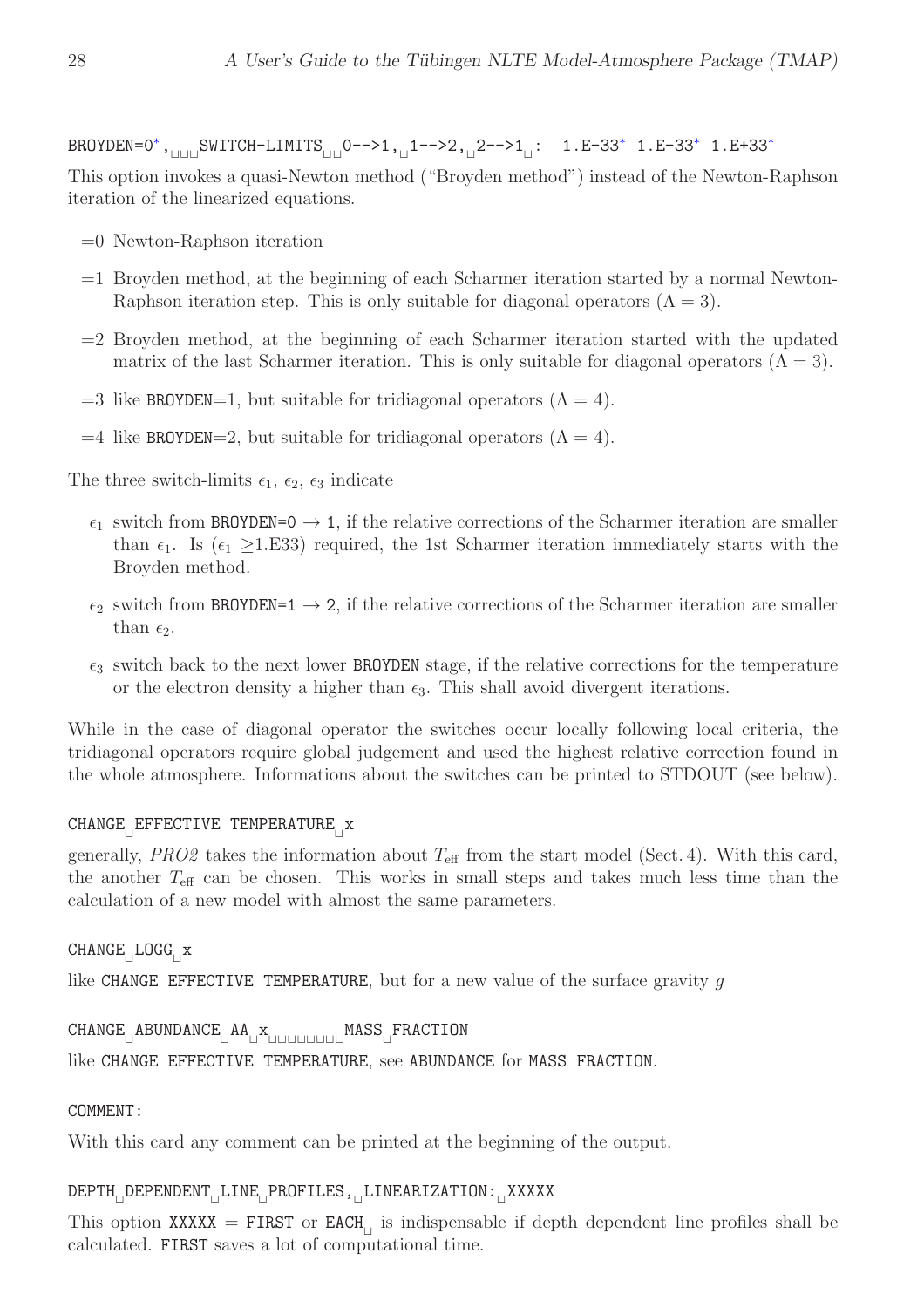#### ERRNEW=1.E-10<sup>∗</sup>

limit for the relative corrections to stop the linearizations

#### ERRSCH=1.E-04<sup>∗</sup>

limit for the relative corrections to stop the Scharmer iteration

## FORMAL<sup>⊔</sup> SOLUTION

PRO2 carries out two formal solutions (with/without line opacities) and saves the line profile in the file LINES.

# FREQUENCY<sup>⊔</sup> GRID<sup>⊔</sup> FORMATTED

The frequency grid  $FGRID$  (input) is formatted.

## $\texttt{STEP}^\text{-}\texttt{UP}_\text{-} \texttt{F-VALUES:}^\text{-}$ \*\*\*\*\*- $\texttt{START:}^\text{-}\texttt{IIII}_\text{-} \texttt{x}_1$  x<sub>2</sub> x<sub>3</sub>

The oscillator strengths of all lines of a selected ion IIII are reduced by a factor of  $x_1$  at the beginning of the iterations and stepped up by a factor of  $x_2$  every  $x_3$  Scharmer iterations.

For \*\*\*\*\* the two possibilities INPUT or MODEL can be requested. With INPUT, PRO2 uses the values of  $x_1$ ,  $x_2$ , and  $x_3$  as requested in the card; with MODEL, *PRO2* reads these values from the start model (Sect. 4) if a previous PRO2 has not reached unity for all step-up values and thus, written them to the output model.

# $\texttt{STEP}^\top_\sqcup \texttt{VP}^\top_\texttt{F}-\texttt{VALUES:}^\top_\sqcup \texttt{NO}_\sqcup \texttt{KANTOROVICH}_\sqcup \texttt{RESET}_\sqcup \texttt{AFTER}_\sqcup \texttt{STEP}_\sqcup \texttt{UP}$

In general, after each increase of f-values, the Broyden/Kantorovich method is reset. This card suppresses this reset.

# STEP<sub>U</sub>UP<sub>U</sub>F-VALUES:<sub>U</sub>LIMIT<sub>U</sub>FOR<sub>U</sub>ABS.<sub>U</sub>REL.UNG<sub>U</sub>CORRECTION<sub>U</sub>x

In case that the absolute relative total density correction exceeds x (default value: 0.1), the next step up is skipped.

#### GAMMA=1<sup>∗</sup>

The value defines the optical depth  $\tau_{\nu} = \gamma$  which separates the region of the line wing for which the *core* and the *wing* approximations shall be used.

#### IGNORE<sup>⊔</sup> CPU<sup>⊔</sup> TIME<sup>⊔</sup> LIMIT

set the security time (necessary to complete the job) equal 0. This can only be used if it is sure that the requested number of iterations can be completed within the jobs run time limit.

## INCREASE<sub>L</sub>COLLISIONAL<sub>LE</sub>RATES<sub>LE</sub>BY<sub>LE</sub>FACTOR<sub>LE</sub>X

The collisional rates can be increased in order to simulate a LTE model atmosphere. The factor x has to be  $> 10^{+30}$ , in order to guarantee that collisions dominate the photosphere ...

# INNER<sup>⊔</sup> BOUNDARY:<sup>⊔</sup> LAMBDA-ITERATION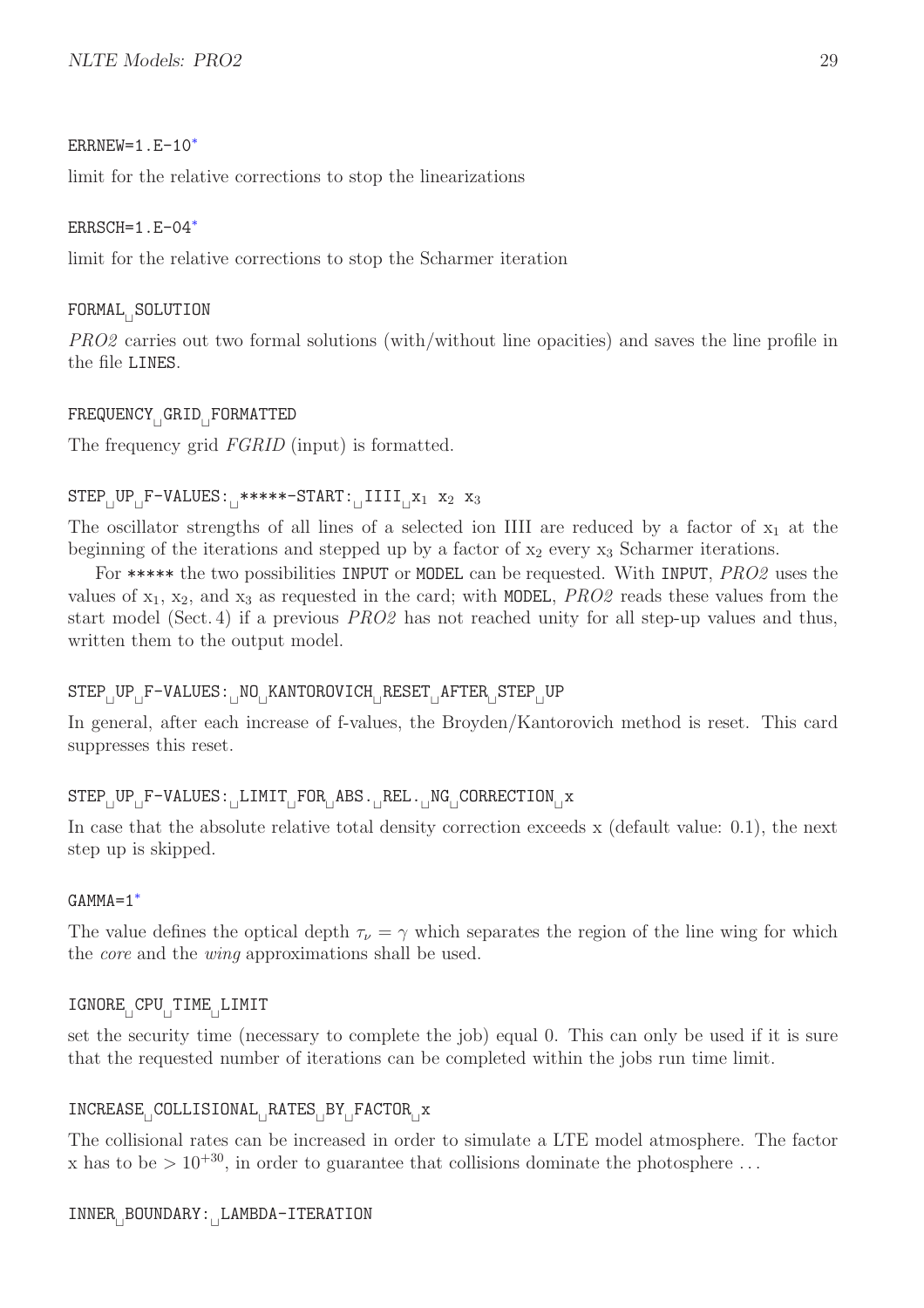INPUT-MODEL<sup>⊔</sup> FORMATTED

#### ITMAX=1<sup>∗</sup>

maximum number of Scharmer iterations

JACOBI<sub>⊥FRESH-UP, INTERVAL 5<sup>\*</sup></sub>

calculation of the Jacobian every  $5<sup>th</sup>$  Scharmer iteration. Only valid in case of Broyden or Kantorovich method.

 $\texttt{KANTOROVICH=2}, \textcolor{black}{\bigcup_{\sqcup \sqcup \sqcup} \texttt{SWITCH}\texttt{ LIMITS}_{\sqcup \sqcup} 0--\texttt{>1}, \textcolor{black}{\bigcup_{\sqcup} 1--\texttt{>2}, \textcolor{black}{\bigcup_{\sqcup} 2--\texttt{>1}}\dots}:\texttt{ 1.E33}^* \texttt{ 0.1}^* \texttt{ 1.0}^*$ like the BROYDEN card.

- =0 Newton-Raphson iteration
- =1 Jacobian is calculated at the beginning of every Scharmer iteration but then kept constant.
- =2 Jacobian is calculated at the beginning of the 1st Scharmer iteration but then kept constant. A new calculation of the Jacobian is done following the JACOBI<sub>⊔</sub>FRESH-UP card (see above)

# LINEARIZE<sub>∏</sub>HYDROSTATIC<sub>⊟</sub>EQUATION

With this option the hydrostatic equation is solved simultaneously with the statistical equation and not (default) solved subsequently.

# NO<sub>⊔</sub>RENORMALIZATION<sub>□</sub>OF<sub>□</sub>COMPLEX<sub>□</sub>LINE<sub>□</sub>CROSS<sub>□</sub>SECTIONS

undoes a previously made re-normalization of the *sample* cross-sections for iron group elements

# NO<sup>⊔</sup> TEMPERATURE<sup>⊔</sup> CORRECTION

the radiative equilibrium is omitted from the linearization

#### $\mathtt{T}\text{-}\mathtt{CORRECTION}\_\mathtt{ONLY}\_\mathtt{IN}\_\mathtt{LOG}\_\mathtt{M}\_\mathtt{INTERVAL}$ : $\underset{\sqcup}{m}_{min}\;\;m_{max}$

the temperature correction is restricted to the selected  $\log m$  interval.

# T-CORRECTION<sub>□</sub>PROFILE:<sub>□</sub>X

the temperature correction is damped by simple functions  $(ND = total number of depth points)$ 

$$
\frac{X}{1 - \text{depth point} / \text{ND}}
$$

- 2 (depth point /  $ND$ )<sup>2</sup>
- 3  $\sqrt{\text{depthpoint}/ND}$

#### LAMBDA=3<sup>∗</sup>

selects the  $\Lambda$  operator

 $\Lambda = 3$  diagonal operator by Olson & Kunasz

 $\Lambda = 4$  tridiagonal operator by Olson & Kunasz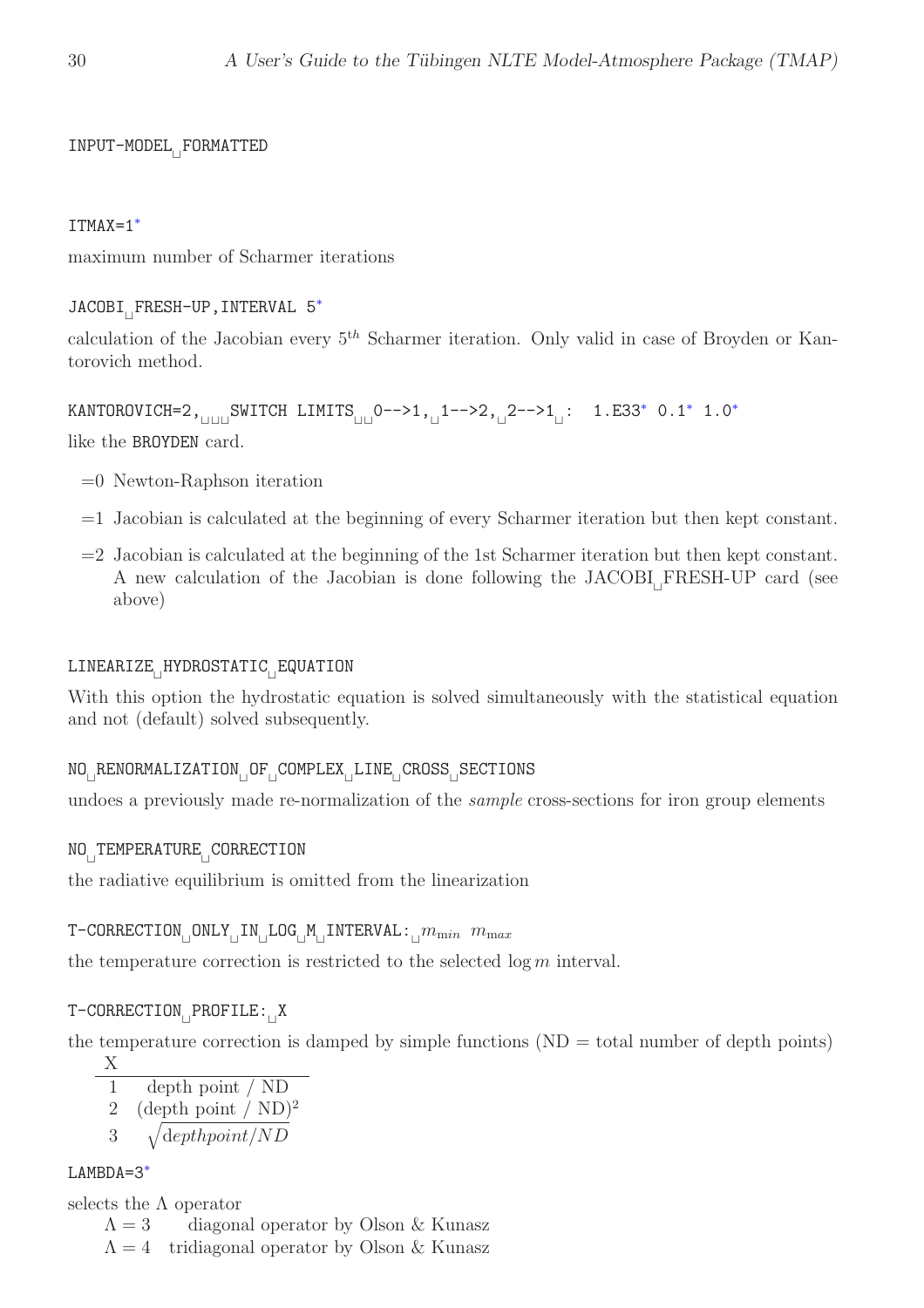Both operators are generally parameter-free. In practice, it is less time consuming to do a  $\Lambda$ iteration in the optical thin case. This can be done by requesting a special GAMMA parameter (see above).

In order to accelerate the convergence, both operator switch to *core saturation* if  $\tau_{\nu} > 100$ .

# LINEARIZATION<sub>⊔</sub>MODE:<sub>⊔</sub>BLOCK-MATRIX-ITERATION,<sub>⊔</sub>XX YY ZZ

with this option, only the occupation numbers of the given elements (here XX YY ZZ) are iterated. In combination with the card SOLVE STATISTICAL EQUATIONS ONLY, a "classical" line formation iteration is done. In all depth points, XX is Newton-Raphson iterated (inclusive constraint equations) first, then YY, and at least ZZ. Attention: this option alone does not switch off the constraint equations!

# LINEARIZATION<sub>∣</sub>MODE:<sub>∣</sub>BLOCK-MATRIX-ITERATION,<sub>∣</sub>ALL

like LINEARIZATION MODE: BLOCK-MATRIX-ITERATION, XX YY ZZ. All elements are iterated in order of their appearance in the atomic data file ATOMS.

# MICROTURBULENCE<sub>∟</sub> [KM/S] 0.0<sup>∗</sup>

with this option, the microturbulence pressure is considered in the hydrostatic equation but **not** in the calculation of the line profiles!

#### NEWMAX=1<sup>∗</sup>

maximum number of linearizations

# OCCUPATION<sub>□</sub>PROBABILITY<sub>□</sub>FORMALISM<sub>□</sub>FOR<sub>□</sub>AA

The Hummer-Mihalas (HM) formalism is used to calculate the level dissolution for  $AA = H1$  or  $AA = \langle \text{ion} \rangle$ .

# OPACITY<sub>⊔</sub>PROJECT<sub>⊔</sub>RBF<sub>⊔</sub>DATA<sub>⊔</sub>: START<sub>⊔</sub>AT<sub>⊔</sub>EDGE

PRO2 can calculate bound-free cross-section using data from the Opacity Project (OP). Here the OP data set is used and the cross-sections start at the threshold energy of the respective level.

# OPACITY<sub>□</sub>PROJECT<sub>□</sub>RBF<sub>□</sub>DATA:<sub>□</sub>FULL<sub>□</sub>DATA<sub>□</sub>SET

see above, the complete OP data set is used (which may start at lower energy the the level energy in order to simulate the transition from the line absorption to the continuous absorption at the series limit.

# OPACITY<sub>⊔</sub>PROJECT<sub>⊔</sub>RBF<sub>⊔</sub>DATA:<sub>⊔</sub>ONLY<sub>⊔</sub>EDGE<sub>⊔</sub>VALUE

see above, a mean value of the OP data at the threshold energy is calculated, then the absorption cross-sections are calculated using the Seaton formula in hydrogenic approximation.

# OPACITY<sub>∟</sub>PROJECT<sub>∟</sub>RBF<sub>∟P</sub>ATA: MISSING<sub>∟</sub>HYDROGENIC

see above, for those levels which are not found in the OP data set hydrogen-like threshold crosssections are calculated. Then, the Seaton formula is used.

# OPACITY<sub>∟</sub>PROJECT<sub>∟</sub>RBF<sub>⊥</sub>DATA:<sub>⊥</sub>HYDROGENIC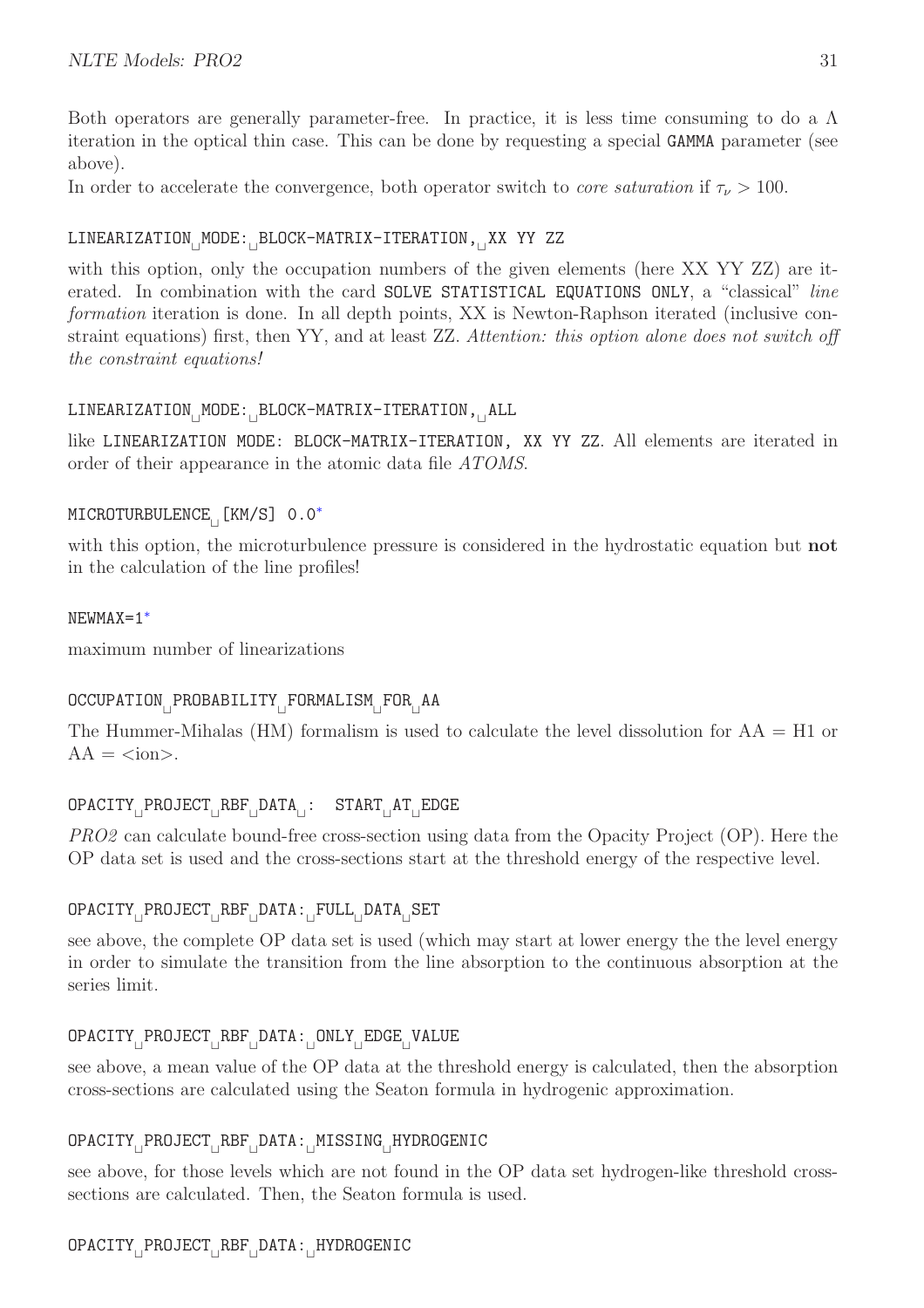see above, all bound-free transitions, which are found in the atomic data file ATOMS and request explicitly the use of OP data are calculated with hydrogen-like threshold cross-sections and the Seaton formula.

# OUTPUT-MODEL<sub>∟F</sub>ORMATTED

### RADIATIVE<sub>∟</sub>EQUILIBRIUM:<sub>∟</sub>DIFFERENTIAL/INTEGRAL<sub>∟</sub>FORM

The radiative equilibrium is calculated using a combination of the differential and the integral method.

# READ<sub>∟I</sub>NEW<sub>∟I</sub>TEMPERATURE<sub>∟I</sub>STRUCTURE

A temperature structure is read in from file TEMPERATURE.IN. This temperature may be interpolated from other models in order to speed up the calculation of "in-between" models. TEMPERATURE.IN is an ASCII table with  $\log m$  and T, however, the  $\log m$  values are ignored.

 $\texttt{REDUCE}_{\sqcup} \texttt{LOG}_{\sqcup} \texttt{CVEC}_{\sqcup} \texttt{x}$ 

This options scales the inhomogeneity vector of the linearized equations. This is useful to overcome numerical instabilities and to avoid too-large corrections in the beginning of the iterations. This card has to be inactivated to get a finally converged model.

# SAVING<sub>∣</sub>MODEL:<sub>∣</sub>EACH<sub>⊥</sub>ITERATION

a temporary model (MODTMP) is saved in the working directory \$TMPDIR. An example how to save this temporary model automatically in case of a failed model calculation is given in Sect. D.8.5. An

ln -sf MODTMP \${name}

before the start of the model calculation, where  $\{\text{name}\}$  is the assigned name of the output model helps to identify the model.

# $\texttt{SET}_{\texttt{||}}$ TEMPERATURE t  $\log m_1$   $\log m_2$  [scaling factor]

within  $\log m_1 \leq \log m \leq \log m_2$ , the model temperature is set to

 $t > 0 : t$ 

 $t = -1$ : cubic-spline interpolation of t

 $t = -2$ : linear interpolation of t

 $t = -3$ : t read from model TIN

- $t = -4$ : t is temperature value of next depth point with  $\log m > \log m_2$ .
- $t = -5$ : like  $t = -3$ , but an additional third argument (scaling factor) has to be given that is multiplied to the TIN temperature

# SHIFT<sub>⊔</sub>EDGE<sub>⊔</sub>BBBBBBBBBBFFFFFFFFFFFF x

The absorption threshold of the level BBBBBBBBBFFFFFFFFFFFFFF given in the  $TMAP$  code (Sect. 2.1) is artificially shifted to the frequency point x. Attention: The given frequency x has to fit exactly a point within the frequency grid FGRID! All shifts are printed to STDOUT.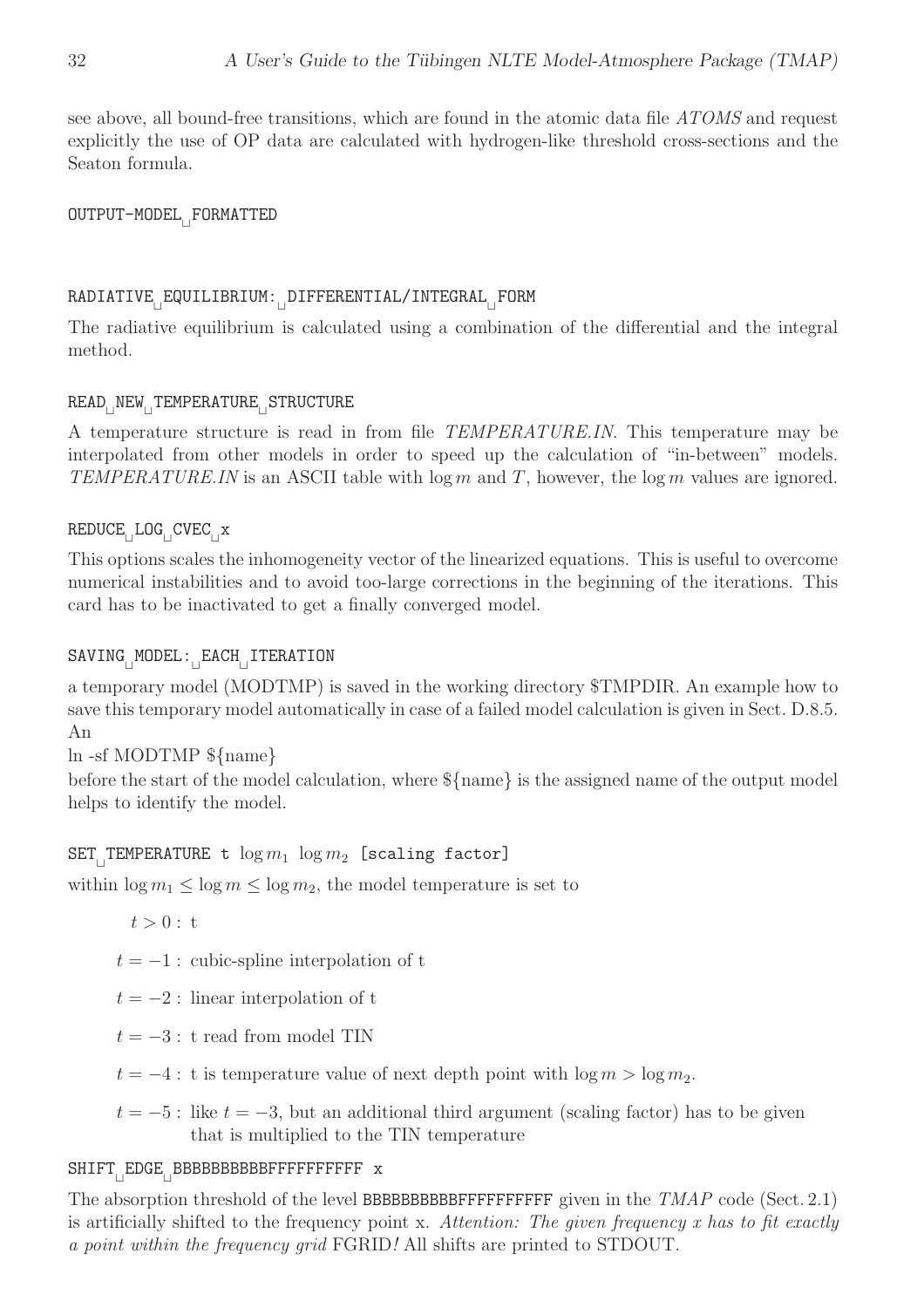# SKIP<sub>⊥I</sub>ATOM<sub>⊥I</sub>AA<sub>⊔</sub>BELOW x

the element AA (flushed to the left) with occupation numbers less than x are eliminated from the statistical equations

# $\texttt{SKIP}_\sqcup \texttt{ION}_\sqcup \texttt{III}_\sqcup \texttt{BELOW}$  x

ion III (flushed to the left) with occupation numbers less than x are eliminated from the statistical equations

# SKIP<sup>⊔</sup> LEVELS<sup>⊔</sup> BELOW x

levels with occupation numbers less than x are eliminated from the statistical equations

# SKIP<sub>⊔</sub>OCCDRVF<sub>⊔</sub>AFTER<sub>⊔</sub>1ST<sub>⊔</sub>LINEARIZATION

The derivations of the source functions are only calculated once (in the 1st linearization) and are then kept fixed. Attention: This saves an enormous amount of computational time in case of many NLTE levels and many frequency points but it works well only in the case of almost converged models.

# SOLVE<sub>⊔</sub>STATISTICAL<sub>∟EQ</sub>UATIONS<sub>⊔</sub>ONLY

switches off the constraint equations for  $n_e$ ,  $n_H$ ,  $n_g$ , T

# SOLVE<sub>L</sub>STATISTICAL<sub>L</sub>EQUATIONS<sub>LI</sub>ONLY<sub>UUU</sub>RE-SOLVE PARTICLE CONSERVATION

switches off the constraint equations for  $n_e$ ,  $n_H$ ,  $n_g$ , T within the Newton-Raphson iteration. The hydrostatic and particle conservation equations are then solved subsequently.

# SWITCH<sup>⊔</sup> OFF<sup>⊔</sup> LINES

All line transitions are ignored. Attention: sample lines of iron-group elements can not be switched off.

# $TIME_{\vert}$ LIMIT 2000<sup>\*</sup>

cpu time for the job to calculate. Only valid on non-CRAY machines

# TRANSITION<sub>⊔</sub>IN<sub>⊔</sub>DETAILED<sub>⊔</sub>RADIATIVE<sub>⊔</sub>BALANCE<sub>⊔</sub>XXXXXXXXXXYYYYYYYYYY

With this option, the radiative transition XXXXXXXXXXYYYYYYYYYYY given in the TMAP code (Sect. 2.1) is calculated in detailed radiative equilibrium. Thus, this transition is eliminated from the statistical equations but not from the calculation of the opacities and emissivities.

# UNSOELD-LUCY<sup>⊔</sup> TEMPERATURE<sup>⊔</sup> CORRECTION<sup>⊔</sup> DAMP= x

With this option, the radiative equilibrium is eliminated from the linearization. The temperature structure is calculated after the linearizations with the Unsöld-Lucy temperature correction method. The damping factor x is used to avoid over-corrections and numerical instabilities.

# $\texttt{UPPER}_{\sqcup}\texttt{AND}_{\sqcup}\texttt{LOWER}_{\sqcup}\texttt{LIMITS}_{\sqcup}\texttt{FOR}_{\sqcup}\texttt{RELATIVE}_{\sqcup}\texttt{T-CORRECTION}_{\sqcup}\texttt{t}_1$  t<sub>2</sub>

The relative temperature corrections (iteration i) are limited to the range  $T_i \cdot t_1 \leq T_{i+1} \leq T_i \cdot t_2$  at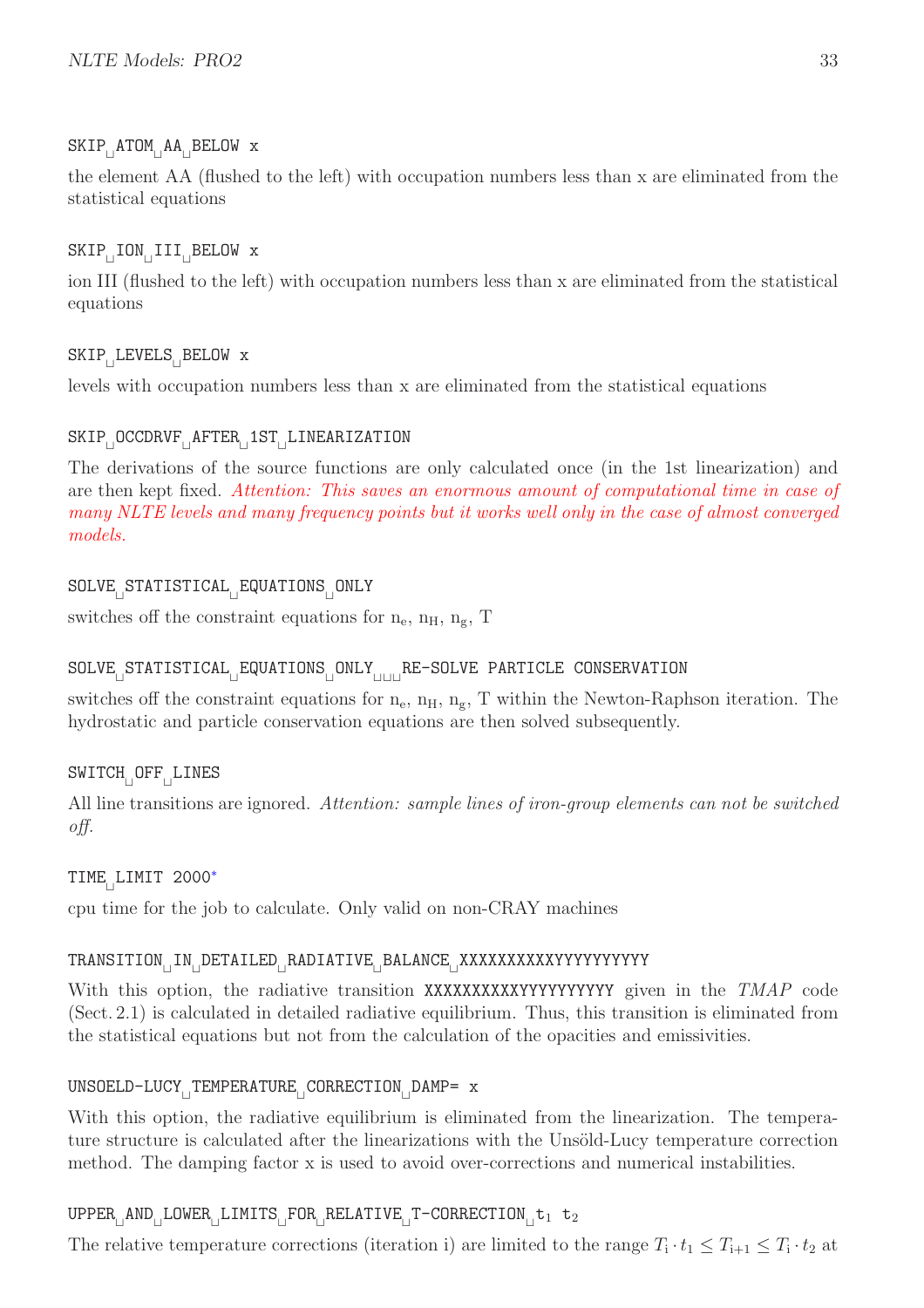all depth points.

# 5.5 Output Options

The following PRINT and PLOT cards create output on STDOUTt and plot data files, respectively. The plot files are written in *WRPLOT* readable format. The option should be easily understandable ... Generally, for XXXX EACH or LAST can be inserted. ii indicates an I2 format specifier (FORTRAN).

#### 5.5.1 Output to STDOUT

PRINT<sub>⊥I</sub>ABUNDANCES

PRINT<sup>⊔</sup> BROYDEN<sup>⊔</sup> INFORMATIONS

```
PRINT<sub>⊔</sub>CORRECTIONS<sub>⊔</sub>OF<sub>⊔</sub>LAST<sub>⊔</sub>LINEARIZATION,ITERATION:LAST,DEPTH<sub>⊔</sub>INCREMENT: i
```
PRINT<sub>⊔</sub>CORRECTIONS<sub>⊔</sub>OF<sub>⊔</sub>TOTAL<sub>⊔</sub>DENSITIES,ITERATION:LAST,DEPTH<sub>⊔</sub>INCREMENT: i in the case of non-linearization of the hydrostatic equation (default, see above)

PRINT<sub>⊔</sub>CP-TIME/ITERATION,XXXX

PRINT<sup>⊔</sup> DATA<sup>⊔</sup> FOR<sup>⊔</sup> DIELECTRONIC<sup>⊔</sup> RECOMBINATIONS prints especially the frequencies which are selected by PRO2 .

PRINT<sub>L</sub>DEPARTURE<sub>L</sub>COEFFICIENTS,ITERATION:XXXX,DEPTH<sub>LI</sub>INCREMENT:15

PRINT<sub>⊔</sub>EMERGENT<sub>⊔</sub>FLUX,ITERATION:XXXX prints also  $T_{\text{eff}}$ , which is an sensitive control parameter

```
PRINT<sub>⊔</sub>FREQUENCY<sub>⊔</sub>GRID
```
PRINT<sup>⊔</sup> INFORMATION<sup>⊔</sup> ABOUT<sup>⊔</sup> INPUT<sup>⊔</sup> SAMPLE<sup>⊔</sup> CROSS<sup>⊔</sup> SECTIONS

PRINT<sub>⊔I</sub>INPUT<sub>⊔I</sub>MODEL,DEPTH<sub>∣I</sub>INCREMENT:ii

PRINT<sub>⊔</sub>INPUT<sub>⊔</sub>MODEL,DEPTH<sub>∪</sub>INCREMENT:ii<sub>∪UUUUU</sub>UUUUUUUUUUUUUUU (STRUCTURE<sub>⊔</sub>ONLY)

PRINT<sub>∟I</sub>INTEGRATED<sub>∟</sub>SURFACE<sub>∟</sub>FLUX,ITERATION:XXXX

PRINT<sub>∪</sub>KANTOROVICH<sub>⊔</sub>INFORMATIONS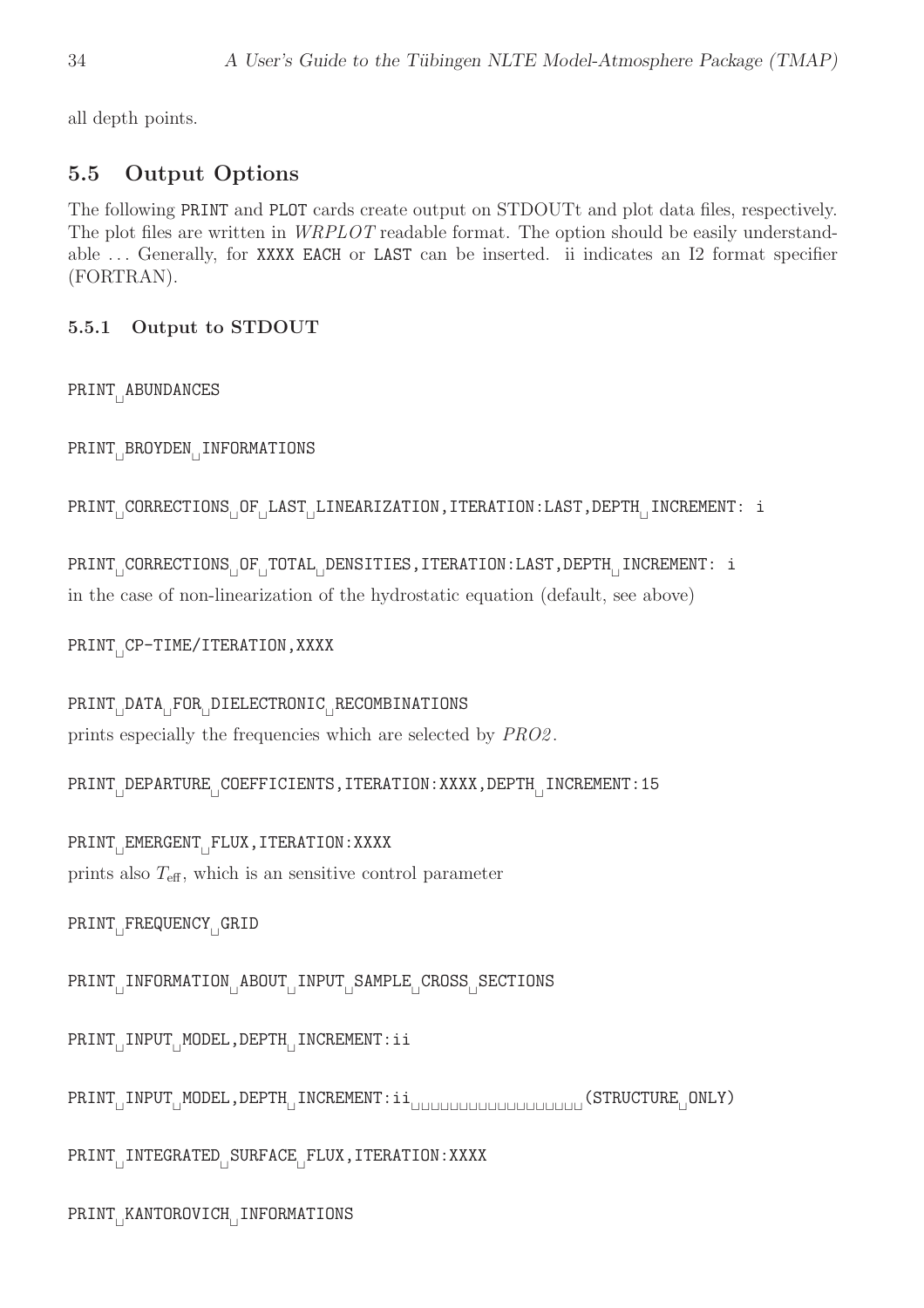# PRINT<sub>∏</sub>LEVELS

prints level names, energies, and statistical weights of all LTE / NLTE levels

```
PRINT<sub>⊔</sub>LEVEL<sub>⊔</sub>SKIP<sub>⊟</sub>INFORMATION
```
PRINT<sub>L</sub>MAX.<sub>LI</sub>REL.<sub>LI</sub>CORRECTIONS<sub>LI</sub>EVERY<sub>LI</sub>ii<sub>LI</sub>ITERATIONS

PRINT<sub>⊔</sub>OCCUPATION<sub>⊔</sub>PROBABILITIES,ITERATION:XXXX,DEPTH<sub>⊔</sub>INCREMENT:ii

```
PRINT<sub>⊔</sub>OPACITY<sub>⊔</sub>PROJECT<sub>⊔</sub>INFORMATION
```
PRINT<sub>L</sub>OUTPUT<sub>L</sub>MODEL,ITERATION:XXXX,DEPTH<sub>LI</sub>INCREMENT:ii prints temperature and density structure, and all occupation numbers of the NLTE levels

PRINT<sub>L</sub>OUTPUT<sub>L</sub>MODEL,ITERATION:XXXX,DEPTH<sub>LI</sub>INCREMENT:ii<sub>UULI</sub>(STRUCTURE<sub>L</sub>ONLY) prints temperature and density structure

```
PRINT<sub>∏</sub>MODEL<sub>⊟</sub>ATOMS<sub>⊟</sub>(OVERVIEW)
```
PRINT<sub>⊔</sub>NUMBER<sub>⊔</sub>OF<sub>⊔</sub>FUV<sub>⊔</sub>PHOTONS

PRINT<sub>∣</sub>OPTIONS prints the most important input parameters

```
PRINT<sub>⊥I</sub>PARAMETER<sub>LI</sub>NSIG
for the optimization of the PARAMETER NSIG, NRLUMAD, and NRLLMAD
```

```
PRINT<sub>I</sub>RADIATION<sub>I</sub>FIELD,ITERATION:XXXX,DEPTH<sub>II</sub>INCREMENT:ii
```
PRINT<sup>⊔</sup> RBF<sup>⊔</sup> CUTOFF<sup>⊔</sup> FREQUENCIES prints the frequency where the RBF cross-section of a level is set equal 0

PRINT<sub>⊔</sub>ROSS,ITERATION:LAST print the value of ROSS for the inner boundary condition

```
PRINT<sub>⊔</sub>TAUSCALES,ITERATION:XXX,DEPTH<sub>⊔</sub>INCREMENT:ii
```
PRINT<sub>⊔</sub>WARNINGS

LP-PLOT<sub>⊔</sub>OPTICALLY<sub>⊔</sub>THICK/THIN,ITERATION:XXXX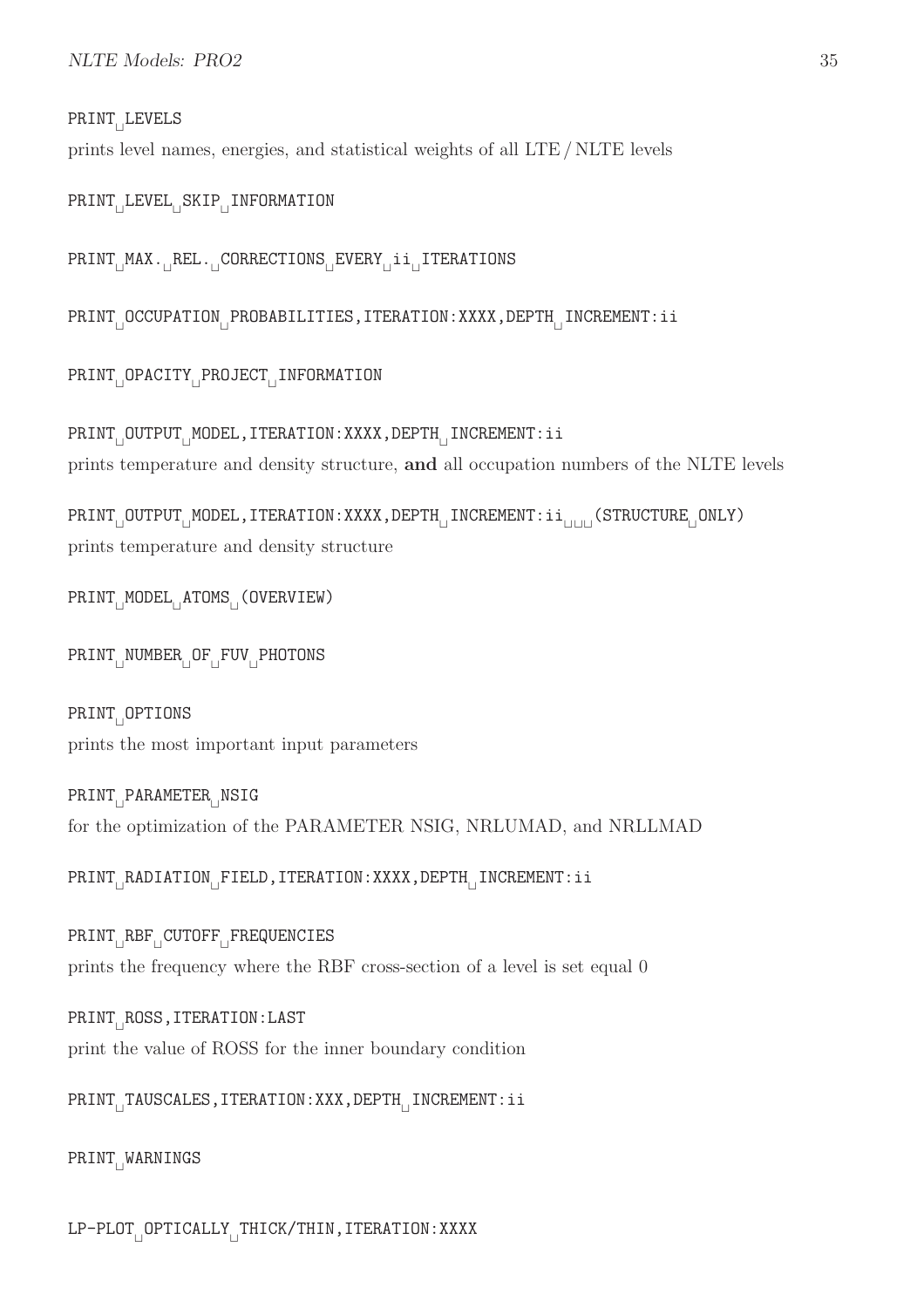A plot of the  $\tau = 1$  limit in the atmosphere is printed and saved in a file (*PLLP*).

#### 5.5.2 Output into Plot Data Files

PLOT<sub>⊥</sub>CORRECTIONS Plot data is written into file PLOTCORR.

PLOT<sup>⊔</sup> DEPARTURES xmin xmax ymin ymax Plot data is written into file PRFLUX.

PLOT<sub>⊔⊔</sub>EMERGENT<sub>⊔</sub>FLUX,ITERATION:XXXX Same like PRINT card, output is written into file PRFLUX.

PLOT<sub>⊥I</sub>FLUX xmin xmax ymin ymax Plot data is written into file PRFLUX.

PLOT<sub>⊥I</sub>IONIZATION<sub>⊥</sub>FRACTIONS AA xmin xmax ymin ymax Plot data is written into file IONPLOT.

LP-PLOT<sub>⊔</sub>OPTICALLY<sub>⊔</sub>THICK/THIN,ITERATION:XXXX,FILE<sub>⊔</sub>ONLY A plot of the  $\tau = 1$  limit in the atmosphere is saved in the file *PLLP* only.

PLOT<sub>⊔</sub>RBF<sub>⊔</sub>CROSS<sub>⊔</sub>SECTIONS XXXXXXXXXXYYYYYYYYYYY O O O O The RBF cross section of level XXXXXXXXXXYYYYYYYYYY is saved in the file PLRBF.

PLOT<sub>⊥</sub>TEMPERATURE<sub>⊔</sub>STRATIFICATION Plot data is written into file STRUCTURE.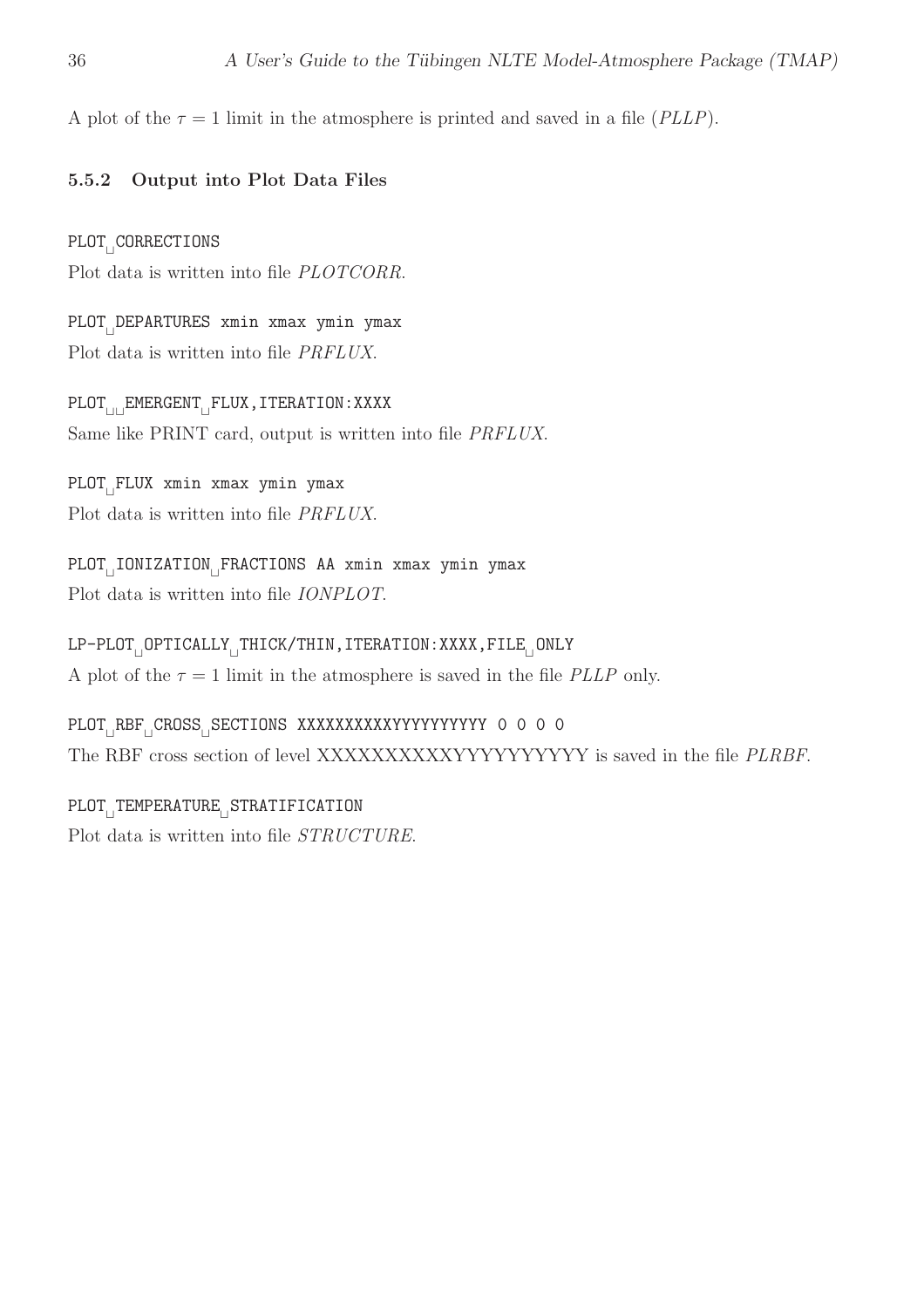# 6 Adjust the log m Intervals of Existing Models: CUTM and NDSCALE

# 6.1 Adjust  $\log m$  Intervals of Models

One boundary condition of  $TMAP$  is that at least the outer two depth points have to be optically thin and at least the inner two depth points have to be optically thick.

For the calculation of model grids, it is an advantage to use approximately the same  $\log m$ interval for all models as well as the frequency grids (see above).

In case of numerical instabilities it may be helpful to adjust the  $\log m$  interval of existing models. This is done by  $CUTM$  (to reduce the log m interval, both minimum and maximum) and EXTEND (to reduce the minimum  $\log m$ ).

Since the number of depth points will deviate from the standard of 90, NDSCALE can interpolate models with any number of depth points to a new models with a chosen number of depth points.

# 6.1.1 Reduce the Depth Interval: CUTM

First copy a binary TMAP model (90 depth points) to the file MODIN, and start e.g. /home- $/$ rauch/bimod/cutm.Linux\_x64. CUTM asks for the log m interval and writes the reduced model to the file MODOUT. The following displays an example batch-job file for CUTM :

```
#!/bin/sh
set +x;. ${HOME}/.jobstart
# do not edit the beginning of this file
########################
## own job following ##
########################
cp <binary input model> MODIN
/home/rauch/bimod/cutm${sys} << eos
-7.50
+2.00
eos
mv MODOUT <br/>binary output model>
#
# do not edit the rest of this file
#####################
set +x; \{\text{HOME}\}/\text{.jobend } \{\text{TMPDIR}\}
```
# 6.1.2 Extend a Model Atmosphere to the Outside: EXTEND

Start with the creation of a formatted TMAP model and copy it to the file MODIN. Write the number ND of depth points of this models into the file *MODIN\_ND*. and start e.g. /home- $/$ rauch/bimod/extend.Linux\_x64. EXTEND asks for the log m minimum and writes the extended model to the file MODOUT. The following displays an example batch-job file for EXTEND: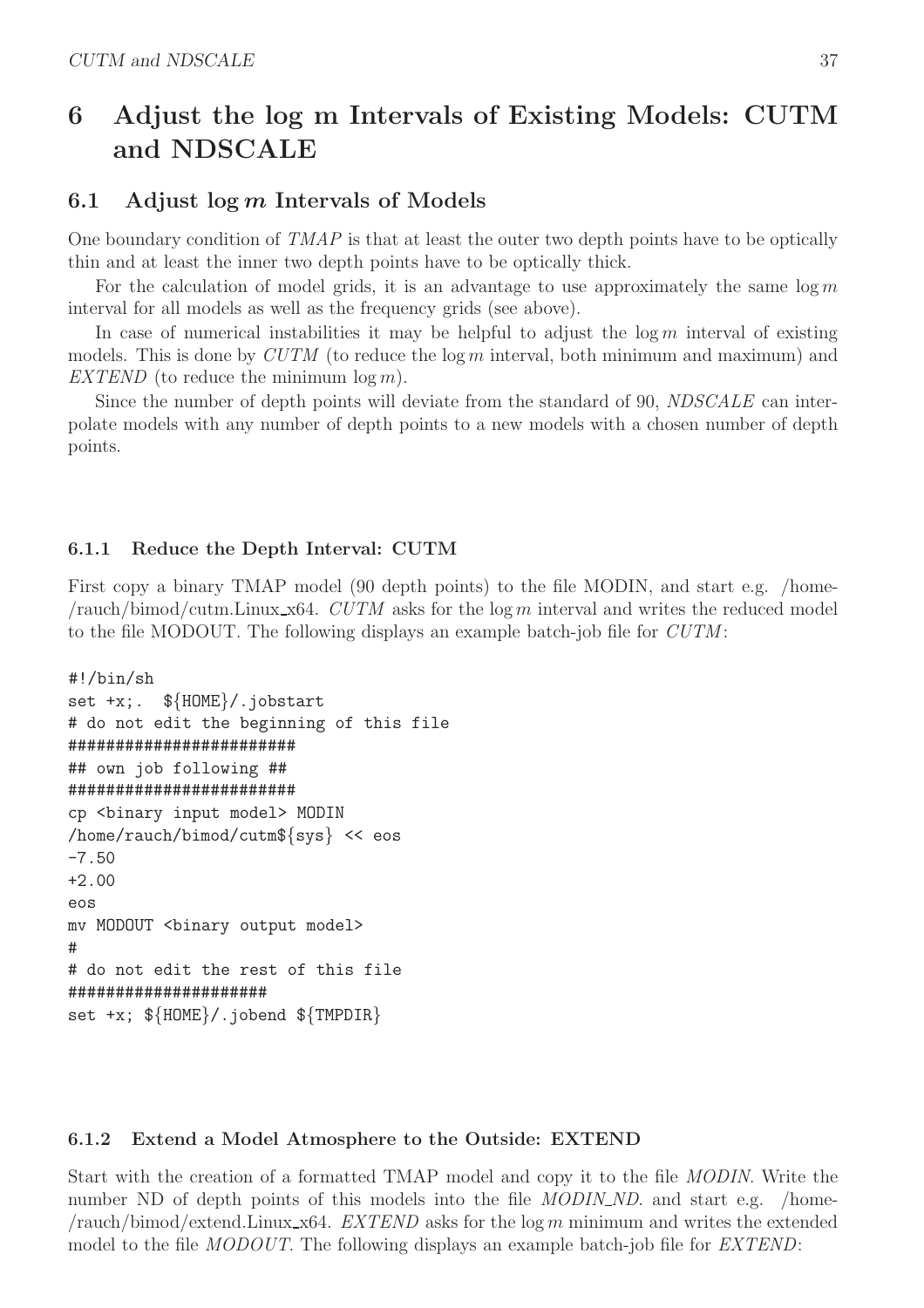```
#!/bin/sh
```

```
set +x;. ${HOME}/.jobstart
# do not edit the beginning of this file
########################
## own job following ##
########################
echo ''90'' > MODIN_ND
cp <formatted input model> MODIN
/home/rauch/bimod/extend${sys} << eos
-8.00
eos
mv MODOUT <br/>binary output model>
#
# do not edit the rest of this file
#####################
set +x; ${HOME}/.jobend ${TMPDIR}
```
#### 6.1.3 Interpolate Models for a New Depth-Point Number: NDSCALE

NDSCALE can interpolate a model to a new number of depth points. The may be necessary in case that the  $log m$  interval of a model was adjusted (Sect. 6.1).

Copy a binary TMAP model to the file MODIN, and start e.g. /home/rauch/bimod/ndscale.Linux  $x64$ . NDSCALE asks for the old and new number of depth points and writes the interpolated model to the file MODOUT. The following displays an example batch-job file for NDSCALE:

```
#!/bin/sh
set +x;. ${HOME}/.jobstart
# do not edit the beginning of this file
########################
## own job following ##
########################
cp <binary input model> MODIN
/home/rauch/bimod/ndscale${sys} << eos
75
90
eos
mv MODOUT <br/>binary output model>
#
# do not edit the rest of this file
#####################
set +x; \{\text{HOME}\}/\text{.jobend } \{\text{TMPDIR}\}
```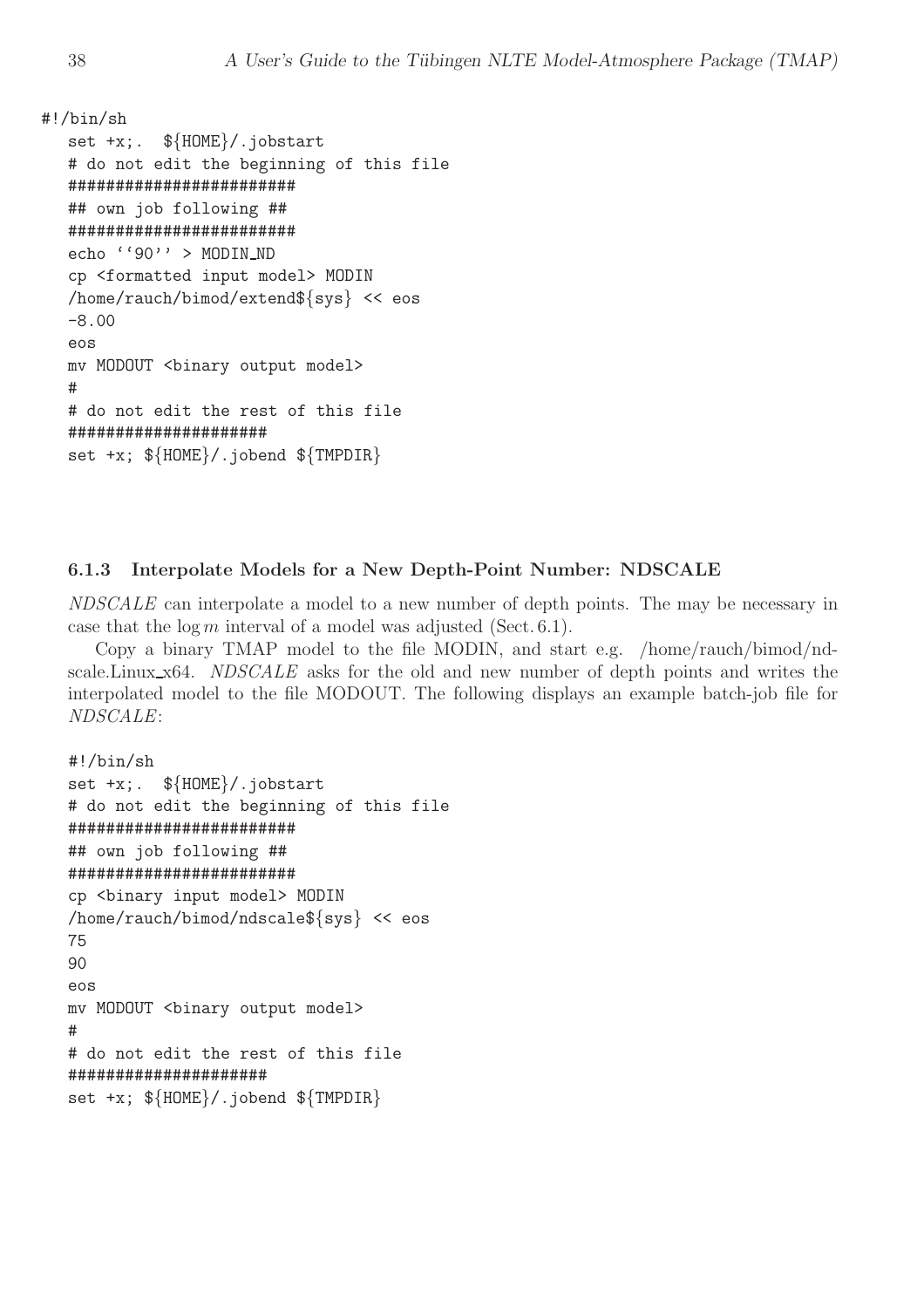# 7 Interpolate between Existing Models: INTER

# 7.1 Interpolate between Existing Models

/home/rauch/bimod/inter.Linux x64. INTER read two models, MOD.1 and MOD.2, that have been calculated with the same ATOMS and same number of depth points, and linearly interpolates them to MOD.I. This model can be used ideally as a start model for PRO2.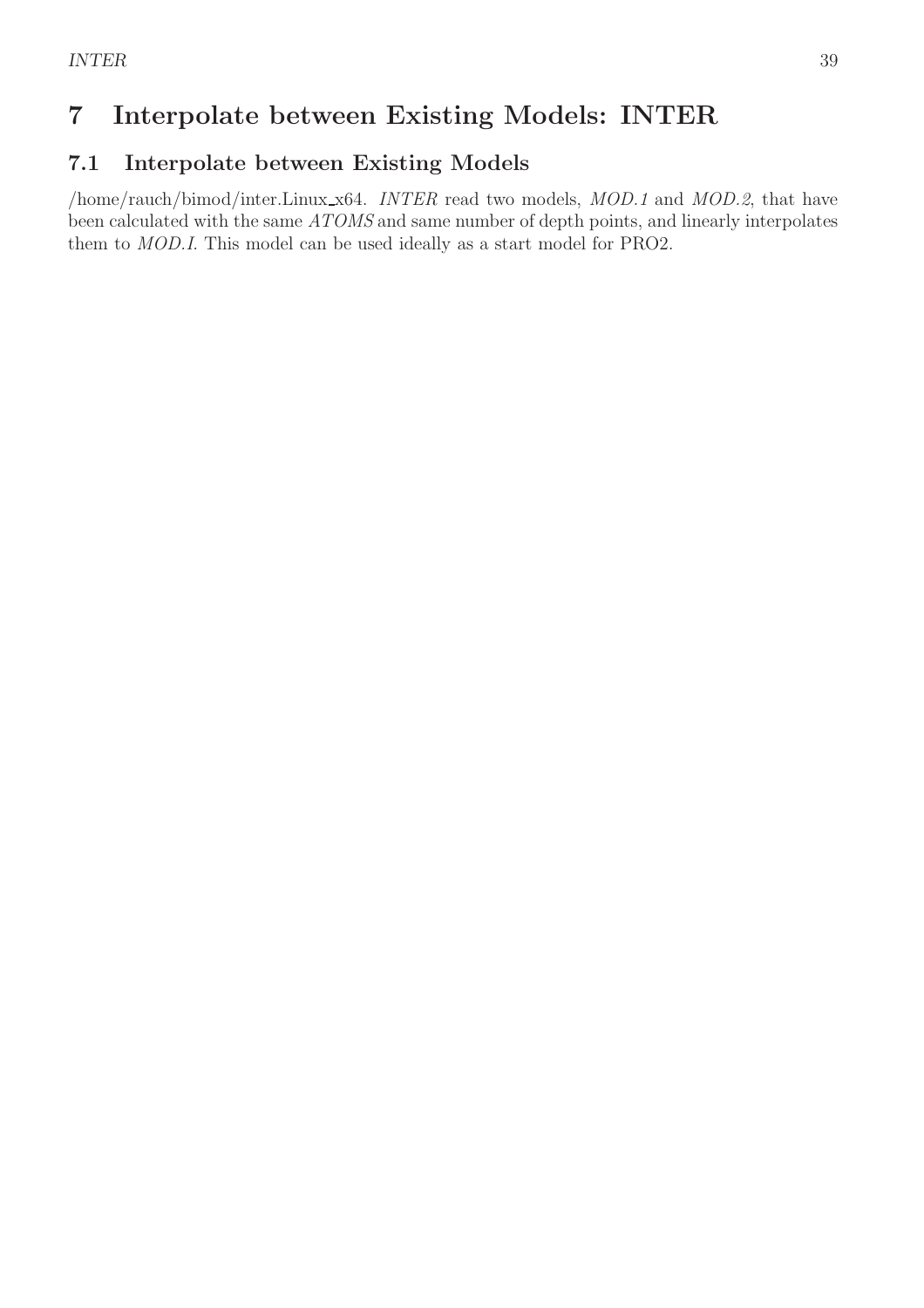# 8 NLTE Line Formation and Models: LINE1

The program  $\textit{LINE1}$  calculates — based on a suitable start model (Sect. 3) — model atmospheres like PRO2, NLTE occupation numbers at fixed temperature and (optional) density stratification (e.g. for new levels in the case of extended model ions), and theoretical line profiles of selected lines under consideration of the most recent line broadening theories.

The input and output options are generally the same like those of  $PRO2$  (Sect. 5.4 and 5.5).

### 8.1 Input Files

The program  $LINE1$  expects the following input files (only those which are marked with " $\star$ " are necessary):

#### ABUNDi

It is possible to read occupation numbers for newly implemented levels from 14 additional, already existing models ( $\rightarrow MODIN_i$ ). *i* (from *ABUNDi*) is a number from 1 to 9 (model 1 is *MODIN*, with abundance file  $ABUND$ , model 2 is  $MODIN2$ , with abundance file  $ABUND2$ , etc.) and 0, A, B, C, D, E for 10, 11, 12, 13, 14, and 15, respectively. . Abundance ratios are taken from the first model that includes the element, i.e., with ascending priority from  $1^{st}$ ,  $2^{nd}$ , ...,  $15^{th}$  model. If the elemental abundances of the input model ( $\rightarrow MODIN$ ) and of the models MODINi differ, scaling factors can be given in the files *ABUNDi* which are applied to the occupation numbers of the model MODINi, respectively.

Example:

 $C_{\vert}^2$ 

N<sub>□</sub>1.3 It is recommended to add the complete set of occupations numbers to a model that does not include the respective species. Otherwise the lower levels may artificially be underoccupied.

#### ADJUST

In practice NLTE model atmosphere calculations have shown that is is not possible in all cases to consider all line transitions simultaneously from the beginning. One method to overcome this problem is to reduce the oscillator strengths at the beginning with reduction factors which increase to unity in the course of the iteration.

The input file *ADJUST* contains the reduction factors and the factors with which the reduction factors are increased every iteration until the original oscillator strengths are reached.

Example:

| C4 | C4                                                                       | 1.0E-5 1 |  |
|----|--------------------------------------------------------------------------|----------|--|
|    | $C422S$ <sub>[HHHH</sub> C422P <sub>[HHHHH</sub> 0.01 1.05]              |          |  |
|    | $C452S$ <sub>111111111</sub> $C452P$ <sub>111111111</sub> 1.0E+5 1.0E+00 |          |  |

means:

the oscillator strengths of all C IV line transitions are reduced by a factor of 10<sup>−</sup><sup>5</sup> . This factor is constant over the whole calculation. Additionally, the C IV 2s-2p line is individually reduced by the factor of 0.01 ( $\rightarrow$  total of 10<sup>-7</sup>) but this factor (0.01) is increased by 5% every iteration. The C IV 5s-5p line is considered with its correct oscillator strength  $(10^{-5} \cdot 10^{+5} = 1)$ . In the case that the temperature correction yields negative temperatures, the oscillator strengths are kept at their last value.

#### $ATOMS^*$

atomic data file (Sect. 2), like for the start model or extended  $\dots$ 

#### DATEN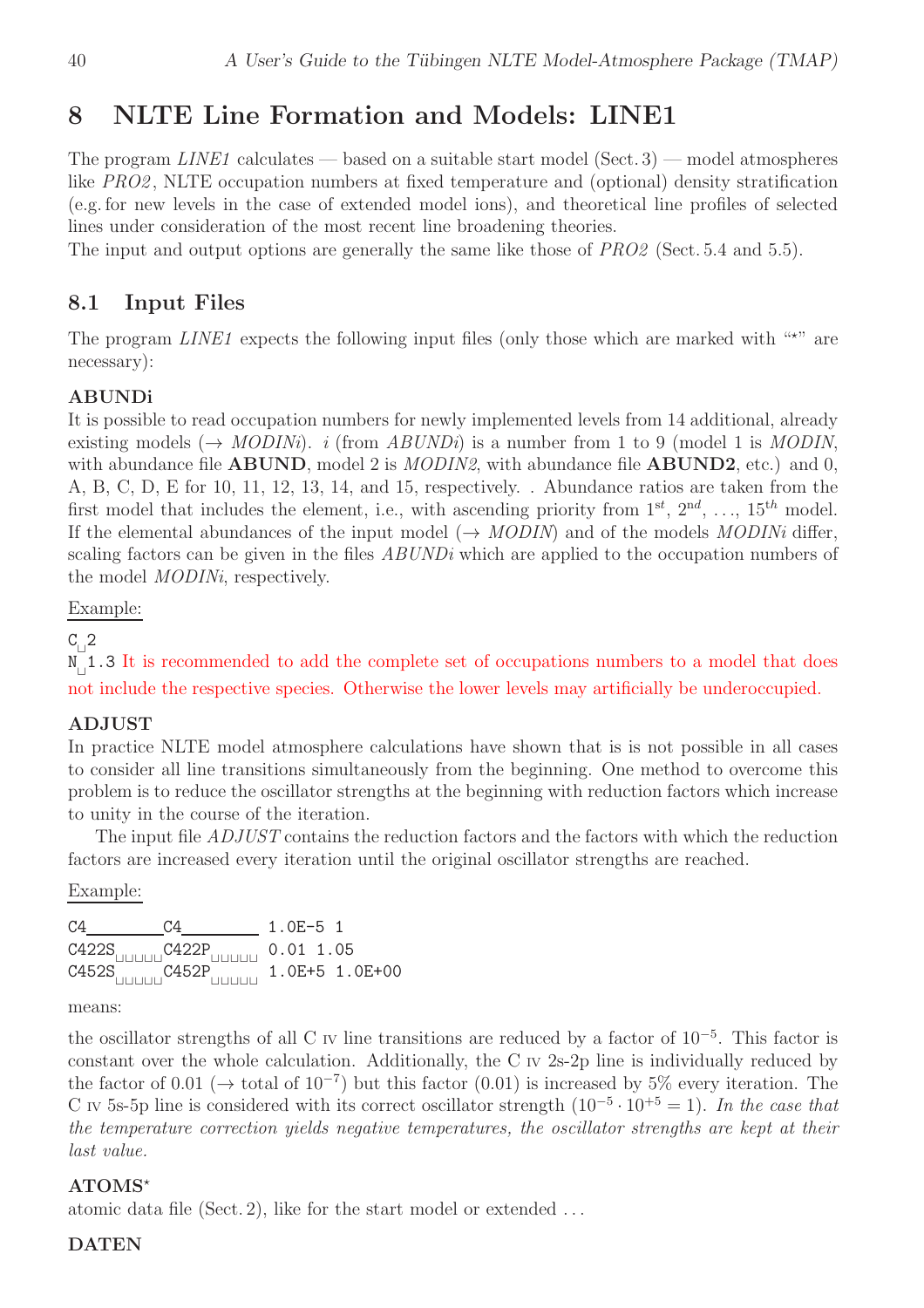input and output options (Sect. 5.4, 5.5, and 8.3) this files has to be copied to stdin because  $LINE1$  reads the options from there (e.g. /home/rauch/bimod/line1 < DATEN).

# DISTA

The frequency grid for the detailed calculation of line profiles is created by *LINE1* itself. The discretization of the frequency points within the line transitions can be split in intervals with different distances from point to point in order to represent the line centers or possible forbidden components (e.g.  $\rightarrow$  He I  $\lambda$ 4471Å) with a sufficient number of (narrowly spaced) frequency points. DISTA contains informations how many points at which distance  $(\Delta \lambda \text{ in } A)$  shall symmetrically (to the line center) be inserted in these intervals. Example:

5 0.1 10 0.3 15 0.5

results in points at  $(\Delta \lambda \text{ in } \text{\AA})$ , only the "red" wing given): 0.0, 0.1, 0.2, 0.3, 0.4, 0.7, 1.0, 1.3, 1.6, 1.9, 2.4, 2.9, 3.4, 3.9, 4.4

In case of many lines and a high resolution, the parameter NRBBMAD (Sect. 1) may become very high. Due to compiler limitations in the size of arrays, no executable may be created then. To avoid this, the use of a respective  $F\_BASE$  file (Sect. 3) and an adjusted DISTA is recommended. Example:

F\_BASE creates an equidistant frequency grid from 3000 Å to 7000 Å ( $\Delta \lambda = 0.1$  Å), then a DISTA 2 0.01

4 0.02

6 0.03

8 0.05

9 100.00

10 0.01

is sufficient (narrow points only until the  $F$ - $BASE$  resolution is reached, then just an end point of the line and a CONT/(BLUE/RED) point (Sect. 3). In addition, a dynamical use of DISTA in LINE1\_PROF is helpful and is described in Sect. 9.

### FGRID<sup>⋆</sup>

frequency grid (Sect. 3), not necessary in the case of line profile calculations (see above)

### ION

contains the code for the selected ion (line profile calculations). It differs from theTMAP code (Sect. 2.1): the element is given in CHARACTER∗2 format (flushed to the left) and the ionization stage is indicated in the third (and fourth) column.

Examples:

HE2  $C_{\square}^2$ CA<sub>10</sub>

SETF2 creates this file for a given atomic-data file (Sect. 3).

LINIEN this file contains information about the range which has to be considered in the calculation of the line profiles and the selected line to calculate: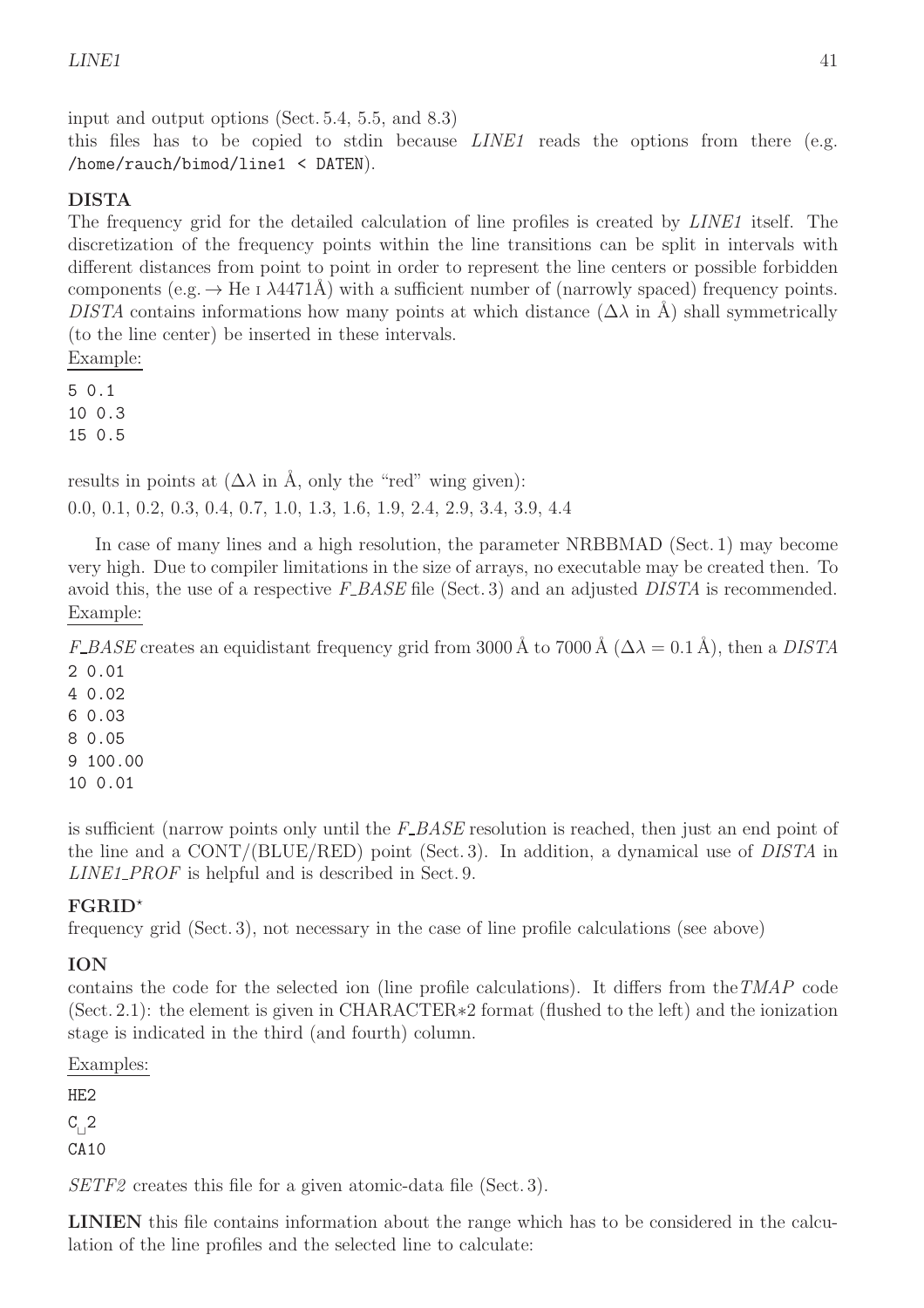# BLENDRANGE<sub>ULU⊔⊔</sub>40.0<sup>\*</sup>

#### This card is of special importance and has to be the first record in *LINIEN*.

• LINE1 searches in the interval  $[\lambda_o - \lambda_{\text{B}lendrange}, \lambda_o + \lambda_{\text{B}lendrange}]$  for line frequency points (Sect. 3) of other line transitions. All line transitions with points between CONT RED and CONT BLUE of the selected line (see below), are regarded as a blend and included in the calculation in detail. All other line transitions in the input file ATOMS (see above) are disregarded in the creation of the internal atomic data and frequency grid files by *LINE1*. This minimizes both, core memory and computational time requirements.

• LINE1 considers in the creation of the internal atomic data and frequency grid files only those radiative bound-free (RBF) transitions with an ionization energy smaller than  $c/(\lambda_o - \lambda_{\text{Blendrange}})$ because RBF transitions with a higher ionization energy do not contribute to the opacity within the blendrange. This minimizes also the core memory and computational time requirements.

#### XXXXXXXXXXYYYYYYYYYY

TMAP code (Sect. 2.1) of selected lines for which theoretical line profiles shall be calculated SETF2 creates this file for a given atomic-data file (Sect. 3).

#### MODIN<sup>∗</sup>

start model (Sect. 4)

# MODINi

see ABUNDi

### OP RBF XXXX

bound-free cross-sections from the Opacity Project for levels of the ion XXXX

#### STARK H1

VCS-like Stark broadening tables for H <sup>I</sup>

H i line-broadening has changed in since 2008. The reason is that an error (for high members of the spectral series only) in the H i line-broadening tables by Lemke (1997) that were used before. Tremblay & Bergeron (2009) and Tremblay & Bergeron (2015, priv. comm.) provide, parameterfree Stark line-broadening tables for H<sub>I</sub> considering non-ideal effects. These replaced Lemke's data for the lowest members of the Lyman  $(n - n' = 1 - [2 - 21])$ , Balmer  $(n - n' = 2 - [3 - 22])$ , Paschen  $(n - n' = 3 - [4 - 22])$ , and Brackett  $(n - n' = 4 - [5 - 14])$  series. These profiles can only consistently used with the Hummer & Mihalas (1988) equation-of-state (cf.,

#### OCCUPATION<sub>⊔</sub>PROBABILITY<sub>⊔</sub>FORMALISM<sub>⊔</sub>FOR<sub>⊔</sub>H1

in Sect. 5.4). For higher series members, we use the Holtsmark approximation.

#### STARK ALIII

tables for Al III (Dimitrijević  $\&$  Sahal-Bréchot 1993a)

#### STARK HE1

tables of Barnard et al. (1969) and Griem (1974) for He <sup>I</sup>

### STARK HE2

VCS-like tables for He II (Schöning  $\&$  Butler 1989a,b)

#### STARK C4

tables for  $C \nV$  (Schöning 1993)

STARK N5 tables for N v (Schöning 1995)

### STARK HEI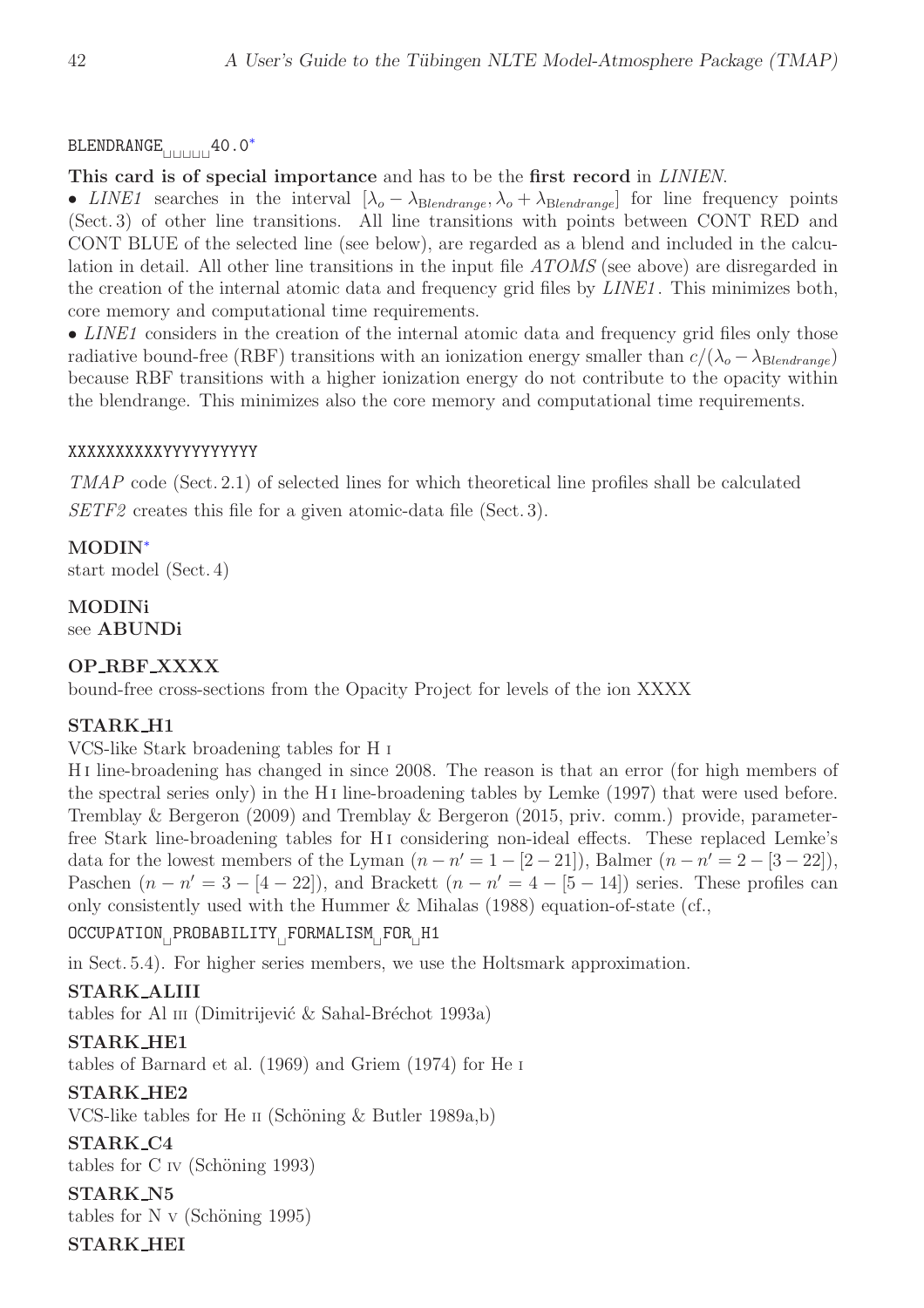tables for He I (Dimitrijević  $\&$  Sahal-Bréchot 1990)

# STARK CIV

tables for C IV (Dimitrijević et al. 1991b; Dimitrijević & Sahal-Bréchot 1992c)

# STARK CV

tables for C v (Dimitrijević  $\&$  Sahal-Bréchot 1996)

### STARK NV

tables for N v (Dimitrijević  $\&$  Sahal-Bréchot 1992b)

### STARK OIV

tables for O IV (Dimitrijević  $\&$  Sahal-Bréchot 1995)

#### STARK OV

tables for O v (Dimitrijević  $\&$  Sahal-Bréchot 1995)

#### STARK OVI

tables for O vi (Dimitrijević  $\&$  Sahal-Bréchot 1992a)

### STARK SIIV

tables for Si IV (Dimitrijević et al. 1991a)

#### STARK SVI

tables for S v<sub>I</sub> (Dimitrijević  $\&$  Sahal-Bréchot 1993b)

Note: For H<sub>I</sub>, He<sub>I</sub>, He<sub>II</sub>, C<sub>IV</sub> (STARK<sub>-C4</sub>), and N<sub>V</sub> STARK<sub>-N</sub><sup>5</sup> the tables have only to be loaded. *LINE1* uses these data files if they are available. For the other ions an option has to be given (see below) in DATEN to use the broadening tables for all lines of the ion, or for selected line transitions by requesting formula 5 (keyword RBB) in  $ATOMS$  (Sect. 2).

# 8.2 Output Files

The program *LINE1* creates (besides STDOUT) the following plot data files (in accordance with the options given). Note that in general wavelengths  $\leq 3000 \text{ Å}$  are given as vacuum wavelengths and wavelengths  $>$  3000 Å as air wavelengths.

### ANGJ C.DAT

specific intensity (continuum only) for different angles (see PARAMETER NA, Sect. 1)

### ANGJ L.DAT

specific intensity for different angles (see PARAMETER NA, Sect. 1)

### PLDEP

departure coefficients for selected levels

### PLDIFF

abundance profiles for all elements

### PLEFL

emergent flux (complete frequency interval)

### PLLP

limit  $\tau = 1$  (complete frequency interval)

PLPRF line profiles

**PLRBF** bound-free cross-sections of selected levels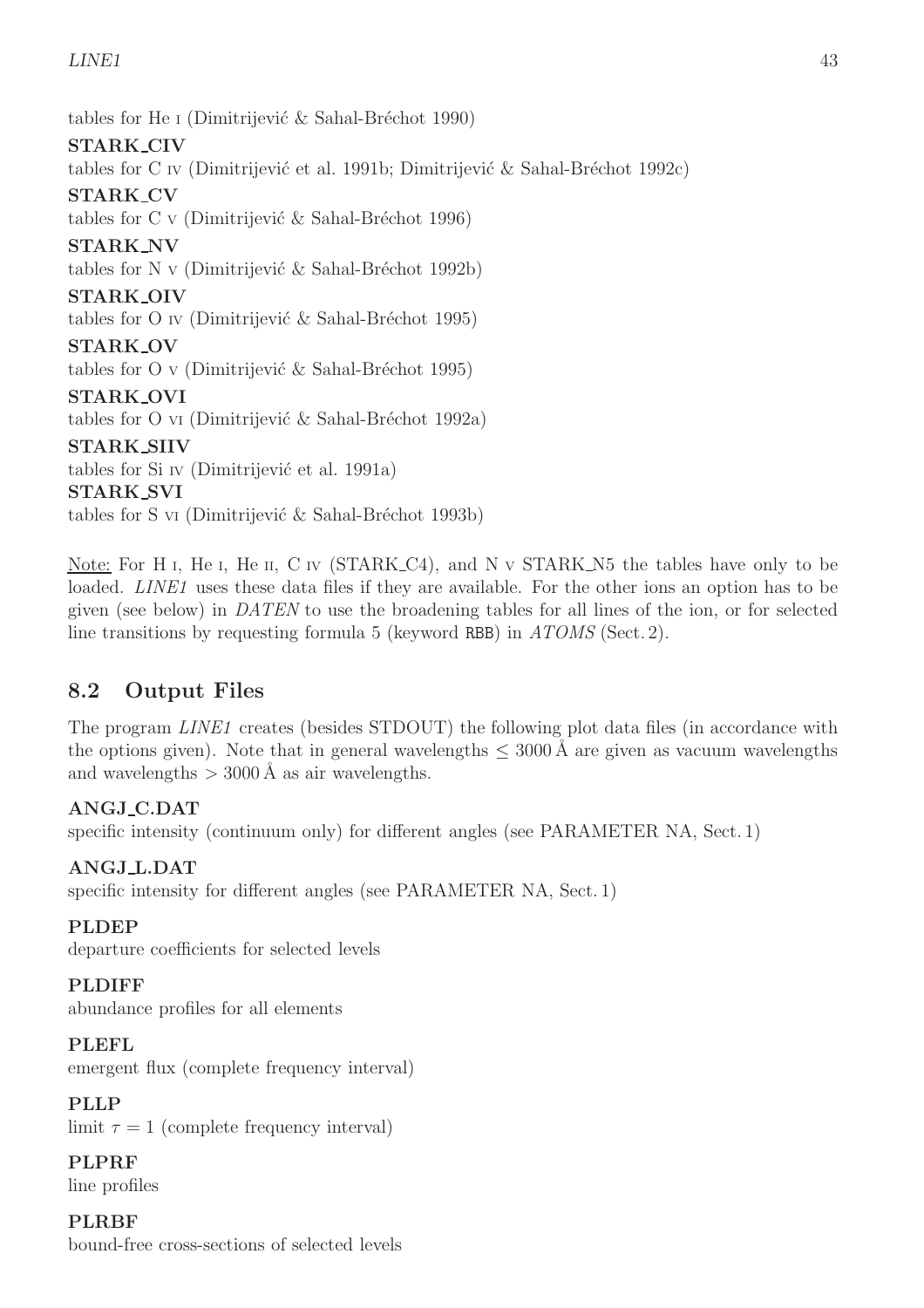#### PLWF

emergent flux  $(F_{\lambda}(\lambda) - WF$  denotes wavelength + flux.

#### PLWFP

emergent flux  $(F_{\lambda}(\lambda))$  and relative flux  $F_{\lambda}/F_{\text{cont}}$  – WFP denotes wavelength + flux + normalized flux (profiles ...).

#### PLWFP VACUUM

emergent flux  $(F_{\lambda}(\lambda))$  and the relative flux  $F_{\lambda}/F_{\text{cont}}$  – WFP\_VACUUM denotes wavelength + flux + normalized flux (profiles ...). All wavelengths are vacuum wavelengths.

#### PLWP

emergent flux  $(F_{\lambda}(\lambda) - WP$  denotes wavelength + normalized flux (profiles ...).

#### STRUCTURE

temperature stratification

For the evaluation and visualization of the output and plot data files several auxiliary programs are available (Sect. 11).

#### 8.3 Options

For LINE1 most of the options described in Sect. 5.4 and 5.5 are valid. There are some further options. Their meaning should be clear . . .

### ACCEPT<sub>⊔</sub>CHANGED<sub>⊔</sub>EFFECTIVE<sub>⊔</sub>TEMPERATURE<sub>⊔</sub>X

LINE1 generally takes  $T_{\text{eff}}$  from the start model (*MODIN*). For very large models the change of  $T_{\text{eff}}$  (in small steps) takes much less times than the complete new calculation with mainly the same (!) parameters. However, still some iterations are needed ...

#### ACCEPT<sub>⊥</sub>CHANGED<sub>⊥</sub>ABUNDANCES

LINE1 generally takes the chemical composition from the start model (MODIN) and ignores ABUNDANCE cards in the input file but for newly implemented elements. For very large models the change of the abundances (in small steps) takes much less times than the complete new calculation with mainly the same (!) parameters. However, also still some iterations are needed ...

CPU-TIME<sub>LI</sub>TTTTT

maximum CPU time for the job, TTTTT given in seconds CPU-TIME<sub>⊔</sub>0.0

This card transfers the total cpu time (then: stop) to *LINE1*. There are load dependent variations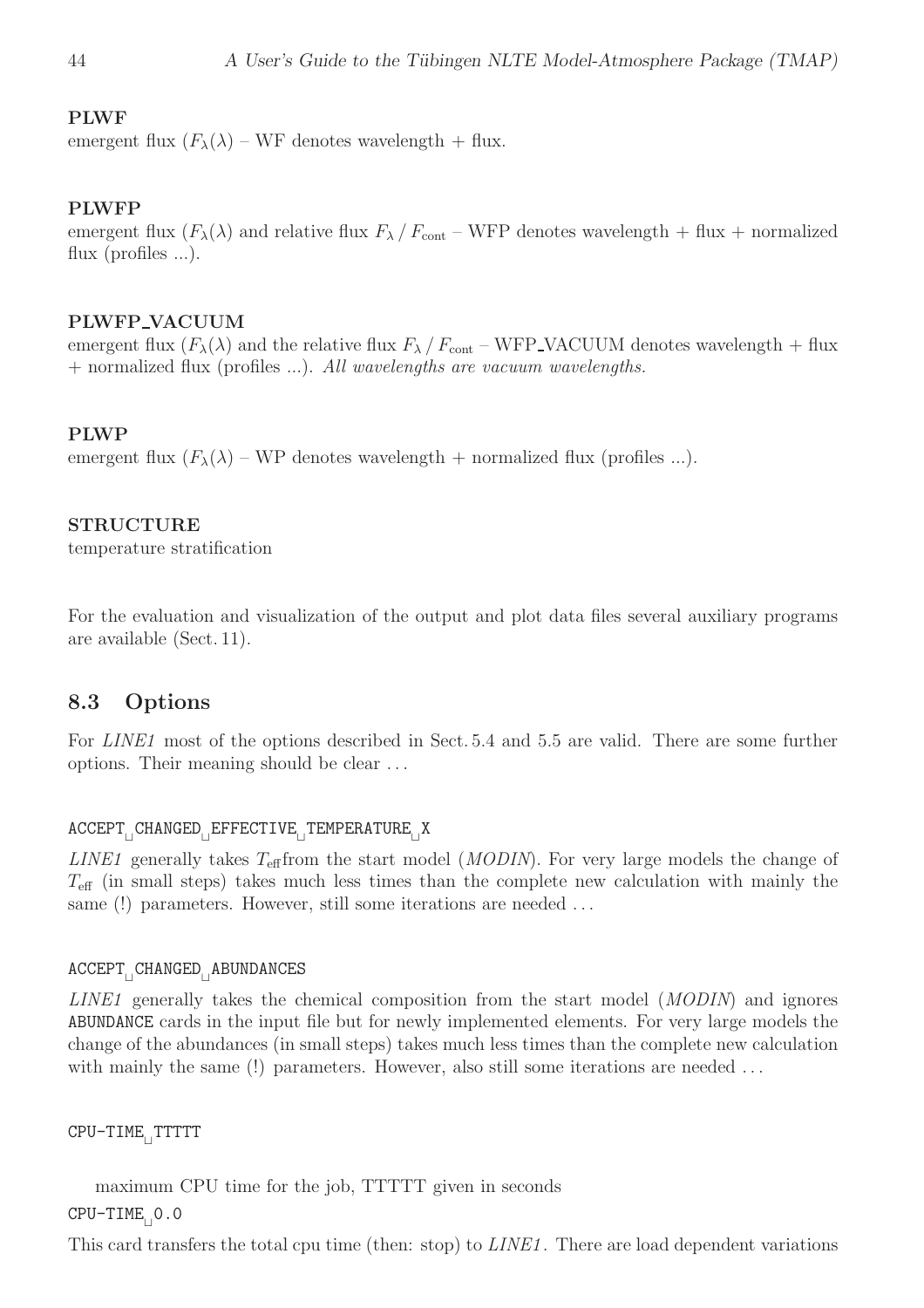of the system cpu time which accounts to the user cpu time. These variations can effect the security time needed by *LINE1* in order to complete the iteration, write the model, etc.

# DOPPLER<sub>⊔</sub>PROFILES

This option sets the line broadening of all line transitions in the atomic data file ATOMS generally to Doppler line broadening. This can be used for a quick overview about blends within a selected range.

#### FORCE USE OF LINE BROADENING TABLES

This option enables the use of line broadening tables instead of approximate formulae during the model atmosphere calculation.

# ITERATION<sup>⊔</sup> IN<sup>⊔</sup> DEPTHS ii jj kk

The the first kk iterations are carried out only between depth points  $ii - ji$ .

# LINE<sub>L</sub>TEMPERATURE<sub>L</sub>FROM<sub>LI</sub>FORMATION<sub>LI</sub>DEPTH

The line temperature  $T_{\text{line}}$  is by defaults set to  $\frac{3}{4} \cdot T_{\text{eff}}$  (Sect. 3). The different lines form in very different depths, i.e. at different temperatures. This card allows to select the temperature at the formation depth  $(\tau = 1)$  of the line core for every lines as line temperature, respectively.

# LINEARIZATION<sub>⊔</sub>MODE:<sub>⊔</sub>BLOCK-MATRIX<sub>⊔</sub>ITERATION,<sub>⊔</sub>ION

analogously to LINERIZATION<sub>⊥</sub>MODE ... in Sect. 5.4. This card allows to select one single ion to iterate.

# MATRIX<sub>⊔</sub>INVERSION:<sub>⊔</sub>MINV

The matrix inversion for the solution of the statistical equations is carried out by the SCILIB routine MINV. Attention: numerically instable for  $n > 200, \ldots, 220$ .

# MATRIX<sub>∟</sub>INVERSION:<sub>⊔</sub>INV

The matrix inversion is done by an own routine.

# MATRIX<sub>⊔</sub>INVERSION:<sub>⊔</sub>GIRL

The matrix inversion is done by routine GIRL (single precision). More stable than MINV in some cases!

# MATRIX<sub>⊔</sub>INVERSION:<sub>⊔</sub>GIRLDP

The matrix inversion is done by routine GIRL (double precision).

# MATRIX<sub>⊔</sub>INVERSION:<sub>⊔</sub>SGETRF<sub>⊔</sub>+<sub>⊔</sub>SGETRI

The matrix inversion is done by the LAPACK routines SGETRF and SGETRI.

MISSING OCCUPATION NUMBERS FROM I MODELS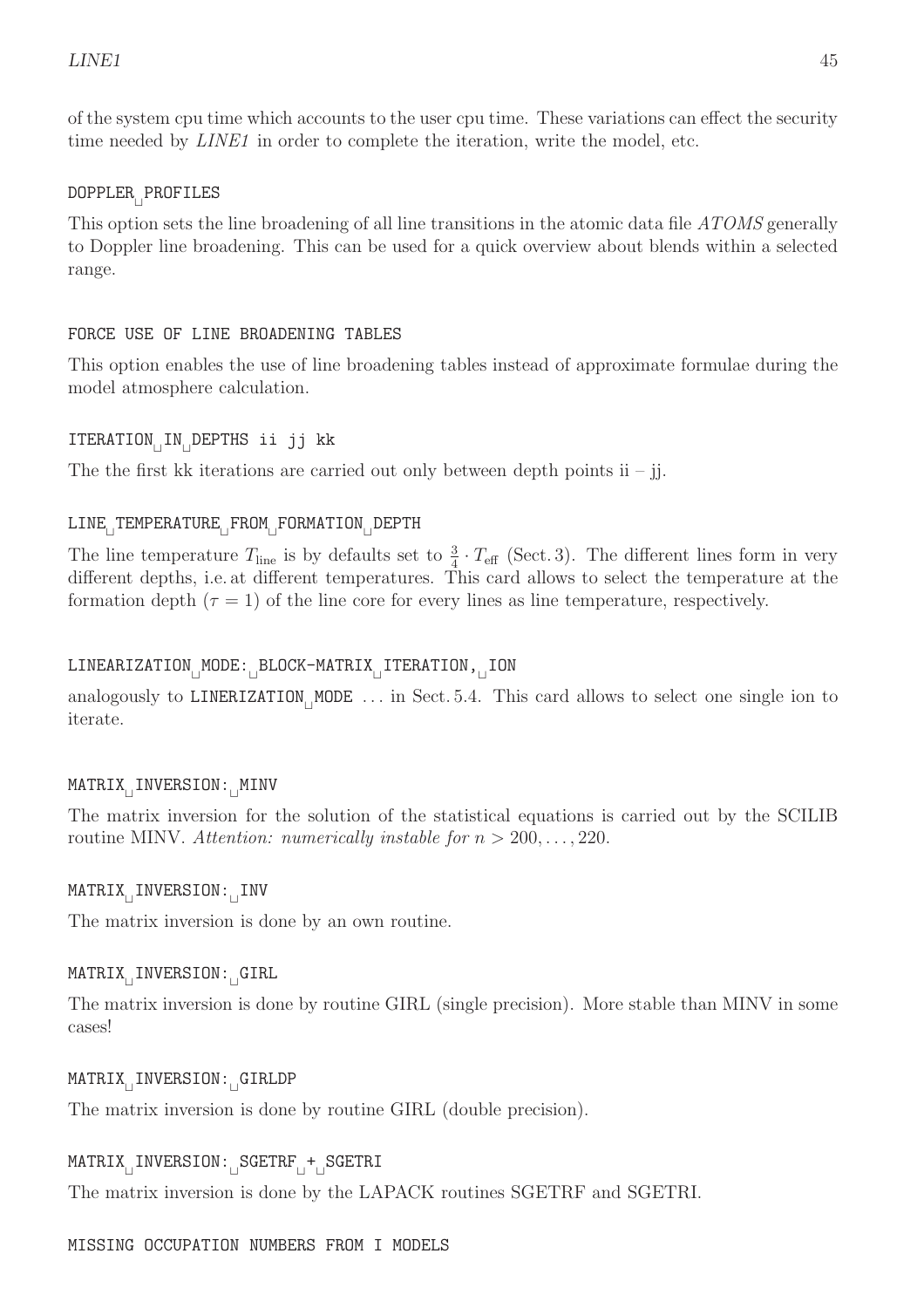The occupation numbers of newly considered levels are read from I models  $(I = \max i, \text{ see})$ ABUNDi and MODINi, above) in increasing order. A consequence of NLTE modeling is the over-population of low-lying levels. A strong extension of models towards higher levels will not consider their de-population and may underestimate the population of the lowest. In this case, use the REPLACE<sub>⊥</sub>OCCUPATION<sub>⊥</sub>NUMBERS card (see below).

#### MICROTURBULENCE<sub>∟L</sub>[KM/S]<sub>∣I</sub>O.O

analogously to Sect. 5.4. *LINE1* considers the microturbulence also in the calculation of the line profiles.

#### NEWMAXB= 20<sup>∗</sup>

maximum number of linearizations of the Broyden or Kantorovich iterations

#### REPLACE<sub>⊔</sub>OCCUPATION<sub>⊔</sub>NUMBERS<sub>⊔</sub>FOR<sub>⊔</sub>AAAA<sub>⊔</sub>FROM<sub>⊔</sub>MODEL<sub>⊔</sub>I

Occupation numbers of model I will be used for all levels of ion AAAA.

#### USE<sub>⊥</sub>DIMITRIJEVIC<sub>⊥</sub>BROADENING<sub>⊥</sub>TABLES<sub>⊥</sub>FOR<sub>⊥</sub>C<sub>⊥</sub>IV

With this option, all C IV line transitions in the atomic data file ATOMS are calculated with the stark broadening tables by Dimitrijević (if found there).

If the Dimitrijević tables shall be used only for selected lines, in ATOMS formula 5 instead of formula 3 or 4 has to be requested.(Sect. 3).

— The tables (Sect. 8.1) have to be loaded in any case  $\dots$  —

USE<sub>⊔</sub>DIMITRIJEVIC<sub>⊔</sub>BROADENING<sub>⊔</sub>TABLES<sub>⊔</sub>FOR<sub>⊔</sub>AL<sub>⊔</sub>III

```
USE<sub>⊔</sub>DIMITRIJEVIC<sub>⊔</sub>BROADENING<sub>⊔</sub>TABLES<sub>⊔</sub>FOR<sub>⊔</sub>C<sub>⊔</sub>V
```
USE<sub>⊔</sub>DIMITRIJEVIC<sub>⊔</sub>BROADENING<sub>⊔</sub>TABLES<sub>⊔</sub>FOR<sub>⊔</sub>HE<sub>⊔</sub>I

USE<sub>⊔</sub>DIMITRIJEVIC<sub>⊔</sub>BROADENING<sub>⊔</sub>TABLES<sub>⊔</sub>FOR<sub>⊔</sub>N<sub>⊥</sub>V

USE<sub>⊥</sub>DIMITRIJEVIC<sub>⊥</sub>BROADENING<sub>⊥</sub>TABLES<sub>⊥</sub>FOR<sub>⊥</sub>O<sub>⊥</sub>IV

USE<sub>⊔</sub>DIMITRIJEVIC<sub>⊔</sub>BROADENING<sub>⊔</sub>TABLES<sub>⊔</sub>FOR<sub>⊔</sub>O<sub>⊟</sub>V

USE<sub>⊔</sub>DIMITRIJEVIC<sub>⊔</sub>BROADENING<sub>⊔</sub>TABLES<sub>⊔</sub>FOR<sub>⊔</sub>O⊔VI

USE<sub>⊔</sub>DIMITRIJEVIC<sub>⊔</sub>BROADENING<sub>⊔</sub>TABLES<sub>⊔</sub>FOR<sub>⊔</sub>P<sub>⊔</sub>V

USE<sub>⊔</sub>DIMITRIJEVIC<sub>⊔</sub>BROADENING<sub>⊔</sub>TABLES<sub>⊔</sub>FOR<sub>⊔</sub>SI<sub>⊔</sub>IV

USE<sub>⊔</sub>DIMITRIJEVIC<sub>⊔</sub>BROADENING<sub>⊔</sub>TABLES<sub>⊔</sub>FOR<sub>⊔</sub>S⊔VI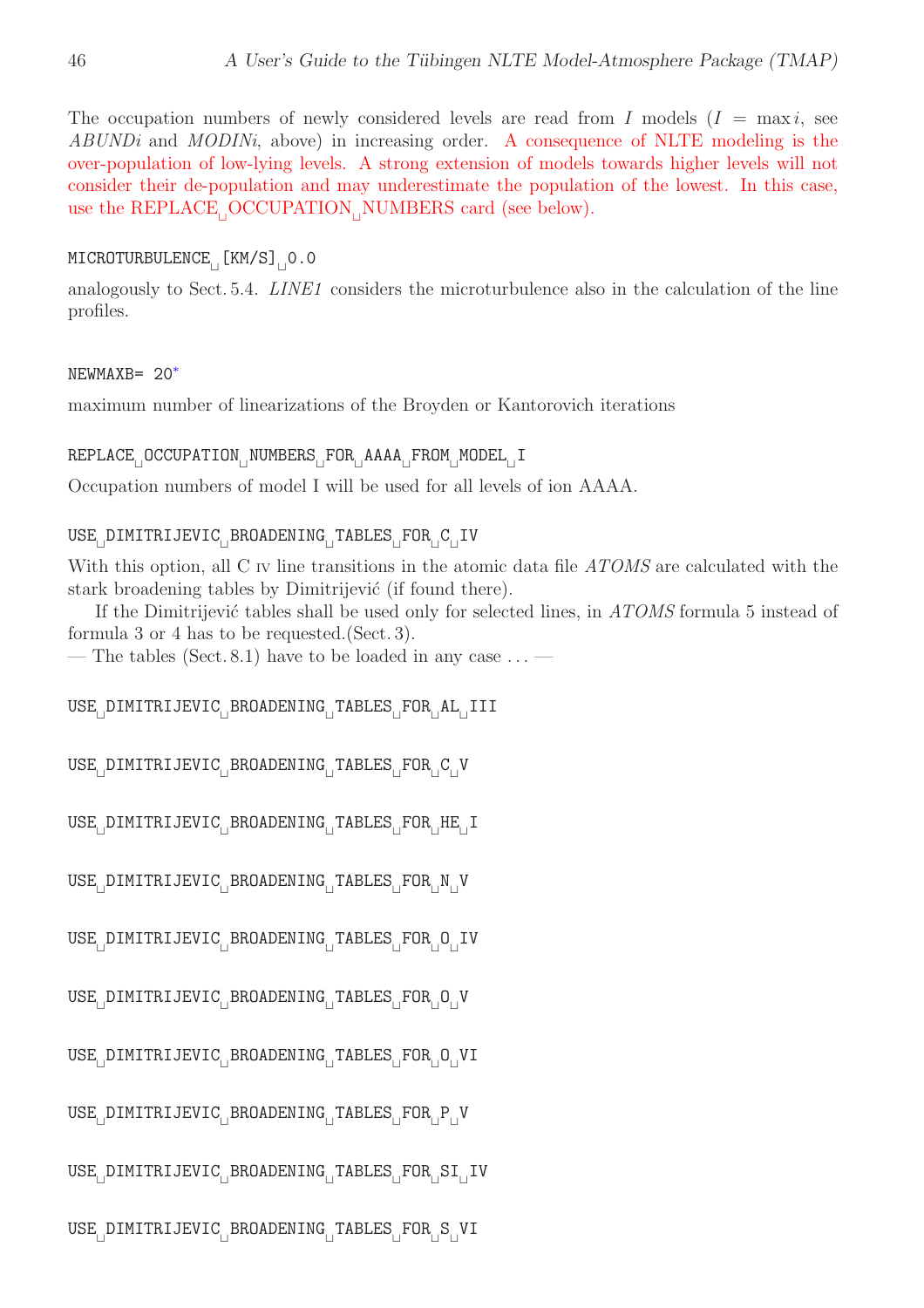all these cards like USE<sub>⊥</sub>DIMITRIJEVIC<sub>⊥</sub>BROADENING<sub>⊥</sub>TABLES<sub>⊥</sub>FOR<sub>⊥</sub>C<sub>⊥</sub>IV.

# PRINT<sub>⊔</sub>ATOMIC<sub>⊔</sub>DATA<sub>⊔</sub>FILE<sub>⊔</sub>ATOMS\_2

print the internally created atomic data file (see above) for the line profile calculations

# PRINT<sub>⊔</sub>EQUIVALENT<sub>⊔</sub>WIDTH

A small table with the equivalent widths of all selected lines is printed to STDOUT. Attention: For the calculation of the equivalent widths of the selected lines, the interval [CONT RED,CONT BLUE] (Sect. 3) is used — with all included blends In order to study the equivalent widths of selected lines in detail the blendrange has to be set to a small-enough value that includes only the components of the multiplet or the atomic data file ATOMS has to be created with only the requested line transition.

# PRINT<sub>⊔</sub>EQUIVALENT<sub>⊔</sub>WIDTH<sub>⊔</sub>(LONG)

like PRINT<sup>⊔</sup> EQUIVALENT<sup>⊔</sup> WIDTH but this table includes all frequency points in the interval [CONT RED,CONT BLUE] and gives additionally the accumulated equivalent widths.

# PRINT<sub>∟</sub>MULTIPLET<sub>∟I</sub>SPLITTING

LINE1 is able to split the NLTE occupation number of multiplets (see above). With this card all multiplet splittings are reported.

PRINT<sub>⊔</sub>VCS<sub>⊔</sub>TABLE

PRINT<sub>⊥</sub>FORMATION<sub>□</sub>DEPTH<sub>□</sub>OF<sub>□</sub>LINES<sub>□</sub>AND<sub>□</sub>THRESHOLDS

# PRINT<sub>⊔</sub>FREQUENCY<sub>⊔</sub>GRID\_FGRID\_2

print the internally created frequency grid (see above) for the line profile calculations

PRINT<sup>⊔</sup> LEVELS<sup>⊔</sup> WITH<sup>⊔</sup> LTE<sup>⊔</sup> START<sup>⊔</sup> VALUES

PRINT<sup>⊔</sup> LINES<sup>⊔</sup> AND<sup>⊔</sup> BLENDS

### PRINT<sub>⊔</sub>PROFILE<sub>⊔</sub>TYPES

With this option, information about the used line-broadening theories for all calculated lines is printed to STDOUT. The same information is always included in the plot data file PLPRF as far as the necessary plot option (see below) is active to create it.

PRINT<sub>⊔</sub>STATISTICS<sub>⊟</sub>OF<sub>⊔</sub>FGRID\_2

PRINT<sub>∣</sub>WARNINGS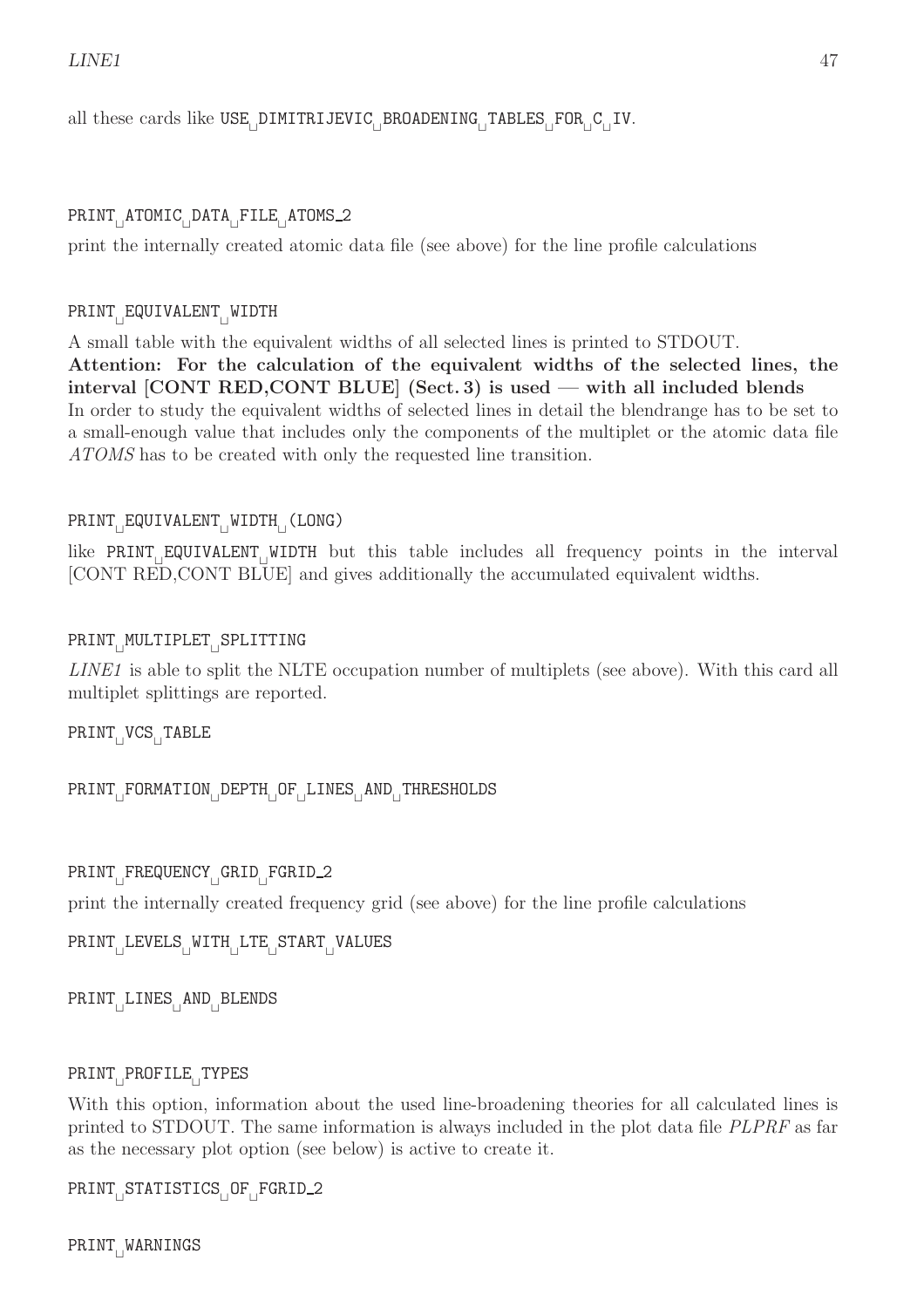PLOT<sub>⊔</sub>EMERGENT<sub>⊔</sub>FLUX<sub>⊔⊔</sub>LOG<sub>⊔</sub>FNUE<sub>⊔</sub>/<sub>U</sub>LOG<sub>⊔</sub>NUE PLOT<sub>⊔</sub>EMERGENT<sub>⊔</sub>FLUX<sub>⊔⊔</sub>FNUE<sub>⊔</sub>/<sub>⊔</sub>NUE PLOT<sub>⊟</sub>EMERGENT<sub>⊟</sub> FLUX<sub>⊔⊔ L</sub>LOG<sub>⊟</sub>FLAM<sub>⊔</sub>/ ⊔LOG<sub>⊟</sub>LAM PLOT<sub>⊔</sub>EMERGENT<sub>⊔</sub>FLUX<sub>⊔⊔</sub>FLAM<sub>⊔</sub>/<sub>⊔</sub>LAM PLOT<sub>⊔</sub>EMERGENT<sub>U</sub>FLUX<sub>⊔U</sub>FLAM<sub>U</sub>/ULAM<sub>UU</sub>INTERVAL: LAMBDAMIN LAMBDAMAX

PLOT<sub>⊔</sub>LIMIT<sub>⊔</sub>TAU=1,ITERATION:EACH

With this option, a plot file *PLLP* is created which contains the geometrical depth (logarithmical) of the limit  $\tau = 1$  for the complete frequency grid. It can be plotted with the program  $PLXY$ (Sect. 11).

PLOT<sub>⊔</sub>LINES

PLOT<sub>∟I</sub>TEMPERATURE<sub>∟</sub>STRATIFICATION,ITERATION:LAST

PLOT<sub>∟I</sub>TEMPERATURE<sub>∟</sub>STRATIFICATION,ITERATION:EACH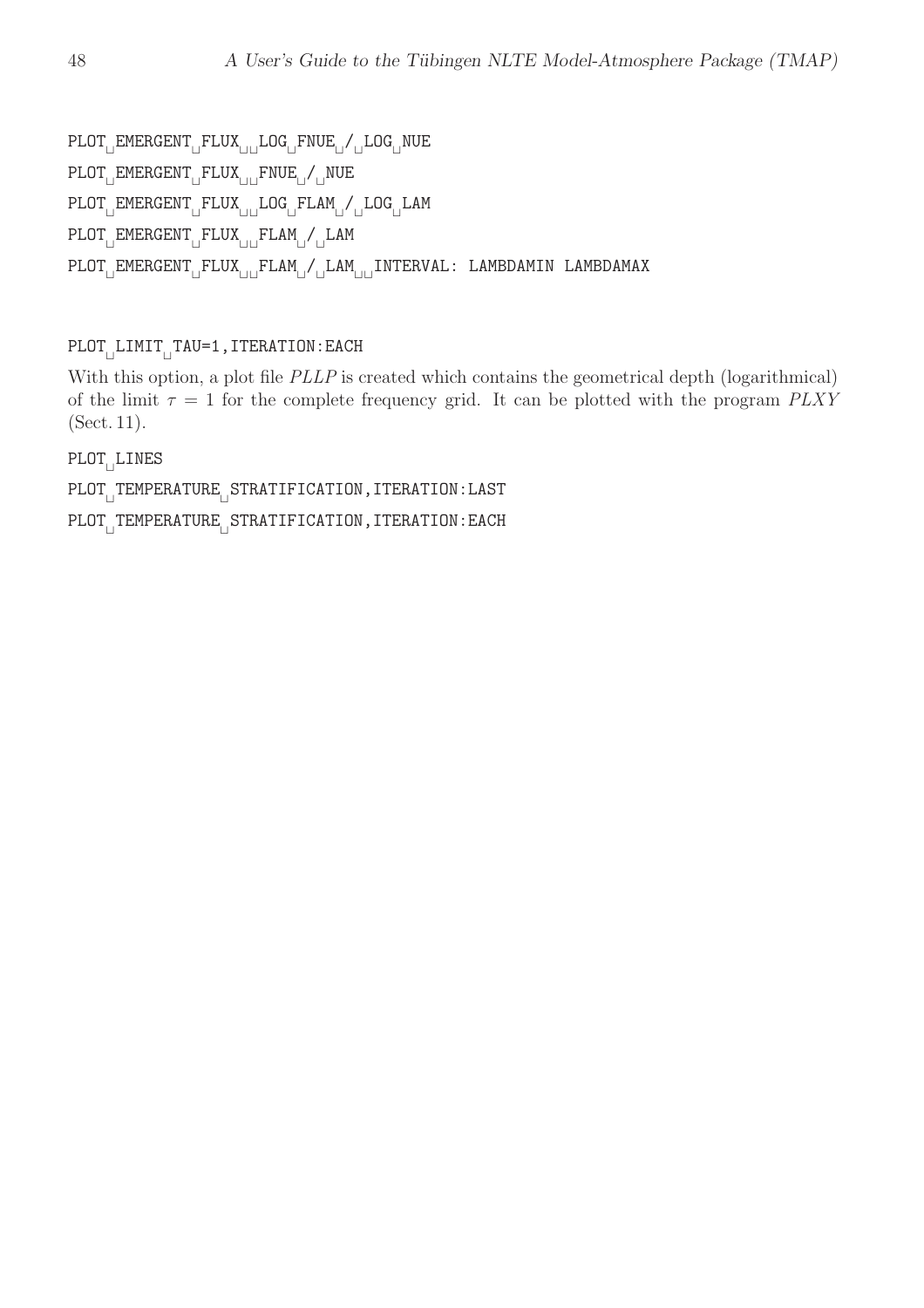# 9 Synthetic Spectra: LINE1 PROF

The program LINE1\_PROF calculates — based on a suitable start model (Sect. 3) — a synthetic spectrum and/or line profiles of selected lines under consideration of the most recent linebroadening theories.

The input and output options are the same like those of *LINE1* (Sect. 8).

#### DIFFUSION MODEL

read a diffusion model calculated by NGRT.

In general, an atomic data file for a selected wavelength range (in order to limit the number of frequency points) should be created using ATOMS2 , e.g. with the card:

LINEFORMATION<sub>ITII</sub>RBB-INTERVALL=[<sub>UII</sub>1000,<sub>IIII</sub>7000],<sub>II</sub>ION=NON

The use of IRONIC data for iron-group elements requires to use the same frequency grid for the calculation of the synthetic spectrum. Thus,

#### PRINT<sub>⊔</sub>ENTSTEHUNGSTIEFEN<sub>⊔</sub>DER<sub>⊔</sub>LINIEN<sub>⊔</sub>UND<sub>⊔</sub>KANTEN

LINE1\_PROF prints the formation depths of line cores and ionization edges

#### PLOT<sub>⊥I</sub>IONIZATION<sub>⊥FRACTIONS</sub>

LINE1\_PROF writes ionizations fractions of all ionic species in ATOMS to the file PLION that may be saved to e.g.  $\langle$  name $\rangle$ . Using

ln -sf <name> ion2devide.dat /home/rauch/bin/ion2devide.Linux x64

yields a series of ionfrac.<II> (II is the ionic species). These files can be plotted together in one plot with the template

/home/rauch/tools/IonFrac.wr ,

that has to be edited properly for the individual star.

#### SAVE<sub>⊔</sub>FGRID<sub>-2</sub>

allows to save the frequency grid created by *LINE1\_PROF* is saved into the files *FGRID\_2* (binary) and  $FGRID\_3$  (ASCII).  $FGRID\_3$  can be used by IRONIC then. In order to check the respective ATOMS file, SETF2 has to be used to create a "start" input FGRID file.

 $LINE1\_PROF$  considers the same input files like  $SETF2$ ,  $CONTS\_MAN$ ,  $F\_BASE$ , and POS\_LIST.

A difference is the content of  $F\_BASE$ , where  $\lambda_{\text{min}} \quad \lambda_{\text{max}} \quad \Delta \lambda$ have to be given. There may be entries for different intervals.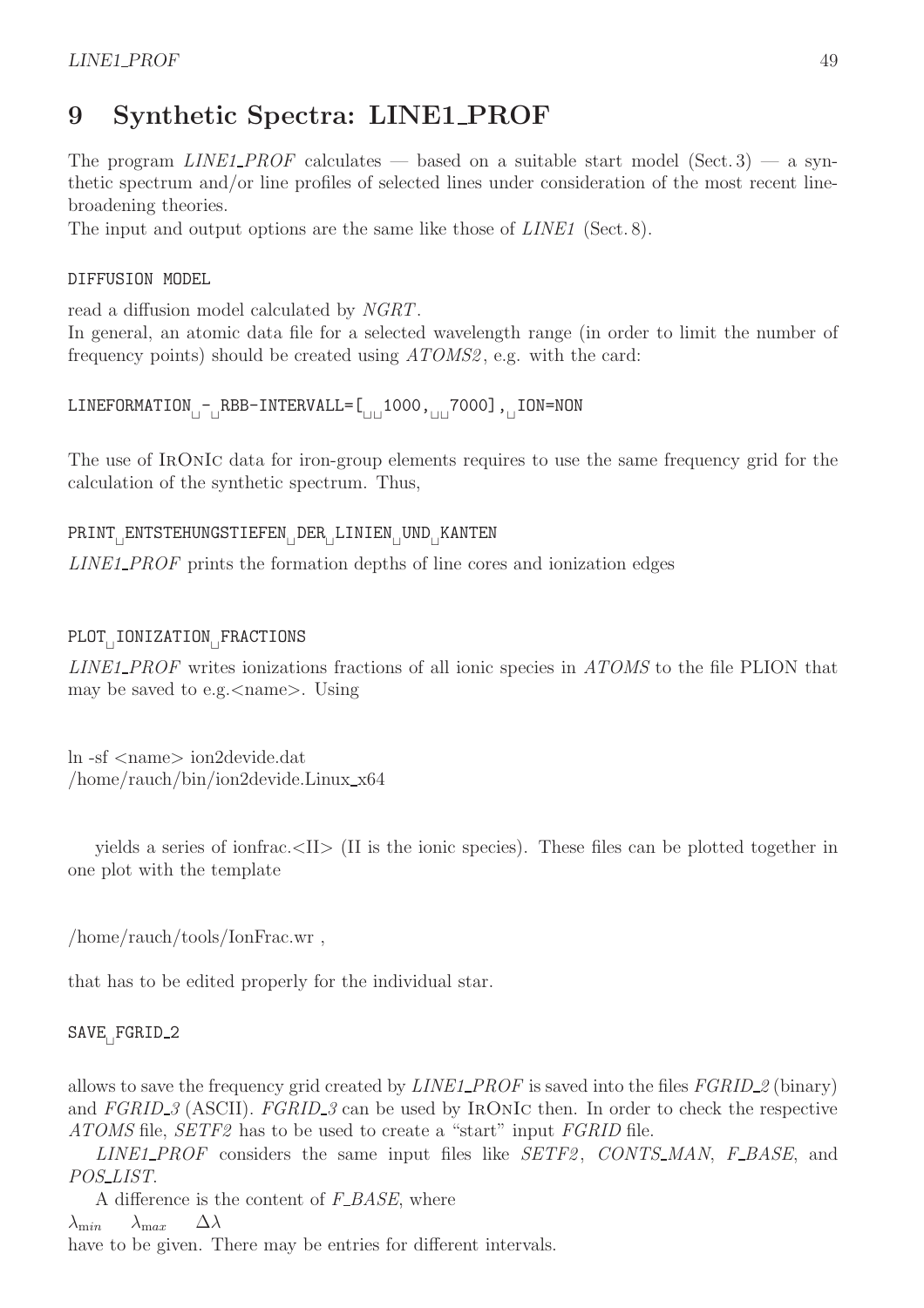LINE1\_PROF uses an external frequency grid, if

FGRID<sub>-</sub>2<sub>⊔</sub>FROM<sub>⊔</sub>INPUT

is activated.

DYNAMIC $_{\sqcup}$ DISTA  $\lambda_{\mathrm min}$   $\lambda_{\mathrm max}$  DYNFACTOR

In general, spectral lines are more narrow in the X-ray or UV compared to the IR. To avoid excessively high NRBBMAD values, a dynamic adjustment of the blue and red line limits is necessary. The values given in the input file  $DISTA$  are inter/extrapolated to  $DISTA$  values  $\times 1$ at  $\lambda_{\min}$  and *DISTA* values  $\times DYNFACTOR$  at  $\lambda_{\max}$ .

The program LINE1\_PROF creates (besides STDOUT and the files mentioned in Sect. 8) the following plot data files (in accordance with the options given).

#### IDENT

for each line within the BLENDRANGE (Sect. 8), an

#### \IDENT <wavlength> <ion> <transition>

card is created that can be used by WRPLOT (Sect. 11) for line identifications.

To combine subsequent IDENTs with identical ion name, use /home/rauch/tools/mkID-MULT.Linux p64 with an input file id.in. The results will be in an output file id.out.

#### PLDIFF

element mass fractions in case of a diffusion input model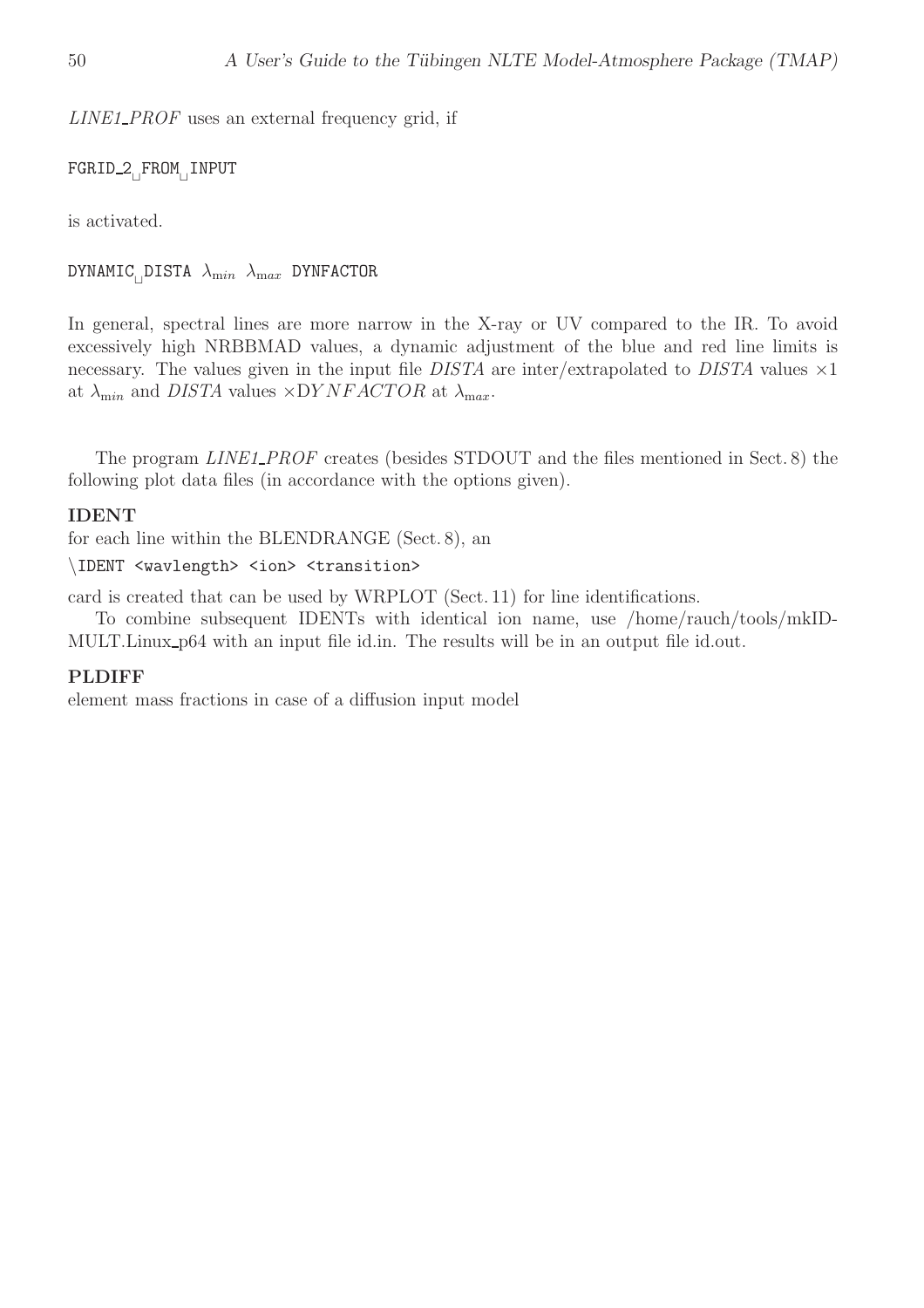# 10 Clean Up

TMAP requires a controlled clean up from time to time.

# 10.1 Delete TMAP Working Directories

The general job structure of TMAP is

```
#!/bin/sh
set +x;. ${HOME}/.jobstart
# do not edit the beginning of this file
########################
## own job following ##
########################
```

```
# do not edit the rest of this file
#####################
set +x; \{\text{HOME}\}/\text{.jobend } \{\text{TMPDIR}\}
```
\${HOME}/.jobstart creates a working directory of the form

/scratch/weekly/<username>/YYYY-MM-DD hh:mm:ss

that is deleted at the end of a job by  $\{\text{HOME}\}/\text{.jobend.}$  In case of a user break (<CTRL C>), the working directory and all data therein remain on the scratch disk. These have to be deleted regularly by

∼rauch/tools/clearTMAPscratch@all linux no ask .

Be aware, that this command deletes all TMAP working directories. In case that TMAP jobs are still running, they will fail!

# 10.2 Kill TMAP Jobs

In case that TMAP jobs were started using the nohup command, they will continue even if the user logged out or if the console was rebooted. Then, these jobs can be killed individually on the respective machines (cf. user of the STOP file, Sect.. 5), or with the procedure

∼rauch/tools/kill@all linux no ask .

Be aware, that this command kills all your jobs (not only TMAP jobs) on all linux machines but at your local machine!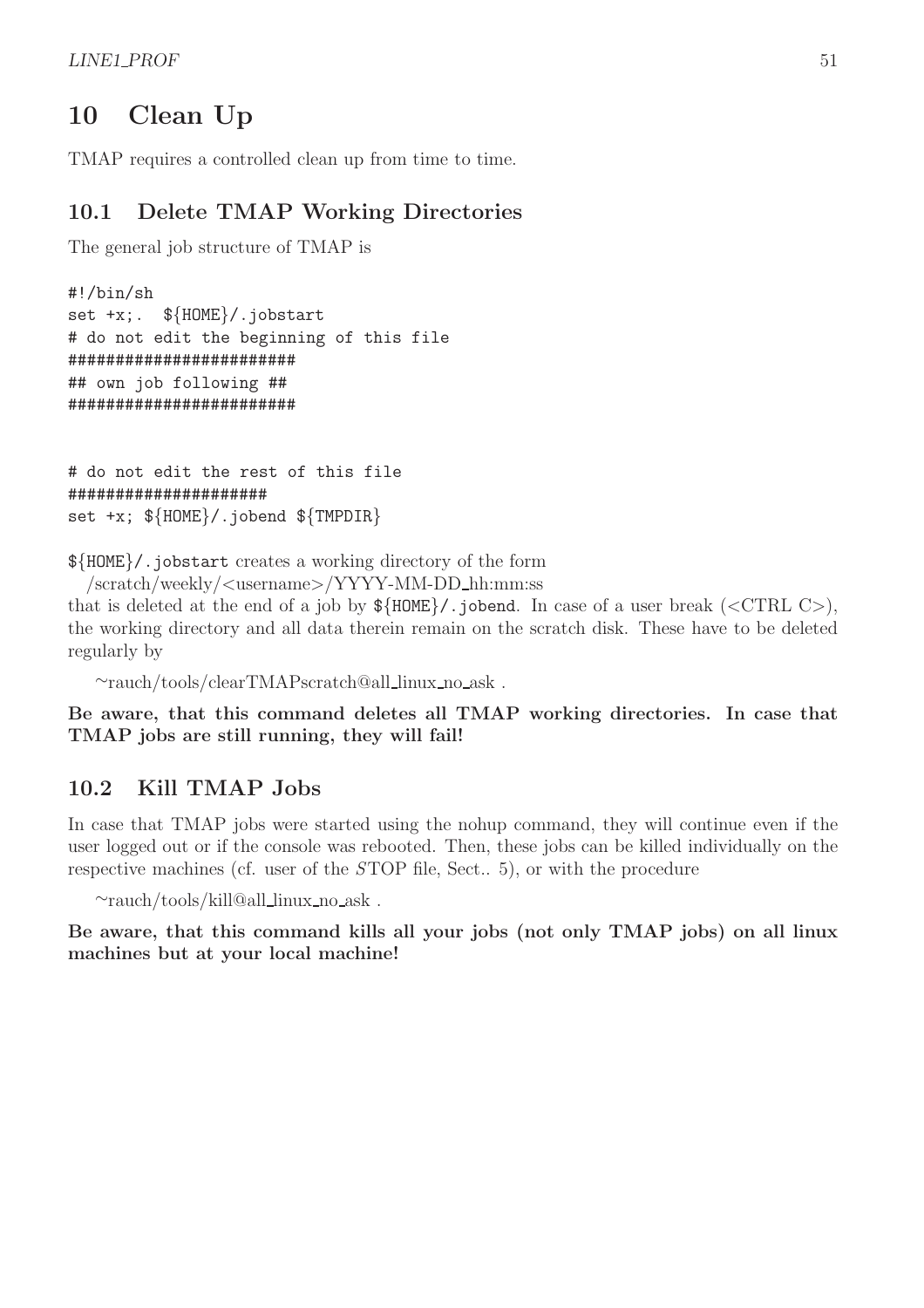# 11 Auxiliaries

Three plot programs,  $PROF1$ , and  $PLXY$ , are available on the computers at Tübingen. They are designed for the visualization of plot data files from the Tübingen NLTE Model-Atmosphere Package (*TMAP*). The program *PLXY* is able to plot any x-y table. The additional program WR-PLOT is a plot program which is not exclusively based on the Tübingen NLTE Model-Atmosphere Package (TMAP). The two auxiliary programs RTFZ and PLADD are designed to interactively rectify and co-add spectra.

The programs are to be used interactively and allow an individual design of the plot. Interactive labeling etc. is possible. All interactively inserted label can be saved in files *program.AUX* and can be re-loaded if the program is invoked again later.

The plot files are created in PostScript format, EPSF is optional for a later inclusion in LATEX documents. The plot programs support color  $-$  *PROF1* uses the "pen" number as follows: 1 black

2 red

3 blue

4 green

5 yellow

6 cyan

7 magenta

A more detailed description follows in the next sections.

At Tübingen, the programs are found at /home/rauch/tools/pladd /home/rauch/tools/plxy /home/rauch/tools/prof1 /home/rauch/tools/rtfz

All programs are self-explaining ...

In the following sections some general comment on the programs are summarized. For details, especially for one-purpose derivates of the programs, please contact the authors.

### 11.1 PLADD

The program PLADD may be used to interactively co-add spectra with individual weights. Parts of the spectra which are obviously corrupted, e.g. by cosmics, can be eliminated. The program expects input spectra data file with the convention ¡name¿.ii, where ii is a two digit integer (default is 01). In the case of echelle spectra, ii is the order number: Example file names to be co-added:

• longslit

star1 date1.01 star1 date2.01 star1 date3.01 star1 date4.01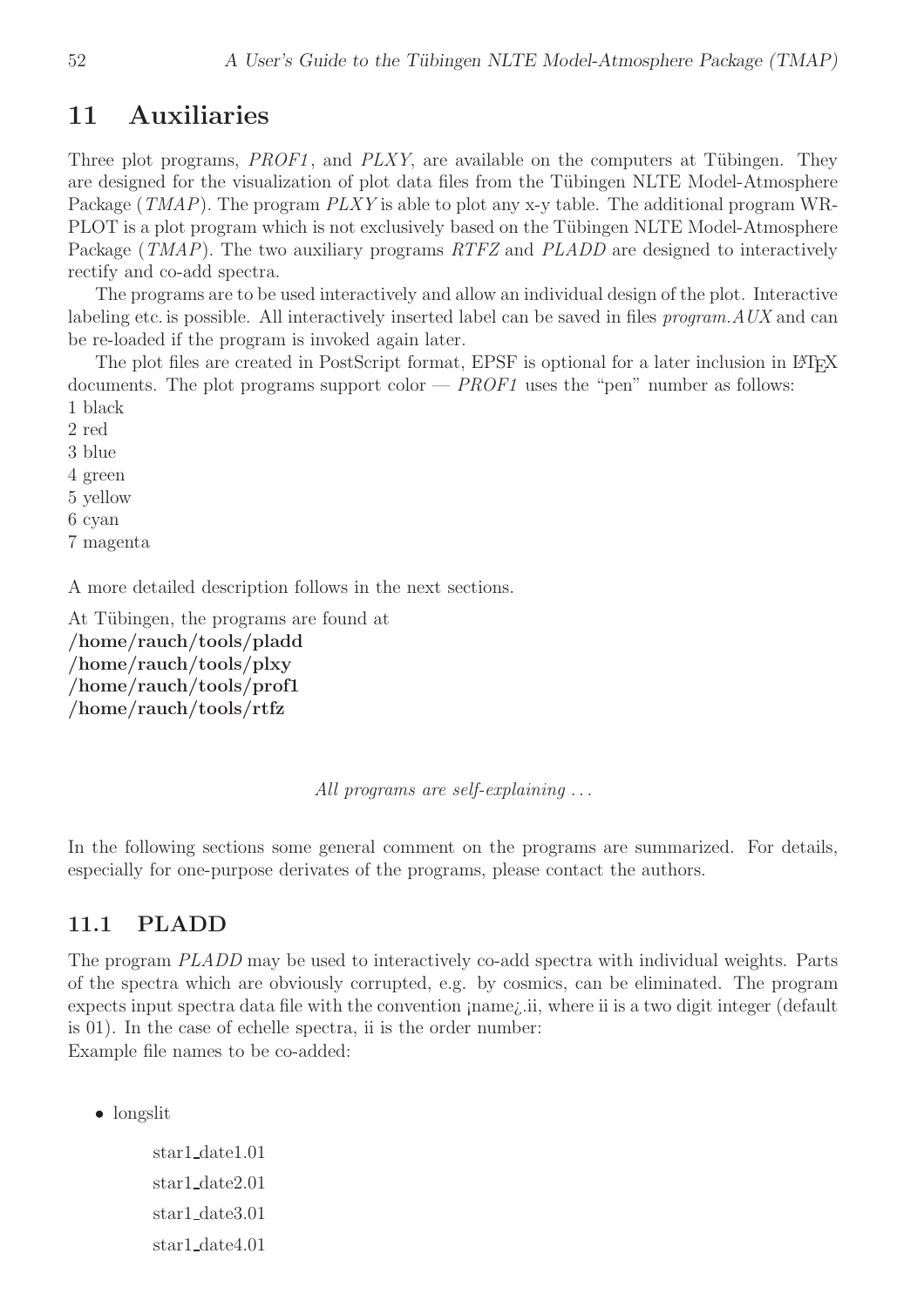star1 date5.01

• echelle

star1 date1.44 star1 date1.45 star1 date1.46 star1 date1.47 star1 date1.48 star1 date1.49 star1 date2.44 star1 date2.45 star1 date2.46 star1 date2.47 star1 date2.48 star1 date2.49

With *PLADD*, normalized as well as absolute flux spectra can be co-added. The absolute fluxes can be pre-normalized (with a constant value) for the processing. A Savitzky-Golay filter Savitzky & Golay (1964) may be invoked to clarify in case of heavy over-sampling.

#### 11.2 PROF1

For the direct evaluation and visualization of line profile plot data files which are created by  $LINE1$ , or are available in WRPLOT format, the program  $PROF1$  is available.

PROF1 can plot the data as well as process them in order to compare them to observations etc. A small "help" menu is available which can be invoked from the PROF1 main menu. Several submenus can be accessed from this main menu (input "L" at the right row  $\dots$ ). It is worthwhile to note that there is a plot box menu which can be accessed from the first row of the main menu.

For all further questions and assistance the authors are available via email.

In the following, the format of the line profile and spectra files is briefly summarized:

#### 11.2.1 Line Profile Data Files

The line profile data files consist out of a *LINE1* header and any number of plot data sets. The header has the following structure:

- A5 program code of the line profile calculation, e,g. LINE1
- A8 date of the line profile calculation
- A8 time the line profile calculation
- A5 program code of the model atmosphere calculation , e,g. PRO2
- A8 date of the model atmosphere calculation
- A8 time of the model atmosphere calculation
- I5 number of the following plot data sets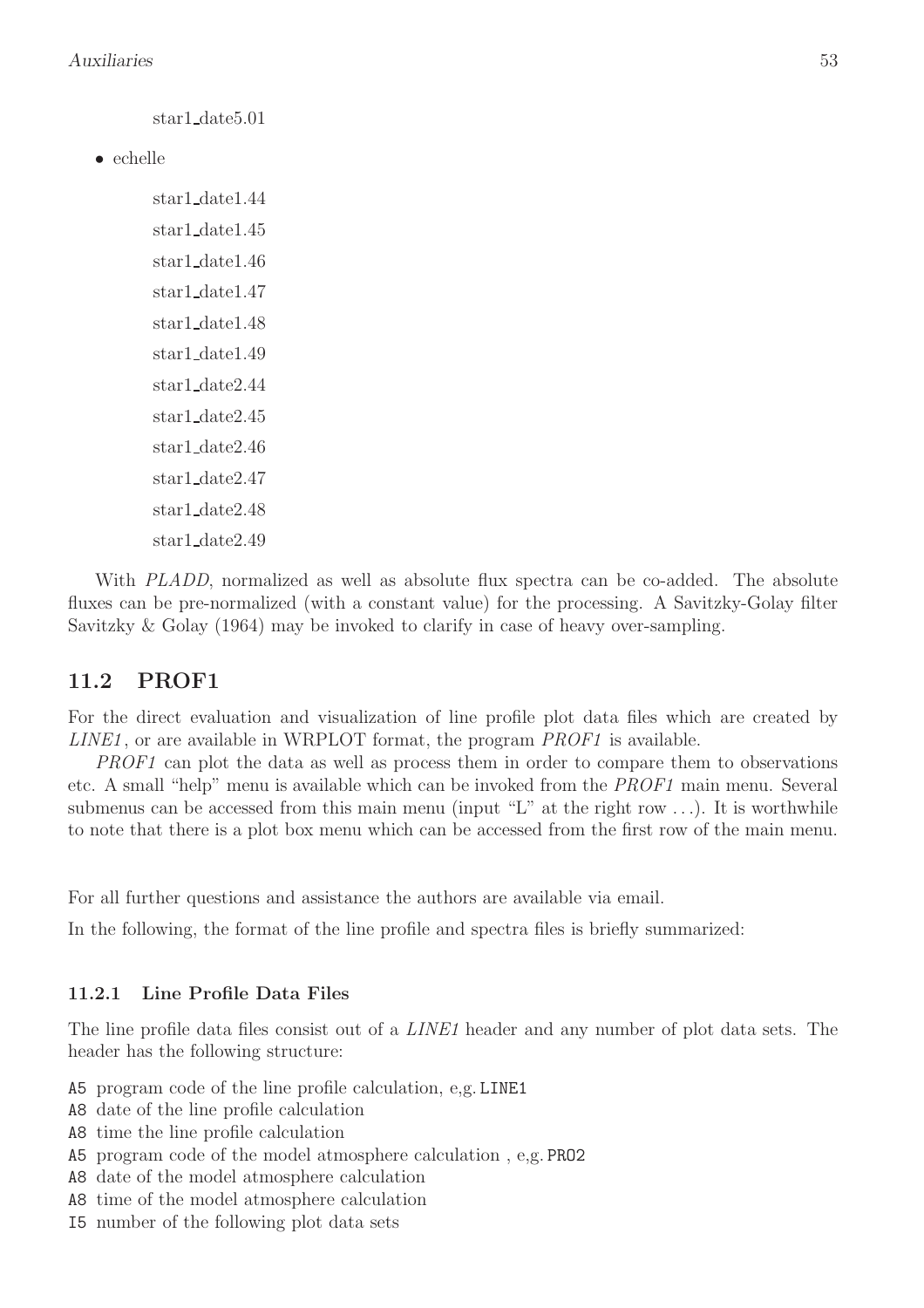Every plot data set is devided in three parts, i.e. a header, the plot data, and information about blends and the line broadening theories used for the calculation of the theoretical line profiles.

The header has the following format:

| A80 | comment (free)                                                                  |
|-----|---------------------------------------------------------------------------------|
| A80 | comment (free)                                                                  |
| A80 | comment (free)                                                                  |
|     | $A27, F11.3, A42$ both strings (free) number field: central wavelength in $\AA$ |
| A80 | title                                                                           |
| A80 | abscissa label                                                                  |
| A80 | ordinate label                                                                  |
| I5  | number of following values in the data set                                      |

The central wavelength in the marked field is of special importance because PROF1 uses this value as origin of an internal coordinate system. The data of the line profiles is given relative to the line center. All following program steps refer to this wavelength.

It follows the number of x-y pairs as announced in the header. There is no special format necessary but the first four columns have to be blank.

At the end of every data set an information segment follows which is used by PROF1 to find the position of blends in the calculated line profile and to get informations about the line broadening theories which were used to calculate the line profiles. This segment has the following form:

| I3       | total number of lines (incl. blends) in this data set                |
|----------|----------------------------------------------------------------------|
|          | A20, 2F13.3 type of lines in $TMAP$ Code (Sect. 2.1),                |
|          | distance $(\hat{A})$ relative to the central wavelength (see above), |
|          | central depression of the line                                       |
|          |                                                                      |
| Т3       | total number of lines                                                |
| A20, A10 | line broadening theory used to calculate the line (e.g. VCS 88)      |
|          |                                                                      |
|          |                                                                      |

#### 11.2.2 Spectra

The basic format of all spectra files which are accepted by *PROF1* is:

```
A20 name of spectrum
I6 number of x-y pairs
6X,∗ x-y pairs
.
.
.
```
The number of x-y pairs is currently limited to 18 000.

#### 11.2.3 PROF1 Auxiliary Files

The program PROF1 can create a variety of auxiliary files. These files are explained in the following. They can be recognized by their extension.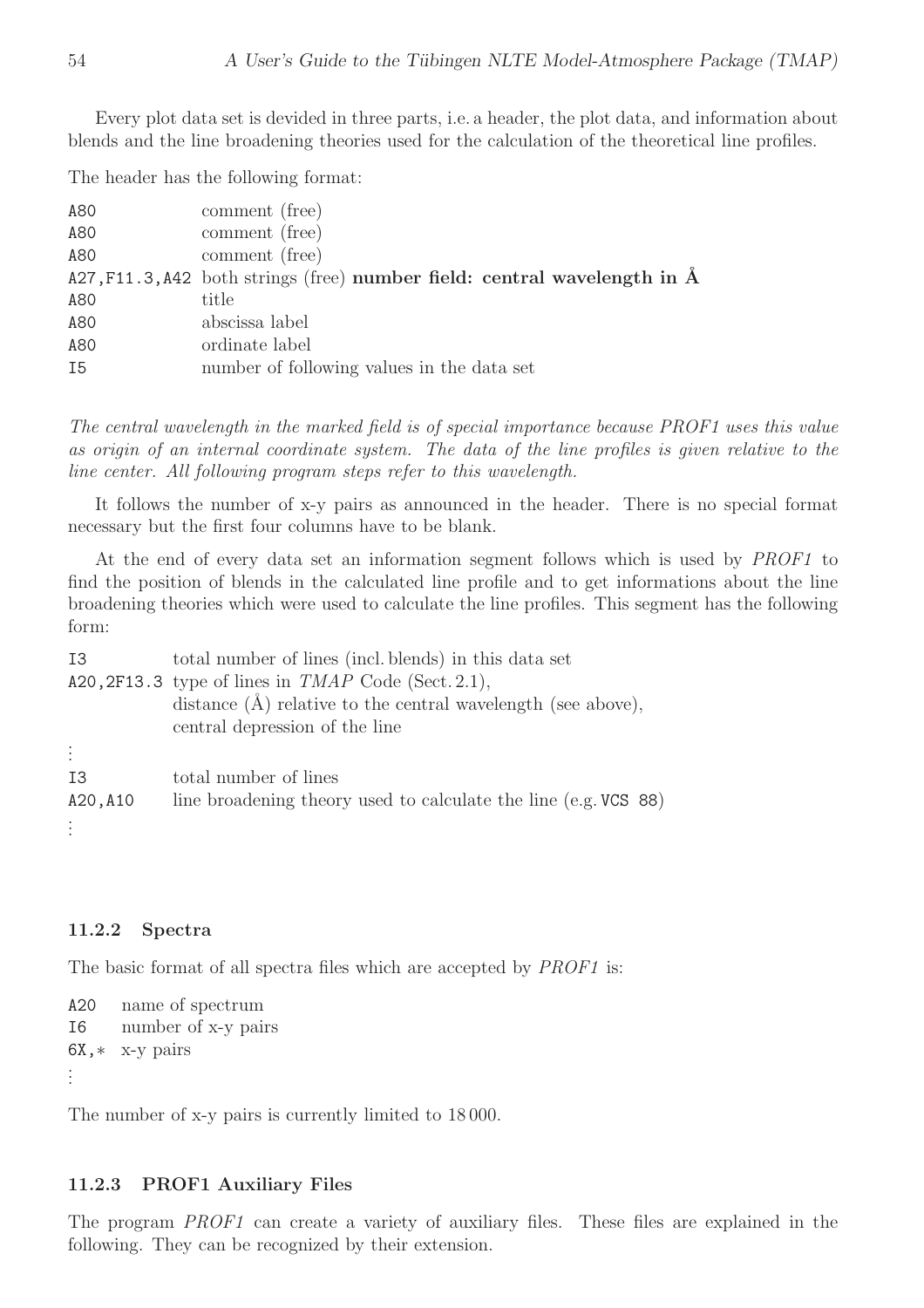### • .AEQ

This file is created if equivalent widths are measured with *PROF1*. It contains information about the measured interval, theoretical, and observed equivalent width (measure from the spectrum).

#### • .AUX

This file is created if labels are interactively inserted *and saved!* It can be easily edited and used for a following PROF1 session.

#### • .CMD

While a *PROF1* session is active, all commands are recorded and can be saved at the end of the session. Thus, a batch job is created which can be run as a procedure and creates automatically plot files. If different plot data files are copied to the same path subsequently, this procedure can create "standard" plots of different plot files.

#### • .DAT REN

This file is created if a spectrum is normalized by PROF1 and saved (basic format, see above).

#### • .LOAD

In this file all spectra a listed which shall be automatically loaded by PROF1 at the beginning of the session. It can be created from the "spectra menu" of PROF1 .

#### • .MRK

In this file the base points for the rectification of spectra with natural splines can be saved.

#### • .REN

This file contains information about the normalization of a spectrum. Sometimes it appears necessary to correct the position of the local continuum. The following session can refer to this file, and thus, uses the same base points for normalization.

#### • .REN DAT

This file contains a re-normalized spectrum.

#### • .SET

In the file information (defaults) about the size of the plot box etc. are saved. It is read by PROF1 at the beginning of the session.

# 11.3 PLXY

The program PLXY is an universal plot program for VMS and UNIX. The UNIX version is based on the PGPLOT graphics subroutine library which is provided by the California Institute of Technology (in the www, a documentation about this library is found under http: //astro.caltech.edu/~tjp/pgplot/#documentation). It expects in the plot data file only a x-y table. Optional, commands can be given either by keywords (see below) in the plot data file or interactively.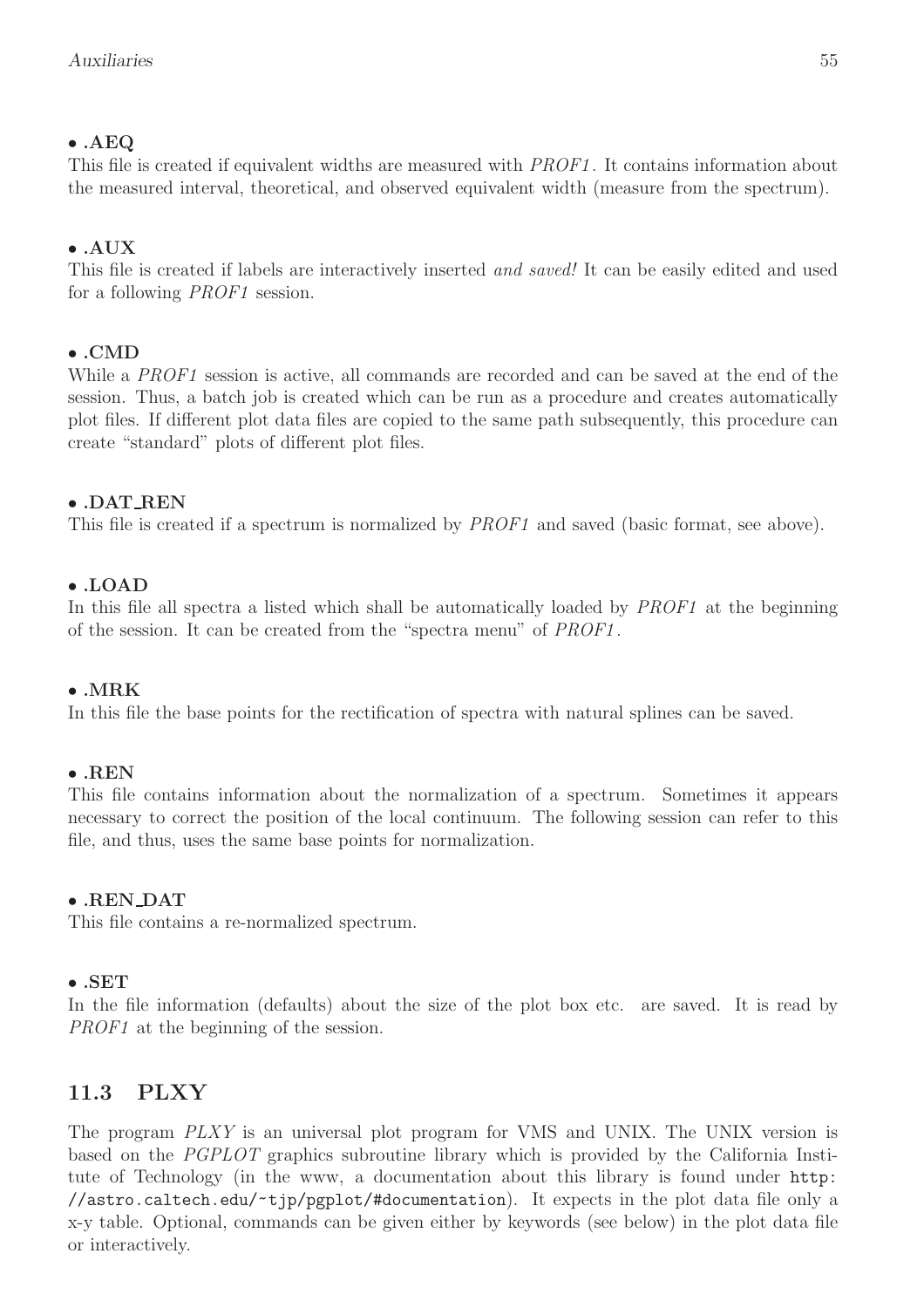#### 11.3.1 Keywords for Commands in Plot Data Files

The program PLXY accepts some commands given in the plot data file which can be inserted at every position but flushed to the left. Valid are the last commands given before the end of a data set. Strings, e.g. for a comment, start directly after the ":" — without any "<sub>⊥"</sub>.

- 0: origin of the plot  $(X_0, Y_0 \text{ in cm})$ , new plot box
- A: abscissa label, OFF: no label
- B: width of plot box given in cm
- C: color index, 16 colors are predefined (Fig. 2), they can be changed interactively
- D: line style
	- 1 full line
	- 2 dashed
	- 3 dot-dash-dot-dash
	- 4 dotted
	- 5 dash-dot-dot-dot
- E: distance of tick marks
- H: height of plot box given in cm
- K: comment
- M: star position for sky map, Example:
- M: 1 0 03 44.0 -44 04 12.0 Longmore 4
- N: new data set
- O: ordinate label, OFF: no label
- P: thickness of line
- S: plot symbols, numbers taken from the *PGPLOT* symbols, a small selection is summarized in Tab.2
- T: title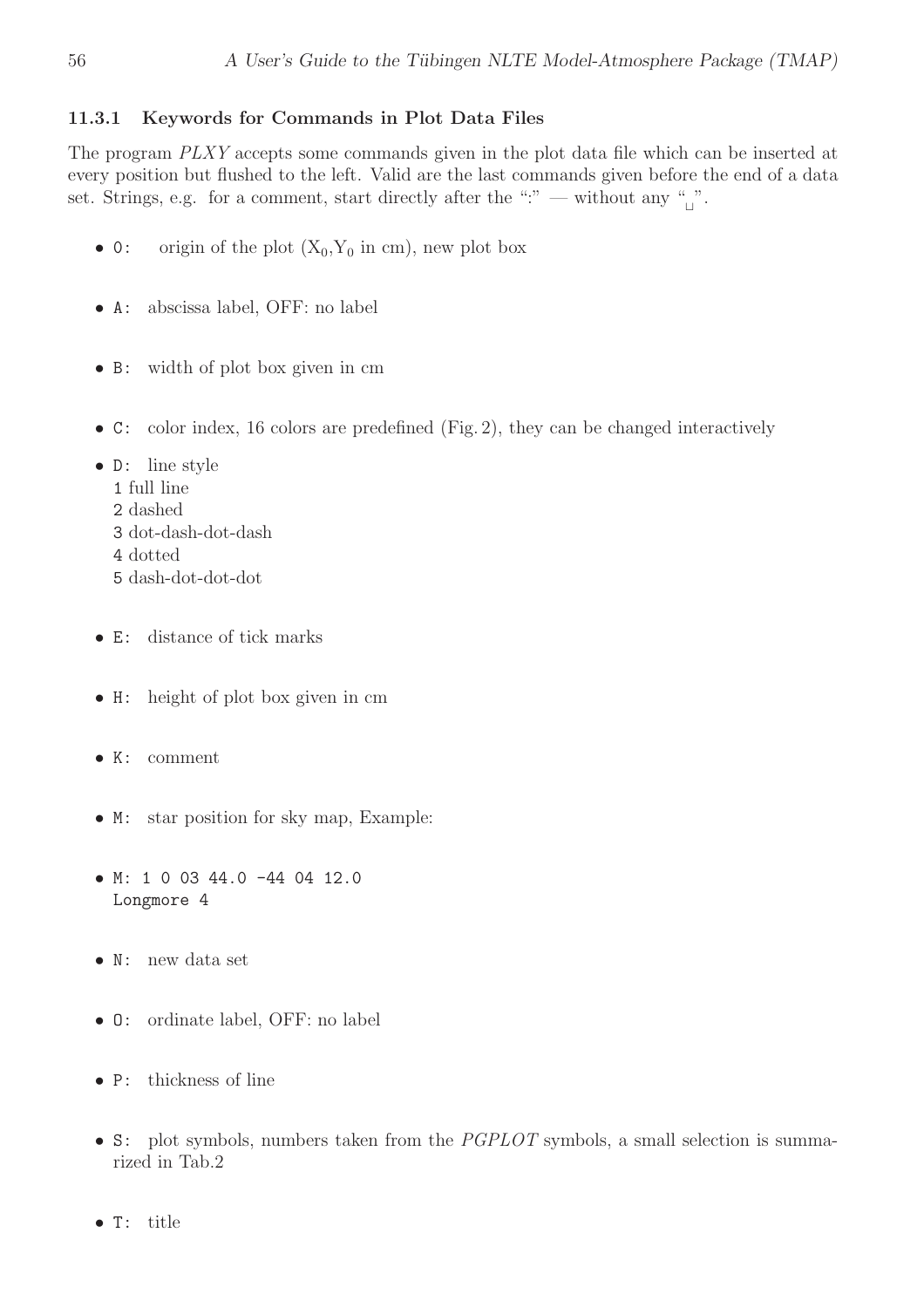| $^{\#}$ | symbol       |
|---------|--------------|
| 840     | Ο            |
| 841     | $\mathbf{1}$ |
| 842     |              |
| 843     |              |
| 844     | $^\star$     |
| 845     |              |
| 846     | ×            |
| 847     | $^\star$     |

Table 2: Selection of plot symbols available for the use in PLXY

- X:  $X_{\min}$   $X_{\max}$
- Y:  $Y_{\text{min}} Y_{\text{max}}$

#### 11.3.2 Output devices

Three output devices can be requested:

- 0 /dev/null, i.e. no output
- 3 PostScript file *plxy\_xxxx.eps, xxxx* is a running counter
- 5 screen

# 11.4 RTFZ

 $RTFZ$  may be used to normalized spectra individually.  $RTFZ$  expects a xy table with the original spectrum. Continuum points can be set manually and a cubic spline fit will be performed for selected parts of the spectrum. In order to achieve more clarity, it is possible to smooth the spectra during the rectifying process by a Savitzky-Golay filter.

# 11.5 TEUV

The Tübingen EUV Absorption  $(TEUV)$  tool was created to apply interstellar absorption to theoretical stellar spectra in the wavelength range  $\lambda < 911 \text{\AA}$ , where bound-free absorption by interstellar elements has a string influence on observed fluxes. This has to be considered when these observations are modeled. The hot and cool components of the interstellar medium are represented in the TEUV tool.

The program is intuitive to handle and controlled via a web interface (http://astro. uni-tuebingen.de/~TEUV) where all parameters of the interstellar components can be entered and the input model-flux table can be uploaded. For further assistance, the mouse can be hovered over the blue labels.

The following fields have to be selected or filled in:

• Contact data: The user has to enter name and email address. In case any error occurs, the administrator can contact the user for assistance.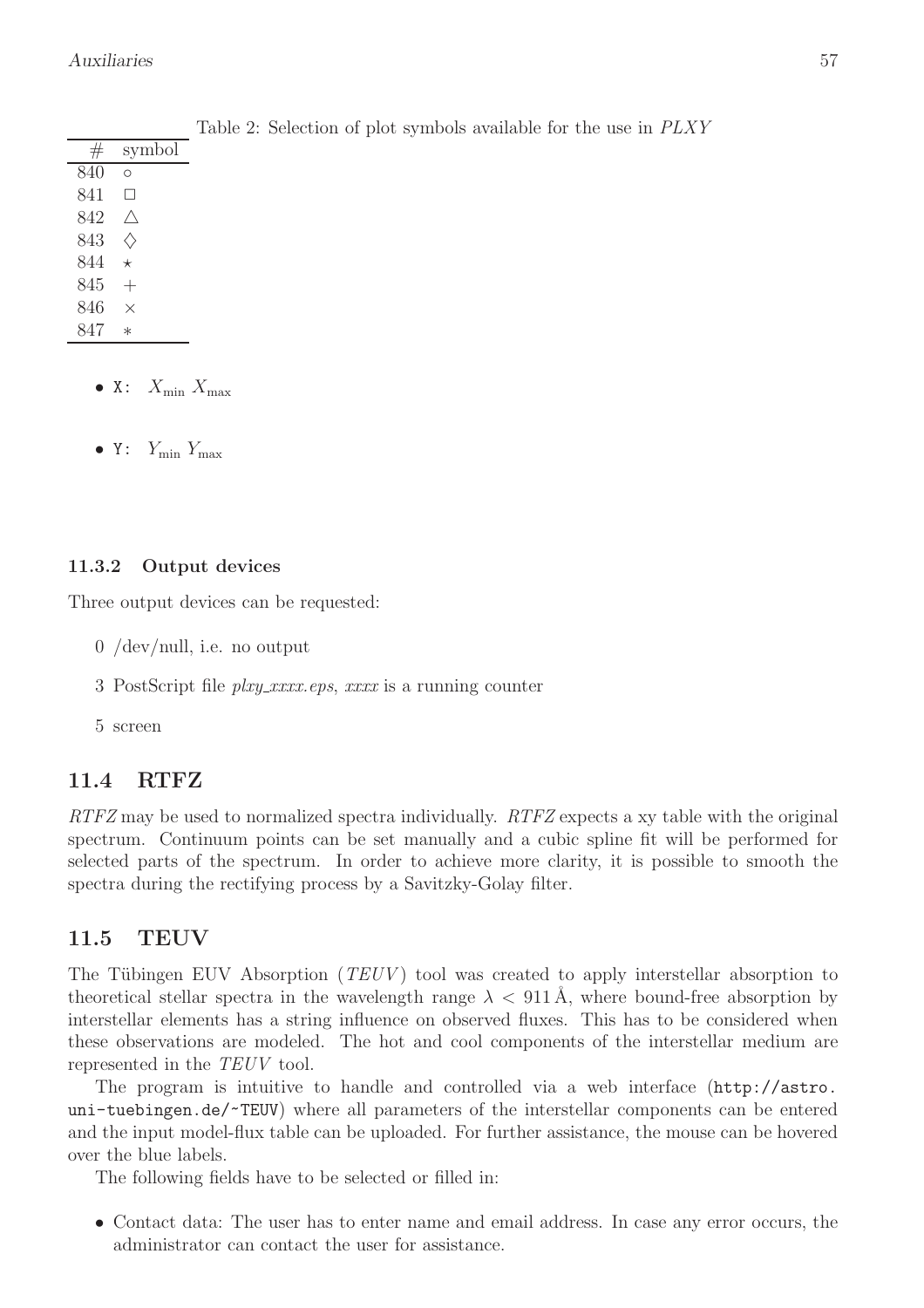- Upload model and observation: For a fast and easy adjustment of the parameters, the resulting model will be displayed. An observation that covers the wavelength range  $\lambda$  <  $911 \text{\AA}$  is necessary for comparison. Input model and observation must contain wavelength in Å and in increasing order in the first and flux in  $\exp{\frac{\pi x}{\sec}}$  and the second column.
- Normalization: For the first overview of the observation, model, and corrected model, a normalization of the theoretical models is necessary to match the observation. Therefore, the observed flux at 928 Å or at a chosen wavelength  $( $928 \text{ Å}$ )$  has to be entered.
- Instrumental resolution: TEUV can also apply a correction with a Gaussian profile to the theoretical models to account for instrumental resolution. The FWHM of tha Gaussian has to be given in  $\AA$ .
- The two components: For both components, temperature in K, radial and turbulent velocities in km/sec as well as the column densities in cm<sup>−</sup><sup>2</sup> of the single ions have to be entered.

After "Upload and Submit", the theoretical model is corrected according to the given parameters. Additionally, models with a ten times larger and smaller H i and He i column densities are created. To be able to display these models, the maximum number of output wavelength points is reduced. It may take some seconds until these corrections are applied. Then, the uploaded model, observation, and corrected model are displayed. For an easier adjustment of the parameters, the user can choose to display the models with varied H<sub>I</sub> and/or He<sub>I</sub> column densities.

If the user wants to download the resulting model, the "Download your ISM choice" button can be used. This triggers the calculation of the corrected model without normalization, for all entered wavelength points with the instrumental resolution applied. If the TEUV tool is used to determine results that are published later, the quote to cite in the acknowledgement is given at the website. The user can store the resulting file via the "Get your results file" button.

# 11.6 WRPLOT

WRPLOT is a program by Wolf-Rainer Hamann et al. which can be used to manipulate and visualize data. A manual for the use of this program is available at http://astro.uni-tuebingen. de/~TMAP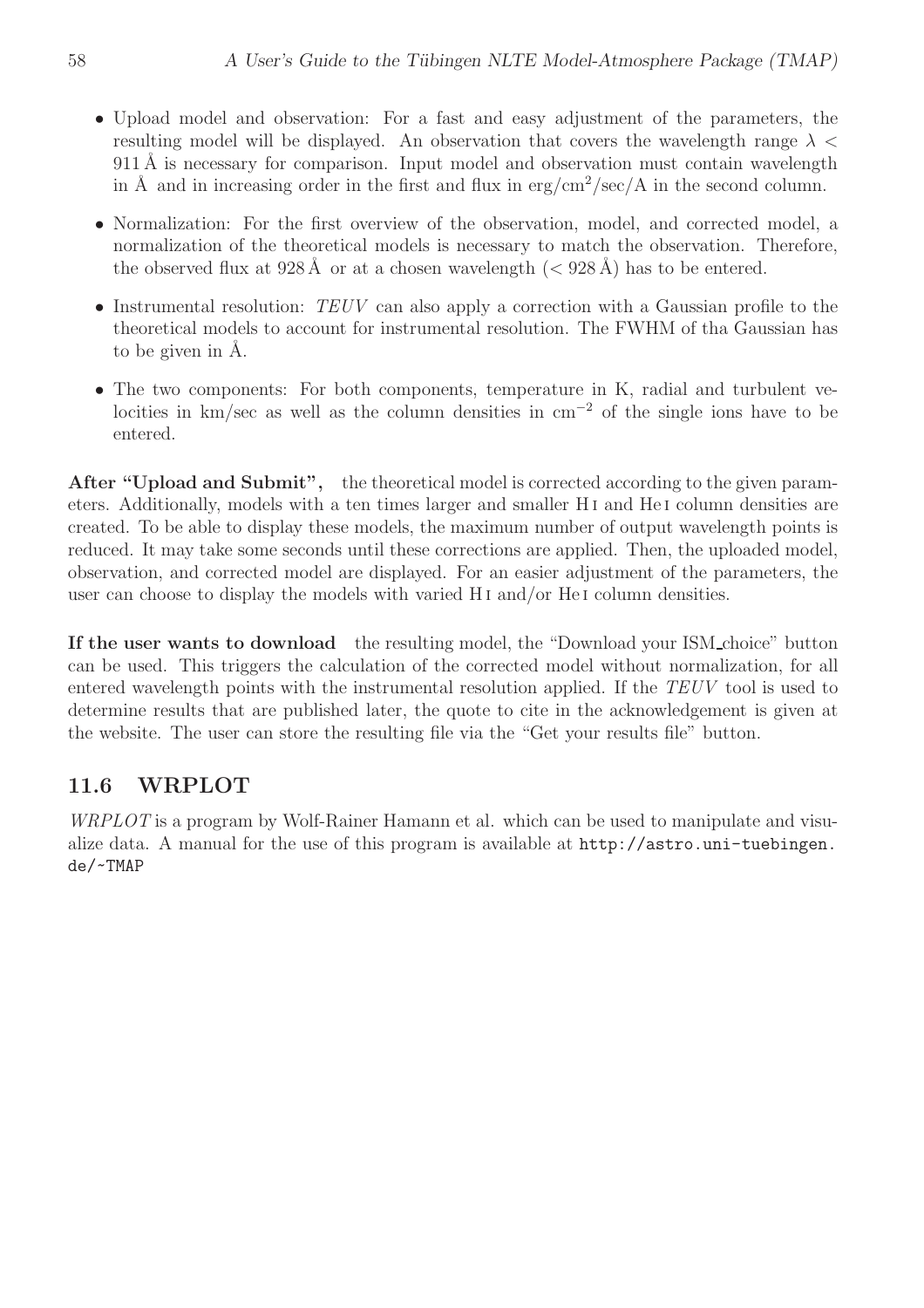# A Formula Collection

In this formula collection, those formulae are summarized which are used in the programs of the Tübingen NLTE Model-Atmosphere Package  $(TMAP)$ . The abbreviations for the different transitions (CBF- . . .) refer to those of Sect. 1. The last numbers of the section titles are the formula numbers which have to be inserted in the atomic data file (ATOMS, Sect. 2, 2.2).

#### A.1 CBB Transitions

#### A.1.1 van-Regemorter Formula (Allowed Dipole Transitions)

$$
C_{\rm ij} = \pi a_0^2 \sqrt{\frac{8k}{\pi m_{\rm e}}} n_{\rm e} \sqrt{T} \left[ 14.5 f_{\rm ij} \left( \frac{E_{\rm H}}{E_0} \right)^2 \right] u_0 e^{-u_0} \Gamma(u_0)
$$

 $u_0 = h \nu_{\rm ij} / kT$ ,  $E_0 = h \nu_{\rm ij}$ ,  $\Gamma(u_0) = \max[\bar{g}, 0.276 e^{u_0} E_1(u_0)]$ 

 $\bar{g} = 0.2$  for n' $\neq$ n else = 0.7.  $E_H$  is the ionization energy of the hydrogen ground state.

$$
\pi {a_0}^2 \sqrt{\frac{8k}{\pi m_{\rm e}}} = 5.465 \cdot 10^{-11}
$$

2 input parameters:  $f_{ii}$ ,  $\bar{g}$ 

#### A.1.2 Forbidden Transitions

$$
C_{\text{ij}}=\frac{8.631\cdot 10^{-6}}{g_{\text{i}}\sqrt{T}}n_{\text{e}}e^{-u_0}\Omega\\ \Omega=\sum_{\text{i=1}}^{NFIT}a_{\text{i}}\cdot x^{\text{i}-1}
$$

NFIT+1 input parameters: NFIT,  $a_1, \ldots, a_{\text{NFIT}}$ for the *effective collision strength*. Is only one parameter supplied (explicitly: 1), then  $\Omega = 1$  is set.

#### A.1.3 Hydrogen

following Mihalas

$$
C_{\rm ij} = 4\pi {a_0}^2 \sqrt{\frac{8k}{\pi m_{\rm e}}} n_{\rm e} \sqrt{T} \left(\frac{E_{\rm H}}{h\nu_{\rm ij}}\right)^2 u_0 f_{\rm ij} \left(E_1(u_0)+0.148 u_0 E_5(u_0)\right) \gamma
$$

 $\gamma = \beta + 2(\alpha - \beta)/\Delta n$  for  $\Delta n > 1$ , and  $\gamma = 1$  else  $\beta = 3 - 1.2/n$ <sub>i</sub>,  $\alpha = 1.8 - 0.4/n$ <sup>2</sup><sub>i</sub> no input parameter

#### A.1.4 He II

following Mihalas & Stone

$$
\begin{aligned} {C_\text{ij}} &= \pi {a_0}^2 \sqrt{\frac{8k}{\pi m_\text{e}}} n_\text{e} \sqrt{T} \left(\frac{E_\text{H}}{h\nu_\text{ij}}\right)^2 u_0 f_\text{ij} e\left(e^{-u_0}\ln2 + E_1(u_0)\right)\gamma \\ \gamma &= \min\left[n_\text{i},1.1\right]\cdot\min\left[\Delta n_\text{i},n_\text{i}-\frac{n-1}{\Delta n}\right] \end{aligned}
$$

no input parameter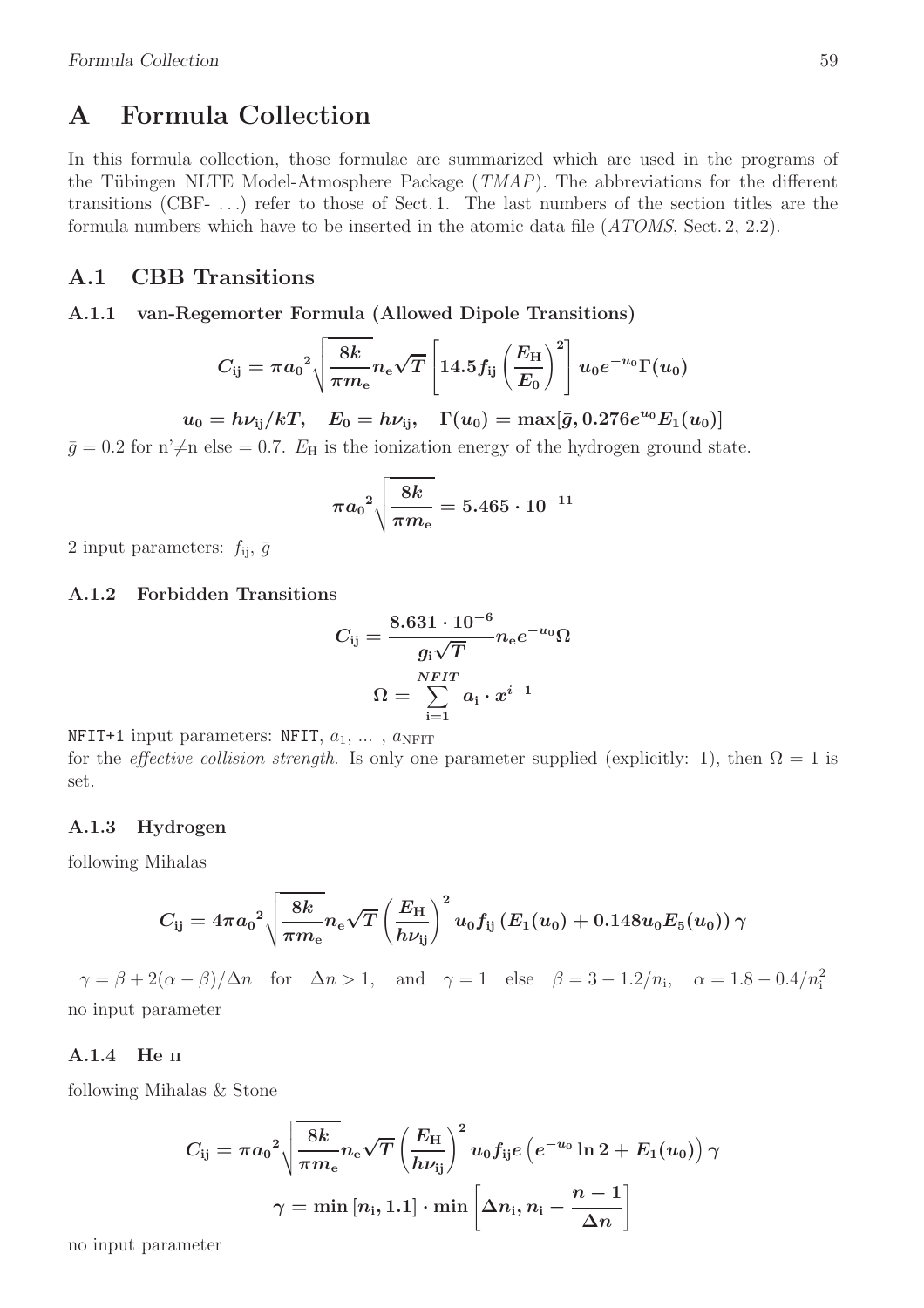#### A.1.5 He <sup>I</sup>: Allowed Transitions from its Ground State

following Mihalas & Stone

$$
{C_{1\rm{j}}} = 4{\pi}{a_0}^2\sqrt{\frac{8k}{{\pi}{m_{\rm{e}}}}}{n_{\rm{e}}}\sqrt{T}f_{1\rm{j}}\left(\frac{E_{\rm{H}}}{h\nu_{1\rm{j}}}\right)^2u_0E_1(u_0)
$$

1 input parameter:  $f_{1j}$ 

#### A.1.6 He <sup>I</sup>: Allowed Transitions but not from its Ground State

following Mihalas & Stone

$$
C_{\rm ij} = 4\pi {a_0}^2 \sqrt{\frac{8k}{\pi m_{\rm e}}} n_{\rm e} \sqrt{T} f_{\rm ij} \left(\frac{E_{\rm H}}{h\nu_{\rm 1j}}\right)^2 u_0 \left(E_1(u_0)-\frac{u_0}{u_1} e^{-0.2} (E_1(u_1)\right) \nonumber \\ u_1 = u_0 + 0.2
$$

1 input parameter:  $f_{\rm ij}$ 

#### A.1.7 He <sup>I</sup>: Forbidden Transitions from its Ground State

following Mihalas & Stone

$$
C_{\text{ij}} = \pi a_0^2 \sqrt{\frac{8k}{\pi m_{\text{e}}}} n_{\text{e}} \sqrt{T} \frac{a}{n_{\text{eff}}^3} u_0 \frac{1}{\pi a_0^2} \left[ a_0 E_1(u_0) + a_1 u_0 e^{-b_1 u_0} x_1 + a_2 u_0 e^{-b_2 u_0} x_2 \right]
$$
\n
$$
x_{\text{i}} = \frac{b_{\text{i}} \left( u_0 + \frac{1}{c_1} \right) + 2}{\left( u_0 + \frac{1}{c_1} \right)^3}
$$
\n
$$
n_{\text{eff}} = Z \sqrt{\frac{E_{\text{H}}}{h \nu_{\text{th}}}} \quad (Z = 1)
$$

8 input parameters: a,  $a_i$ ,  $b_i$ ,  $c_i$  (found in tabular form in M&S; Attention: their equation A16 is wrong!)

#### A.1.8 He I: Forbidden Transitions between its  $n = 2$  Sublevels

following Mihalas & Stone

$$
C_{\rm ij} = \pi {a_0}^2 \sqrt{\frac{8k}{\pi m_{\rm e}}} n_{\rm e} \sqrt{T} e^{-E_0/kT} \Gamma_{\rm ij}(T)
$$
 
$$
E_0 = h \nu_{\rm ij}
$$

$$
\log\Gamma=c_0+c_1\log T+c_{-2}\left(\log T\right)^{-2}
$$

3 input parameters:  $c_0$ ,  $c_1$ ,  $c_{-2}$  (in tabular form by M&S)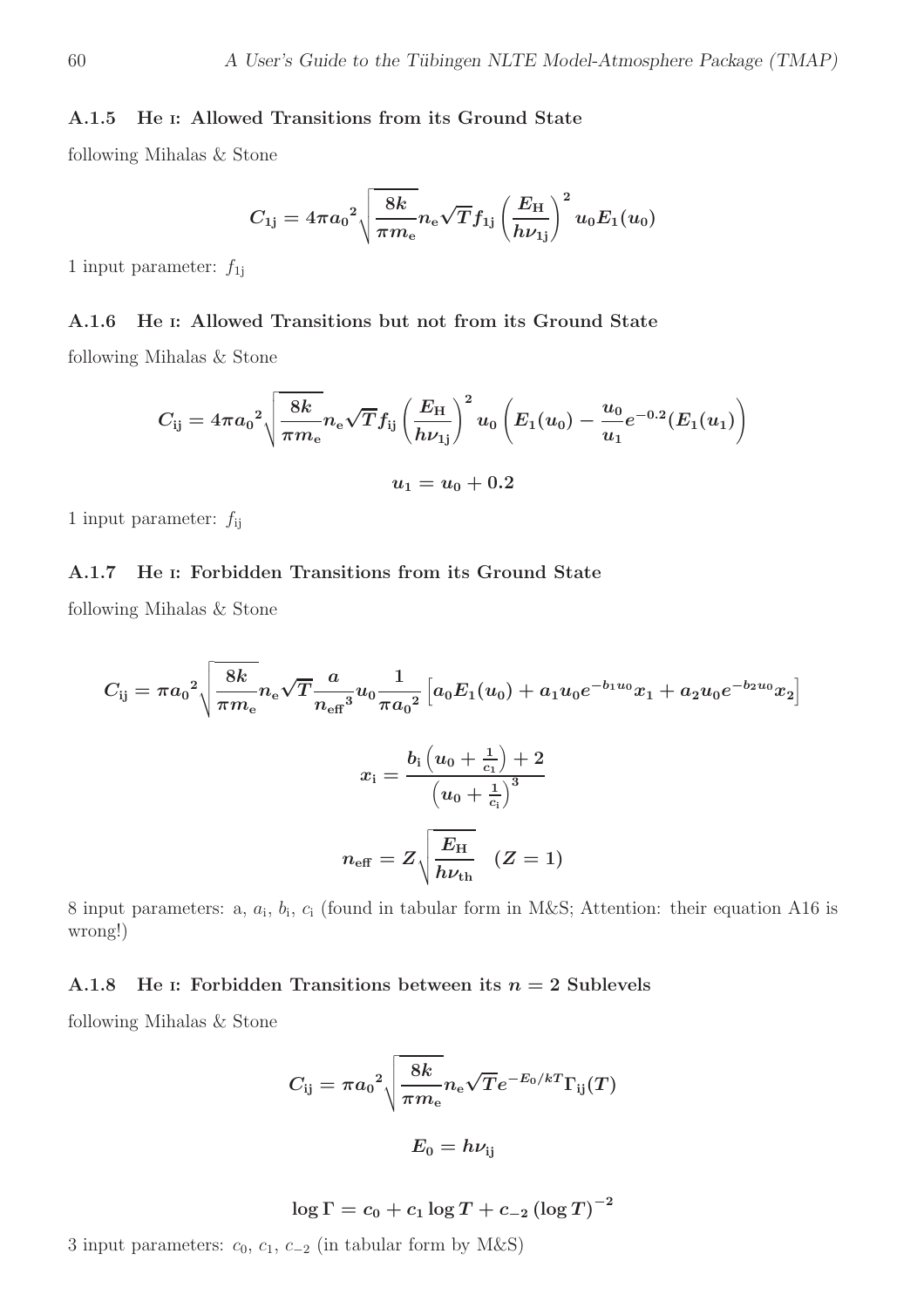#### A.1.9 Unknown Collisional Cross-Sections

$$
C_{\rm ij} = \pi {a_0}^2 \sqrt{\frac{8k}{\pi m_{\rm e}}} n_{\rm e} \sqrt{T} e^{-u_0} \left(1+u_0\right)
$$

no input parameter

#### A.1.10 Ω-Fit of 3rd Degree

like A.1.2, but:

$$
\Omega = \sum_{\mathrm{i=1}}^{4} a_{\mathrm{i}} \left(\log T\right)^{i-1}
$$

4 input parameters:  $a_1$ ,  $a_2$ ,  $a_3$ ,  $a_4$ 

#### A.1.11 Mg II: Allowed Transitions from its Ground State

following Mihalas (1972)

$$
C_{\rm ij} = \pi {a_0}^2 \sqrt{\frac{8k}{\pi m_{\rm e}}} n_{\rm e} \sqrt{T} 4 {f_{\rm ij}} \frac{{E_{\rm H}}}{{E_0}}^2 u_0 \left( a E_1(u_0) + b e^{-u_0} \right)
$$

2 input parameters: a, b

#### A.1.12 van-Regemorter: Combined Levels of Complex Ions

$$
C_{\rm ij} = \pi {a_0}^2 \sqrt{\frac{8k}{\pi m_{\rm e}}} n_{\rm e} \sqrt{T} e^{-u_0} \Gamma_{\rm ij}(T)
$$
  

$$
\log \Gamma_{\rm ij}(T) = a_0 + a_1 x + a_2 x^2 + a_3 x^3, \quad x = \log kT \quad \mathrm{[in\ eV]}
$$

4 input parameters:  $a_0$ ,  $a_1$ ,  $a_2$ ,  $a_3$ 

#### A.1.21 He I: Transition between its Levels with  $s \leq 4$

D. Hummer, priv. comm. no input parameter

#### A.1.25 Ω-Fit in Temperature, General Case

equal to DETAIL Formula No. 25, 8 input parameters

#### A.1.26  $\Omega$ -Fit in log T, General Case

equal to DETAIL Formula No. 26,

$$
\Omega = \sum_{\mathrm{i=1}}^{NFIT} a_{\mathrm{i}} \left(\log T - T_{\mathrm{1}}\right)^{i-1}
$$

NFIT+2 input parameters: T1, NFIT,  $a_1, ..., a_{\text{NFIT}}$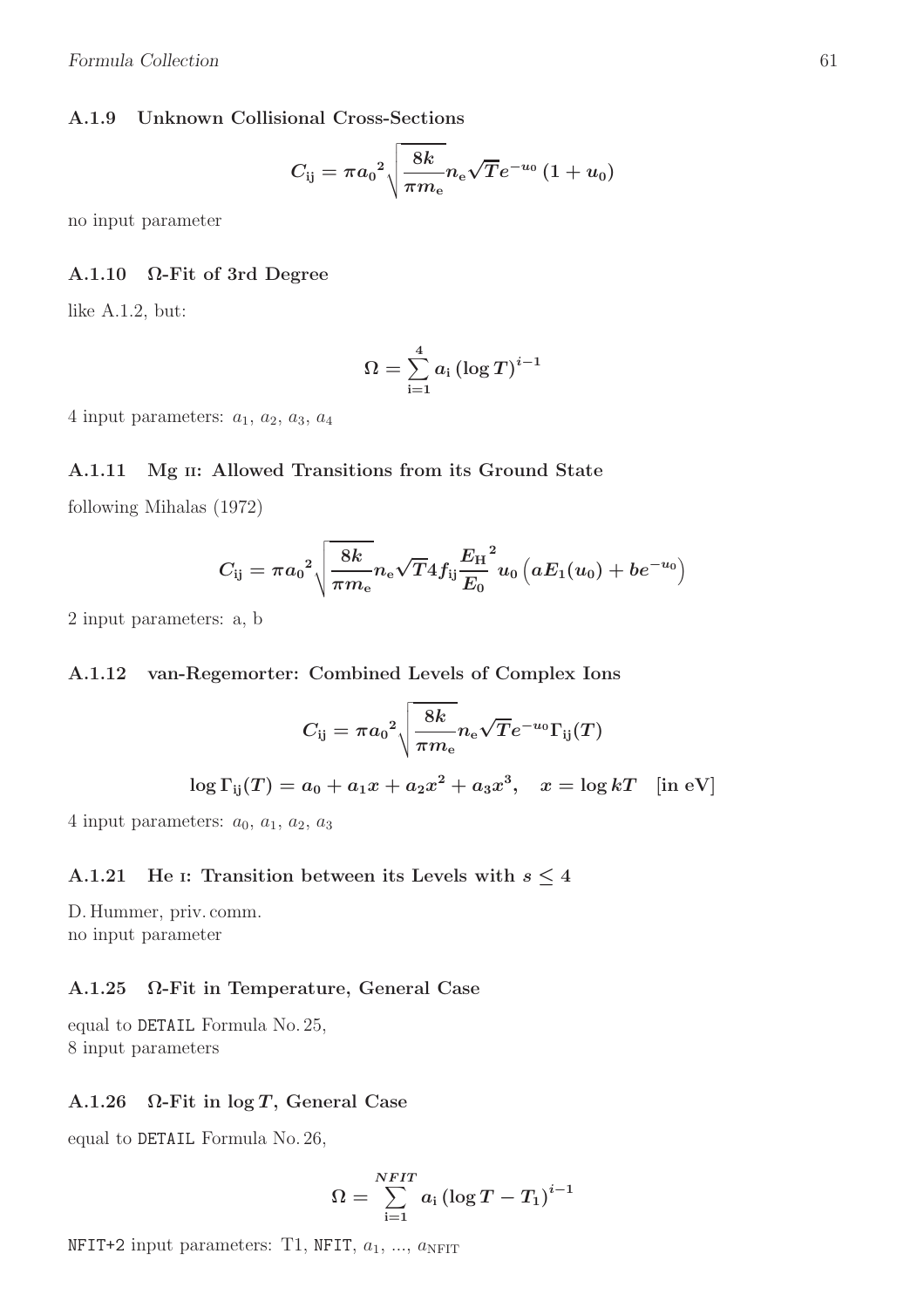#### A.2 CBF Transitions

#### A.2.1 Hydrogen,  $n = 1, ..., 10$

following Mihalas

$$
C_{\rm ik}=\pi{a_0}^2\sqrt{\frac{8k}{\pi m_{\rm e}}}n_{\rm e}\sqrt{T}e^{-h\nu_{\rm th}/kT}\Gamma_{\rm i}(T)
$$

own fit formulae for Γ, because Mihalas is restricted in temperature, no input parameter

#### A.2.2 He II,  $n = 1, \ldots, 10$

following Mihalas, like CBF1, own fit formulae for Γ, because Mihalas is restricted in temperature, no input parameter

#### A.2.3 He I,  $n \leq 15$

$$
C_{\text{i} \text{k}} = \pi {a_0}^2 \sqrt{\frac{8 k}{\pi m_{\text{e}}}} n_{\text{e}} \sqrt{T} \sigma_0 \left\{ u_0 E_1(u_0) - \frac{0.728 {u_0}^2}{u_1} E_1(u_1) - 0.189 {u_0}^2 e^{-u_0} \left(\frac{2.0+u_2}{u_2{}^3}\right) \right\} \\ u_0 = h \nu_{\text{th}}/kT, \ u_1 = u_0 + 0.27, \ u_2 = u_0 + 1.43
$$

1 input parameter:  $\sigma_0$  (in tabular form by Mihalas & Stone)

#### A.2.4 Seaton Formula

$$
C_{\rm ik}=1.55\cdot 10^{13}\bar{g}\sigma_0 n_{\rm e}\frac{1}{\sqrt{T}}e^{-u_0}{u_0}^{-1}\quad \bar{g}=[0.1,0.2,0.3]\quad \text{for}\,\,Z=[1,2,\geq 3]
$$

 $Z = \text{charge of the ion}$   $\sigma_0 = \text{threshold photoinization cross-section}$ 2 input parameters:  $\sigma_0$ ,  $\bar{g}$ 

In case that formula 4 is requested and a cross-section of 0.0 inserted, a mean cross-section (at the threshold energy) of the Opacity Project data is calculated and used as threshold cross-section (Sect. A.4).

#### A.2.5 Lotz Formula

$$
C_{ik} = \pi a_0^2 \sqrt{\frac{8k}{\pi m_e}} n_e \sqrt{T} P \left(\frac{E_{\rm H}}{E_0}\right)^2 u_0 \left\{E_1(u_0) - \frac{\alpha u_0}{u_1} E_1(u_1)\right\}
$$

3 input parameters:  $P, \alpha, c$  $u_1 = u_0 + c$ 

#### A.2.6 Mg II 3s  $\rightarrow$  Mg III 2p<sup>6</sup> +  $\epsilon$

following Mihalas (1972)

$$
C_{\mathrm{ik}} = \pi {a_0}^2 \sqrt{\frac{8k}{\pi m_{\mathrm{e}}}} n_{\mathrm{e}} \sqrt{T} \left(\frac{E_{\mathrm{H}}}{E_{0}}\right)^2 \left\{ a u_0 E_{1}(u_0) + b (u_0/u_1)^2 [E_{1}(u_1) + e^{-u_1}]\right\} \\ u_1 = u_0 + c
$$

3 input parameters: a, b, c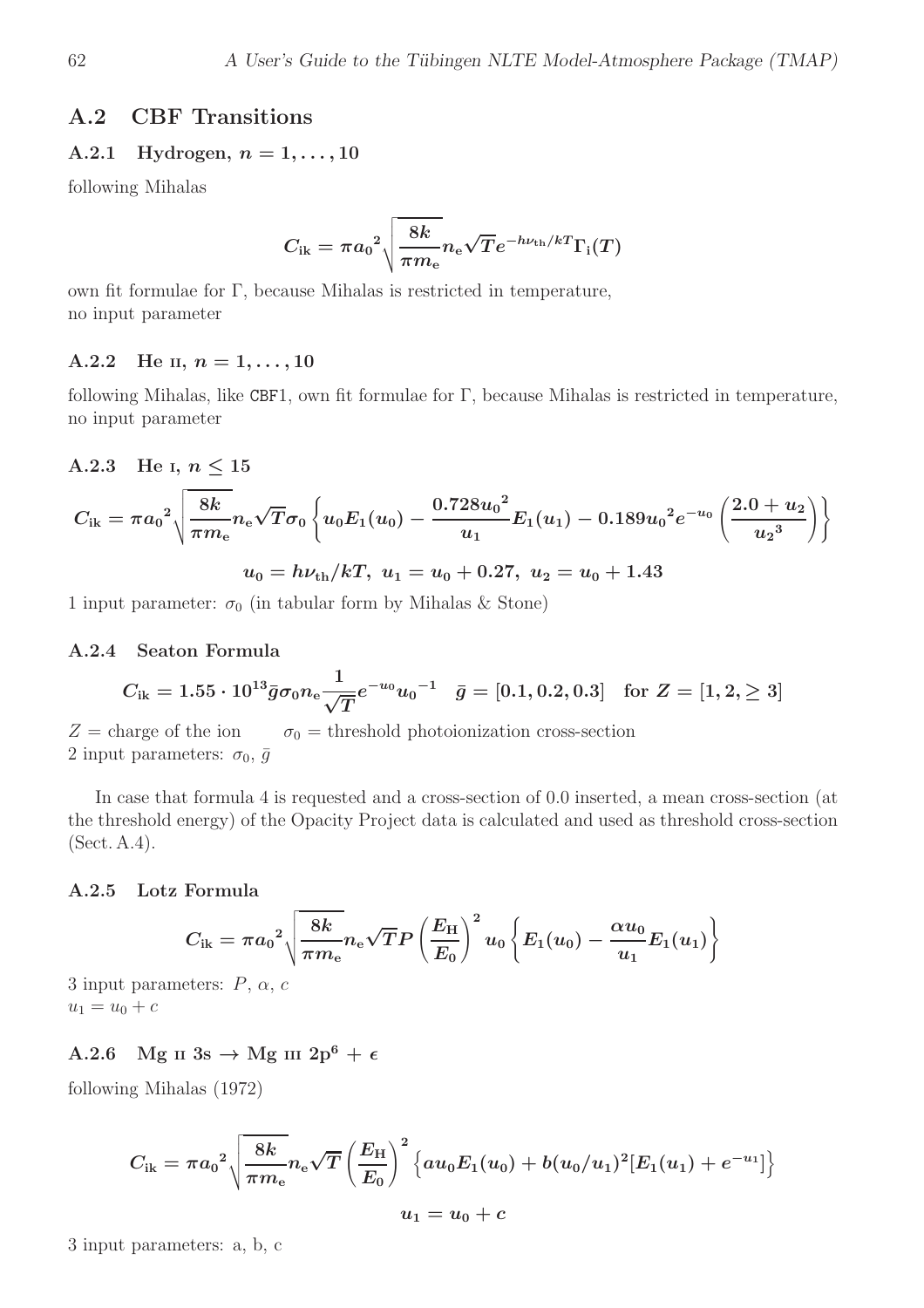#### A.3 RBB Transitions

#### A.3.1 Doppler Profiles

$$
\sigma_{ij} = \frac{\sqrt{\pi}e^2}{m_e c} \frac{f_{ij}}{\Delta \nu_D} e^{-(\Delta \nu/\Delta \nu_D)^2}
$$

$$
\Delta \nu_D = \frac{\nu_0}{c} \sqrt{\frac{2kT}{m_{\rm ATOM}}}
$$

1 input parameter:  $f_{\rm ij}$ 

#### A.3.2 Voigt Profiles, only Radiative Damping

$$
\sigma_{\rm ij} = \frac{\sqrt{\pi}e^2}{m_{\rm e}c}\frac{f_{\rm ij}}{\Delta\nu_{\rm D}}H(a,v) \nonumber \\ a = \frac{\Gamma}{4\pi\Delta\nu_{\rm D}}, \quad v = \frac{\Delta\nu}{\Delta\nu_{\rm D}}, \quad \Gamma = \Gamma_{\rm low} + \Gamma_{\rm up}
$$

2 input parameters:  $f_{\rm ij},$   $\Gamma$ 

 $(Cowley 1970, 1971)$  3 input

A.3.3 Voigt Profiles, Radiative and Collisional Damping (Electrons)  $\sigma_{ij}$  like in A.3.2, but:

$$
\Gamma = \Gamma_{\rm rad} + \Gamma_{\rm St}
$$

$$
\Gamma_{\rm St} = 6.11 \cdot 10^{-5} \frac{n_{\rm e}}{\sqrt{T}} \left(\frac{n_{\rm eff}^{\rm up2}}{z}\right)^2
$$
 parameters:  $f_{\rm ij}$ ,  $\Gamma_{\rm rad}$ ,  $\left(\frac{n_{\rm eff}^{up2}}{z+1}\right)^2$ 

#### A.3.4 Voigt Profiles and "Stark Wings" (Linear Stark Effect)

$$
\sigma_{\rm ij} = \max\left[\sigma_{\rm ij}^{\mathit{Formel~3}},\sigma_{\rm ij}^{\mathit{St}}\right]
$$

$$
\sigma^{St}_{\rm ij} = \frac{0.0368 \cdot Z f_{\rm ij}}{s_{\rm n} z_{\rm Mikro}} U\left(\frac{\Delta \nu Z \cdot 1.385}{s_{\rm n} z_{\rm Mikro}}\right)
$$

$$
s_{r m n} = \{n_{\rm up} \left(n_{\rm up} - 1\right) + n_{\rm low} \left(n_{\rm low} - 1\right)\}
$$

$$
z_{\mathrm{Mikro}}=\left[\sum_{\mathrm{i=1}}^{NION}Z_\mathrm{i}^{\frac{3}{2}}\cdot n_\mathrm{i}\right]^{\frac{2}{3}}
$$

6 input parameters:  $f_{ij}$ ,  $\Gamma_{rad}$ ,  $\left(\frac{n_{\text{eff}}^{up2}}{z+1}\right)^2$ ,  $Z$ ,  $n_{\text{low}}$ ,  $n_{\text{up}}$ 

#### A.3.5 Stark Line Broadening following Dimitrijévic

like formula 3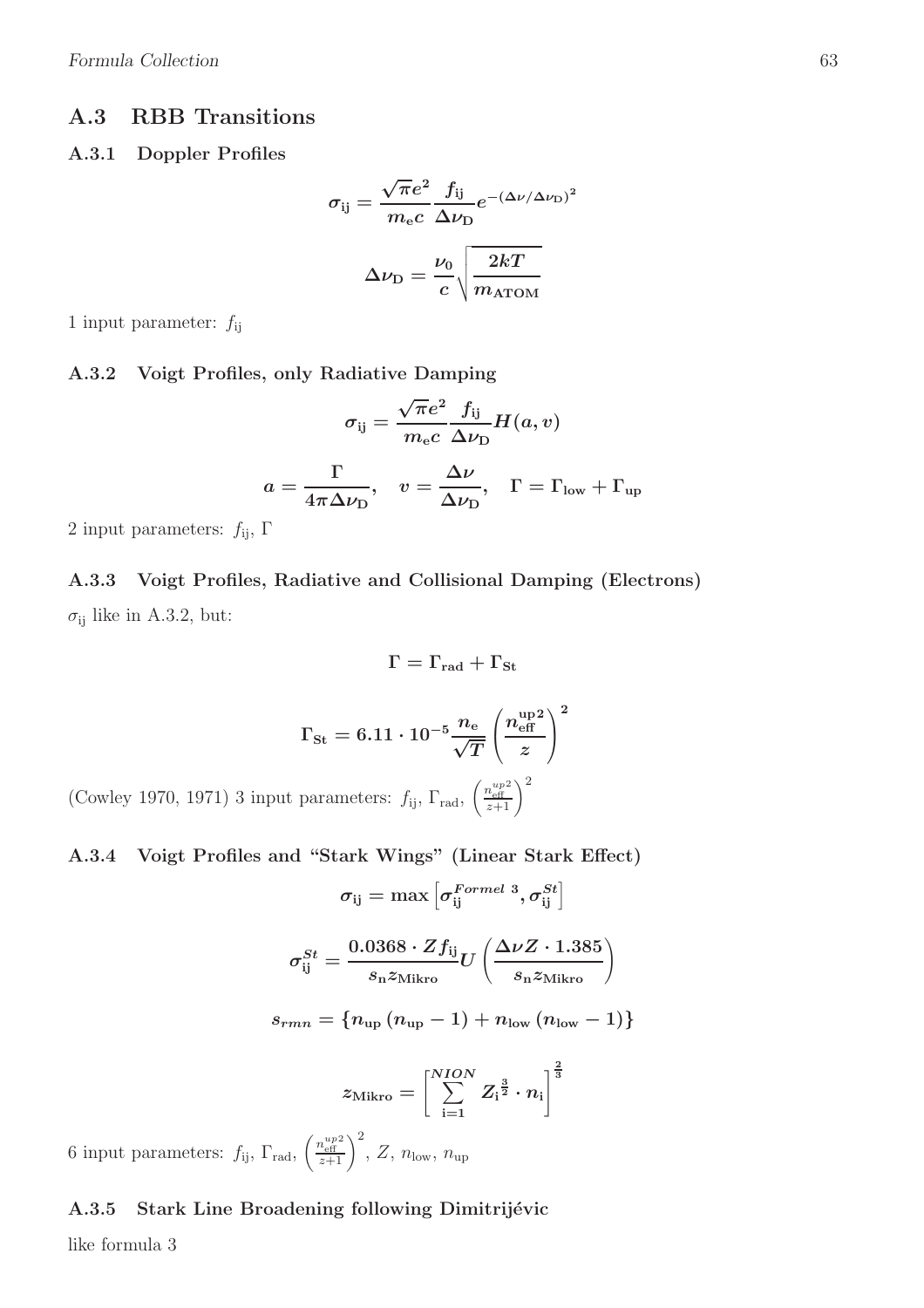#### A.4 RBF Transitions

#### A.4.1 Seaton Formula

$$
\sigma_{\nu} = \sigma_0 \left(\frac{\nu_{\text{th}}}{\nu}\right)^s \left[\alpha + (1 - \alpha)\frac{\nu_{\text{th}}}{\nu}\right]
$$
  
hydrogen – like :  $\sigma_0 = 2.815 \cdot 10^{29} \frac{z^4 g_{\text{II}} (\nu_{\text{th}})}{n_{\text{eff}}^5 \nu_{\text{th}}^3}$ 

with the effective principal quantum number

$$
n_{\text{eff}}=z\sqrt{\frac{R}{\nu_{\text{th}}}}
$$

 $g_{II}$  is the bound-free gaunt factor

z core charge of the ion

3 input parameters:  $\sigma_0$ ,  $\alpha$ , s

#### A.4.2 Seaton Formula with Gaunt Factor

$$
\sigma_{\nu} = \sigma_0 \left(\frac{\nu_{\rm th}}{\nu}\right)^s \left[\alpha + (1-\alpha)\frac{\nu_{\rm th}}{\nu}\right] g_{\rm II} \left(x,y,z\right)
$$

6 input parameters:  $\sigma_0$ ,  $\alpha$ ,  $s$ ,  $x$ ,  $y$ ,  $z$ 

#### A.4.3 Koester Formula for He <sup>I</sup>

A&A,

$$
\ln\left(g\sigma_\nu\right)=a_0+a_1\ln\lambda+a_2\ln^2\lambda,\qquad \lambda[\rm \AA]
$$

3 input parameters:  $a_0, a_1, a_2$ 

#### A.4.4 Opacity-Project Photoionization Cross-Sections, Seaton tails

See Sect. A.4.10.

#### A.4.5 Karzas & Latter data with Gaunt Factor

Tables taken from Karzas & Latter (1961) are used to calculate the photoionization cross-sections. 3 input parameters:  $z_{\text{eff}}$ , n (principal quantum number), l (azimuthal quantum number)

#### A.4.10 Opacity-Project Photoionization Cross-Sections

The Opacity Project data for a level of the ion XXXX are read from the file OP RBF XXXX (Sect. 8.1). The programs recognize an A10 label at the begin of the data set which represents the level name in  $TMAP$  code (Sect. 2.1). For the actual frequency grid  $FGRID$  (Sect. 3), the cross-sections are interpolated or extrapolated (including possible resonances etc.). Is formula 4 requested and a cross-section of 0.0 inserted, a mean cross-section (at the threshold energy) of the Opacity Project data is calculated and used as threshold cross-section.

no input parameter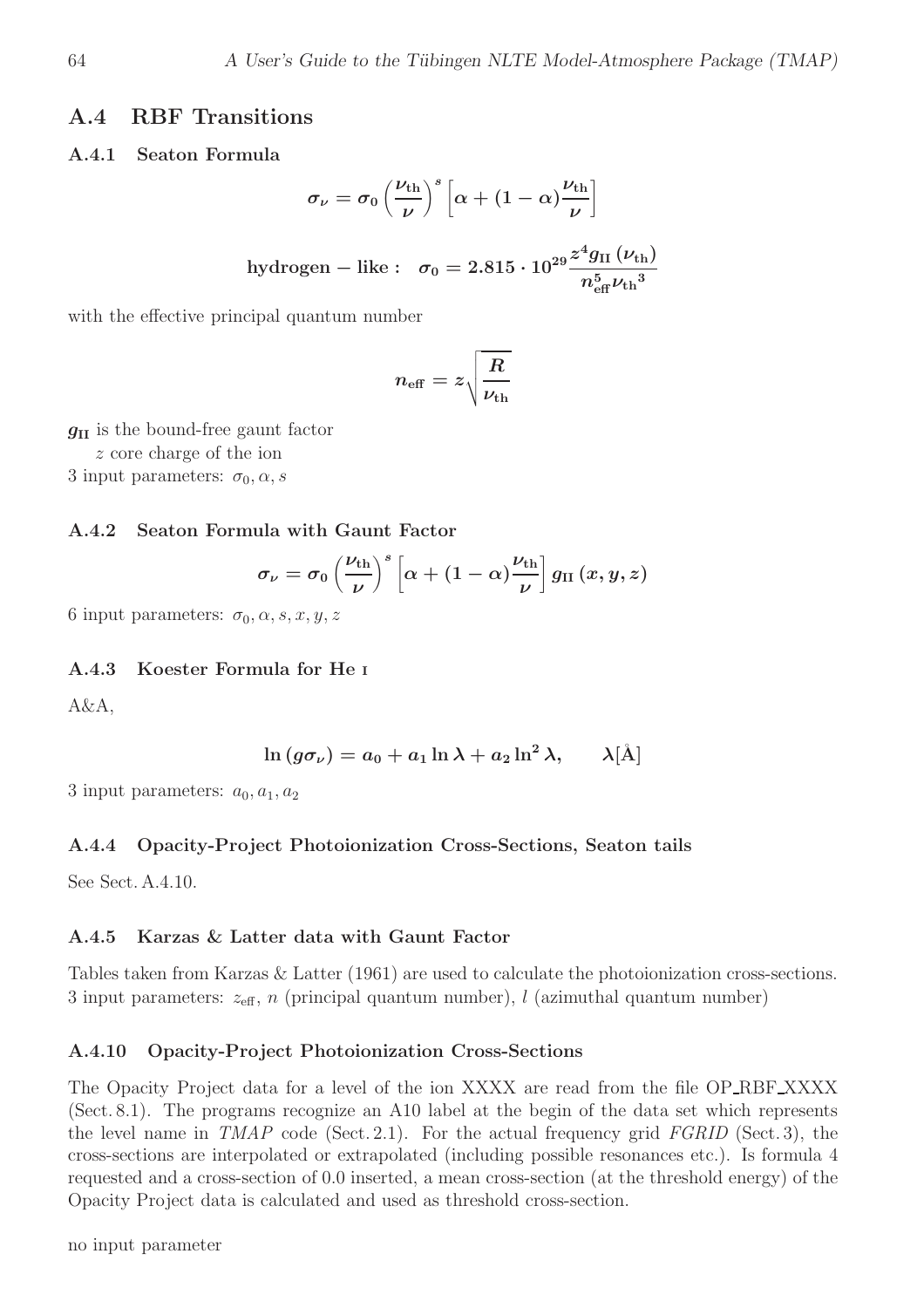#### A.4.12 DETAIL Fit Formula

$$
\ln \sigma_{\nu} = \sum_{i=0}^{5} a_i \cdot \left[ \ln \left( \frac{\nu_{\rm th}}{\nu} \right) \right]^i
$$

6 input parameters:  $a_0, \ldots, a_5$ 

#### A.5 RFF Transitions

None of the RFF formulae needs an input parameter.

#### A.5.1 Including Contributions of LTE Levels (Unsöld)

$$
\sigma_{\mathrm{kk}}(\nu,T)=3.694\cdot10^{8}e^{h\nu_{\mathrm{min}}/kT}\frac{Z^{2}}{\nu^{3}\sqrt{T}}
$$

 $\nu_{\min} = \min[\nu, \nu_{\rm LTE}]$ 

 $\nu_{\text{LTE}}$  is the ionization threshold energy of the lowest LTE level.

 $(cf. Unsöld 1968)$ 

#### A.5.2 Including Contributions of LTE Levels with Gaunt Factors

$$
\sigma_{\rm kk}(\nu,T) = 3.694 \cdot 10^8 \left[ g_{\rm ff}(\nu,T) (e^{h\nu_{\rm min}/kT} - 1) \right] \frac{Z^2}{\nu^3 \sqrt{T}}
$$

#### A.5.3 With Gaunt Factors, no LTE Contributions

$$
\sigma_{\mathrm{kk}}(\nu,T)=3.694\cdot10^8g_{\mathrm{ff}}(\nu,T)\frac{Z^2}{\nu^3\sqrt{T}}
$$

For the free-free Gaunt factors, the default is a calculation following Mihalas (1967, ApJ 149, 169). Since these values are calculated from a fit formula within  $100 \leq \lambda \leq 10000 \,\text{\AA}$  and an extension to longer wavelengths, data (valid from submillimetre to hard X-ray wavelengths and for temperatures from  $10-10^9$  K) provided by Sutherland (1998) can be chosen by input card (Sect. 5.4).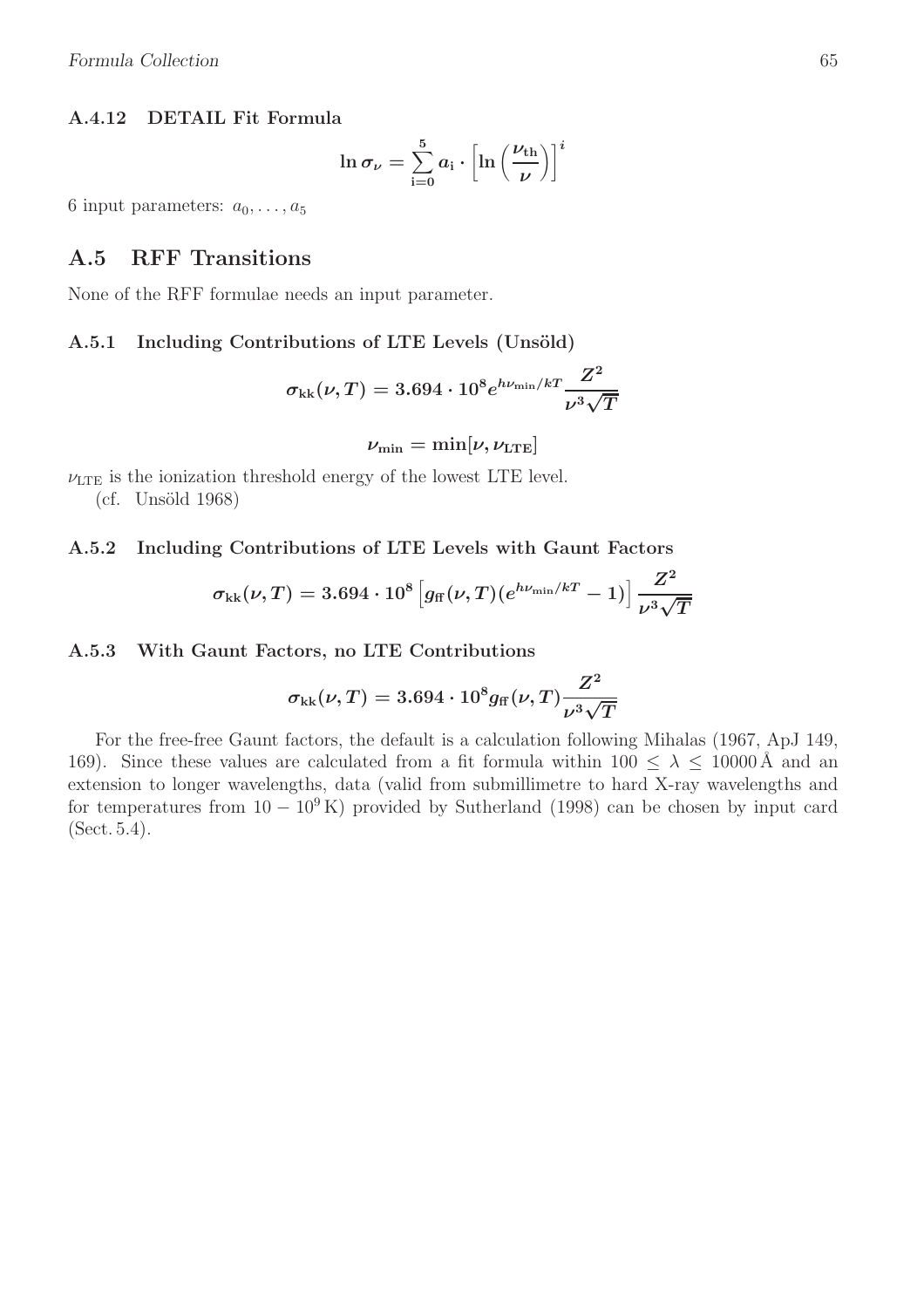# B Fundamental Constants

In all programs of the Tübingen NLTE Model-Atmosphere Package  $(TMAP)$  the values of the fundamental constants are the same. They are summarized in Tab. 3.

| таріє о, гипчанієннаї сопріання чясч ні тидті |                   |                                                                                   |                                 |  |  |  |  |
|-----------------------------------------------|-------------------|-----------------------------------------------------------------------------------|---------------------------------|--|--|--|--|
| value                                         |                   | dimension                                                                         | name                            |  |  |  |  |
| 2.99792458                                    | $\times 10^{+10}$ | $\rm cm\;s^{-1}$                                                                  | velocity of light               |  |  |  |  |
| 4.80320425                                    |                   | esu                                                                               | electron charge                 |  |  |  |  |
| 1.25                                          |                   | esu                                                                               | Holtsmark normal field strength |  |  |  |  |
| 6.62606957                                    | $\times 10^{-27}$ | erg s                                                                             | Planck constant                 |  |  |  |  |
| 1.3806488                                     | $\times10^{-16}$  | $\rm erg\ K^{-1}$                                                                 | Boltzmann constant              |  |  |  |  |
| 9.10938291                                    | $\times 10^{-28}$ | g                                                                                 | electron mass                   |  |  |  |  |
| 1.6726217776                                  |                   | g                                                                                 | proton mass                     |  |  |  |  |
| 109737.31568539                               |                   | $cm^{-1}$                                                                         | Rydberg constant                |  |  |  |  |
|                                               |                   |                                                                                   |                                 |  |  |  |  |
|                                               |                   | $\times10^{-10}$<br>$\times10^{-09}$<br>$\times 10^{-24}$<br>$4 \times \arctan 1$ |                                 |  |  |  |  |

Table 3: Fundamental constants used in TMAP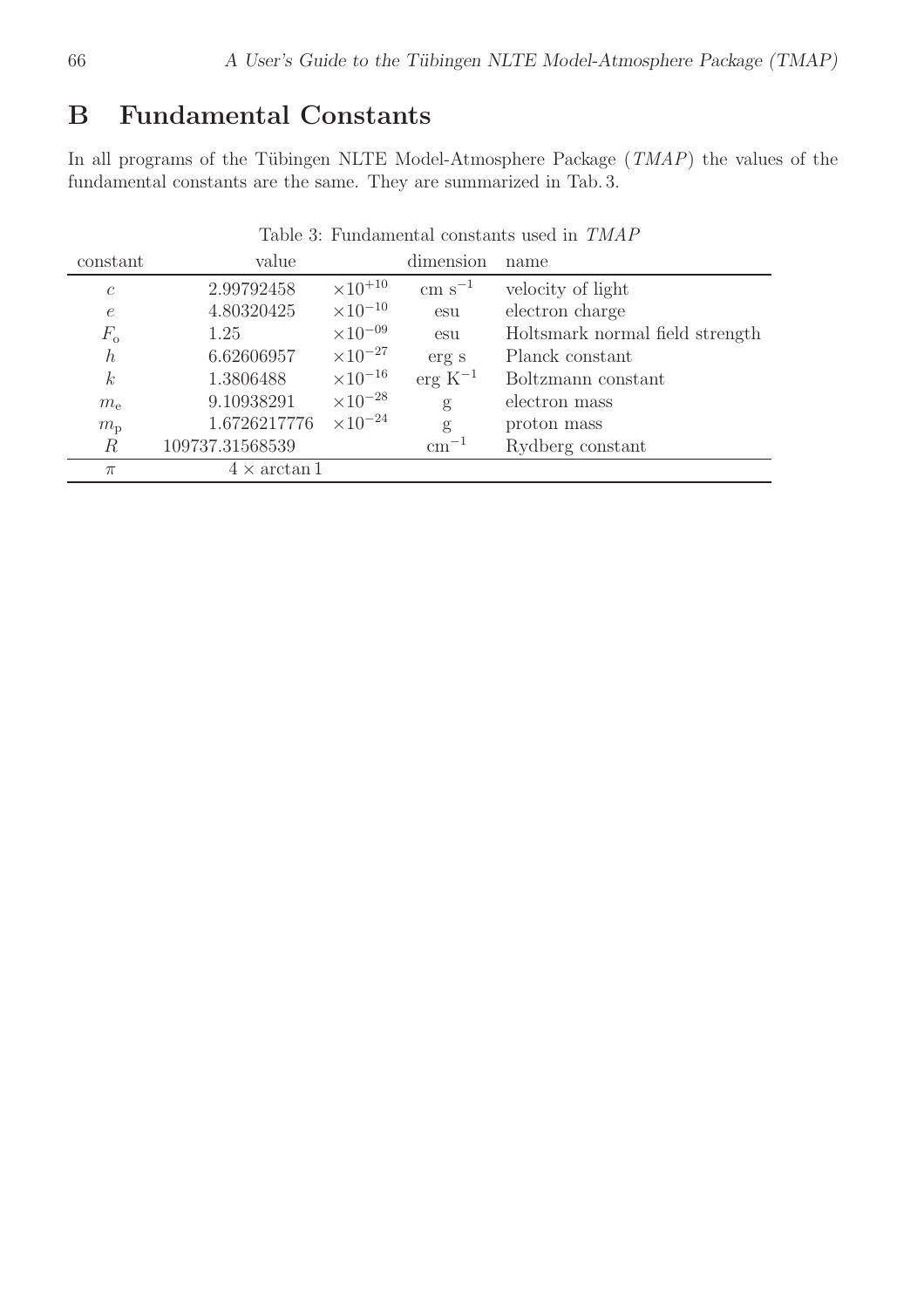### $\overline{C}$ **Solar Abundances**

| Atom                       | Atomic           | Atomic      | $\log \epsilon_{\rm X}$ | n(X)/n(H)                          | $n(X)/n(\overline{He})$ | mass                    |
|----------------------------|------------------|-------------|-------------------------|------------------------------------|-------------------------|-------------------------|
| (X)                        | Number           | Weight      |                         | (by number)                        | (by number)             | fraction                |
| H                          | $\mathbf{1}$     | 1.0079      | 12.00                   | $1.000\times10^{+00}$              | $1.175{\times}10^{+01}$ | $7.375\times10^{-01}$   |
| He                         | $\sqrt{2}$       | 4.0026      | 10.93                   | $8.511\times10^{-02}$              | $1.000\times10^{+00}$   | $2.493\times10^{-01}$   |
| Li                         | 3                | 6.9410      | 1.05                    | $1.122\times10^{-11}$              | $1.318\times10^{-10}$   | $5.698 \times 10^{-11}$ |
| Be                         | $\sqrt{4}$       | 9.0122      | 1.38                    | $2.399 \times 10^{-11}$            | $2.818 \times 10^{-10}$ | $1.582\times10^{-10}$   |
| $\mathbf B$                | $\mathbf 5$      | 10.8110     | 2.70                    | $5.012\times10^{-10}$              | $5.888 \times 10^{-09}$ | $3.964\times10^{-09}$   |
| $\overline{C}$             | 6                | 12.0107     | 8.43                    | $2.692\times10^{-04}$              | $3.162\times10^{-03}$   | $2.365\times10^{-03}$   |
| $\mathbf N$                | 7                | $14.0067\,$ | 7.83                    | $6.761\times10^{-05}$              | $7.943\times10^{-04}$   | $6.929\times10^{-04}$   |
| $\overline{O}$             | $8\,$            | 15.9994     | 8.69                    | $4.898 \times 10^{-04}$            | $5.754\times10^{-03}$   | $5.733{\times}10^{-03}$ |
| ${\bf F}$                  | $\boldsymbol{9}$ | 18.9984     | 4.40                    | $2.512\times10^{-08}$              | $2.951\times10^{-07}$   | $3.492\times10^{-07}$   |
| Ne                         | 10               | 20.1797     | 7.93                    | $8.511\times10^{-05}$              | $1.000\times10^{-03}$   | $1.257\times10^{-03}$   |
| Na                         | 11               | 22.9898     | 6.21                    | $1.622\times10^{-06}$              | $1.905 \times 10^{-05}$ | $2.728 \times 10^{-05}$ |
| Mg                         | 12               | 24.3050     | 7.59                    | $3.890\times10^{-05}$              | $4.571\times10^{-04}$   | $6.918\times10^{-04}$   |
| Al                         | 13               | 26.9815     | 6.43                    | $2.692\times10^{-06}$              | $3.162\times10^{-05}$   | $5.314\times10^{-05}$   |
| Si                         | 14               | 28.0855     | $7.51\,$                | $3.236 \times 10^{-05}$            | $3.802\times10^{-04}$   | $6.650\times10^{-04}$   |
| ${\bf P}$                  | 15               | 30.9738     | 5.41                    | $2.570\times10^{-07}$              | $3.020\times10^{-06}$   | $5.825 \times 10^{-06}$ |
| $\mathbf S$                | 16               | 32.0650     | 7.12                    | $1.318\times10^{-05}$              | $1.549\times10^{-04}$   | $3.093\times10^{-04}$   |
| Cl                         | 17               | 35.4530     | $5.50\,$                | $3.162\times10^{-07}$              | $3.715\times10^{-06}$   | $8.203\times10^{-06}$   |
| Ar                         | 18               | 39.9480     | 6.40                    | $2.512\times10^{-06}$              | $2.951\times10^{-05}$   | $7.342\times10^{-05}$   |
| ${\bf K}$                  | 19               | 39.0983     | $5.04\,$                | $1.096\times10^{-07}$              | $1.288 \times 10^{-06}$ | $3.137\times10^{-06}$   |
| Ca                         | 20               | 40.0780     | 6.32                    | $2.089\times10^{-06}$              | $2.455 \times 10^{-05}$ | $6.127\times10^{-05}$   |
| $\rm Sc$                   | 21               | 44.9559     | 3.16                    | $1.445\times10^{-09}$              | $1.698\times10^{-08}$   | $4.754\times10^{-08}$   |
| Ti                         | 22               | 47.8670     | 4.93                    | $8.511\times10^{-08}$              | $1.000\times10^{-06}$   | $2.981\times10^{-06}$   |
| $\mathbf{V}$               | 23               | 50.9415     | 3.89                    | $7.762\times10^{-09}$              | $9.120\times10^{-08}$   | $2.893 \times 10^{-07}$ |
| Cr                         | $24\,$           | 51.9961     | 5.62                    | $4.169\times10^{-07}$              | $4.898 \times 10^{-06}$ | $1.586\times10^{-05}$   |
| Mn                         | 25               | 54.9380     | 5.42                    | $2.630\times10^{-07}$              | $3.090\times10^{-06}$   | $1.057\times10^{-05}$   |
| Fe                         | 26               | 55.8450     | 7.47                    | $2.951\times10^{-05}$              | $3.467\times10^{-04}$   | $1.206\times10^{-03}$   |
| Co                         | $27\,$           | 58.9332     | 4.93                    | $8.511\times10^{-08}$              | $1.000\times10^{-06}$   | $3.670\times10^{-06}$   |
| Ni                         | 28               | 58.6934     | 6.20                    | $1.585\times10^{-06}$              | $1.862\times10^{-05}$   | $6.806\times10^{-05}$   |
| Cu                         | 29               | 63.5460     |                         | $4.18 \quad 1.514 \times 10^{-08}$ | $1.778\times10^{-07}$   | $7.037\times10^{-07}$   |
| Zn                         | 30               | 65.4090     | 4.56                    | $3.631 \times 10^{-08}$            | $4.266 \times 10^{-07}$ | $1.738 \times 10^{-06}$ |
| Ga                         | 31               | 69.7230     | 3.02                    | $1.047\times10^{-09}$              | $1.230\times10^{-08}$   | $5.342\times10^{-08}$   |
| Ge                         | 32               | 72.6400     | 3.63                    | $4.266\times10^{-09}$              | $5.012\times10^{-08}$   | $2.267\times10^{-07}$   |
| $\mathrm{As}^{\mathrm{a}}$ | 33               | 74.9216     | 2.30                    | $1.995 \times 10^{-10}$            | $2.344 \times 10^{-09}$ | $1.094\times10^{-08}$   |
| $Se^a$                     | 34               | 78.9600     | 3.34                    | $2.188\times10^{-09}$              | $2.570\times10^{-08}$   | $1.264\times10^{-07}$   |
| Br <sup>a</sup>            | 35               | 79.9040     | 2.54                    | $3.467\times10^{-10}$              | $4.074\times10^{-09}$   | $2.027\times10^{-08}$   |
| Kr                         | 36               | 83.7960     | 3.25                    | $1.778\times10^{-09}$              | $2.089\times10^{-08}$   | $1.090\times10^{-07}$   |
| Rb                         | 37               | 85.4678     | 2.47                    | $2.951\times10^{-10}$              | $3.467\times10^{-09}$   | $1.846\times10^{-08}$   |
| Sr                         | 38               | 87.6200     | 2.83                    | $6.761\times10^{-10}$              | $7.943\times10^{-09}$   | $4.334\times10^{-08}$   |
| Y                          | 39               | 88.9059     | 2.21                    | $1.622\times10^{-10}$              | $1.905 \times 10^{-09}$ | $1.055\times10^{-08}$   |
| Zr                         | 40               | 91.2240     | $2.59\,$                | $3.890\times10^{-10}$              | $4.571\times10^{-09}$   | $2.597\times10^{-08}$   |
| Nb                         | 41               | 92.9064     | 1.47                    | $2.951\times10^{-11}$              | $3.467\times10^{-10}$   | $2.006\times10^{-09}$   |
| M <sub>o</sub>             | 42               | 95.9400     | 1.88                    | $7.586\times10^{-11}$              | $8.913\times10^{-10}$   | $5.325\times10^{-09}$   |

Table 4: TMAP uses the following values as solar abundances<sup>a</sup> (Asplund et al. 2009; Maiorca et al. 2014; Grevesse et al. 2015; Scott et al. 2015b,a).

<sup>a</sup>: from meteorites only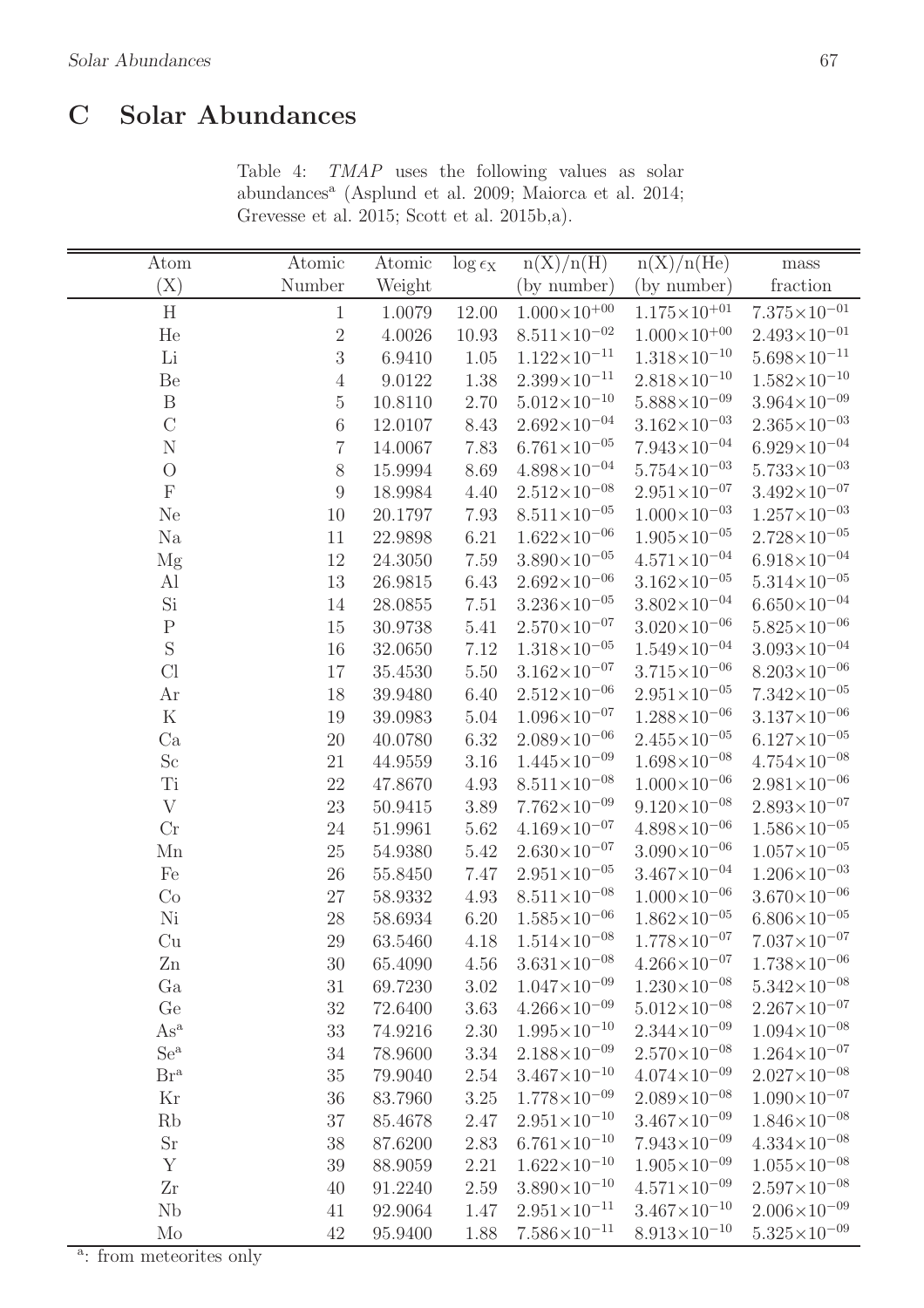| Atom                   | Atomic | Atomic   | $\log \epsilon_{\rm X}$ | n(X)/n(H)               | n(X)/n(He)              | mass                                        |
|------------------------|--------|----------|-------------------------|-------------------------|-------------------------|---------------------------------------------|
| (X)                    | Number | Weight   |                         | (by number)             | (by number)             | fraction                                    |
| Ru                     | 44     | 101.0700 | 1.75                    | $5.623 \times 10^{-11}$ | $6.607\times10^{-10}$   | $4.159\times10^{-09}$                       |
| Rh                     | 45     | 102.9055 | 0.89                    | $7.762\times10^{-12}$   | $9.120\times10^{-11}$   | $5.845 \times 10^{-10}$                     |
| Pd                     | 46     | 106.4200 | 1.55                    | $3.548 \times 10^{-11}$ | $4.169\times10^{-10}$   | $2.763\times10^{-09}$                       |
| Ag                     | 47     | 107.8682 | $0.96\,$                | $9.120 \times 10^{-12}$ | $1.072\times10^{-10}$   | $7.198\times10^{-10}$                       |
| Cd <sup>a</sup>        | 48     | 112.4110 | 1.77                    | $5.888 \times 10^{-11}$ | $6.918\times10^{-10}$   | $4.843\times10^{-09}$                       |
| In                     | 49     | 114.8180 | $0.80\,$                | $6.310\times10^{-12}$   | $7.413\times10^{-11}$   | $5.301\times10^{-10}$                       |
| Sn                     | 50     | 118.7100 | 2.02                    | $1.047\times10^{-10}$   | $1.230\times10^{-09}$   | $9.095 \times 10^{-09}$                     |
| $Sb^a$                 | 51     | 121.7600 | 1.01                    | $1.023{\times}10^{-11}$ | $1.202\times10^{-10}$   | $9.116\times10^{-10}$                       |
| $Te^a$                 | 52     | 127.6000 | 2.18                    | $1.514\times10^{-10}$   | $1.778\times10^{-09}$   | $1.413\times10^{-08}$                       |
| $\mathbf I$            | 53     | 126.9045 | 1.55                    | $3.548 \times 10^{-11}$ | $4.169\times10^{-10}$   | $3.295 \times 10^{-09}$                     |
| Xe                     | $54\,$ | 131.2930 | 2.24                    | $1.738 \times 10^{-10}$ | $2.042\times10^{-09}$   | $1.669\times10^{-08}$                       |
| Cs                     | $55\,$ | 132.9055 | 1.08                    | $1.202 \times 10^{-11}$ | $1.413\times10^{-10}$   | $1.169\times10^{-09}$                       |
| Ba                     | 56     | 137.3270 | $2.25\,$                | $1.778\times10^{-10}$   | $2.089\times10^{-09}$   | $1.787\times10^{-08}$                       |
| La                     | 57     | 138.9055 | 1.11                    | $1.288 \times 10^{-11}$ | $1.514\times10^{-10}$   | $1.309\times10^{-09}$                       |
| Ce                     | $58\,$ | 140.1160 | 1.58                    | $3.802\times10^{-11}$   | $4.467\times10^{-10}$   | $3.898 \times 10^{-09}$                     |
| Pr                     | 59     | 140.9077 | 0.72                    | $5.248\times10^{-12}$   | $6.166\times10^{-11}$   | $5.411 \times 10^{-10}$                     |
| Nd                     | 60     | 144.2400 | 1.42                    | $2.630\times10^{-11}$   | $3.090 \times 10^{-10}$ | $2.776\times10^{-09}$                       |
| Sm                     | 62     | 150.3600 | $0.95\,$                | $8.913\times10^{-12}$   | $1.047\times10^{-10}$   | $9.805 \times 10^{-10}$                     |
| Eu                     | 63     | 151.9640 | 0.52                    | $3.311{\times}10^{-12}$ | $3.890 \times 10^{-11}$ | $3.682 \times 10^{-10}$                     |
| Gd                     | 64     | 157.2500 | 1.08                    | $1.202\times10^{-11}$   | $1.413\times10^{-10}$   | $1.383{\times}10^{-09}$                     |
| Tb                     | 65     | 158.9253 | 0.31                    | $2.042\times10^{-12}$   | $2.399 \times 10^{-11}$ | $2.374\times10^{-10}$                       |
| $\mathbf{D}\mathbf{y}$ | 66     | 162.5000 | 1.10                    | $1.259\times10^{-11}$   | $1.479\times10^{-10}$   | $1.497\times10^{-09}$                       |
| H <sub>o</sub>         | 67     | 164.9303 | 0.48                    | $3.020 \times 10^{-12}$ | $3.548 \times 10^{-11}$ | $3.644 \times 10^{-10}$                     |
| Er                     | 68     | 167.2590 | 0.93                    | $8.511\times10^{-12}$   | $1.000\times10^{-10}$   | $1.042\times10^{-09}$                       |
| Tm                     | 69     | 168.9342 | 0.11                    | $1.288 \times 10^{-12}$ | $1.514\times10^{-11}$   | $1.592\times10^{-10}$                       |
| Yb                     | 70     | 173.0400 | $0.85\,$                | $7.079\times10^{-12}$   | $8.318\times10^{-11}$   | $8.963{\times}10^{-10}$                     |
| Lu                     | 71     | 174.9670 | 0.10                    | $1.259\times10^{-12}$   | $1.479\times10^{-11}$   | $1.612\times10^{-10}$                       |
| Hf                     | 72     | 178.4900 | 0.85                    | $7.079\times10^{-12}$   | $8.318 \times 10^{-11}$ | $9.245 \times 10^{-10}$                     |
| Ta <sup>a</sup>        | 73     | 180.9479 | $-0.12$                 | $7.586\times10^{-13}$   |                         | $8.913\times10^{-12}$ $1.004\times10^{-10}$ |
| W                      | 74     | 183.8400 | 0.83                    | $6.761\times10^{-12}$   | $7.943\times10^{-11}$   | $9.094 \times 10^{-10}$                     |
| $Re^a$                 | 75     | 186.2070 | $0.26\,$                | $1.820\times10^{-12}$   | $2.138 \times 10^{-11}$ | $2.479\times10^{-10}$                       |
| $\mathrm{Os}$          | 76     | 190.2300 | 1.40                    | $2.512\times10^{-11}$   | $2.951 \times 10^{-10}$ | $3.496 \times 10^{-09}$                     |
| Ir                     | 77     | 192.2170 | 1.42                    | $2.630\times10^{-11}$   | $3.090\times10^{-10}$   | $3.699\times10^{-09}$                       |
| $\rm Pt^a$             | 78     | 195.0780 | 1.62                    | $4.169\times10^{-11}$   | $4.898 \times 10^{-10}$ | $5.950\times10^{-09}$                       |
| Au                     | 79     | 196.9666 | 0.91                    | $8.128 \times 10^{-12}$ | $9.550\times10^{-11}$   | $1.171\times10^{-09}$                       |
| $Hg^a$                 | 80     | 200.5900 | 1.17                    | $1.479\times10^{-11}$   | $1.738 \times 10^{-10}$ | $2.171\times10^{-09}$                       |
| Tl                     | 81     | 204.3833 | 0.90                    | $7.943\times10^{-12}$   | $9.333 \times 10^{-11}$ | $1.188\times10^{-09}$                       |
| P <sub>b</sub>         | $82\,$ | 207.2000 | 1.92                    | $8.318\times10^{-11}$   | $9.772\times10^{-10}$   | $1.261\times10^{-08}$                       |
| Bi <sup>a</sup>        | 83     | 208.9804 | $0.65\,$                | $4.467\times10^{-12}$   | $5.248 \times 10^{-11}$ | $6.830\times10^{-10}$                       |
| Th                     | 90     | 232.0381 | 0.03                    | $1.072\times10^{-12}$   | $1.259\times10^{-11}$   | $1.819\times10^{-10}$                       |
| $U^{\rm a}$            | 92     | 238.0298 | $-0.54$                 | $2.884 \times 10^{-13}$ | $3.388 \times 10^{-12}$ | $5.023 \times 10^{-11}$                     |

Table 4 continued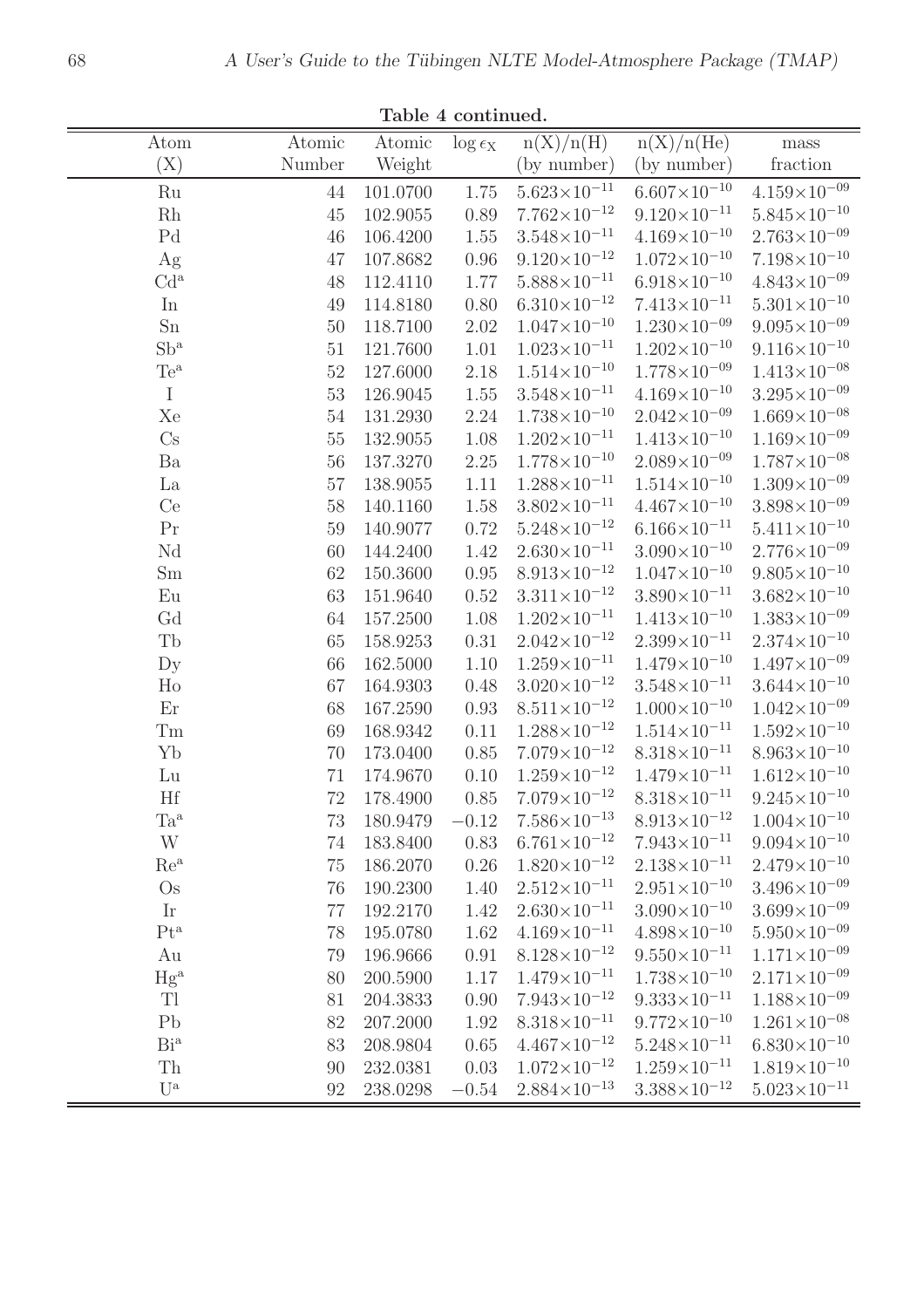# D How to calculate a NLTE model with  $TMAP$

A pre-requiste to understand the following scripts is basic knowledge of unix commands. Lists of the most important can be found easily in the WWW.

In addition, knowledge of the emacs text editor is required.

The meaning of the input cards (traditional name adopted from the formerly used FORTRAN punch cards) for ATOMS2, SETF2, LTE2, PRO2, LINE1, and  $LINE1\_PROF$ , can be found in this User's Guide.

### D.1 Basics

First, this is a short explanation of the directory structure:

 $\frac{1}{8}$ HOME}/adaten is the directory for the atomic data checked by ATOMS2.  $\frac{1}{2}$ HOME}/bimod is the directory for the executable binaries of *LTE2* and *PRO2*.  $\frac{1}{10}$  S{HOME}/fgrids is the directory for the frequency grids that were produced with  $\frac{1}{10}$ .  $\frac{1}{8}$ {HOME}/jobs is the directory for all the .job files (*ATOMS2*, *SETF2*, *LTE2*, and *PRO2*). \${HOME}/models is the directory for the calculated models from LTE2 and PRO2 are.

For our scripts, we use the following definitions / shell variables (typically set in the ∼/.alias file):

setenv AA \${HOME}/adaten setenv BI \${HOME}/bimod setenv FF \${HOME}/fgrids setenv JO \${HOME}/jobs setenv MO \${HOME}/models

### D.2 Creation of atomic data files with ATOMS2

- Change into the directory /home/\${logname}/jobs/atoms2 and copy the template job file to  $\langle$  name $\rangle$ .job. It needs a file  $\langle$  name $\rangle$  with the atomic data in /home/\$ $\{1$ ogname $\rangle$ /adaten. The name  $\langle$  name  $\rangle$  can be chosen to contain all the elements used in the model (e.g. H+He)
- You need to edit both files, test atmos lte.job and test atoms.job (e.g. with emacs). The first one is for *LTE2*, the second one for *PRO2*.
- After editing, execute the job files and create output files for both jobs with

 $\langle$ name $\rangle$ \_atoms.job  $>$   $\langle$ name $\rangle$ \_atoms.out and  $\langle$ name $\rangle$ \_atoms\_lte.job  $>$   $\langle$ name $\rangle$ \_atoms\_lte.out.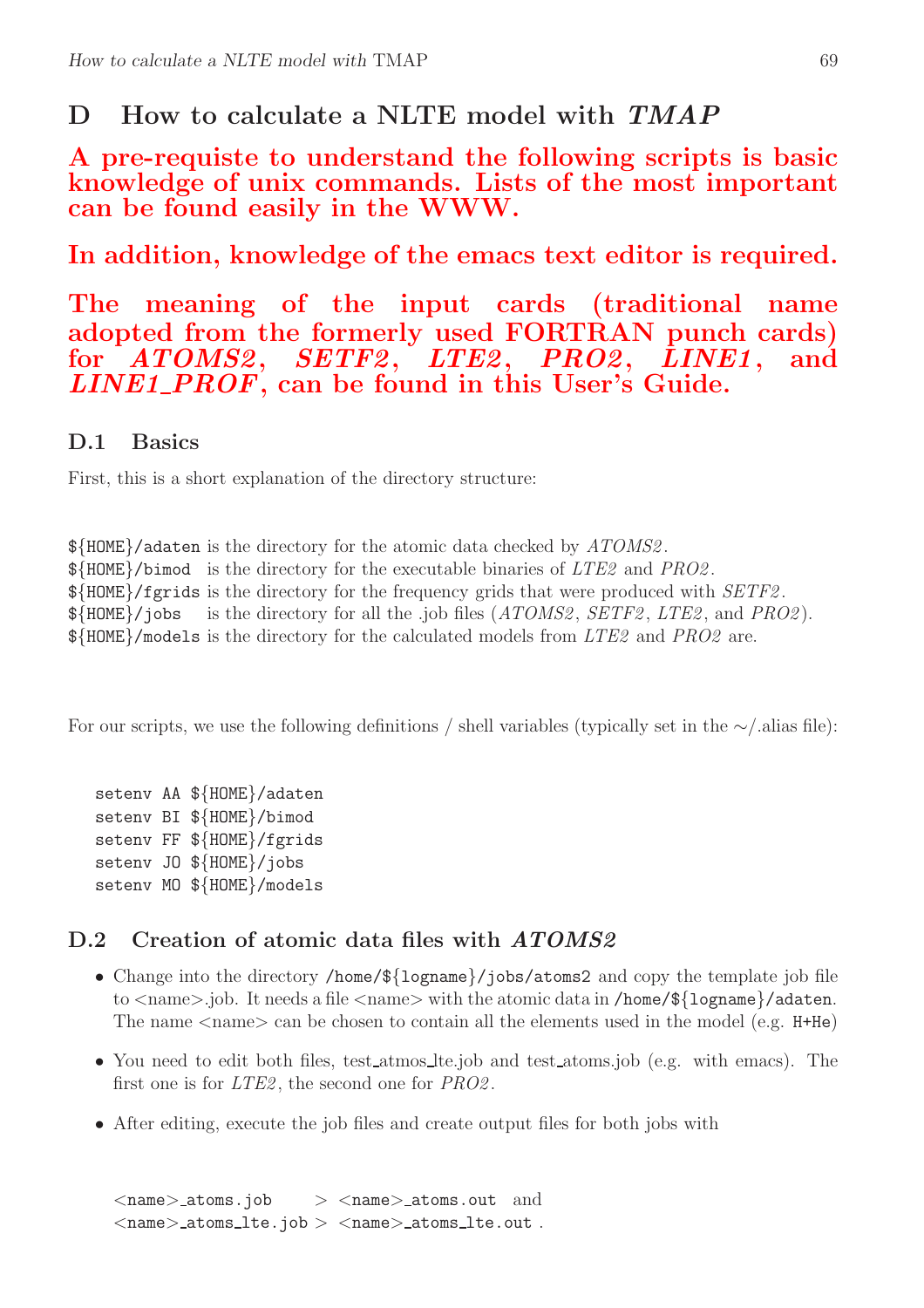- Check both output files (with emacs) for error messages.
- The jobs create ASCII files, e.g. /home/\${logname}/adaten/<name>.atoms2.

### D.3 Creation of a frequency grid with *SETF2*

- edit both files  $\langle$  name $\rangle$  lte setf2 and  $\langle$  name $\rangle$  setf2 in /home/\${logname}/jobs/setf2. Adjust the temperature and make sure that it refers to  $\langle$  name $\rangle$  lte.atoms2
- run both jobs and create output files with

 $\langle$ name $\rangle$ \_setf2  $>$   $\langle$ name $\rangle$ \_setf2.out and  $\langle$ name $\rangle$ \_lte\_setf $2$   $>$   $\langle$ name $\rangle$ \_lte\_setf $2$ .out.

• it writes the files  $\langle$ name $\rangle$   $\langle$ temperature $\rangle$  lte.setf2 and  $\langle$ name $\rangle$   $\langle$ temperature $\rangle$ .setf2 to /home/\${logname}/fgrids

### D.4 Adaption of the Parameter files

- extract the parameters from the  $\langle$ name $\rangle$ -atoms.out file with grep para  $\alpha$  atoms.out and from the output file  $\alpha$  anne  $\alpha$  setf2.out of the frequency grid
- if you want to save the parameters you can write them in a file with grep para  $<$ name $>$ \_atoms.out  $>$  object.out
- the parameter files for PRO2 can be found in /home/\${logname}/PARAMETER/pro2
- copy the existing parameter files to  $PARA_{\sim}$  chame $>$ .INC,  $PARA_{\sim}$  chame $>$ .INC, PARA3\_<name>.INC and adjust them by using the parameters from <name> atoms.out NOTICE: the values in the parameter files should never be 0!
- we have two machines with licenses to compile our codes, PRO2 has to be compiled on ait320 and LINE1 on aithp3:

Examples:

compile with

### ssh ait320 load  $pro2 <$ name> [x64/p64]

(use x64 only to create a unified executable for 64 bit Intel and AMD processors – it takes twice the time compared to p64 that should be used for most of our 64 bit machines. The compiled executable is copied to /home/ $\frac{1}{2}$ [10gname}/bimod/pro2\_<name>.Linux\_[x64] or with

```
ssh aithp3 load line1_prof <name> [x64/p64]
```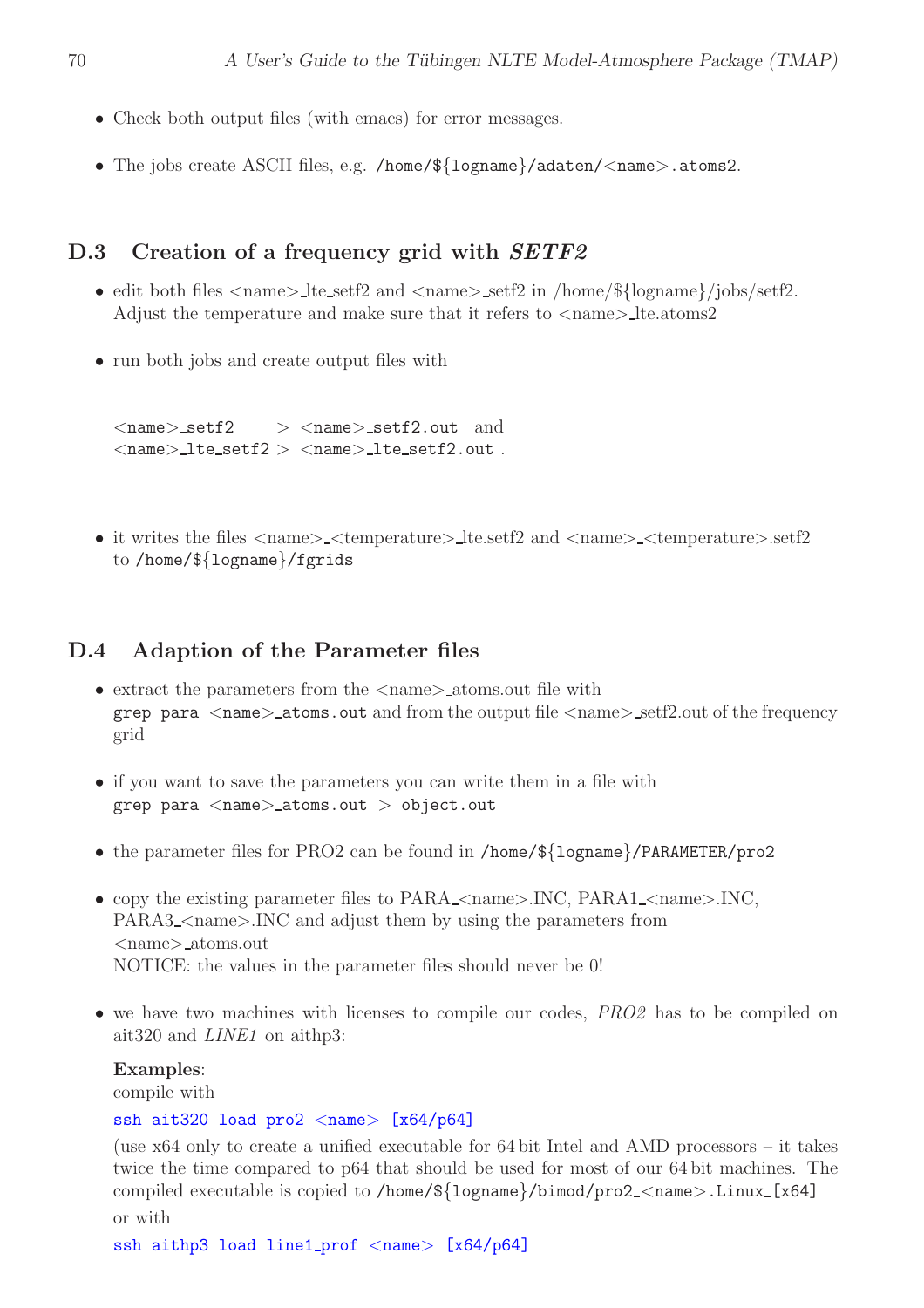### D.5 Calculation of a start model with LTE2

- edit  $\langle$ name $\rangle$  lte.job with emacs. Adjust the temperature, log g, and the abundances of the elements used (as normalized number fraction) and check if the used files have the right name
- input files:  $\langle$ name $\rangle$ \_lte.atoms2,  $\langle$ name $\rangle$ \_temperature\_lte.setf2
- start the job and write it into an output file with

nice +19 <name> lte.job > <name> lte.out

• the lte model is written to /home/ $\frac{1}{2}$ [ogname}/model/<name>/lte. The file is called temperature logg numberfraction element a numberfraction element b, e.g. 0100000<sub>-7</sub>.00<sub>-1.000</sub>-0.000

### D.6 Calculation of a NLTE model with PRO2

- edit the  $\langle$ name $\rangle$ \_nlte.job in emacs. Adjust the temperature, log g and the abundances of the used elements and check if the used files have the right name
- input files:  $\langle$ name $\rangle$ .atoms2,  $\langle$ name $\rangle$ \_temperature.setf2 and the *LTE2* model as input model
- start the job with
	- nice  $+19$  <name> nlte.job > <name> nlte.out
- the output model is written to /home/ $\frac{1}{2}$ [logname}/model/<name>

### D.7 Strategy to calculate a NLTE model with *PRO2*

To avoid extremely long calculation times, a reasonable way is to calculate first a model using relatively small model atoms and subsequently, after its convergence, perform a so-called lineformation calculation with much more detailed model atmos on a fixed temperature (and density) structure of the model atmosphere. This yields the NLTE occupation numbers of all considered levels. Figure 1 shows the scheme of this startegy.

Some models calculate without any problem using the LTE2 start model and an atomic data file that contains all lines. This can be tested first. In case that this approach fails, try to follow the steps summarized in Table 5. There is, however, no recipe to guarantee numerical stable models.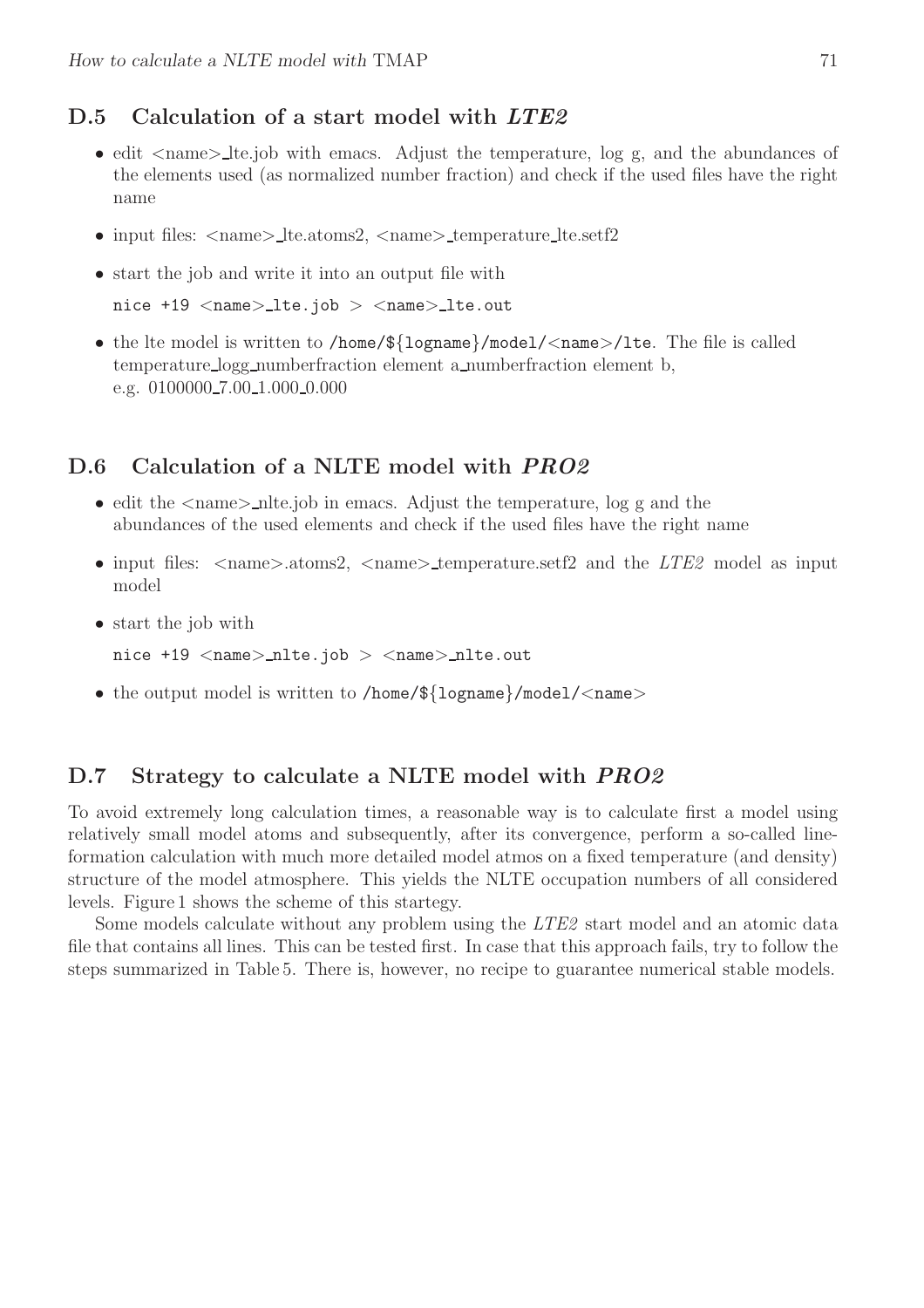

- 
- 
-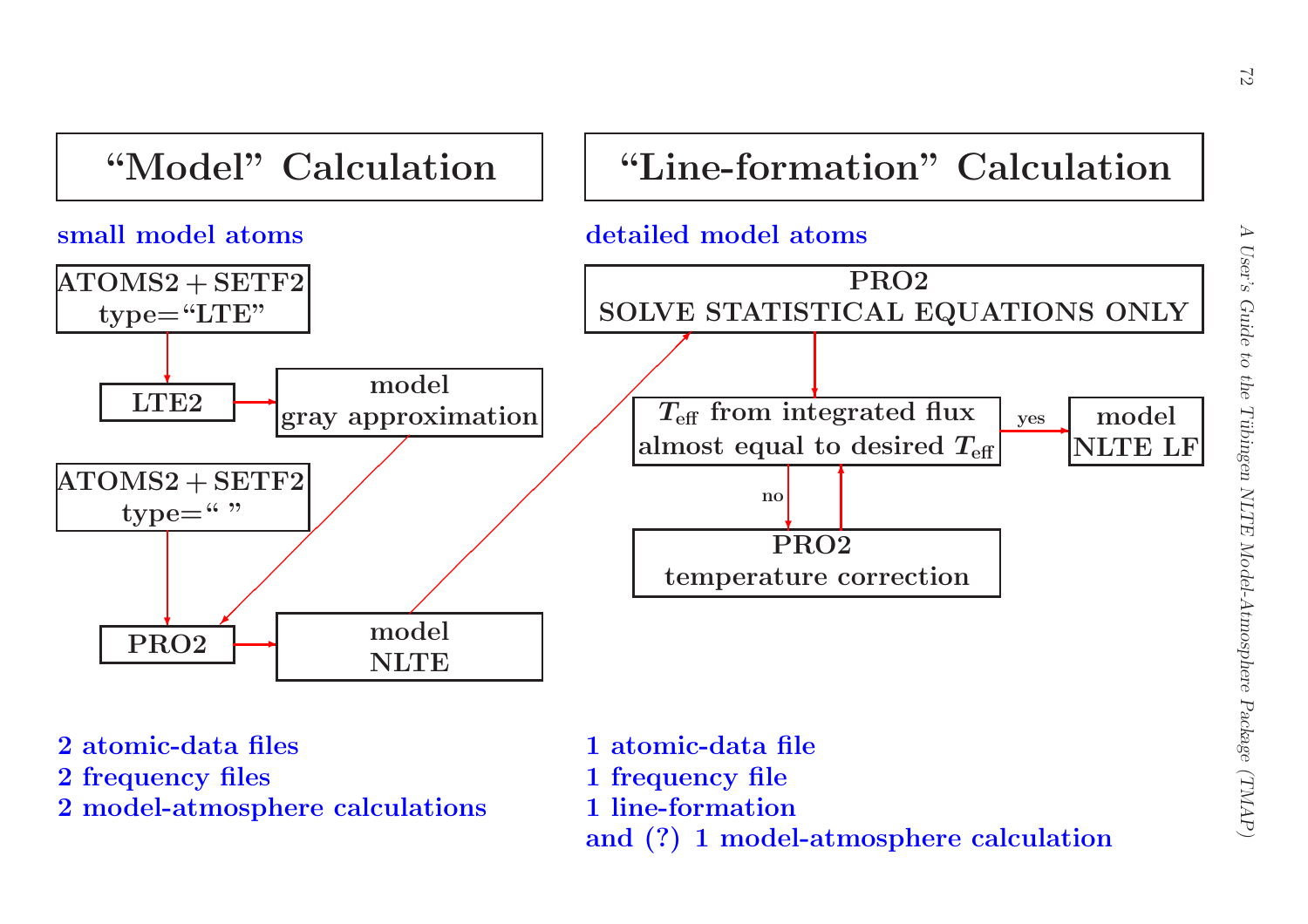| step           | line<br>transitions | temperature ATOMS<br>correction                                 | calculated for   | FGRID            | comment                                                                                                                                                             |
|----------------|---------------------|-----------------------------------------------------------------|------------------|------------------|---------------------------------------------------------------------------------------------------------------------------------------------------------------------|
|                | $\mathbf{n}$        | no                                                              | LTE <sub>2</sub> | LTE <sub>2</sub> | very fast due to minimum $NF$ , should work in all cases at least with a                                                                                            |
|                |                     |                                                                 |                  |                  | REDUCE LOG CVEC -1                                                                                                                                                  |
|                |                     |                                                                 |                  |                  | during the very first iterations                                                                                                                                    |
| $\overline{2}$ | no                  | yes                                                             | LTE <sub>2</sub> | LTE <sub>2</sub> | very fast                                                                                                                                                           |
| $\mathfrak{Z}$ | $\operatorname{no}$ | yes                                                             | LTE <sub>2</sub> | PRO2             | fast, using now the final frequency grid                                                                                                                            |
| $\overline{4}$ | yes                 | yes                                                             | PRO2             | PRO2             | initial test with                                                                                                                                                   |
|                |                     |                                                                 |                  |                  | ITMAX=1                                                                                                                                                             |
|                |                     |                                                                 |                  |                  | NEWMAX=0                                                                                                                                                            |
|                |                     |                                                                 |                  |                  | LP-PLOT OPTICALLY THICK/THIN, ITERATION: LAST, FILE ONLY                                                                                                            |
|                |                     |                                                                 |                  |                  | whether the atmosphere is optically thin at the outer boundary (at least two depth                                                                                  |
|                |                     |                                                                 |                  |                  | points) and optically thick at the inner boundary (at least two depth points) - if this                                                                             |
|                |                     |                                                                 |                  |                  | is not fulfilled, recalculate the LTE2 models with slightly extended $\tau_{\min}$ and/or $\tau_{\max}$                                                             |
|                |                     |                                                                 |                  |                  | (be aware that the following PRO2 calculation will change the atmospheric structure                                                                                 |
|                |                     |                                                                 |                  |                  | and the occupation numbers of the atomic levels and, thus, all line strengths - check                                                                               |
|                |                     |                                                                 |                  |                  | this $\tau = 1$ limit in the atmosphere by default after all <i>PRO2</i> jobs (together with                                                                        |
|                |                     |                                                                 | PRO2             |                  | temperature structure and spectral energy distribution)                                                                                                             |
| $\overline{5}$ | yes                 | yes                                                             |                  | PRO2             | test whether all lines can be considered in the temperature correction directly from<br>the outset                                                                  |
|                |                     |                                                                 |                  |                  | a) if numerical instabilities are encountered, try first                                                                                                            |
|                |                     |                                                                 |                  |                  | REDUCE LOG CVEC -1 or REDUCE LOG CVEC -2                                                                                                                            |
|                |                     |                                                                 |                  |                  | b) if step a is not successful, use the STEP UP F-VALUES method, start with unprob-                                                                                 |
|                |                     |                                                                 |                  |                  | lematic ions like H <sub>I</sub> and He <sub>II</sub> , followed by those that have low ionization fractions,                                                       |
|                |                     |                                                                 |                  |                  | and finally those that are dominating in the line-forming region                                                                                                    |
| 6              | yes                 | yes                                                             | PRO2             | PRO2             | in the final model, neither a REDUCE LOG CVEC nor a UNSOELD-LUCY TEMPERATURE                                                                                        |
|                |                     |                                                                 |                  |                  | CORRECTION <sup><math>a</math></sup> is allowed                                                                                                                     |
|                |                     |                                                                 |                  |                  | $a^{\overline{a}}$ The UNSOELD-LUCY TEMPERATURE CORRECTION may be used in interplay with the standard PRO2 temperature correction because it yields the temperature |
|                |                     |                                                                 |                  |                  | of the inner atmosphere quickly and thus stabilizes the numerics. In the outer atmosphere, starting from the line-forming region, the UNSOELD-LUCY TEMPERATURE      |
|                |                     | CORRECTION is not giving a reliable temperature stratification. |                  |                  |                                                                                                                                                                     |
|                |                     |                                                                 |                  |                  |                                                                                                                                                                     |
|                |                     |                                                                 |                  |                  |                                                                                                                                                                     |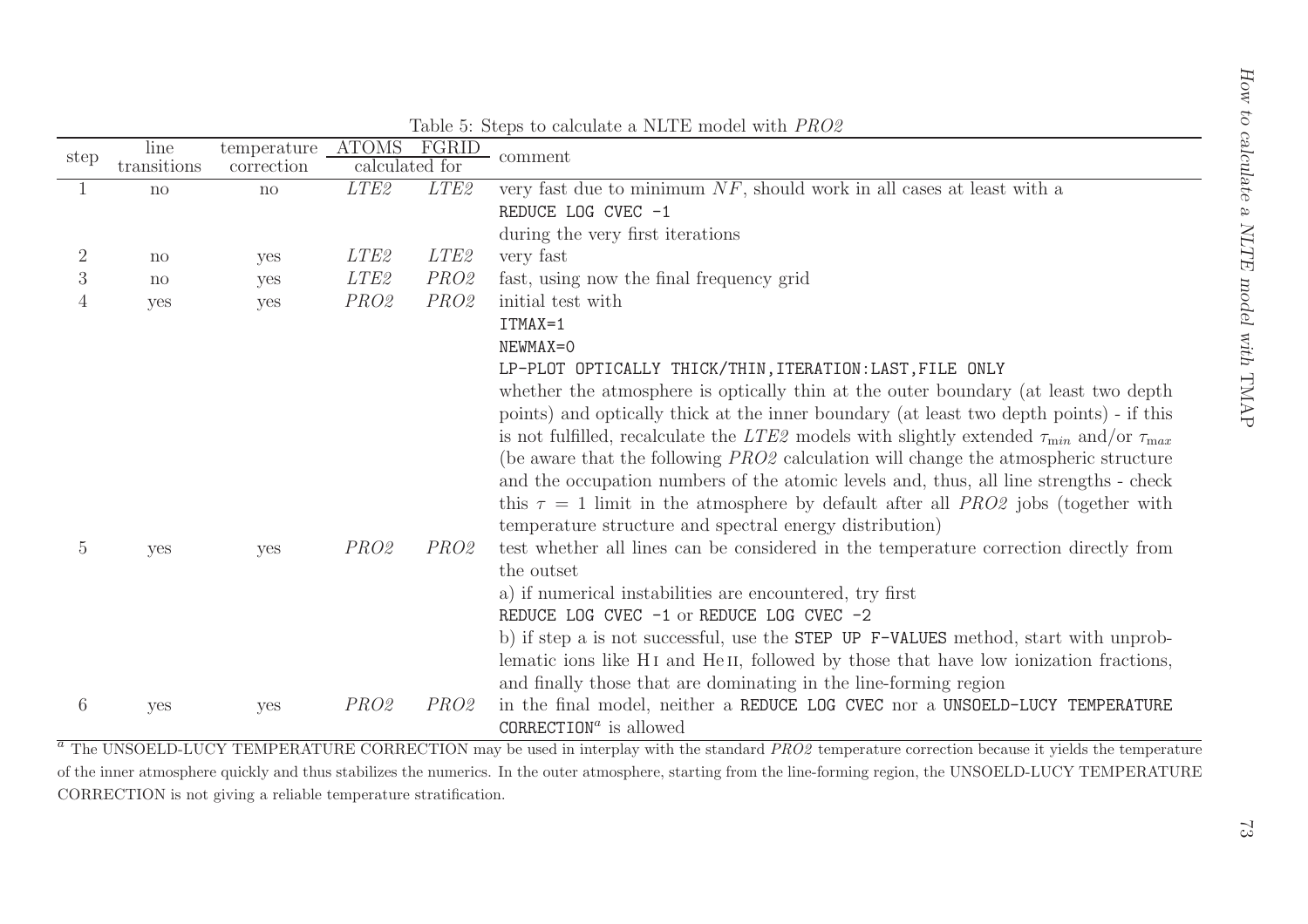### D.8 An Example: A model with hydrogen and helium

In the following example, we will use  $T_{eff} = 100000 \text{ K}$ ,  $\log g = 7$  and number fractions H=0.9 and He=0.1. The respective parts that have to be changed by a user in the following scripts are marked in red color. Necessary differences in the job files are indicated in blue. Basic H and He model atoms are provided by TMAD (http://astro.uni-tuebingen.de/~TMAD). These have to be combined then in one atomic data file in the directory \${AA}/H+He.

### D.8.1 ATOMS2

- Copy the job files in /home/\${logname}/jobs/atoms2 to H+He\_lte.job and H+He.job. They need a file H+He with the atomic data in /home/\${logname}/adaten. Edit both files, H+He lte.job and H+He.job, (with emacs). Make sure you use the atomic data file H+He.
- After editing, execute the job file and create an output file for both jobs and check the output files for error messages.

ATOMS2 job for an LTE2 model  $ATOMS2$  job a PRO2 model job #!/bin/sh #!/bin/sh set +x;.  $\{\text{HOME}\}/\text{.jobstart}$  | set +x;.  $\{\text{HOME}\}/\text{.jobstart}$ # do not edit the beginning of this file  $#$  do not edit the beginning of this file ######################## ######################## ## own job following ##  $\qquad$  | ## own job following ## ######################## ########################  $\#$   $\qquad$   $\qquad$   $\qquad$   $\qquad$   $\qquad$   $\qquad$   $\qquad$   $\qquad$   $\qquad$   $\qquad$   $\qquad$   $\qquad$   $\qquad$   $\qquad$   $\qquad$   $\qquad$   $\qquad$   $\qquad$   $\qquad$   $\qquad$   $\qquad$   $\qquad$   $\qquad$   $\qquad$   $\qquad$   $\qquad$   $\qquad$   $\qquad$   $\qquad$   $\qquad$   $\qquad$   $\qquad$   $\qquad$   $\qquad$   $\qquad$   $\qquad$  cat > options <<eos cat > options <<eos AUTO ION H I 10 16 -10 AUTO ION H I 10 16 -10 AUTO ION HE II 14 32 -14 | AUTO ION HE II 14 32 -14 CBB-AUTO-FILL CBB-AUTO-FILL CBF-AUTO-FILL ( NOOP) CBF-AUTO-FILL CBX-AUTO-FILL CBX-AUTO-FILL RBB-AUTO-FILL ( NONE) .RBB-AUTO-FILL ( NONE) RBF-AUTO-FILL ( NOOP) RBF-AUTO-FILL RDI-AUTO-FILL ( NONE) RDI-AUTO-FILL ( NONE) END OPTIONS END OPTIONS eos eos  $\#$   $\qquad$   $\qquad$   $\qquad$   $\qquad$   $\qquad$   $\qquad$   $\qquad$   $\qquad$   $\qquad$   $\qquad$   $\qquad$   $\qquad$   $\qquad$   $\qquad$   $\qquad$   $\qquad$   $\qquad$   $\qquad$   $\qquad$   $\qquad$   $\qquad$   $\qquad$   $\qquad$   $\qquad$   $\qquad$   $\qquad$   $\qquad$   $\qquad$   $\qquad$   $\qquad$   $\qquad$   $\qquad$   $\qquad$   $\qquad$   $\qquad$   $\qquad$  cp \${AA}/H+He PROATOM cp \${AA}/H+He PROATOM expand options PROATOM > SOURCE | expand options PROATOM > SOURCE  $\{BI\}/atoms2\$ {sys}  $\{S\}$ ls -1 ATOMS | 1s -1 ATOMS  $\#$   $\qquad$   $\qquad$   $\qquad$   $\qquad$   $\qquad$   $\qquad$   $\qquad$   $\qquad$   $\qquad$   $\qquad$   $\qquad$   $\qquad$   $\qquad$   $\qquad$   $\qquad$   $\qquad$   $\qquad$   $\qquad$   $\qquad$   $\qquad$   $\qquad$   $\qquad$   $\qquad$   $\qquad$   $\qquad$   $\qquad$   $\qquad$   $\qquad$   $\qquad$   $\qquad$   $\qquad$   $\qquad$   $\qquad$   $\qquad$   $\qquad$   $\qquad$  cp ATOMS  $\{\{AA\}/H+He_1te.atoms2$  cp ATOMS  $\{\{AA\}/H+He.atoms2$  $\#$   $\qquad$   $\qquad$   $\qquad$   $\qquad$   $\qquad$   $\qquad$   $\qquad$   $\qquad$   $\qquad$   $\qquad$   $\qquad$   $\qquad$   $\qquad$   $\qquad$   $\qquad$   $\qquad$   $\qquad$   $\qquad$   $\qquad$   $\qquad$   $\qquad$   $\qquad$   $\qquad$   $\qquad$   $\qquad$   $\qquad$   $\qquad$   $\qquad$   $\qquad$   $\qquad$   $\qquad$   $\qquad$   $\qquad$   $\qquad$   $\qquad$   $\qquad$  # do not edit the rest of this file  $#$  do not edit the rest of this file ##################### ##################### set +x;  $\{\text{HOME}\}/\$ iobend  $\{\text{MPDIR}\}\$  set +x;  $\{\text{HOME}\}/\$ iobend  $\{\text{MPDIR}\}\$ 

Table 6: Example for ATOMS2 jobs in the case of LTE (LTE2, left) and NLTE (PRO2, right) model-atmosphere calculations.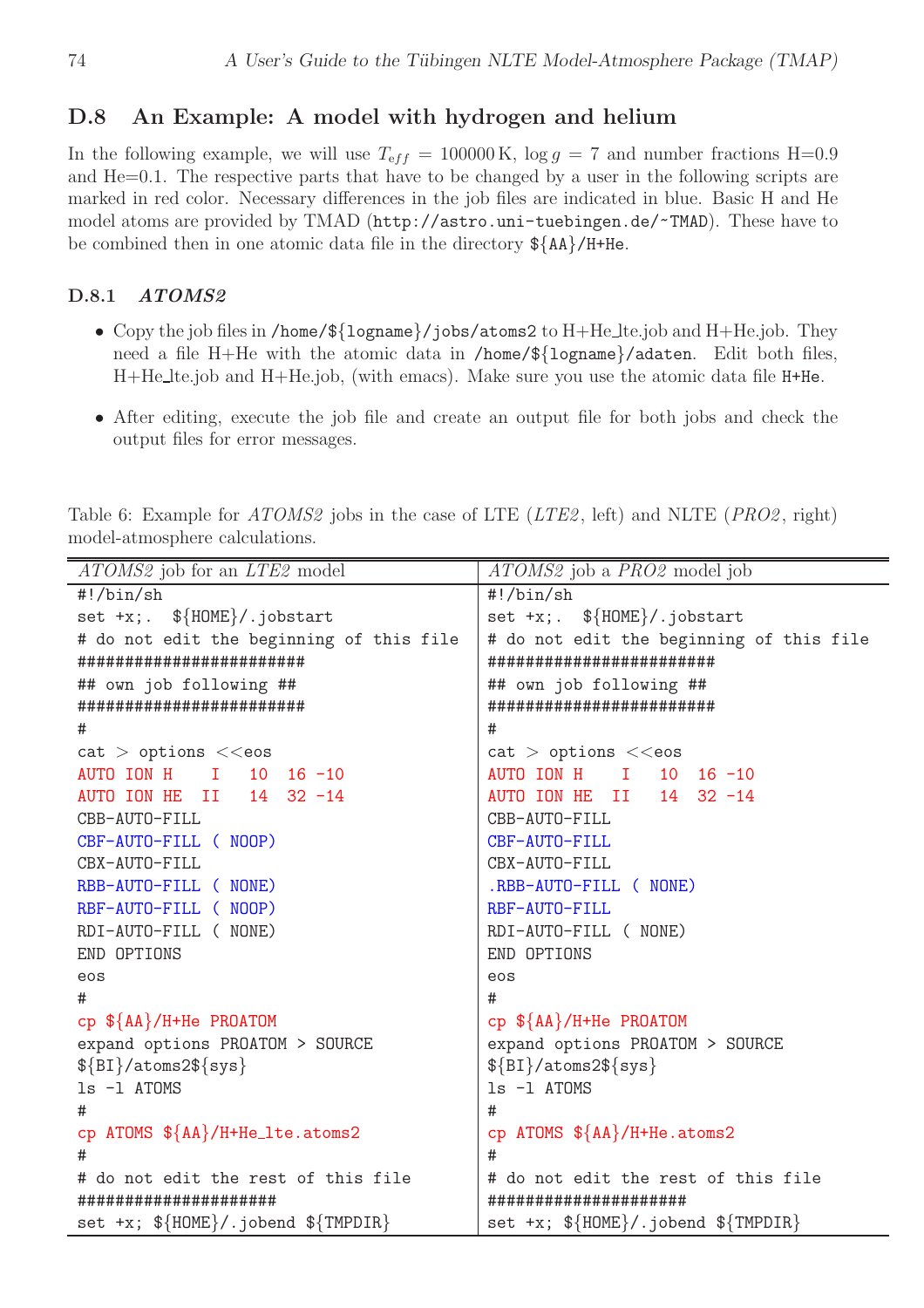• Run both jobs and create output files for them, e.g., enter

H+He.job > H+He.out

on the unix command prompt. The resulting atomic-data files H+He lte.atoms2 and H+He 0100000.atoms2 are copied to /home/\${logname}/fgrids.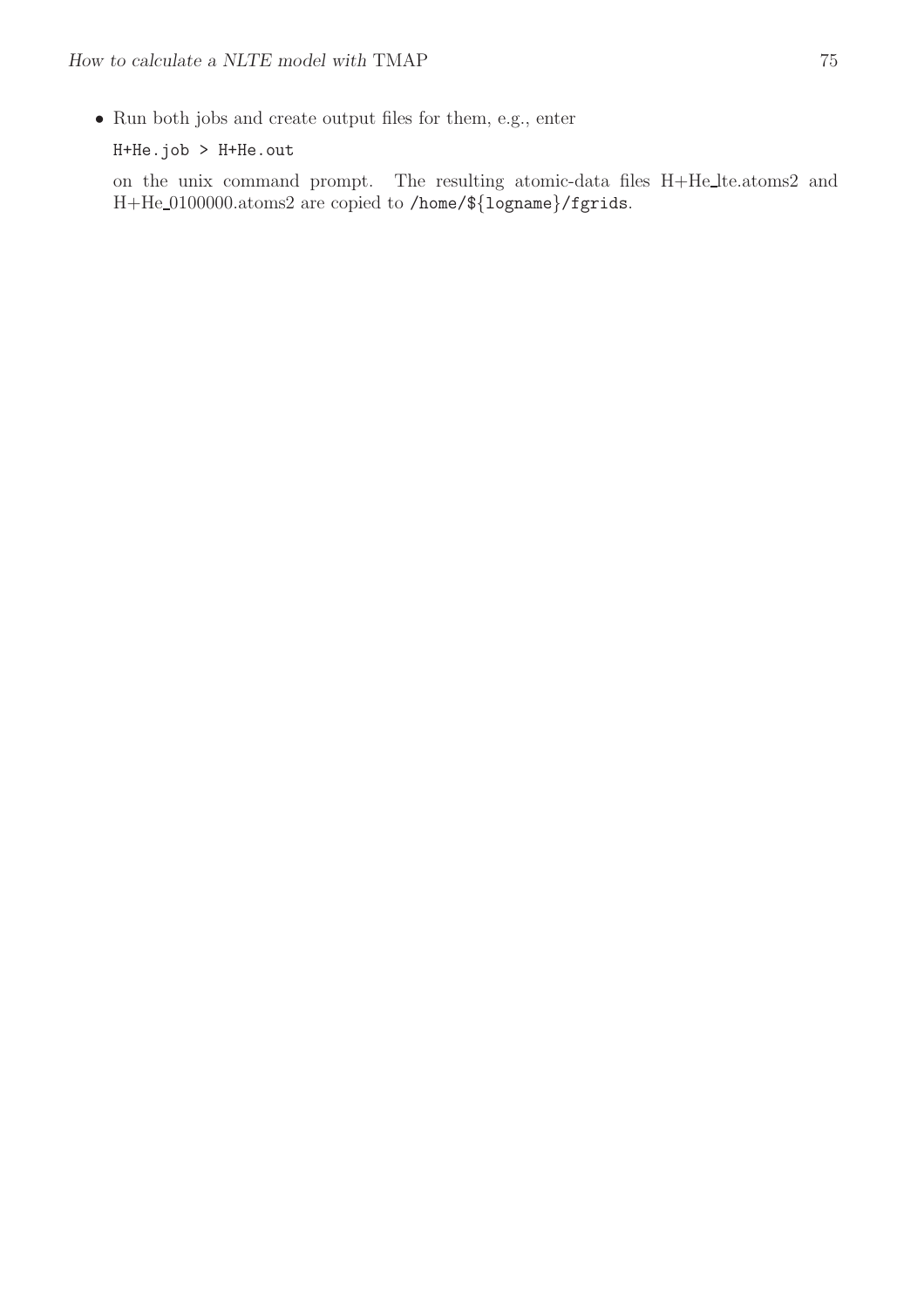### D.8.2 SETF2

• Edit both files H+He lte.setf2 and H+He.setf2 in /home/\${logname}/jobs/setf2. Set the temperature in both files to 100000 K and make sure that the jobs files refer to  $H+He$  lte.atoms2 and  $H+He$ .atoms2, respectively. In resulting atomic data file for an  $LTE2$ calculation is temperature independent because not line transitions are considered. The respective parts that have to be changed by a user in the following scripts are marked in red color.

Table 7: Example for *SETF2* jobs in the case of LTE (*LTE2*, left) and NLTE (*PRO2*, right) model-atmosphere calculations.

| SETF2 job for an LTE2 model                                | SETF2 job for a PRO2 model                   |
|------------------------------------------------------------|----------------------------------------------|
| $\#!/bin/sh$                                               | $\#!/bin/sh$                                 |
| set $+x$ ; $\frac{1}{2}$ $\{HOME\}/jobstart$               | $set +x$ ; $\frac{1}{2}$ $\{HOME\}/jobstart$ |
| # do not edit the beginning of this file                   | # do not edit the beginning of this file     |
| ########################                                   | ########################                     |
| ## own job following ##                                    | ## own job following ##                      |
| ########################                                   | ########################                     |
| #                                                          | #                                            |
| TTM=0100000                                                | TTM=0100000                                  |
| #                                                          | #                                            |
| type='_lte'                                                | $type='$                                     |
| #                                                          | #                                            |
| cp \${AA}/H+He\${type}.atoms2 ATOMS                        | cp \${AA}/H+He\${type}.atoms2 ATOMS          |
| #                                                          | #                                            |
| $\{BI\}/set2\$ {sys} << eos                                | $\{BI\}/set2\$ {sys} << eos                  |
| $$\{TTM\}$                                                 | $$TTM$ }                                     |
| PRINT CHECK                                                | PRINT CHECK                                  |
| 1.30E+16                                                   | 1.30E+16                                     |
| -1                                                         | $-1$                                         |
| 10 10                                                      | 10 10                                        |
| eos                                                        | eos                                          |
| #                                                          | #                                            |
| if test -s FGRID                                           | if test -s FGRID                             |
| then                                                       | then                                         |
| cp FGRID \${FF}/H+He\${type}.setf2                         | cp FGRID \${FF}/H+He_\${TT}\${type}.setf2    |
| else                                                       | else                                         |
| echo 'no FGRID created'                                    | echo 'no FGRID created'                      |
| fi                                                         | fi                                           |
| #                                                          | #                                            |
| #####################                                      | #####################                        |
| set +x; $\{\text{HOME}\}/\text{.jobend } \{\text{MPh} \}.$ | set +x; $\{\text{HOME}\}/\text{.jobend } \$  |

• Run both jobs and create output files for them, e.g., enter

H+He.job > H+He.out

on the command prompt. The resulting f frequency-grid files H+He lte.setf2 and H+He 0100000.setf2 are copied to /home/\${logname}/fgrids.

 $\overline{a}$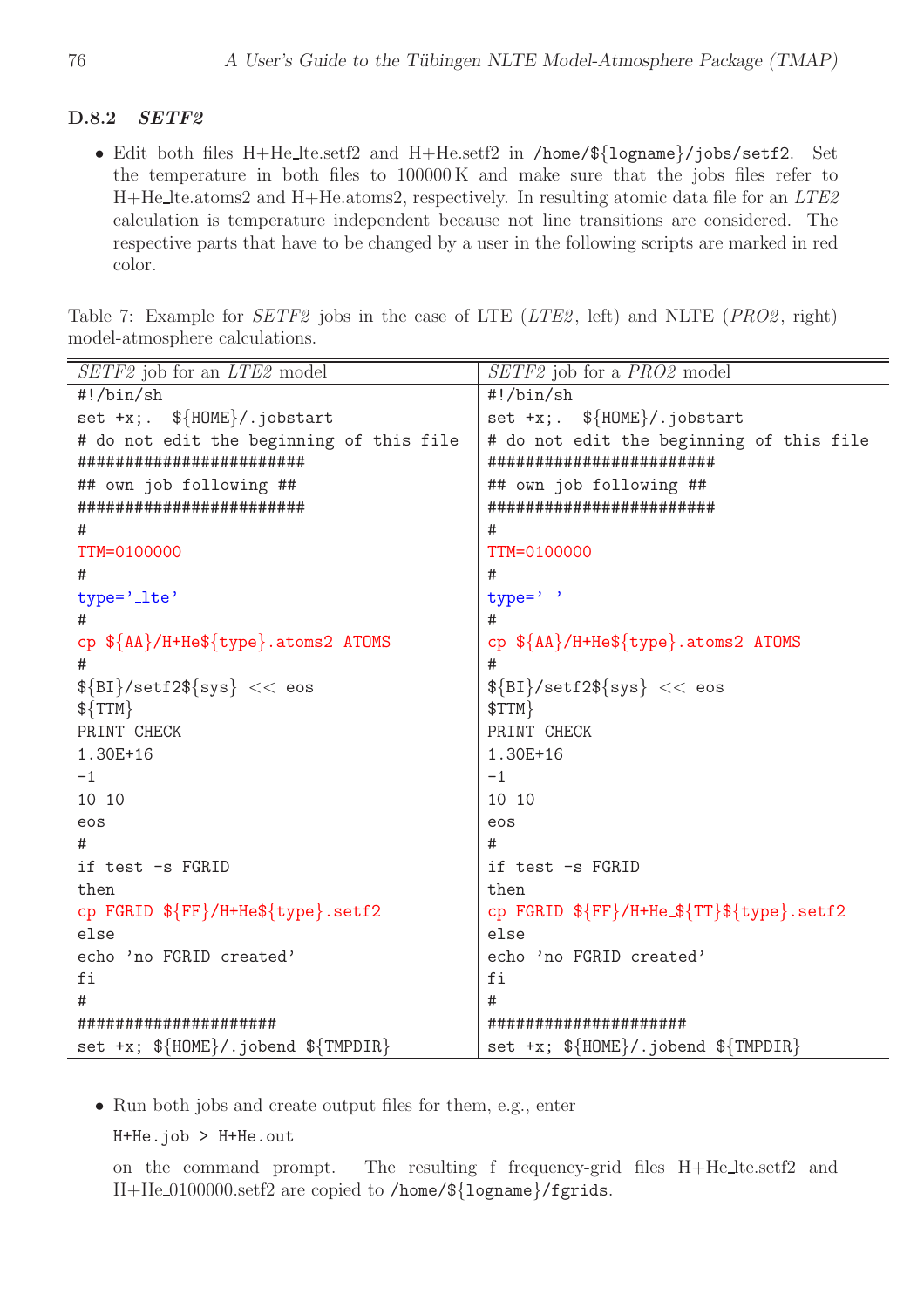### D.8.3 Parameter files

• Extract the parameters from the ATOMS2 and SETF2 output files file with

cd /home/\${logname}/jobs/atoms2 grep para H+He.out cd /home/\${logname}/jobs/setf2 grep para H+He 0100000.out

- the parameter files for PRO2 can be found in /home/\${logname}/PARAMETER/pro2
- copy the already existing parameter files to PARA\_H+He.INC, PARA1\_H+He.INC, PARA3\_H+He.INC and adjust them by using the parameters extracted from the ATOMS2 and SETF2 output files (see above). NOTICE: the values in the parameter files should never be equal to 0 and none of the parameters ending with MAD (but NRBBMAD) has to be changed by the user!
- compile with ssh ait320 load pro2 H+He p64. The executable /home/\${logname}/bimod/pro2 H+He.Linux x64 is created.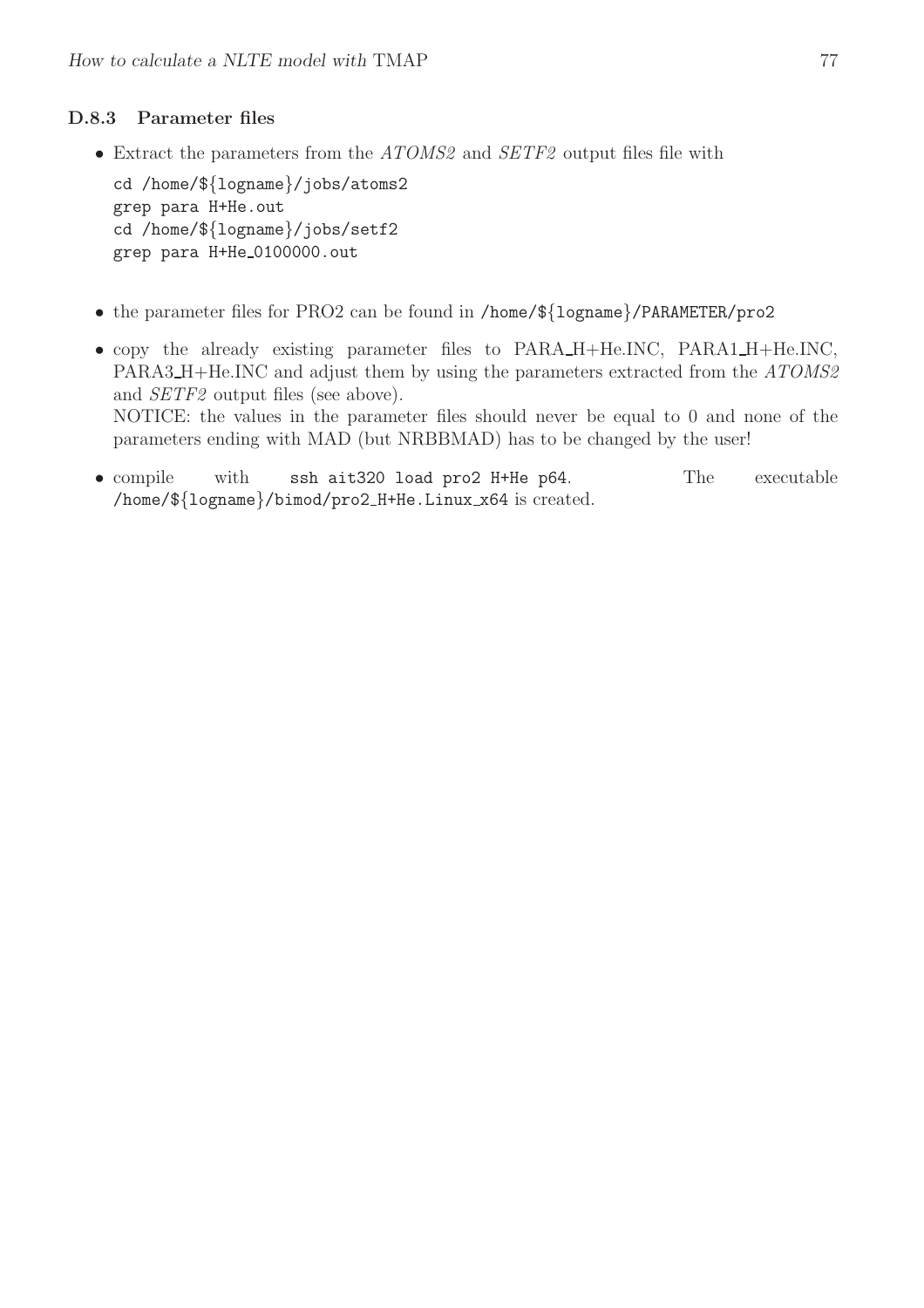### D.8.4 LTE2

- Edit /home/\$ $\{logname\}/jobs/lte2/H+He.job$  with emacs. Set  $T_{eff} = 100000$  K,  $log\ g = 7$ and number fractions  $H=0.9$  and  $He=0.1$ . The input files are  $H+He$ <sub>-te.atoms2</sub> and H+He lte.setf2.
- Start the job (an example is given below) and write its output into a file.

nice +19 H+He\_lte.job > H+He\_lte.out The  $LTE2$  model is written to /home/\${logname}/model/H+He/lte. The model is named 0100000\_7.00\_0.900\_0.100.

```
\#!/ \mathop{\rm bin} / \mathop{\rm sh}set +x; \frac{\text{HOME}}{\text{HOME}}. jobstart
# do not edit the beginning of this file
########################
\# own job following \#########################
## −−−−−−−−−−−−
# common paths
# −−−−−−−−−−−−
GRP=/home/ rauch / group
## user part
##
# directories etc.
#code=l t e 2
 mod=H+He
type = ' l t e '
#job \, dir = \frac{1}{0} {JO} / lte
f \, \mathrm{l} \, x \, \mathrm{d} \, \mathrm{ir} = \frac{6}{3} \{ \mathrm{JO} \} / \, \mathrm{l} \, \mathrm{t} \, \mathrm{e}## model parameters
 H=0.900HE=0.100#
GCM = 7.00TTM=0100000
#name=\{TTM} -\ {GGM}
fn = \frac{1}{\mod}#aa=\{AA\}/\{f\} \{trype\}. atoms2
f f=\{FF\}/\ { fn } _$ {TIM} \{type\}. s et f 2
#MO=${MO}/${mod}/ l t e /${name}  ${H}  ${HE}
#
```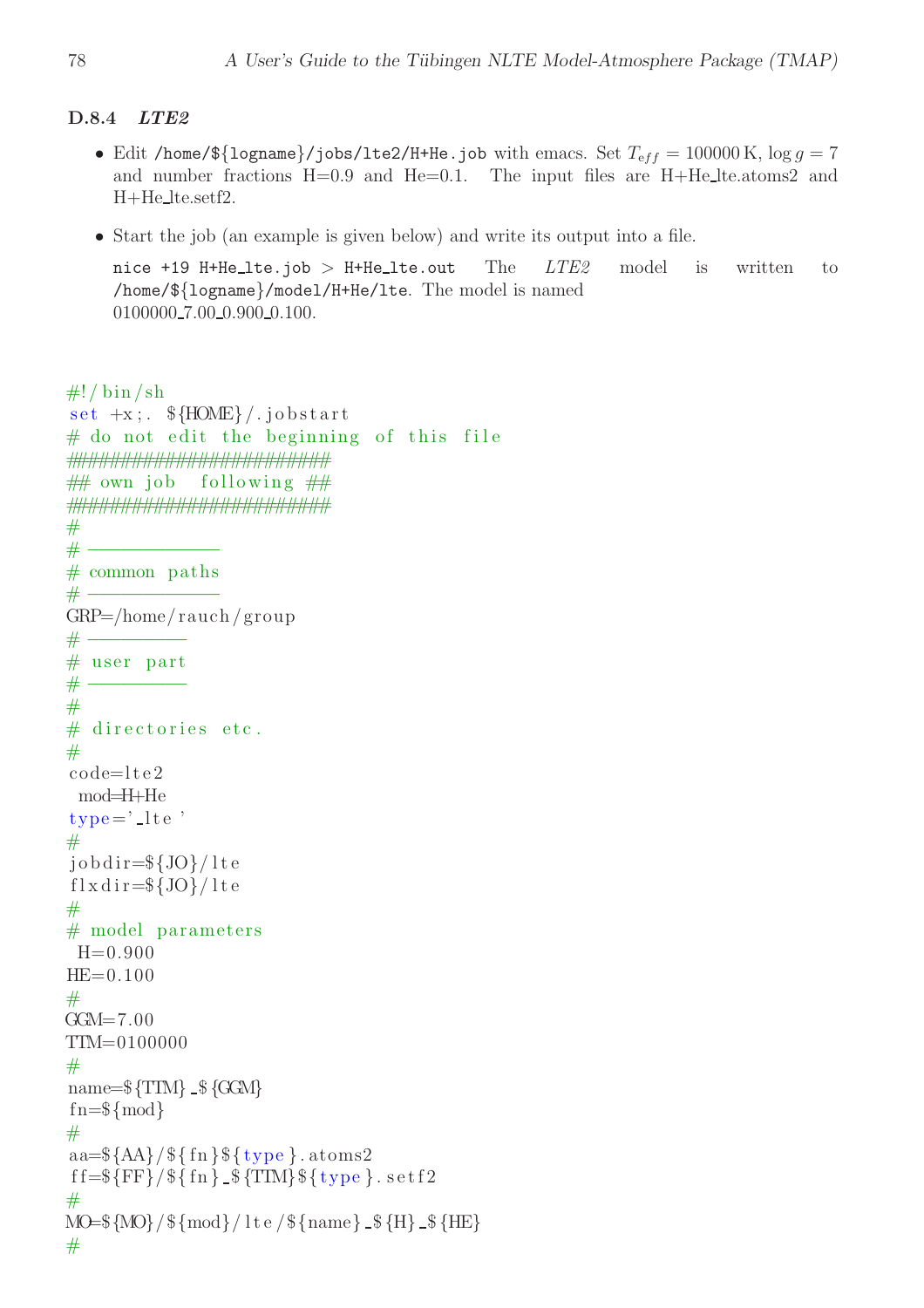```
if test ! -s ${MO}
then
#echo '2 1 \{H\} \ \{HE\}' > normH
echo '2 2 \{H\} \ \{HE\}' > normHE
#HN = \frac{\text{HN}}{\text{home}} / \text{rauch} / \text{bimod} / \text{normalize$\$ \$ \text{sys} \} < normH 2>/dev/null 1>&1
HEN='/home/rauch/bimod/normalize${sys} < normHE 2>/dev/null 1>&1'
#cat > LDATEN << eos
T EFF ${TIM}
LOG G $ {GGM}
DAMP=0.1ITMAX=100EPS=1.0E-6TAU SCALE 8690-2PRINT INTEGRATED EDDINGTON FLUX, ITERATION: LAST
PRINT TEMPERATURE CORRECTIONS, ITERATION: LAST, ALL DEPTHS
PRINT MODEL ATOMS (OVERVIEW)
ABUNDANCE H \{HN\}ABUNDANCE HE ${HEN}
\cos#cp \ {aa} ATOMS
cp \{ff\} FGRID
#\{BI\}/\{code\} s \{sys\} < LDATEN
#if test -s MODELL
then
  cp MODELL \{MO\}chmod 600 \text{ $MO$}fi
fi
## do not edit the rest of this file
set +x; \{HOME\}/jobend \{FMPDR\}
```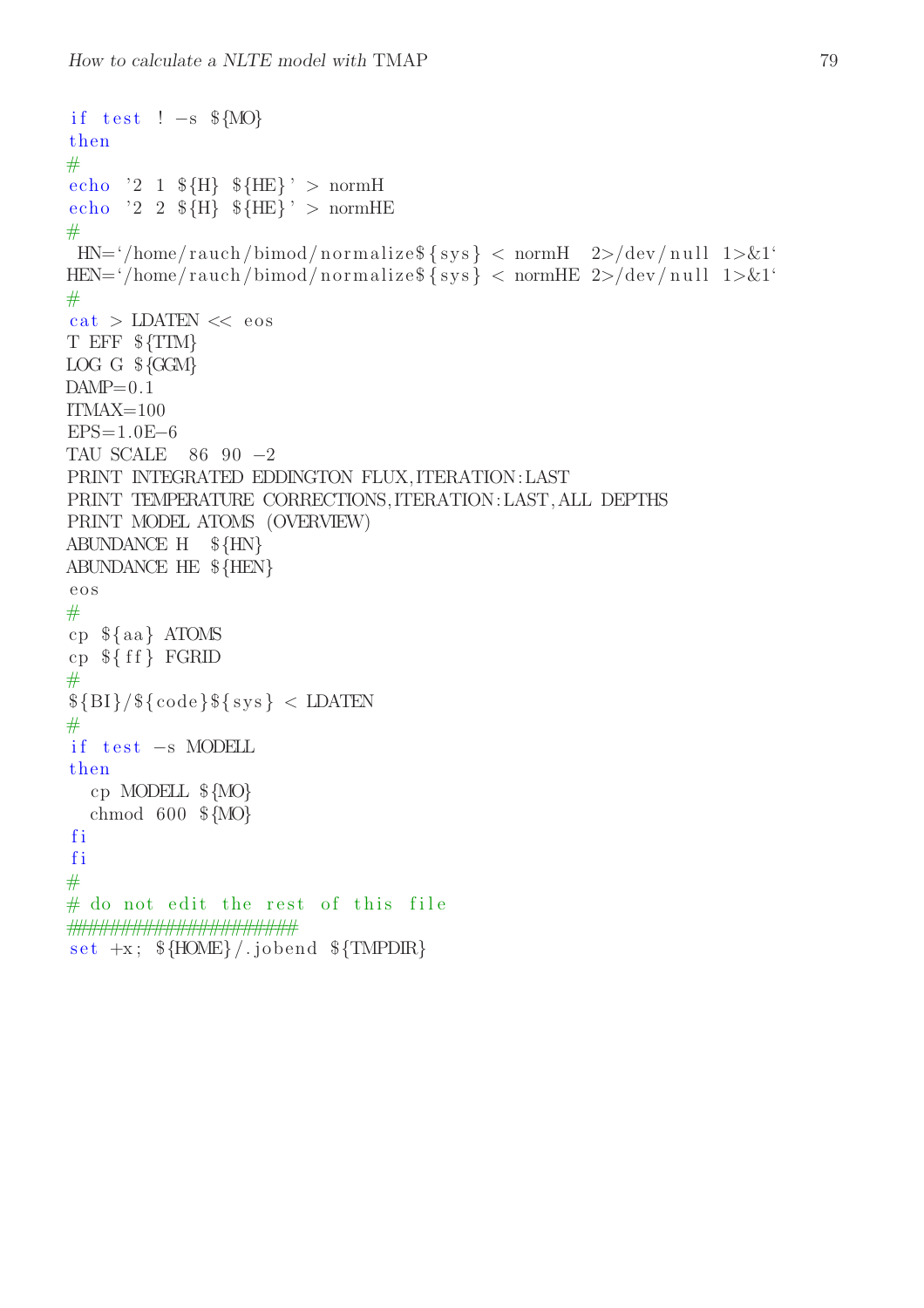### D.8.5 PRO2

- Edit the /home/\${logname}/jobs/pro2/H+He.job in emacs. Adjust the temperature, log gand the abundances of the used elements as before and check if the used files have the right names. The input files are  $H + He. atoms2$ ,  $H + He.0100000.setf2$  and the model from LTE2 is the input model.
- Start the job (an example is given in table below) with nice  $+19$  H+He.job > H+He.out
- The output model is written to /home/\${logname}/model/H+He/.

```
\#!/ \mathop{\rm bin} / \mathop{\rm sh}set +x; \frac{\text{HOME}}{\text{HOME}}. jobstart
# do not edit the beginning of this file
########################
\# own job following \#########################
## −−−−−−−−−−−−
# common paths
# −−−−−−−−−−−−
GRP=/home/ rauch / group
## user part
##
# directories etc.
#code=pro2
 mod=H+He
#
type =''
#
job \, dir = \{HOME\} / job \, s / pro2f l x d i r=\frac{f}{g}{HOME}/jobs/pro2
#
IONFRAC=HE
#
# model parameters
#fn = \frac{1}{\mod}#GGM=7.00#
TTM=0100000
#
 H=0.900HE=0.100#name=\{TTM}. \{GGM\}
```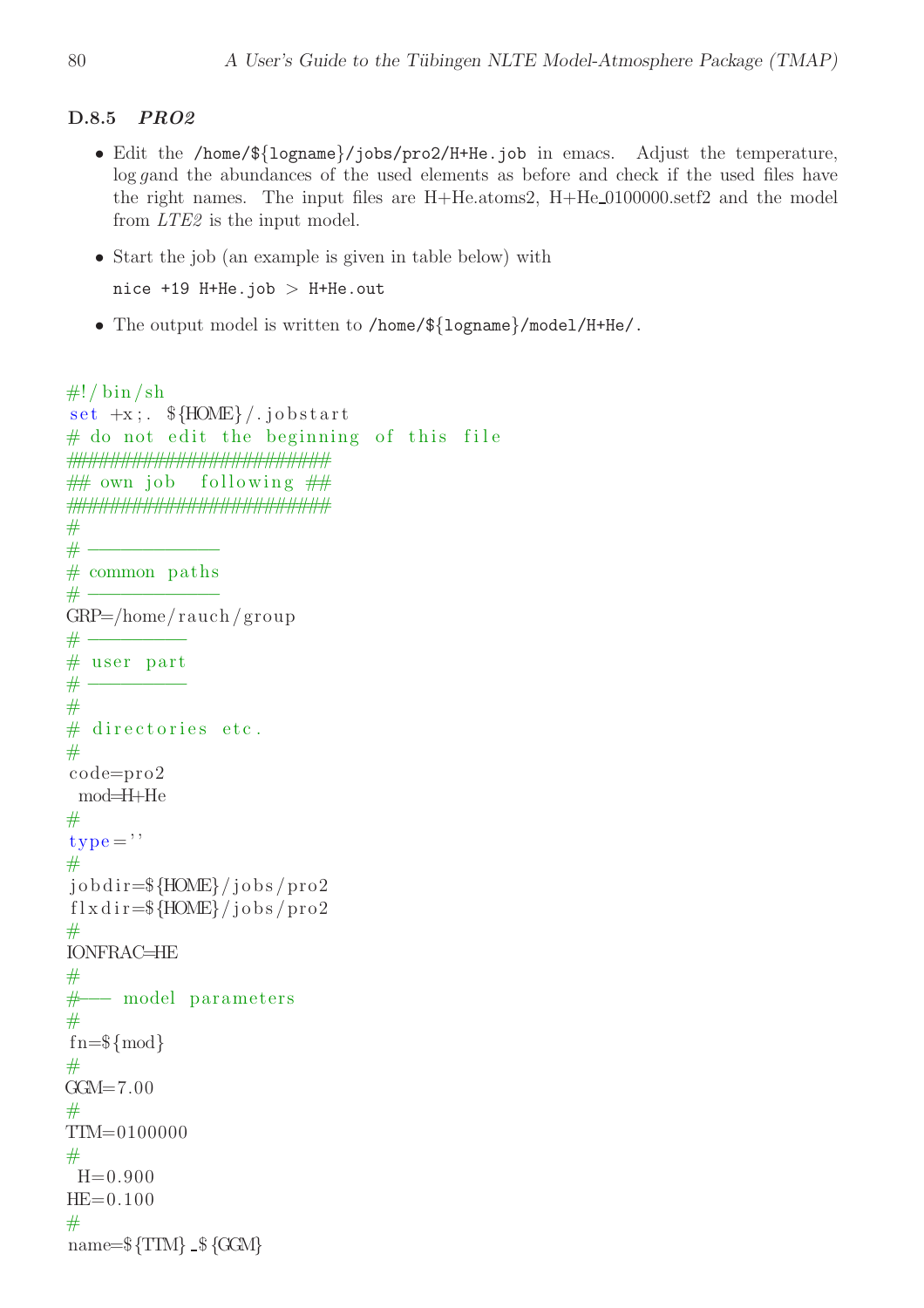```
##aa=\frac{1}{4} {AA}/\frac{1}{8} { type } . atoms 2
f f=\{FF\}/\ { fn } _$ {TIM} \{type\}. s et f 2
#
name=\{\ame} \{\\} \{ \{ \} \{ \} \{ \} \{ \} \{ \} \{ \} \{ \} \{ \} \{ \} \{ \} \{ \} \{ \} \{ \} \{ \} \{ \} \{ \} \{ \} \{ \} \{ \} \{#
MI=${HOME}/ models /${mod}/0100000 7 . 0 0 0 .9 0 0 0 .1 0 0 p ro2
MO=\ {HOME} / models / \{mod\} / \{name\} pro2
#if test -s MI}
then
## use already existing PRO2 model if not converged yet
if test -s ${MO}
then
  MI=${MO}
f i
#
cat > DATEN << eos
COMMENT: test 4 TMAP
.
.CHANGE ABUNDANCE H ${H} MASS FRACTION
.CHANGE ABUNDANCE HE ${HE} MASS FRACTION
.
.CHANGE LOGG $GGM
.CHANGE EFFECTIVE TEMPERATURE $TT
.
LAMBDA=4
.
OCCUPATION PROBABILITY FORMALISM FOR H1
OCCUPATION PROBABILITY FORMALISM FOR HE1
OCCUPATION PROBABILITY FORMALISM FOR HE2
.
OPACITY PROJECT RBF DATA: START AT EDGE
OPACITY PROJECT RBF DATA: MISSING HYDROGENIC
.
. STEP UP F−VALUES: MODEL−START: H1 1. 0E−03 1. 5 1
. STEP UP F−VALUES: MODEL−START: HE1 1. 0E−04 1. 5 1
. STEP UP F−VALUES: MODEL−START: HE2 1. 0E−03 1. 5 1
.
ITMAX=20
.ERRSCH=1.0E−4
NEWMAX=4
.ERRNEW=1.E−8
.
RADIATIVE EQUILIBRIUM: DIFFERENTIAL/INTEGRAL FORM
. INNER BOUNDARY: LAMBDA−ITERATION
. LINEARIZE HYDROSTATIC EQUATION
.
```
NO NEGATIVE POPULATION NUMBERS (LTE)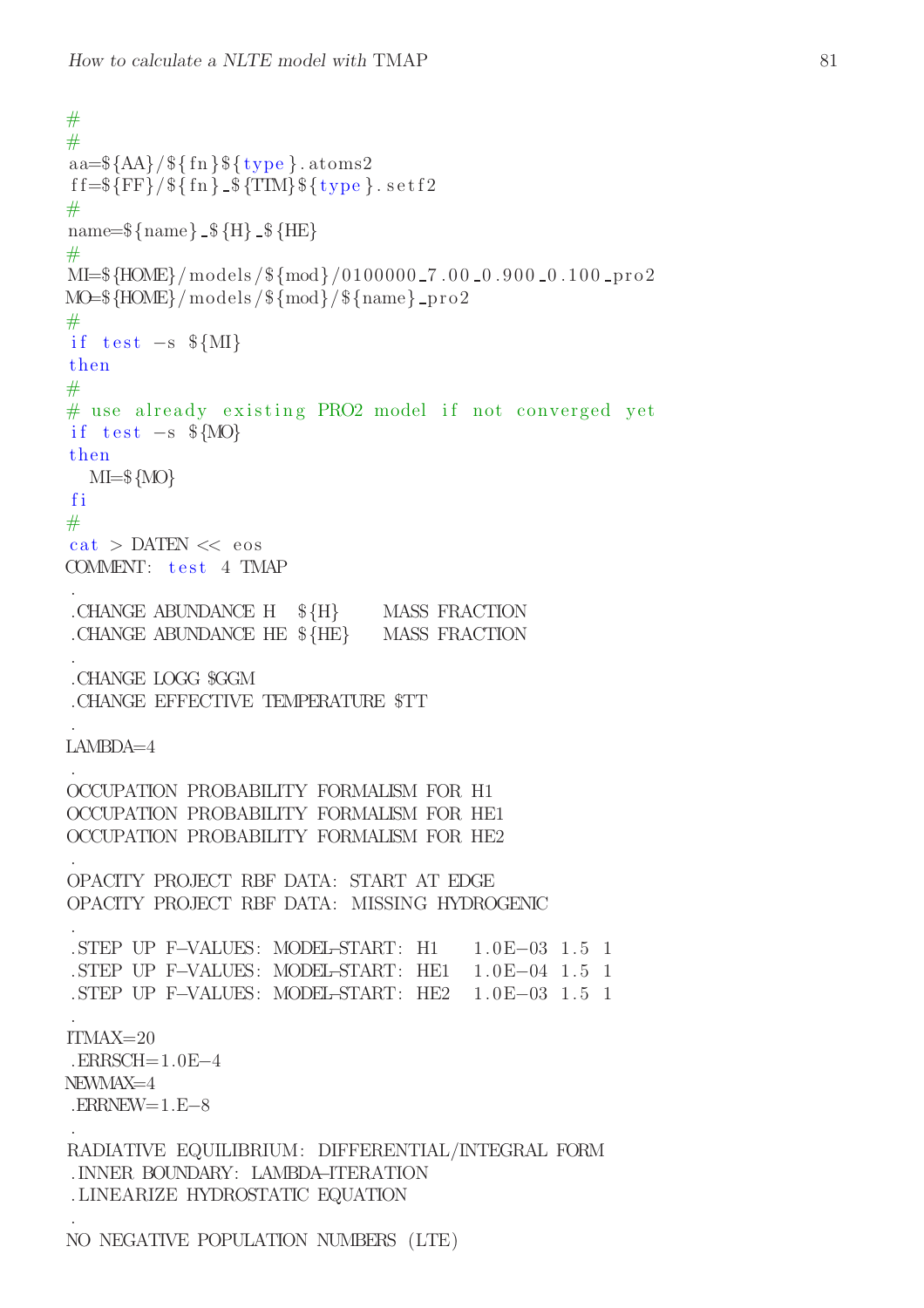.SWITCH OFF LINES

if  $test -s$  STOP

then

DEPTH DEPENDENT LINE PROFILES, LINEARIZATION: FIRST

KANTOROVICH=2, SWITCH LIMITS  $0-->1$ ,  $1-->2$ ,  $2-->1$  : 0.1 0.01 0.5 . SOLVE STATISTICAL EQUATIONS ONLY RE-SOLVE PARTICLE CONSERVATION . NO TEMPERATURE CORRECTION . UNSOELD-LUCY TEMPERATURE CORRECTION  $DAMP=0.1$  $0.1$  $0.1$ .UNSOELD-LUCY PARAMETERS PRINT LIMIT 0.1 TAU-WIS 0.1 1. REDUCE LOG CVEC  $-1$ .PRINT OPTIONS PRINT MODEL ATOMS (OVERVIEW) PRINT ABUNDANCES PRINT MAX. REL. CORRECTIONS EVERY 1 ITERATIONS PRINT INTEGRATED SURFACE FLUX, ITERATION: EACH PRINT CP-TIME/ITERATION, EACH PLOT EMERGENT FLUX, ITERATION: LAST PRINT OUTPUT MODEL, ITERATION: LAST, DEPTH INCREMENT: 1 (STRUCTURE ONLY) PRINT CORRECTIONS OF LAST LINEARIZATION, ITERATION: LAST, DEPTH INCREMENT  $:1$ LP-PLOT OPTICALLY THICK/THIN, ITERATION: LAST, FILE ONLY PLOT IONIZATION FRACTIONS  $\{\text{IONFRAC}\}$  -8.5 2.5 -10.0 0.5 MACHINE 'hostname'  $e$ <sup>o</sup>s  $#$  $1s -1$  \${MI} cp  $\mathcal{M}\$  MODIN; chmod 600 MODIN  $ls -l$  \${aa}  $cp \$  {aa} ATOMS  $1s - 1 \$  \{ff}  $cp \$  {  $ff$  } FGRID  $/\text{home/rauch/data/get\_OP} > / \text{dev/null}$  $#$  $\{S - 1 \$  {BI}/\\$ {code } \_\\$ {mod } \\$ { type } \\$ { sys }  ${\{BI\}}/{\{\c{6de\}} \cdot {\{\c{6de\}} \cdot {\{\c{6de\}}\}} \cdot {\{\frac{1}{\{\c{type}\}} \cdot {\{\frac{1}{\{\c{sys}\}}\} \cdot {\{\c{D}}\}}}}$  $#$ if  $test -s$  MODOUT then echo "new NLTE model \${MO} created" # save input model before replacement cp  $\{\mathrm{MI}\}\$   $\{\mathrm{MI}\}$  (date  $+\%$ y- $\%$ m- $\%$ d}  $\%\$ H: $\%$ M: $\%$ S' cp MODOUT \${MO} chmod  $600 \text{$  \${MO  $1s -1$  \${MO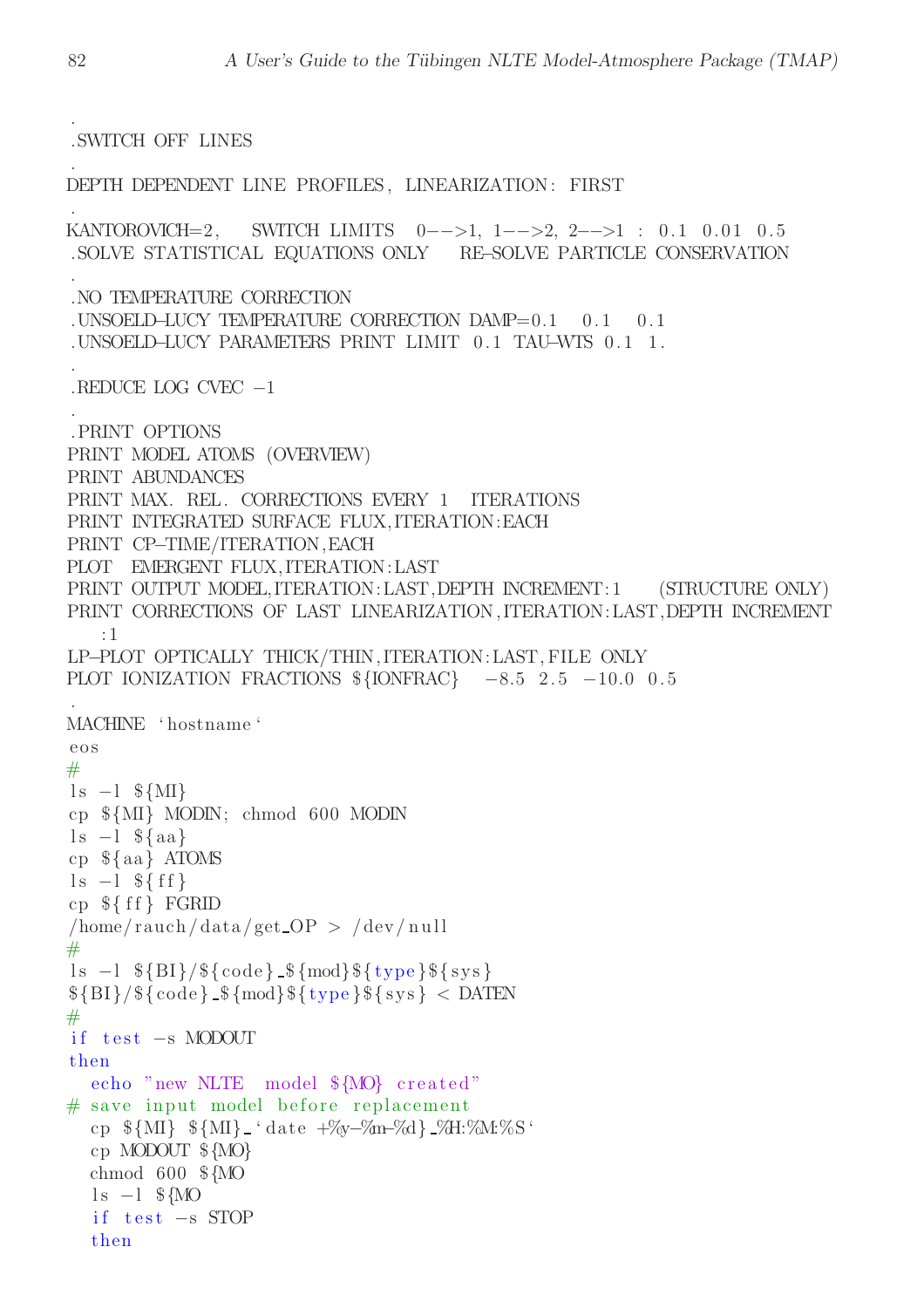```
cp STOP \{MO\}.converged
  fi
else
  echo "no new model M_0 created" > M_0. failed
  touch \{MO\}. failed@$HOSTNAME
  echo "no new model ${MO} created"
  if test -s MODIMP
  then
    echo "model found from iteration before failure"
    cp \{\mathrm{MI}\}\ \{\mathrm{MI}\} 'date +\%-\%n-\%d \%\H: \%\M: \%S'
    cp MODIMP \{MO\}_tmp
    ls -1 MO\text{-}tmpfi
fi
## save plot data files
if test -s IONPLOT
then
  cp IONPLOT \{\dot{\mathcal{S}}\}\ [name \}. \{\text{IONFRAC}\}] ion
fi
if test -s PLLP
then
  cp PLLP \{jobdir\}/\{\{name\}}. lp
fi
if test -s PLOTCORR
then
  cp PLOTCORR ${jobdir}/${name}.corr
fi
if test -s PRFLUX
then
  cp PRFLUX \{flxdir\}/\{name}.flux
fi
if test -s STRUCTURE
then
  cp STRUCTURE \{j \cdot b \cdot d \} / \{n \cdot b \}. T-structure
fi
#fi
## do not edit the rest of this file
set +x; \{HONE\}/.jobend \{TMPDR\}
```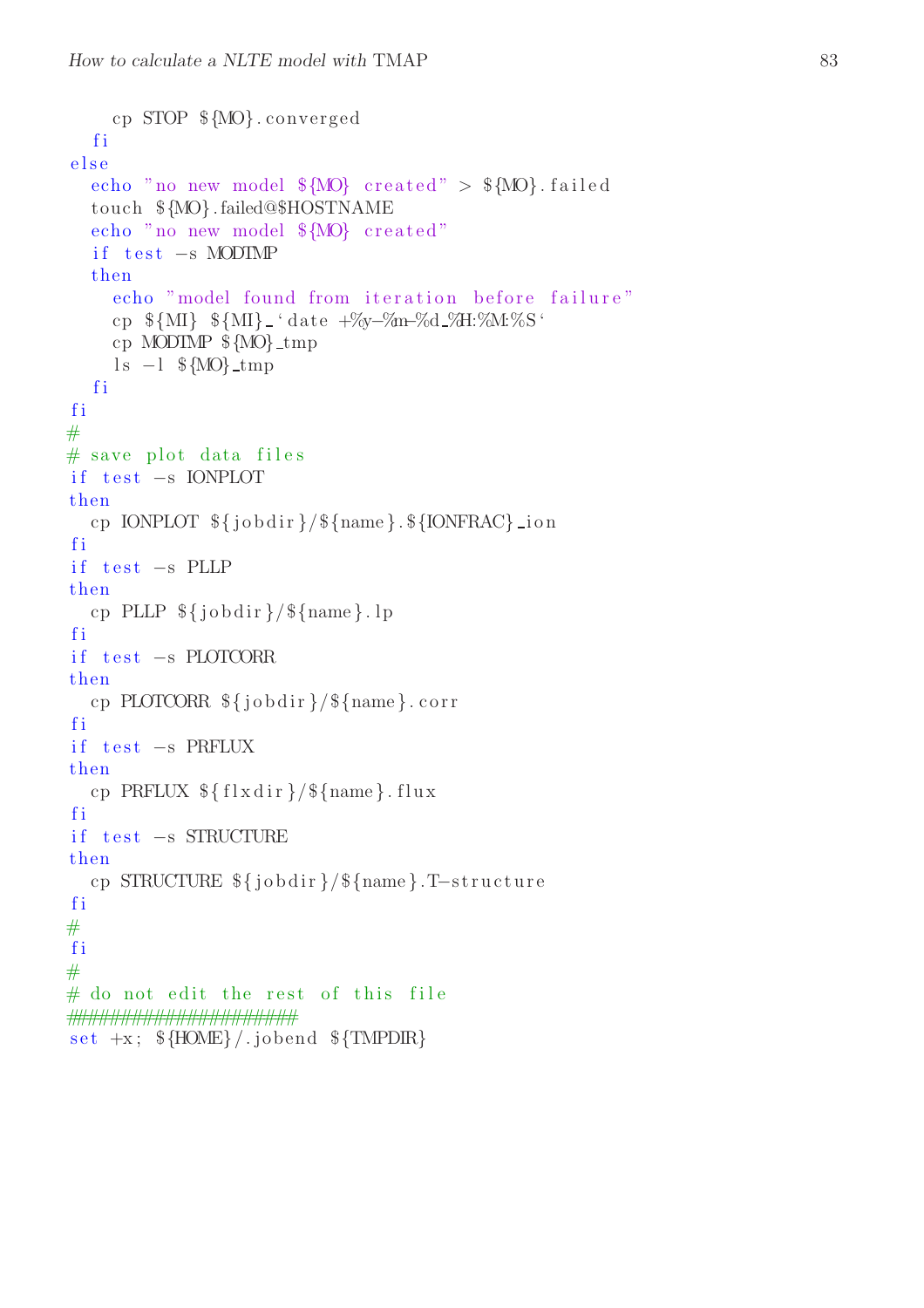### D.9 Naming the TMAP models

In the framework of the Virtual Observatory, TMAP models and SEDs that are calculated from them have to follow a general rule. The models' names have to start with  $T_{\text{eff}}$  (TTTTTTT) and  $log q$  (G.GG), followed by the element abundances in mass fractions. An example is

```
0100000_7.00_H:__9.0000E-01_HE:_1.0000E-01.
```
This is suitable for a small number of elements, where the level name stays relatively short. Thus, the general form for a model name is then

TTTTTTT G.GG ABUND <nnn> ,

where nnn is a three digit integer code. ABUND nnn corresponds to a file with the same name (located e.g. in the model directory). It has the form

H<sub>⊔⊔</sub>9.0000E-01<sub>⊔</sub><source ...> HE<sub>⊥</sub>3.0000E-05<sub>⊥</sub><source ...> C<sub>⊔⊔</sub>4.0000E-06<sub>⊔</sub><source ...> N<sub>⊥□</sub>2.0000E-06<sub>□</sub><source ...> O<sub>⊔⊔</sub>1.0000E-05<sub>⊔</sub><source ...> NE<sub>⊥</sub>2.0000E-03<sub>⊥</sub><source ...> SI<sub>⊔</sub>8.0000E-06<sub>⊔</sub><source ...> FE<sub>⊥1.</sub>0000E-03<sub>⊥</sub><source ...> NI<sub>⊔</sub>2.0000E-05<sub>⊔</sub><source ...>

Please use one line per element, starting with the  $TMAP$  element code. The abundances are in mass fraction. The entry for the source of the abundances is optional and format free. Avoid to use any string that will be erroneously identified as an element code by a UNIX *grep* command!

In the TMAP jobs, the following has to be inserted to set some shell variables ( $\{\text{moddir}\}\$ is the model directory,  ${\{\text{abund-old}\}}$  and  ${\{\text{abund_new}\}}$  may be used for different abundances). #

```
abund_old="ABUND_001"
abund_new="ABUND_001"
#
#
# abundances in mass fraction (see files)
#
# old abundances
oldabund=${moddir}/${abund_old}
#
Hold='grep "H<sub>⊔⊔</sub>" ${oldabund} | awk '{ print $2 }''
HEold='grep "HE<sub>⊥</sub>" ${oldabund} | awk '{ print $2 }''
Cold='grep "C⊔⊔" ${oldabund} | awk '{ print $2 }''
Nold='grep "N⊔⊔" ${oldabund} | awk '{ print $2 }''
Nold='grep "N<sub>⊔⊔</sub>" ${oldabund} | awk '{ print $2 }''<br>Oold='grep "O<sub>⊔⊔</sub>" ${oldabund} | awk '{ print $2 }''
NEold='grep "NE⊔
" ${oldabund} | awk '{ print $2 }''
SIold='grep "SI⊔
" ${oldabund} | awk '{ print $2 }''
FEold='grep "FE_{\vert}" ${oldabund} | awk '{ print $2 }''
```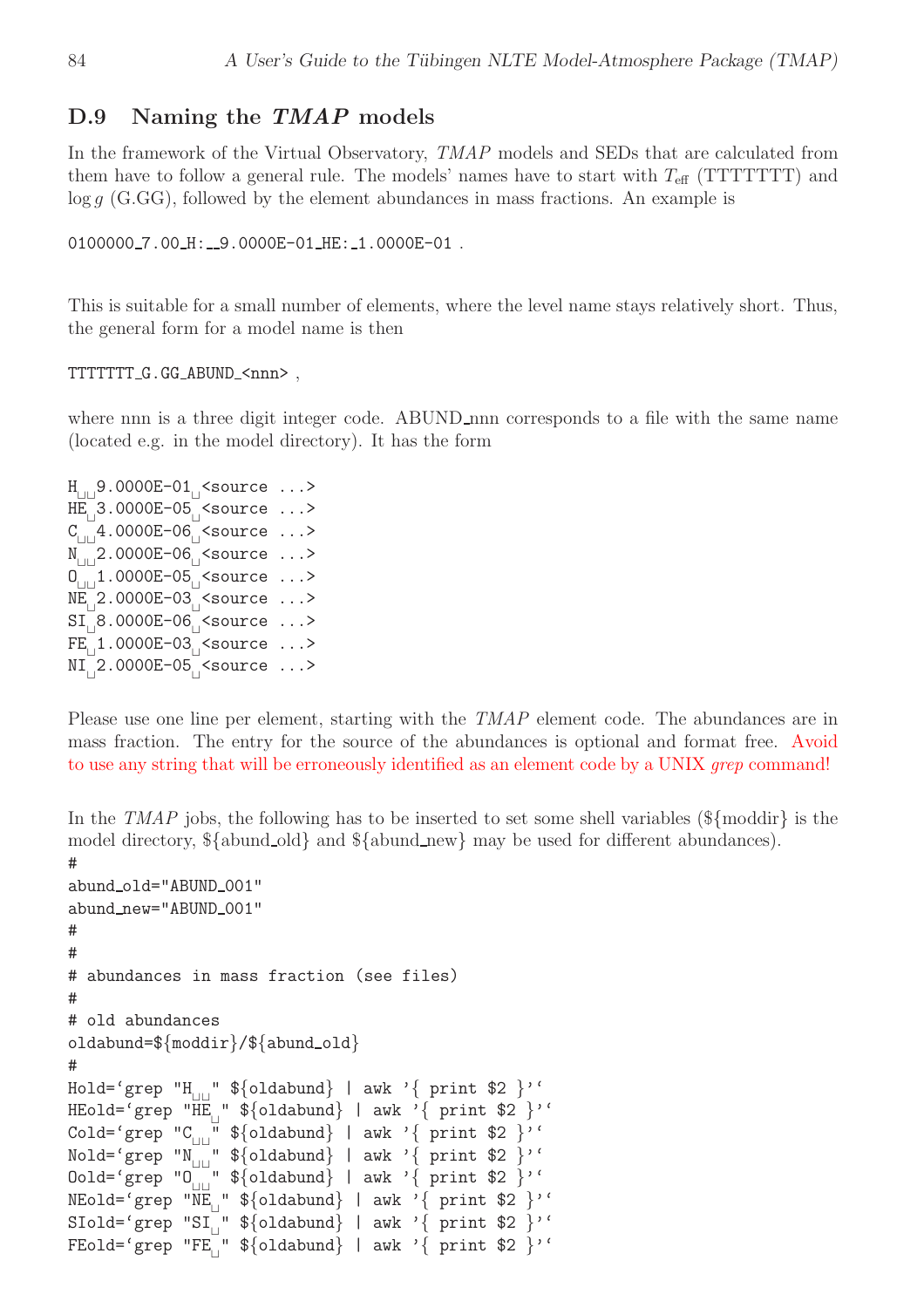```
NIold='grep "NI⊔
" ${oldabund} | awk '{ print $2 }''
#
#
# new abundances
newabund=\frac{2}{moddir}/\frac{2}{land_new}#
Hnew='grep "H<sub>||||</sub>" ${newabund} | awk '{ print $2 }''
HEnew='grep "HE_{\vert}" ${newabund} | awk '{ print $2 }''
Cnew='grep "C<sub>⊔⊔</sub>" ${newabund} | awk '{ print $2 }''
Nnew='grep "N⊔⊔" ${newabund} | awk '{ print $2 }''
Nnew='grep "N | ${newabund} | aw  | ---<br>Onew='grep "O | " ${newabund} | awk '{ print $2 }''
NEnew='grep "NE<sub>||</sub>" ${newabund} | awk '{ print $2 }''
SInew='grep "SI⊔
" ${newabund} | awk '{ print $2 }''
FEnew='grep "FE_{\vert}" ${newabund} | awk '{ print $2 }''
NInew='grep "NI⊔
" ${newabund} | awk '{ print $2 }''
#
```
In the input files of e.g. *PRO2* respective cards have to use the XXnew variables (XX is the element):

CHANGE<sub>⊥</sub>ABUNDANCE<sub>⊥</sub>H<sub>⊥□</sub>\${Hnew}<sub>IIII</sub>MASS FRACTION CHANGE<sub>⊔</sub>ABUNDANCE<sub>⊔</sub>HE<sub>⊔</sub>\${HEnew}<sub>⊔</sub>MASS FRACTION CHANGE<sub>⊔</sub>ABUNDANCE<sub>⊔</sub>C<sub>⊔⊔</sub>\${Cnew}<sub>U⊔</sub>MASS FRACTION CHANGE<sub>⊔</sub>ABUNDANCE<sub>⊔</sub>N<sub>⊔⊔</sub>\${Nnew}<sub>UU</sub>MASS FRACTION CHANGE<sub>⊥</sub>ABUNDANCE<sub>⊥</sub>O<sub>⊥□</sub>\${Onew}<sub>III</sub>MASS FRACTION CHANGE<sub>⊔</sub>ABUNDANCE<sub>⊔</sub>NE<sub>⊔</sub>\${NEnew}<sub>⊔</sub>MASS FRACTION CHANGE<sub>∟</sub>ABUNDANCE<sub>∟</sub>SI<sub>∟</sub>\${SInew}<sub>∟</sub>MASS FRACTION CHANGE<sub>⊔</sub>ABUNDANCE<sub>⊔</sub>FE<sub>⊔</sub>\${FEnew}<sub>⊔</sub>MASS FRACTION CHANGE<sub>⊥</sub>ABUNDANCE<sub>⊥</sub>NI<sub>⊥</sub>\${NInew}<sub>⊥</sub>MASS FRACTION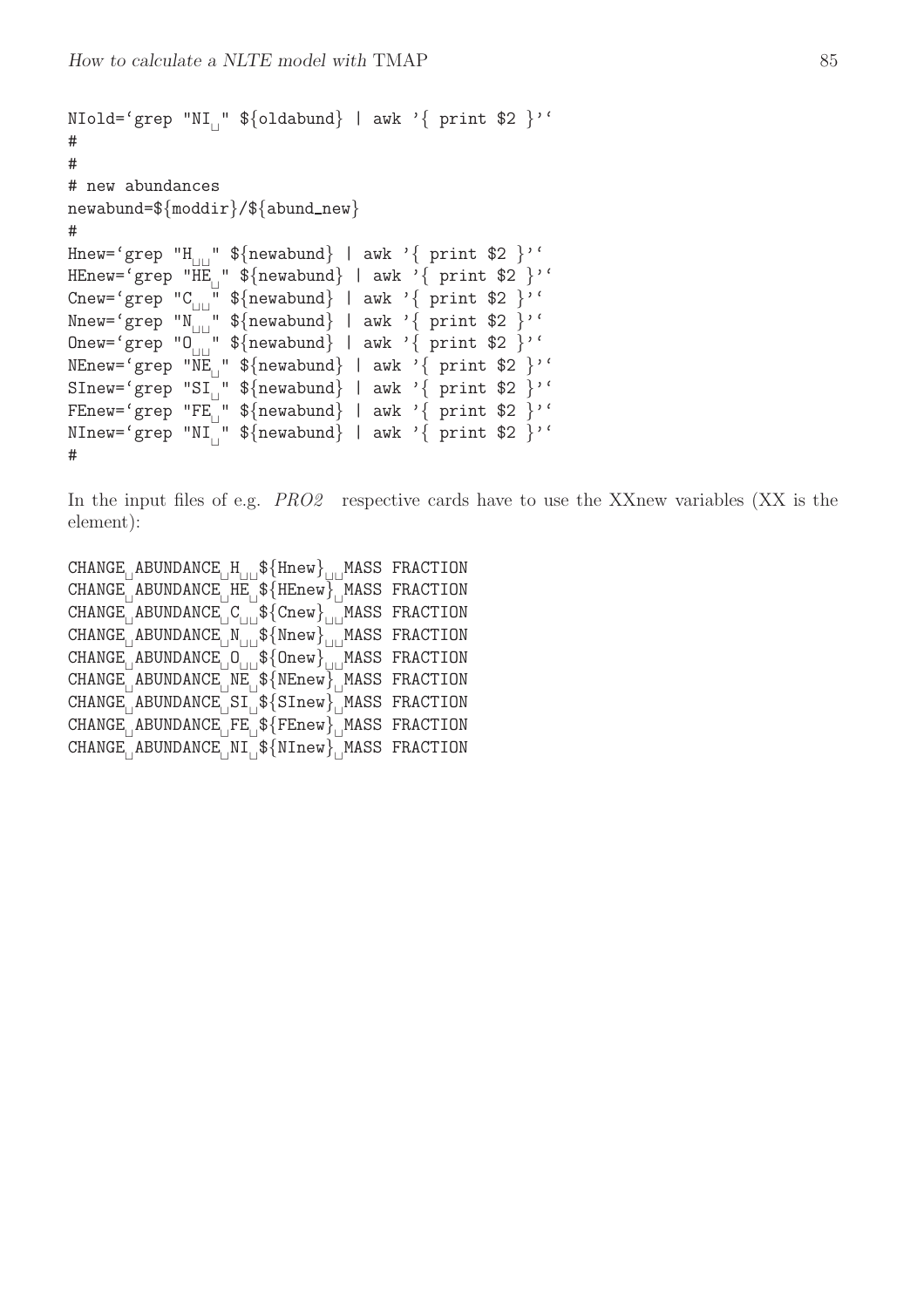# E Colors

| Color Index: R G B | Color | Monochrome |
|--------------------|-------|------------|
| 0: 1.00 1.00 1.00  |       |            |
| 1: 0.00 0.00 0.00  |       |            |
| 2: 1.00 0.00 0.00  |       |            |
| 3: 0.00 1.00 0.00  |       |            |
| 4: 0.00 0.00 1.00  |       |            |
| 5: 0.00 1.00 1.00  |       |            |
| 6: 1.00 0.00 1.00  |       |            |
| 7: 1.00 1.00 0.00  |       |            |
| 8: 1.00 0.50 0.00  |       |            |
| 9: 0.50 1.00 0.00  |       |            |
| 10: 0.00 1.00 0.50 |       |            |
| 11: 0.00 0.50 1.00 |       |            |
| 12: 0.50 0.00 1.00 |       |            |
| 13: 1.00 0.00 0.50 |       |            |
| 14: 0.33 0.33 0.33 |       |            |
| 15: 0.67 0.67 0.67 |       |            |

Figure 2: PLXY default colors, indices 0-15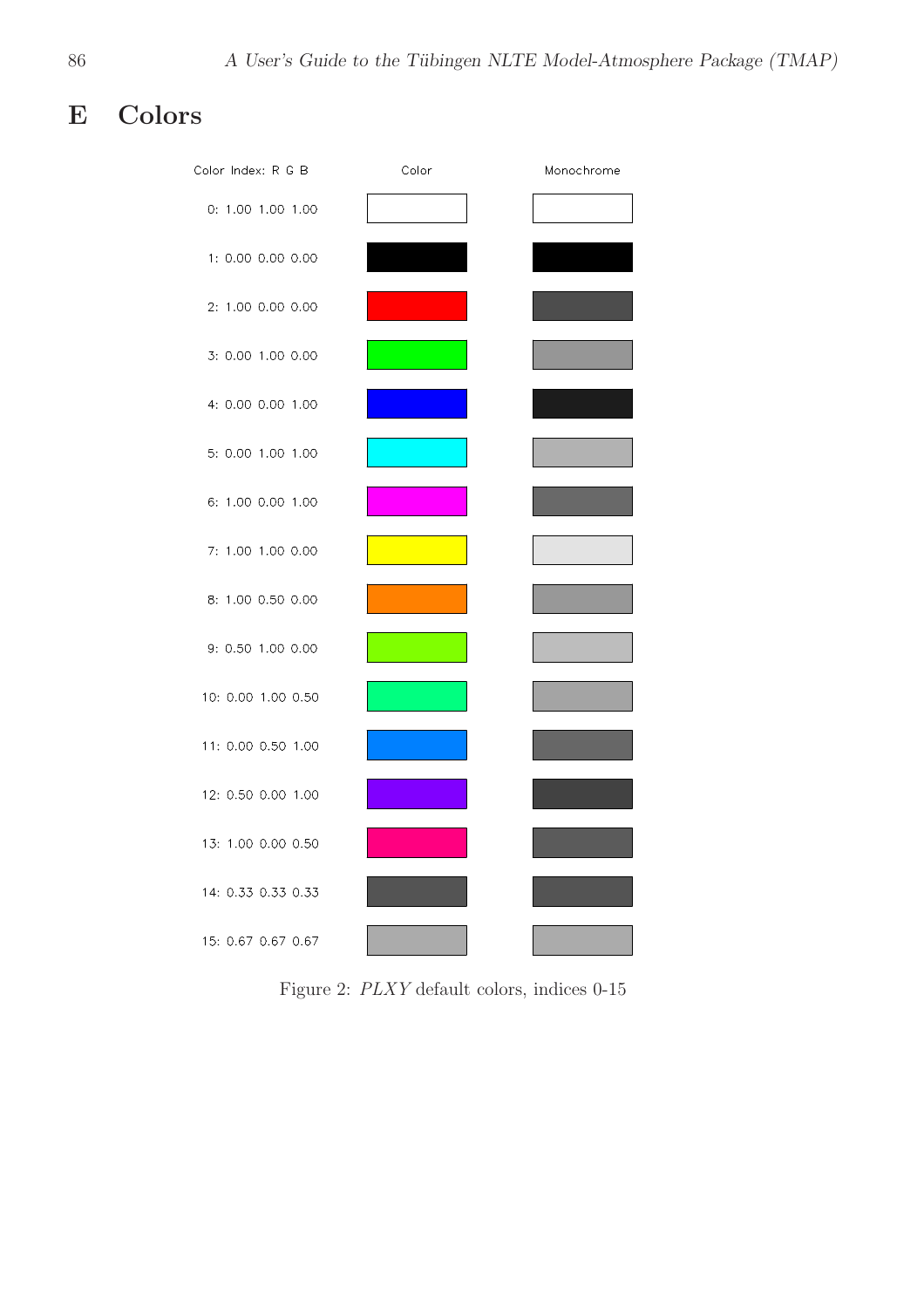## F References

- Asplund, M., Grevesse, N., Sauval, A. J., & Scott, P. 2009, ARA&A, 47, 481
- Barnard, A. J., Cooper, J., & Shamey, L. J. 1969, A&A, , 28
- Cowley, C. R. 1970, The theory of stellar spectra (Gordon & Breach, New York)
- Cowley, C. R. 1971, The Observatory, 91, 139
- Dimitrijević, M. S. & Sahal-Bréchot, S. 1990, A&AS, 2, 519
- Dimitrijević, M. S. & Sahal-Bréchot, S. 1992a, A&AS, 3, 359
- Dimitrijević, M. S. & Sahal-Bréchot, S. 1992b, A&AS, 5, 109
- Dimitrijević, M. S. & Sahal-Bréchot, S. 1992c, A&AS, 6, 613
- Dimitrijević, M. S. & Sahal-Bréchot, S. 1993a, A&AS, 9, 585
- Dimitrijević, M. S. & Sahal-Bréchot, S. 1993b, A&AS, 00, 91
- Dimitrijević, M. S. & Sahal-Bréchot, S. 1995, A&AS, 09, 551
- Dimitrijević, M. S. & Sahal-Bréchot, S. 1996, A&AS, 15, 351
- Dimitrijević, M. S., Sahal-Bréchot, S., & Bommier, V. 1991a, A&AS, 9, 591
- Dimitrijević, M. S., Sahal-Bréchot, S., & Bommier, V. 1991b, A&AS, 9, 581
- Grevesse, N., Scott, P., Asplund, M., & Sauval, A. J. 2015, A&A, 73, A27
- Griem, H. R. 1974, Spectral line broadening by plasmas (Academic Press, Inc., New York nd London)
- Hummer, D. G. & Mihalas, D. 1988, ApJ, 31, 794
- Jahn, D., Rauch, T., Reiff, E., et al. 2007, A&A, 62, 281
- Karzas, W. J. & Latter, R. 1961, ApJS, , 167
- Kurucz, R. L. 1991, in NATO ASIC Proc. 341: Stellar Atmospheres Beyond Classical Models, ed. L. Crivellari, I. Hubeny, & D. G. Hummer, 441
- Kurucz, R. L. 2009, in American Institute of Physics Conference Series, Vol. 1171, American Institute of Physics Conference Series, ed. I. Hubeny, J. M. Stone, K. MacGregor, & K. Werner, 43
- Kurucz, R. L. 2011, Canadian Journal of Physics, 89, 417
- Lemke, M. 1997, A&AS, 22, 285
- Maiorca, E., Uitenbroek, H., Uttenthaler, S., et al. 2014, ApJ, 88, 149
- Mihalas, D. 1972, ApJ, 77, 115